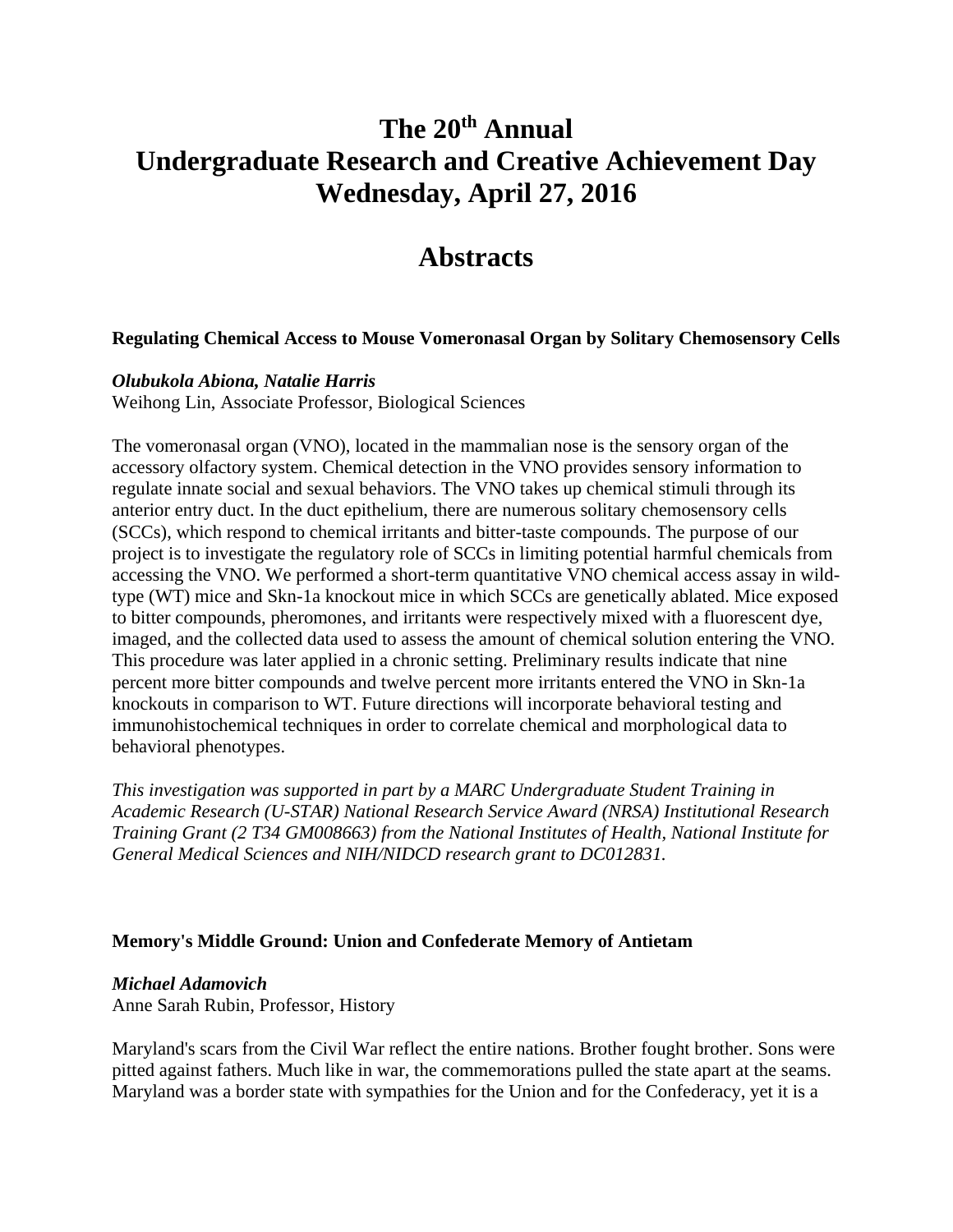state that is mostly overlooked by Civil War historians. I argue that the way Maryland remembers the Civil War is as divided as its allegiances were. Using the Battle of Antietam along with the Centennial as focal points, I investigate the differences and similarities in the commemoration between Union and Confederate soldiers and sympathizers. Not only do I examine secondary sources that look at the Centennial, how it attempted to bring the nation together, and all of the issues that arose during the event, but I also examine first-hand accounts and pamphlets from the actual time period. I also examine how Antietam, as both a battle and a battlefield, has been commemorated and preserved. These sources provide a comprehensive look at how these commemorations shaped Maryland's history.

# **Recognition of Bacterial Ligands by the NAIP Immune Receptor**

#### *Elise Adamson, Jeannette Tenthorey<sup>1</sup>*

<sup>1</sup>University of California, Berkeley

Russell Vance, Associate Professor, University of California, Berkeley

The innate immune system discriminates pathogens from self-cells based on conserved pathogen features. However, microbial pathogens replicate and evolve more rapidly than their mammalian hosts, increasing their opportunity to evolve in order to circumvent immune detection. We investigated how the immune system prevents microbial escape from recognition via an innate immune receptor, the NAIP2/NLRC4 inflammasome. Inflammasomes are multi-protein complexes assembled in response to the presence of bacterial pathogens inside the host cell cytosol. Formation of the NAIP2/NLRC4 inflammasome is triggered by NAIP2 binding to the inner rod protein of bacterial type III secretion systems (e.g., PrgJ from *Salmonella typhimurium*). We hypothesized that NAIP2 binds to multiple binding motifs on PrgJ, thereby decreasing the probability of PrgJ evolving to evade recognition. We have identified two regions, on the N-terminus and C-terminus, of PrgJ that are necessary for ligand binding. Point mutations in the N-terminal region show two leucine residues are critical for recognition by NAIP2, suggesting that hydrophobic residues are crucial for NAIP2 binding affinity. Point mutations of these leucine residues decrease stimulation of endogenous NAIP2 in murine macrophages. Our work showed that bacteria may be less able to evade recognition by NAIP2/NLRC4 inflammasomes due to high stringency of binding.

*This investigation was sponsored by NIH/NIGMS MARC U\*STAR T3408663 National Research Service Award to UMBC.*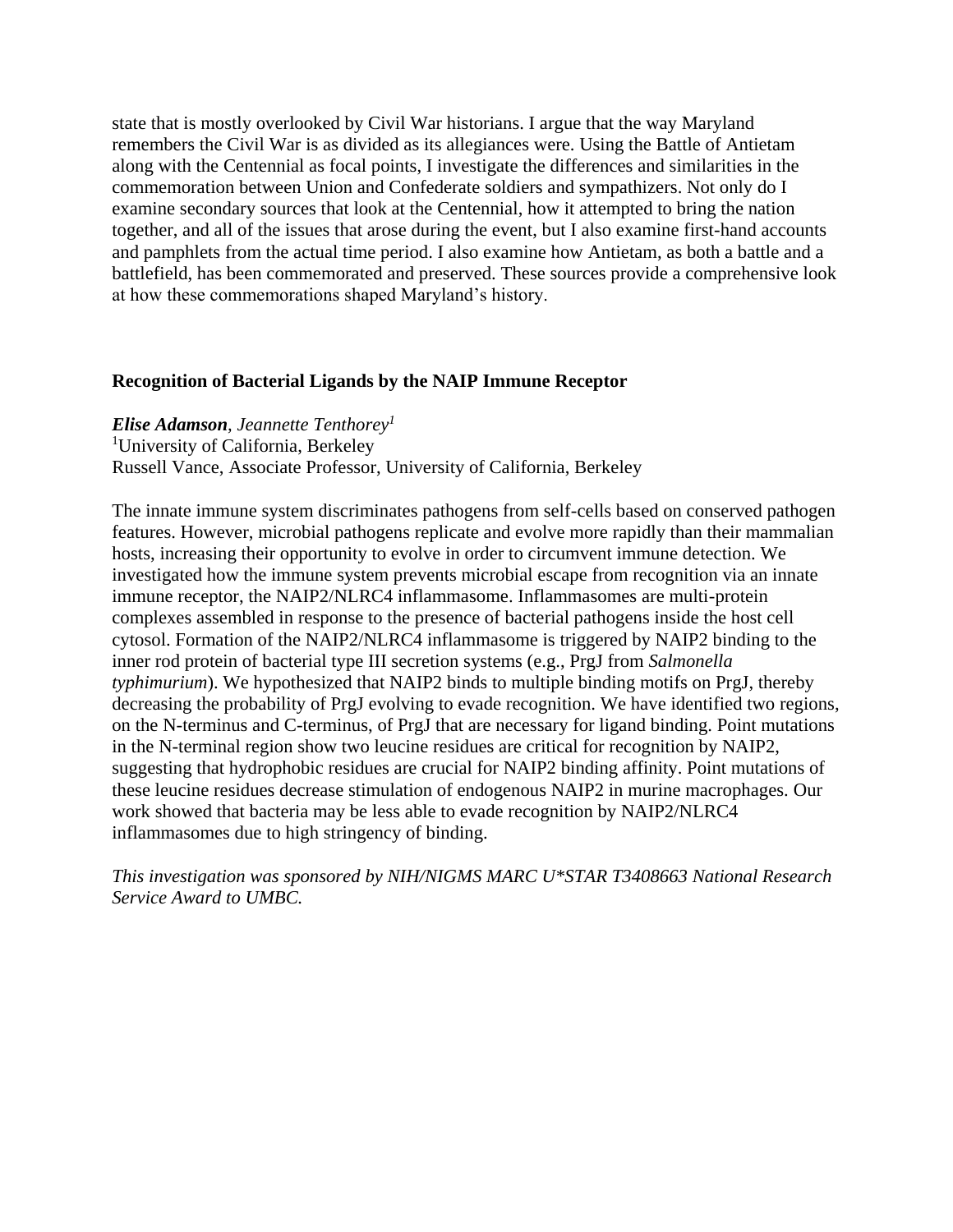# **Investigation into Strengthening Freshman Argumentative Writing and Comprehension**

### *Jacob Adcock*

Linda Oliva, Assistant Professor, Education

The subjects of this investigation were fifty-seven high-school freshmen. This investigation addresses students' abilities to develop well-supported arguments regarding controversial historical events. The topic is important because of the continued use of argumentative or persuasive writing across content areas and to help students develop into thoughtful, wellinformed citizens. The goal was to evaluate the students' abilities to use the Toulmin model of argumentative writing. Students completed a diagnostic assignment in which they were asked to create and defend a claim about the impact of European imperialism on Native peoples in imperialized states. In the weeks following, the students examined the claims in primary and secondary sources, including speeches, letters, and political cartoons, as well as the evidence and reasoning for the evidence (warrants) used. The students then engaged in a writing workshop based on evidence and warrant writing, used samples to identify each of these parts of writing, and used peer review to increase their skills. At the end, the students wrote an argumentative essay about the actions of the world governments during the Cold War and used primary and secondary source documents to support their claims. We documented the change in writing skill.

# **Comparing Emotional Regulation Strategies to Predict Satisfaction with Life and Perceived Stress**

# *Mobolanle Adebesin, Taylor Berens-Crouch, Daniel Knoblach, Meagan Graydon* Carlo DiClemente, Professor, Psychology

Individuals exhibit emotional regulation when dealing with various circumstances. However, the method an individual uses to regulate emotions may impact life satisfaction and stress levels. Two common strategies include cognitive reappraisal (changing how one thinks about an event) and expression suppression (concealing one's reaction). Past studies have shown cognitive reappraisal predicts higher life satisfaction and lower stress as compared to expression suppression. The current study investigated these relationships using data obtained from a doctoral dissertation study involving a national sample of young adults ( $n = 562$ ). We hypothesized that the emotion regulation strategy used would predict reported life satisfaction and perceived stress. Results of multiple regression analyses revealed that cognitive reappraisal positively predicted life satisfaction ( $\beta$  = .33, p < .001) and negatively predicted perceived stress  $(\beta = -.22, p < .001)$ . Expression suppression had an inverse relation with both outcomes [life satisfaction ( $\beta = -18$ , p<.001), perceived stress ( $\beta = 0.18$ , p<.001)]. These results suggest that young adults' emotion regulation strategies can impact emotional well-being, as assessed by life satisfaction and perceived stress.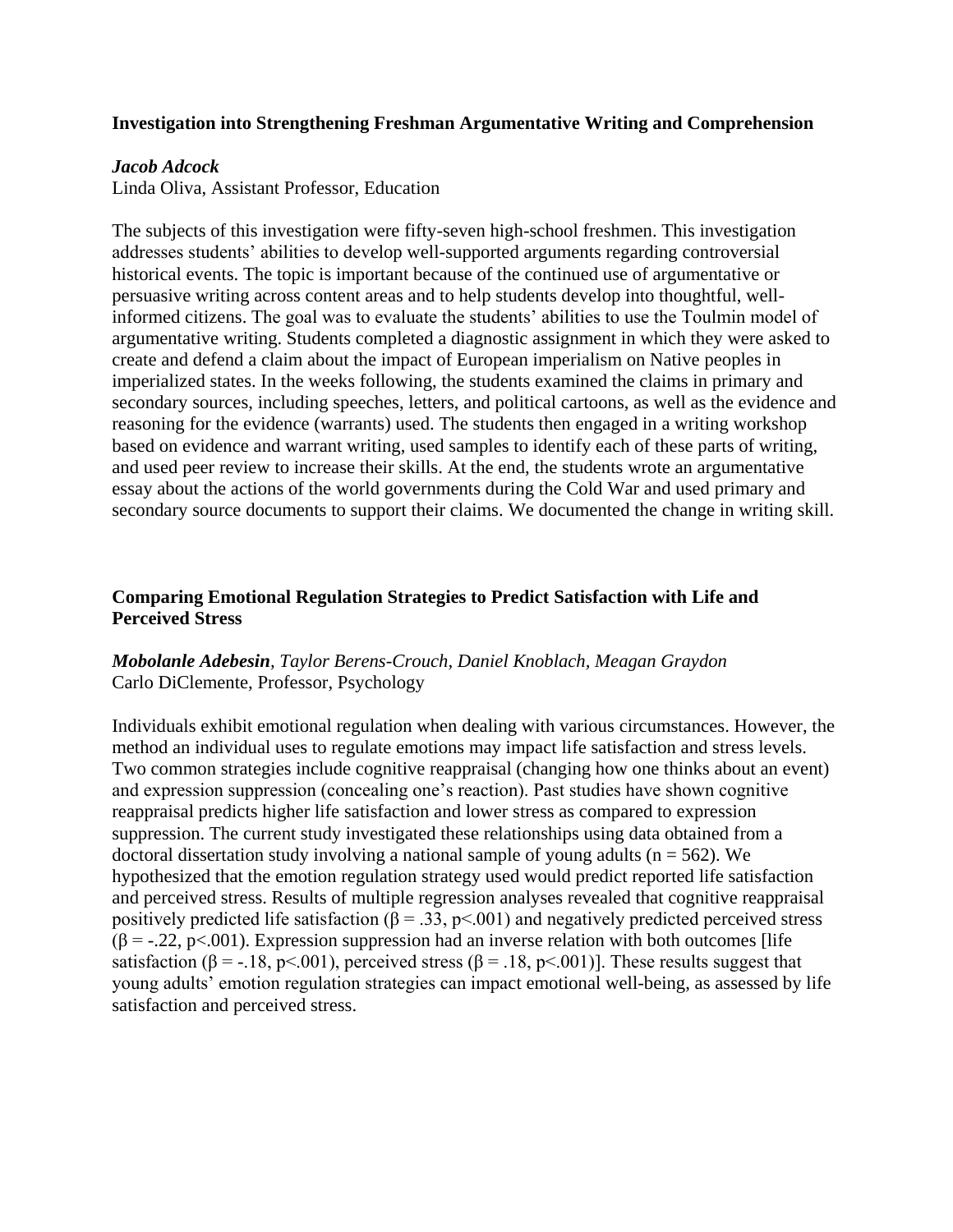# **Using DNA Sequences to Determine the Geographic Origins of Agriculturally Important Invasive Leafmining Flies**

### *Eric Adjakwah*

Sonja Scheffer, Melecular Biologist, Systematic Entomology Laboratory, United States Department of Agriculture; Matthew Lewis, Systematic Entomology Laboratory, United States Department of Agriculture

The increased global movement of people and goods has resulted in introduction of agricultural pests into new areas. Understanding the patterns and processes of colonization by introduced species is crucial in planning interventions and management strategies. However, determining the origin and colonization patterns of invasive species can be difficult. Molecular markers such as DNA sequence data can help determine the history of movement by an invasive species. *Liriomyza huidobrensi*s is a leafmining fly that feeds within leaf tissue of crops, including potatoes and beans. Although native to South America, it has spread throughout the world and is of great concern. Understanding the origin and pathways of dispersion can determine the means of spread, possibly leading to the development of interception and control programs. We analyzed 2125 base pairs of mitochondrial *cytochrome oxidase* genes (COI and COII) in a phylogeographic approach to uncover distribution of genetic variation of *L. huidobrensis*. Our phylogeographic analysis of mitochondrial COI and COII found substantial geographic structure within *L. huidobrensis* in its native range, but almost none within and between invasive populations around the world. The data suggest that the invasive populations trace to the Peru/Ecuador region. We are collecting additional data to test this hypothesis.

# **Perceptions of Police: African Immigrants vs. African American Citizens**

# *Akinlolu Afolabi*

Nancy Kusmaul, Assistant Professor, Social Work

The study "Beyond 'Model Minority,' 'Superwoman,' and 'Endangered Species': Theorizing Intersectional Coalitions among Black Immigrants, African American Women, and African American Men" demonstrates that Black immigrants and African Americans share an experience of gendered and ethicized racism that situates them differently environmentally, in the labor force, and beyond. The conclusion of this journal by Keisha Lindsay inspired this research. This experiment compares perceptions African immigrants and African Americans have of police. Snowball sampling was used to recruit five African American citizens and five African immigrants. A phenomenological analysis was used to detect themes between ethnicities, incorporating open-ended questions and direct questions about participants' personal experiences with police officers. The questions used in the survey provided a clear image of the participants' opinions about and comfort levels with dealing with police officers. The data collected is qualitative and the participant's comfort levels were analyzed in form of a Likert scale. The information was collected in form of a survey. This survey contains 10 questions about police officers and their personal encounters with police officers. The participants were recruited from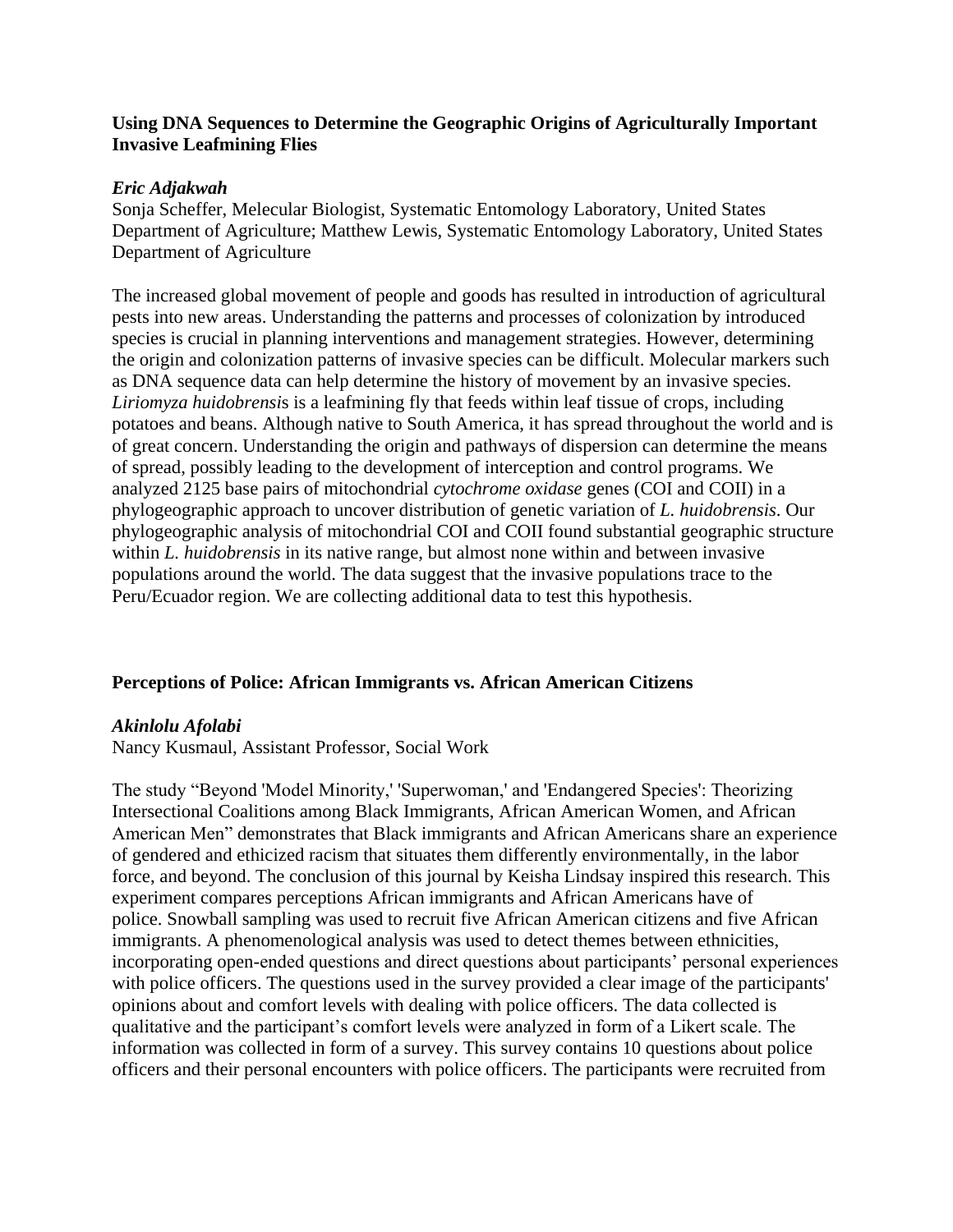University of Maryland, Baltimore County and the Community College of Baltimore County from the Baltimore area. Participants were 20-70 years old.

# **Seamus Heaney's Strange Fruit, Billie Holiday, and the Bog People**

# *Jackie Airhart*

Michael Fallon, Senior Lecturer, English

"Southern trees bear a strange fruit, blood on the leaves and blood on the root." Billie Holiday's unnerving song about lynching in the American South echoes through time and in the work of Seamus Heaney, Ireland's Nobel Prize winner for poetry. By examining draft revisions of Heaney's poem, "Strange Fruit," at the National Library of Ireland archives, I was able to trace the echoes of the famous jazz song in Heaney's meditation on religious violence as part of a greater exploration of the complex literary genealogy that he drew from in his work. This was particularly aided by an analysis of Heaney's struggle for an appropriate title to what would become "Strange Fruit" in successive drafts of the poem. This research gains deeper insight into the historical context of an important literary work by revealing how the Holiday song became connected to the 1960s civil rights movement in the United States—a movement that in turn helped inspire Irish Catholics fight for civil rights during The Troubles of Northern Ireland, Heaney's home. Heaney's writing process is also further explored, as I examined a poem that required an unusual amount of revision compared to his other works.

*This work was funded, in part, through an Undergraduate Research Award from the UMBC Office of Undergraduate Education.*

# **The Effect of State Religion and Empowerment Rights on Political Freedom in Middle Eastern and North African Countries**

# *Summer Akhtar*

Carolyn Forestiere, Associate Professor, Political Science

Do state religion and empowerment rights affect the amount of political freedom a Middle Eastern or North African (MENA) country has? The relationship between rights and freedom is imperative in understanding whether a government is protecting the rights of its people, regardless of the way it chooses to rule. The study examines MENA countries post- 2011. Data was collected from Freedom House's 2015 Freedom in the World Report, the 2011 CIRI Human Rights Data Project, and the 2015 New World Encyclopedia. Using a most similar systems design, the quantitative analysis statistically evaluated the relationship between the variables. In addition, two hypothesis-confirming case studies of Saudi Arabia and Tunisia are included. The study concluded that state religion has no effect on the level of political freedom in MENA countries. Secondly, it found that a MENA country with less government respect for empowerment rights is more likely to have a lower amount of political freedom, as opposed to a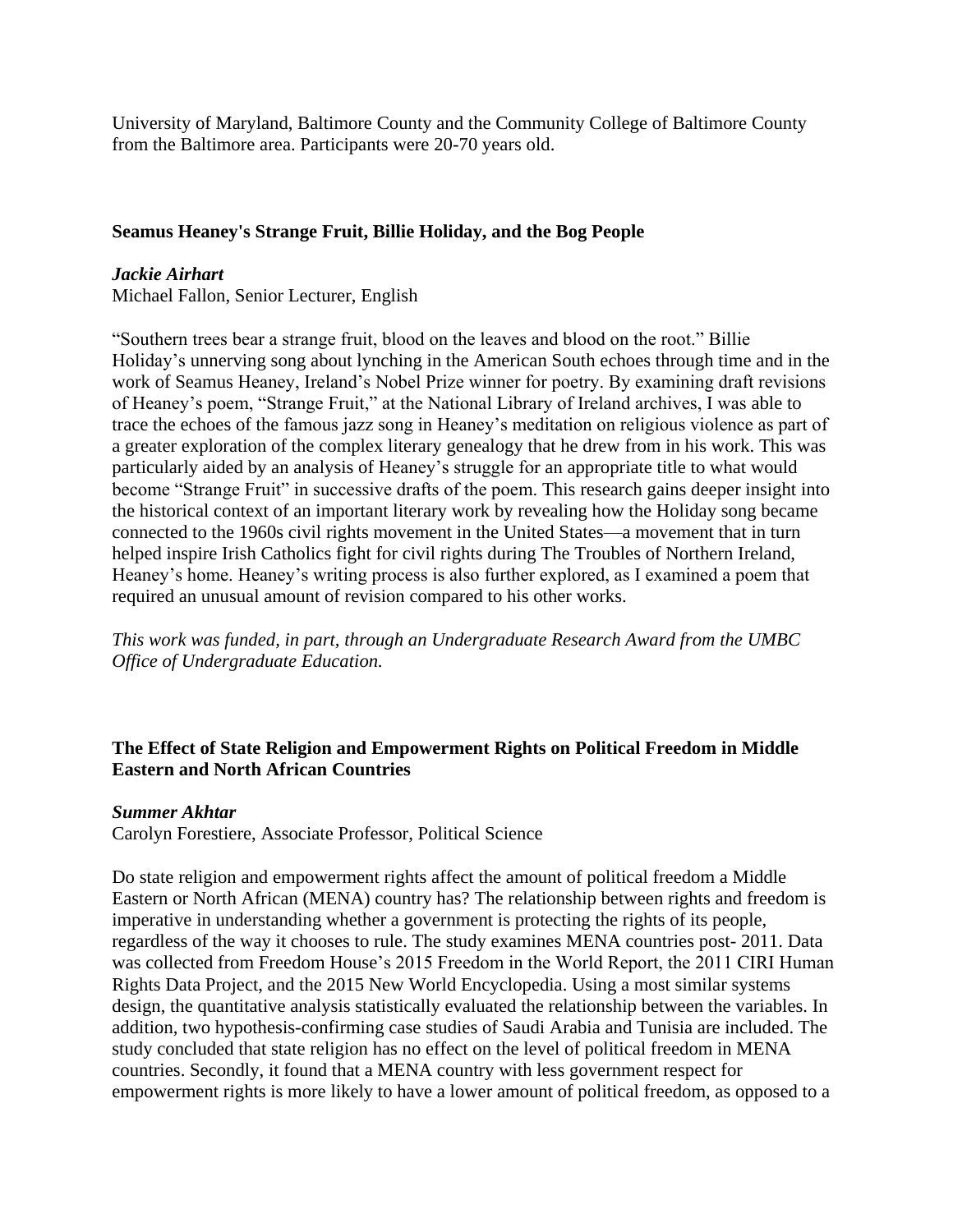MENA country that has more government respect for empowerment rights. Thus, the findings demonstrate that personal rights and political freedom are related to one another, which may explain why several countries in the region have experienced violent conflict.

# **The Role of Phospho-histone 3 in the Developmental Arrest of Zebrafish**

# *Kemi Akinnola, Catrina Johnson, Hilary Bright* Rachel Brewster, Associate Professor, Biological Sciences

Most organisms depend on oxygen to produce cellular energy (ATP) via aerobic respiration, without which they cannot survive. Diseases caused by ischemia (transient interruption in blood flow/oxygen delivery) such as stroke are devastating as they result in ATP depletion and cell death in the brain and other sensitive organs. Interestingly, some organisms, including zebrafish, survive prolonged periods of anoxia (zero oxygen) without any adverse effects. Understanding the mechanisms underlying anoxia tolerance in such organisms may reveal potential therapies for treating ischemic injury. Studies on developing zebrafish embryos have shown that they withstand anoxia for upwards of 20 hours in a reversible arrested state, which is thought to conserve ATP levels. Younger embryos survive anoxia for longer periods than older embryos, which has lead us to hypothesize that they arrest faster. The aim of this project is to test whether there is an inverse relation between the time it takes to arrest and length of survival in anoxia. The timing of arrest will be determined using both morphological criteria and a quantitative assay for cell proliferation. Our studies thus far confirm a more rapid arrest in younger stage embryos, suggesting that the signaling mechanism inducing arrest may be developmental-stage specific.

*This investigation was sponsored by NIH/NIGMS MARC U\*STAR T3408663 National Research Service Award to UMBC.*

# **Argumentative Writing in the Middle School Social Studies Classroom**

# *Ahmed Al-salihi*

Linda Oliva, Assistant Professor, Education

Students face difficulty expressing ideas and opinions in a sophisticated manner that is supported by factual, research-based data. Communicating opinions in a coherent manner is a fundamental skill in education and is a factor that aids students in becoming responsible adults. This study investigated the influence of teaching strategies on increasing students' ability to effectively respond to argumentative-based essay questions. Study participants included 25 middle-school students who previously struggled when responding to argumentative-based questions. Various methods were used to improve the students' ability to write an argumentative essay, including direct instruction, warm-ups, exit tickets, quizzes, practice guides, and charts. Post-test data was compared to baseline data. The target for improvement was to increase every student's ability by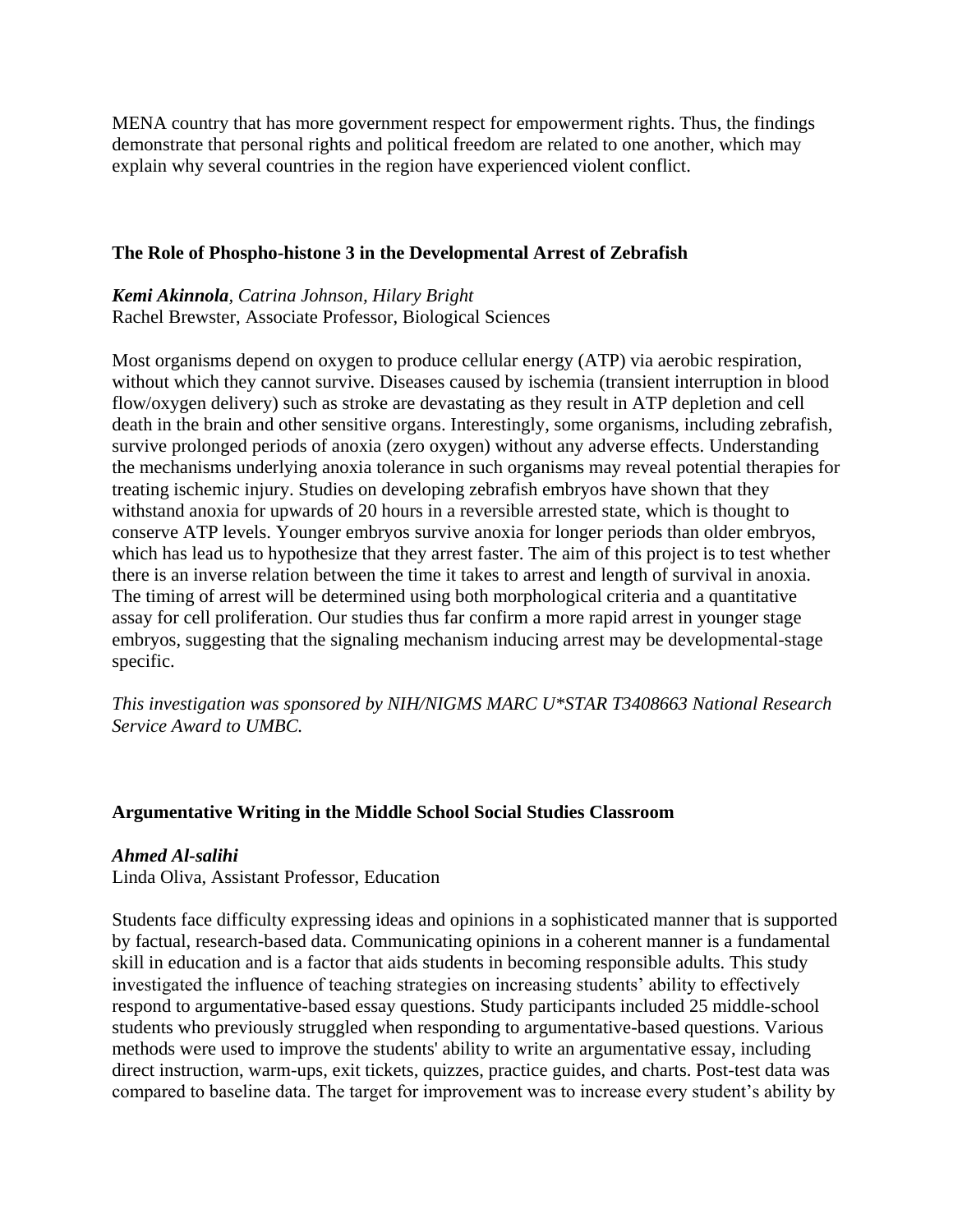at least 20 percent. Improvement was defined according to a rubric that was based on how well the students increased their ability to create a convincing argumentative essay.

# **Experimental and Computational Analysis of Lift Generation by Wing Morphing Bird**

# *Theophilus Aluko*

Meilin Yu, Assistant Professor, Mechanical Engineering; Jamie Gurganus, Instructor, Mechanical Engineering

This research aims to study and mimic the lift of a barn swallow via computational and experimental analysis, by meeting finite dynamic constraints such as flapping amplitudes and frequency. This bird was selected because of its maneuverability, efficiency and conical morphing wing-flapping motion. An animation of a simplified lifting process was obtained by creating a three-dimensional scan of a representative bird from the Smithsonian National Museum of Natural History. In addition to the animation, we constructed a physical aerial robot prototype that mimicked the take-off process of the bird in its natural environment. Using the physical model, the generated lift force caused by the morphing flapping structure was measured and then compared with the force derived by a conventional flapping structure. Our analysis and measurements support the hypothesis that the lift generation is highly affected by a characterization of changes in the bird's wing due to geometry. In particular we hypothesize that leading-edge vortices (LEVs) play an important role in lift generation and should be further parametrized for the making of safer, more efficient wing-morphing commercial aircraft.

*This work was funded, in part, through an Undergraduate Research Award from the UMBC Office of Undergraduate Education.*

# **Analyzing the Effects of Vascular Calcification on the Mechanical Properties of Elastin**

# *Roy Anderson, Sunita Mengers*

L.D. Timmie Topoleski, Professor, Mechanical Engineering

Vascular calcification is defined as progressively enlarging deposits of calcium-based mineral in the arteries. Elastin is one of the major insoluble extracellular matrix components. Elastic fibers are located within blood vessels, lungs, and skin and remain intact for the lifetime of the organism to maintain the tissue structure and elasticity. The purpose of this experiment is to provide information on the mechanical response to loading and deforming conditions with or without vascular calcification that can provide key information regarding the overall health of the cardiovascular system. Sections of bovine thoracic aortas are cut into dog bone specimens after harvesting. Records of width, gauge length, and thickness of the isolated elastin specimens are recorded before testing. The elastin is then placed into the Biomaterials Testing Machine, which contains a phosphate buffered saline solution to best represent *in vivo* results. A uni-axial tensile test, which provides loading on the elastin and determines the mechanical properties, is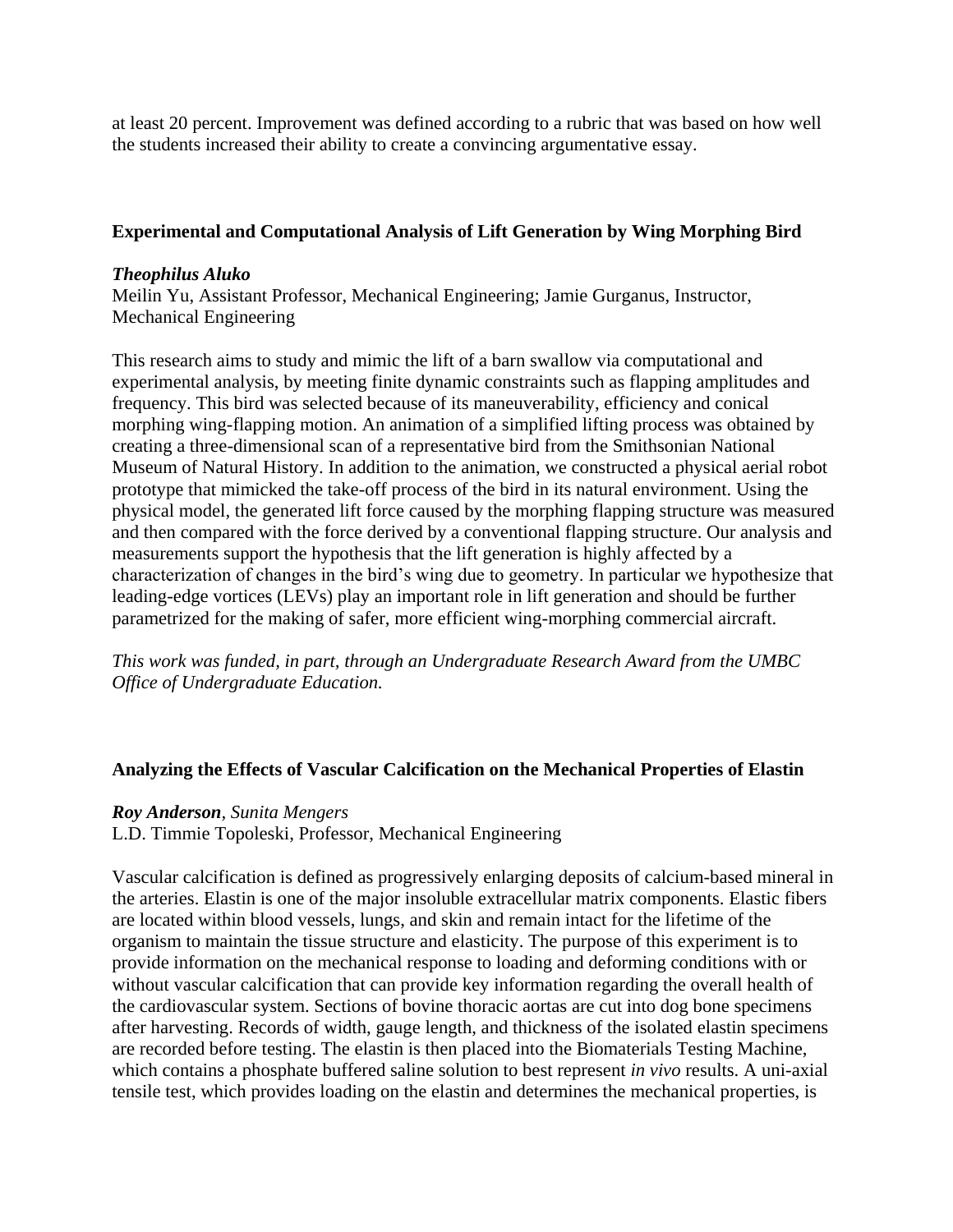initiated at zero load and increases the force until a maximum load of 2200g. Engineering stress and strain values are then calculated using the raw data. Experiments with and without vascular calcification will be compared to study the relationship between elastic degradation and vascular calcification.

*This investigation was sponsored by NIH/NIGMS MARC U\*STAR T3408663 National Research Service Award to UMBC.*

# **Effects of a Chromatin Remodeler on Migratory Cell Fate Determination**

*Lilian Anosike, Afsoon Saadin, Lindsay Mercer*

Michelle Starz-Gaiano, Associate Professor, Biological Sciences

Cell migration is a critical process involved in wound healing, tissue formation, and immune response. We study the highly conserved Janus Kinase/Signal Transducer Activator of Transcription (JAK/STAT) pathway that regulates cell migration in *Drosophila melanogaste*r ovaries. There is evidence that Brahma, a chromatin remodeler that controls DNA accessibility, may interact with two downstream targets of STAT, *apontic (apt)* and *slow border cells (slbo)*, that determine migratory cell fate. To investigate this potential genetic interaction, we utilized RNA interference (RNAi) to reduce expression of *brahma* and each of STAT's target genes and we compared the resulting phenotypes. To study Brahma's effects on migration timing, we reduced *brahma* expression in *Ecdysone receptor (EcR)* mutants because proper timing is dependent on EcR signaling. We found that a reduction of *brm* in conjunction with *apt* and *brm* in conjunction with *slbo* introduced migratory and specification defects respectively. Experimental data is compared to simulations using differential equations representing the JAK/STAT signaling. Into the model, we introduced a Brahma parameter and new constants to observe the effects on the static versus motile bistability of the system. This research should help biologists better understand the impact of chromatin remodelers on genetic pathways that regulate cell migration.

*This work was funded, in part, by an Undergraduate Biology and Mathematics (UBM) Research Award from the National Science Foundation (NSF), Grant No. DBI 1031420.*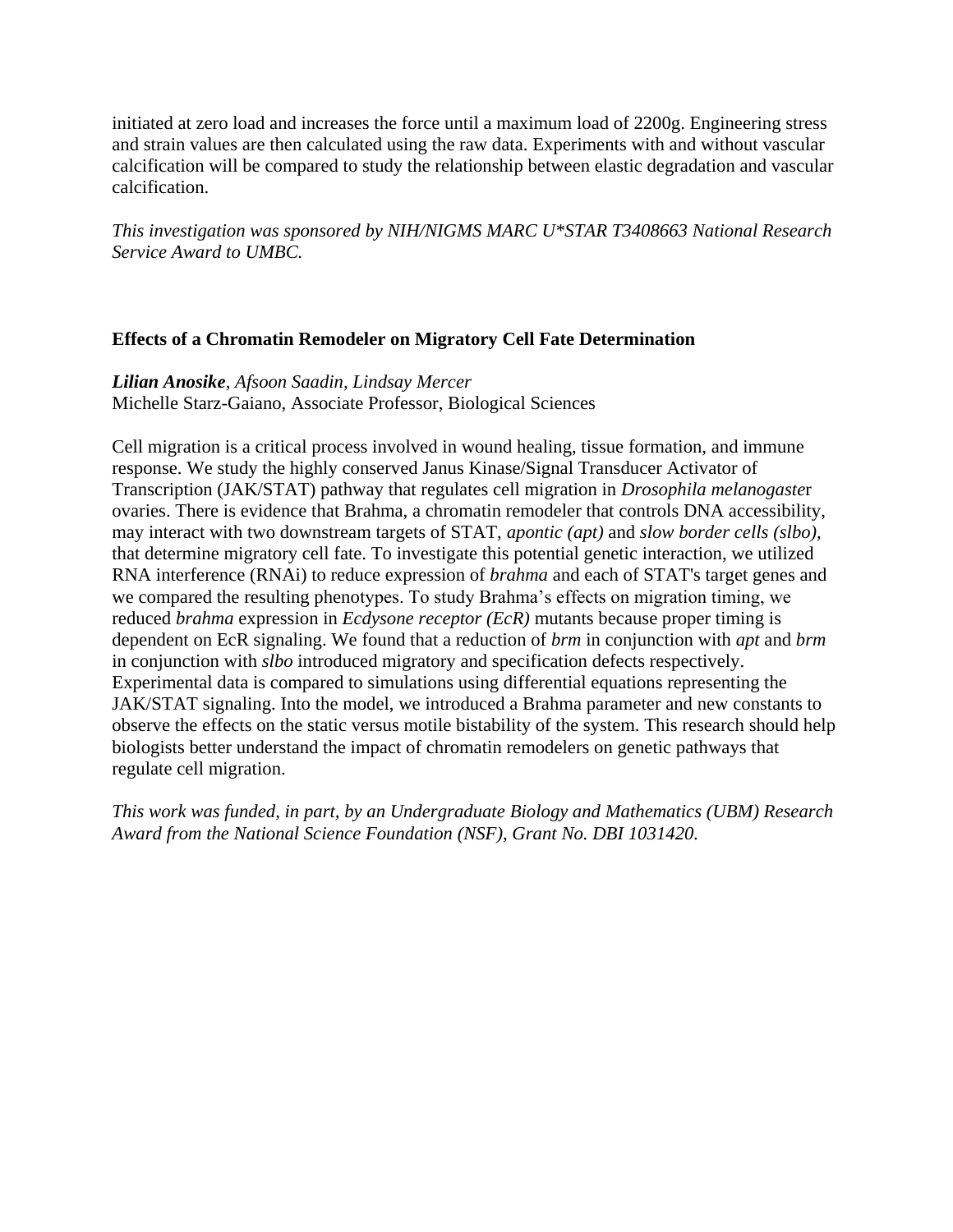# **Increasing Students Writing Skills through Research-Based Practices**

# *Cindy Arevalo*

Cheryl North, Assistant Professor, Education

Effective writing is an essential skill for all members of a school community. It is necessary for students to know why grammar and word order is important and that proper application is relevant to everyday writing. This research study focused on 32 sixth-grade students who had struggled with writing at their suburban mid-Atlantic middle school. Students were given a pretest and were rated using a standardized rubric to collect baseline data of their writing skills. Throughout the school year, students were given the opportunity to write every day. The teacher assessed student writing to determine what areas of instruction were needed and then adapted her pedagogical approach through mini-lessons that focused on both grammatical and structural issues. Students were asked to identify weakness prior to writing and then focused on strengthening the areas of weakness in their own writing. With structured mini-lessons and contextual practice in their own writing, students' skill levels increased. Sample lessons and examples of student work are presented to demonstrate how growth was achieved over the course of the school year.

# **Recovery of Nutrients from Chicken Litter to Create a Slow-release Fertilizer**

# *Hannah Aris, Utsav Shashvatt, Josh Benoit*

Lee Blaney, Assistant Professor, Chemical, Biochemical, and Environmental Engineering

Large loads of nutrients are introduced to the Chesapeake Bay from agricultural runoff, fueling the growth of algal blooms and jeopardizing water quality and the ecological health of the Chesapeake Bay and its tributaries. Recently enacted regulations in Maryland have made it increasingly important to remove nutrients, namely nitrogen and phosphorus, from chicken litter. We have devised a nutrient recovery process, in which chicken litter is mixed with water to form a high-solids slurry. The pH of this slurry is decreased to approximately 4.3 by bubbling carbon dioxide and dosing hydrochloric acid; at this pH, nitrogen and phosphorus are released from litter solids, generating a nutrient-rich solution. After solid-liquid separation, the pH of the nutrient-rich solution is increased to 8.8 through addition of sodium hydroxide. At this pH, struvite (MgNH4PO4·6H2O), which is a slow-release fertilizer, precipitates. Trace amounts of other nutrient-laden minerals, such as potassium struvite, hydroxyapatite, newberyite, and monetite, are also generated. We postulate that nutrient loads to the Chesapeake Bay can be drastically reduced by implementing this nutrient recovery process, and that the recovered struvite can serve as an alternate source of phosphorus.

*This work was funded, in part, by a grant from the National Science Foundation (CBET 1511667).*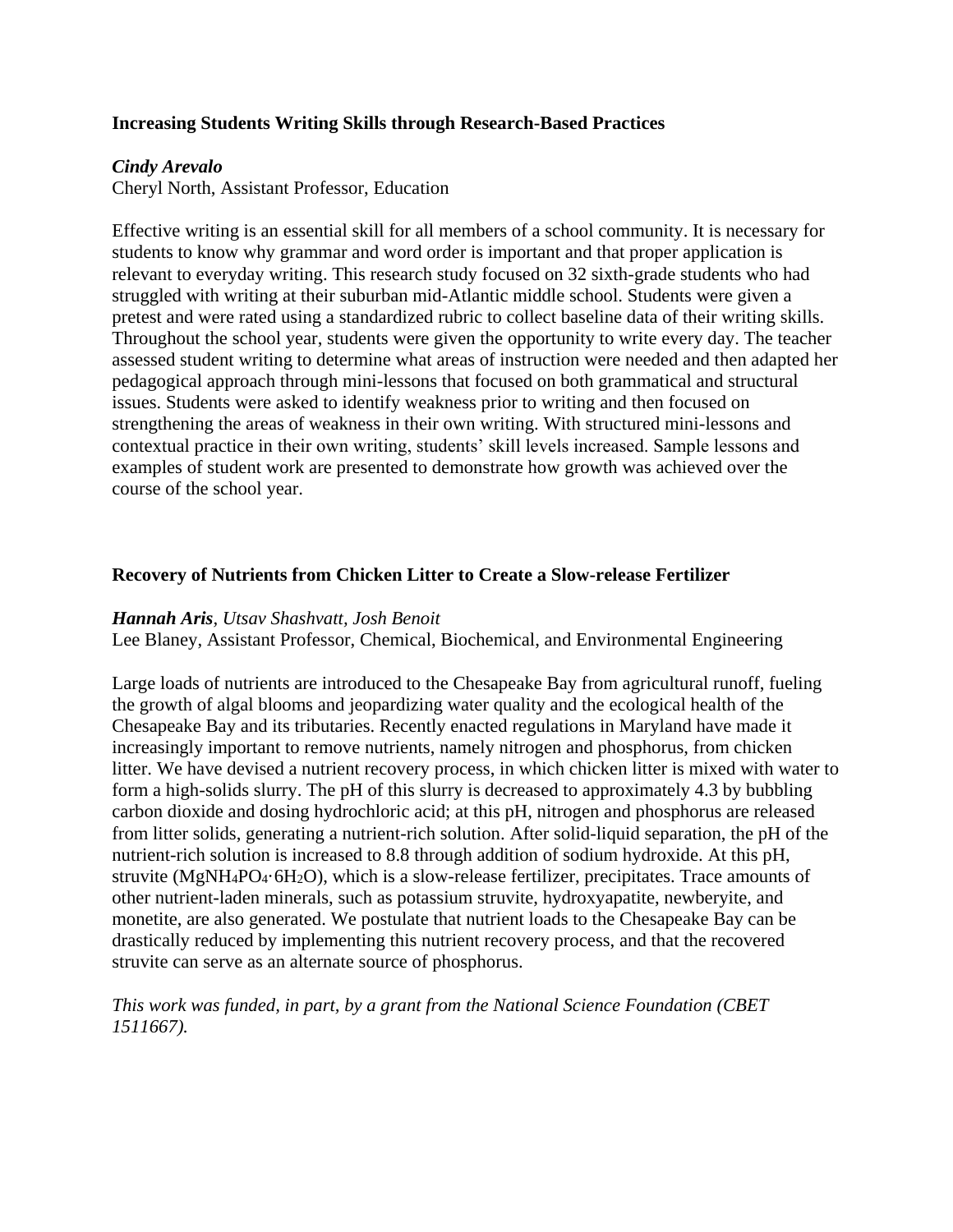# **Differential Relations of Neighborhood Disorder to Pain Interference in Urban-dwelling African Americans and Whites**

*Robin Arnold, Danielle Shaked, Eryka Boyd, Michele K. Evans<sup>1</sup> , Alan B. Zonderman<sup>1</sup>* <sup>1</sup>National Institute on Aging Shari Waldstein, Professor, Psychology; Raimi Quiton, Assistant Professor, Psychology

African Americans are at greater risk than Whites for experiencing pain conditions as well as acute pain and sensitivity. Environmental stressors (physical/social neighborhood conditions) were examined for association with racial pain disparities. The present analyses included 147 urban-dwelling adults in Baltimore participating in the Healthy Aging in Neighborhoods of Diversity across the Lifespan study (HANDLS); 56% women; 61.2% White, 38.8% African American, mean age 46.9, 30% living in poverty. Participants rated bodily pain using the Short-Form Health Survey (SF-12) and neighborhood conditions (e.g., crime, access to resources) within communities using the Neighborhood Assessment Scale. Multiple regression analyses were conducted adjusting for sex, age, depression, poverty status, and education. Results indicated that neighborhood condition was associated significantly with less pain interference among African Americans ( $b = .52$ ,  $t = 3.20$ ,  $p < .05$ ), but not Whites. While opposing hypotheses, findings show a novel relation of pain and neighborhood conditions. Sample demographics, racial identity, community coping, and resiliency may contribute.

*This work was funded, in part, by the National Institute on Aging Intramural Research Program of the National Institutes of Health (Z01-AG000199) and an Undergraduate Research Award from the UMBC Office of Undergraduate Education.*

# **Illustrating the Unseen: Analogy and Metaphor in an Ancient Gynecological Text**

*Sarah Auer, Hao (Zoe) Wang* Molly Jones-Lewis, Lecturer, Ancient Studies

Analogy and metaphor are powerful aids in communicating complex ideas simply. Soranus' Gynecology, a Greek text of the first-century CE, was written as a handbook for choosing and training midwives, and it employs analogy and metaphor as a means to increase the accessibility of its subject. For example, Soranus describes the shape of the placenta with the word κιβώριον (ki-bo-ri-on), which is often translated as "bean"; however, there are a range of possible translations, including: seed-pod, bean, or lotus pod. Consequently, a variety of images are presented to the reader. The aggregate image created through the various meanings delivers a complete image of the placenta. With the assistance of artistic rendering, I examine the analogies presented within Soranus to determine the sources from which Soranus selects his imagery, and provide insight into the complex nature of his choices. This text must be read within its historical context in order to fully understand Soranus' audience and communication strategy. Many of the metaphors used by Soranus still persist in modern medical terminology; by analyzing Soranus' usage of language for specific and metaphoric meaning we can gain a better understanding of how and why medical language is created.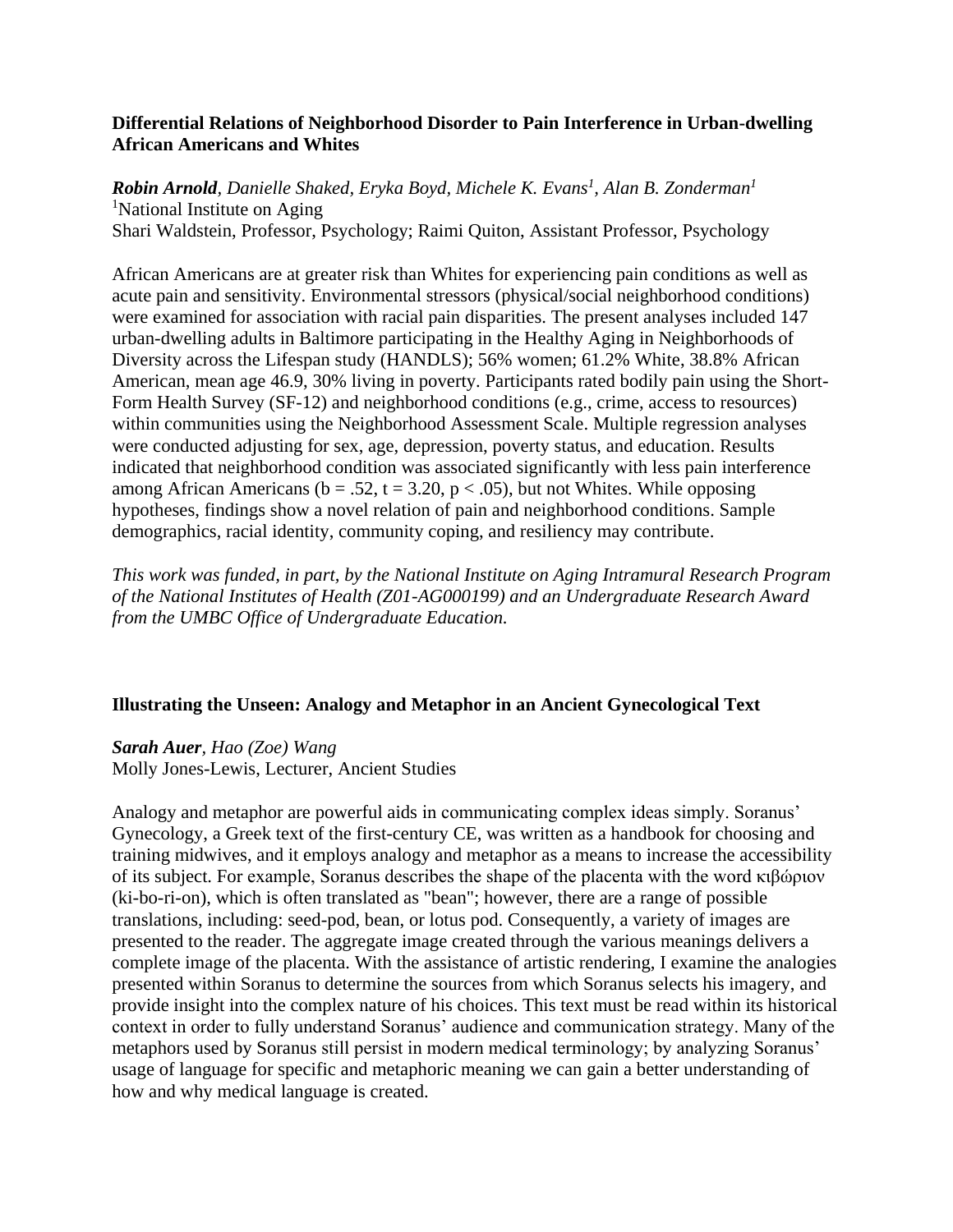*This work is supported, in part, by "Seeing Science: Science, Photography, and Visual Culture," a public programming project organized by the Center for Art, Design and Visual Culture and the Interdisciplinary Studies Program.*

# **Fluorescence Image Analysis via Threshold Enhanced Alternative Morphology Guided Image Segmentation**

#### *Farhan Augustine*

Songon An, Assistant Professor, Chemistry and Biochemistry

The recent push towards high-throughput high-content screening has created a growing need for fast, accurate, and automated algorithms for cellular content analysis. However, most imagesegmentation algorithms pose unique challenges for studying cellular components, including fluorescently labeled proteins. Furthermore, no algorithm is able to correctly segment cells or the cellular compartments as well as visual examination. We are developing such an algorithm to give any user the ability to perform reliable single cell analysis to sample the number, sizes, and areas of fluorescently tagged proteins. Our semi-autonomous approach is flexible to account for variance in fluorescent intensity, stochastic cell-to-cell differences, and region-to-region variations introduced during image acquisition processes. Due to the design of the algorithm, user input is necessary to facilitate verification and correction of each cell after the initial segmentations. Preliminary trials have shown that the algorithm successfully handles multiple assays and even different image sets. Further studies must be performed to establish a merit of performance for the algorithm. Images gathered via low magnification objective lenses will be used to establish our algorithm's usefulness for high-throughput high-content work.

# **A Flexible Approach to Treating the Ebola Virus**

#### *Sola Awojoodu*

Viviana Cordova, Assistant Professor, Visual Arts

Natalie Steenrod is a student under the HHMI Scholarship Program at the University of Maryland, Baltimore County (UMBC), researching a more flexible approach to treating the Ebola virus. I am a student at UMBC in the Visual Arts Department studying Graphic Design. Natalie and I are working together, as students from two different fields of study, to determine the best solution to presenting her research material. Natalie has worked hard to produce the results of her research on Ebola, a virus that is becoming more widespread in West Africa, and it is my job, as a design student, to ensure that her final poster is presented excellently in the URCAD Exhibition this coming April. Together, we are establishing a simple, clean, presentable, solid and creative approach to the design of the exhibition poster that plainly communicates her research to the viewer while keeping the audience engaged in the topic. I will determine what is necessary and effective design-wise for this specific subject and execute my results in the final product.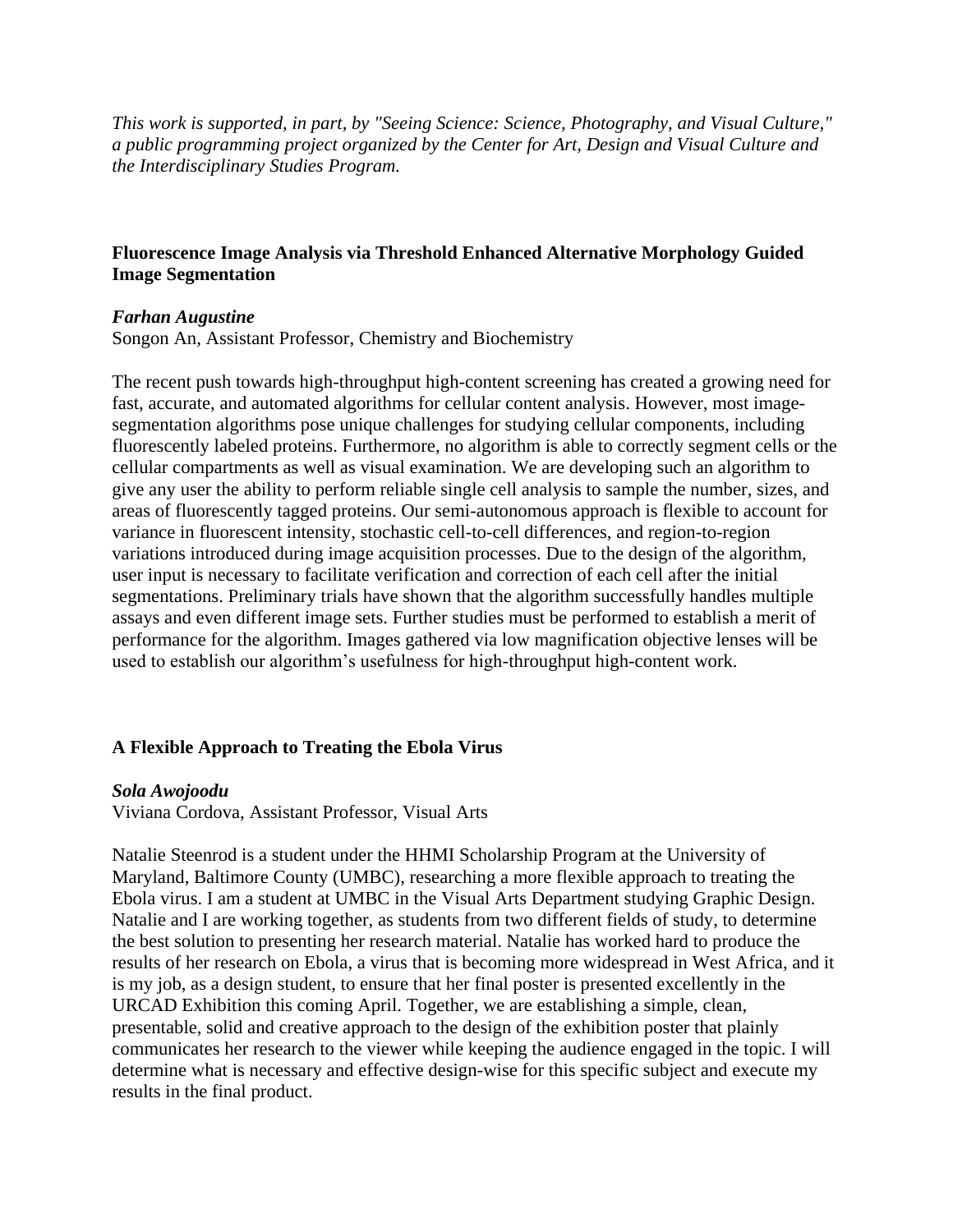*This work is supported, in part, by "Seeing Science: Science, Photography, and Visual Culture," a public programming project organized by the Center for Art, Design and Visual Culture and the interdisciplinary Studies Program..*

#### **Headspace**

#### *Emma Ayala*

Corrie Parks, Assistant Professor, Visual Arts

*Headspace*, a neurotic self-portrait, is animated with a variety of traditional media and processes. After struggling to execute a narrative short, I shifted my focus and sought to communicate the cause of my failure and frustration: my lethargy and waning lucidity. For me, working in an experimental, non-narrative way was more intuitive than working from a scripted storyboard. With only motifs and a vague visual concept, I began crafting sequences immediately, intending to compose them later. I incorporated progressive drawing with charcoal, cut paper, and found media and blended processes in the short sequences. Later, when I composed the sequences I addressed the challenges of unifying disparate images and creating engaging structure. With Adobe Premiere, I used color-keying and blend modes to layer animated textures over sequences to make them more visually cohesive. And while the overall narrative is cyclic, I used sound and pacing to build to an engaging and explosive climax. Besides the exploration of combining media and processes, the project's relevance additionally comes from its subject matter and conception. Numerous peers of mine are hindered by mental blocks and illnesses, and this piece demonstrates a procedure that one could use to overcome internal obstacles. (1:15 min)

#### *October*

#### *Ryan Bailey*

Doug Hamby, Associate Professor, Dance

My creative project challenges conceptions of modern dance and the rules associated with dance making. Breaking code of traditional methods, my piece consisted of pauses of silence in addition to a classic rhythm and blues song of the 1970s. The challenge was to create a dance that maintained an artistic integrity, despite the familiarized pop-culture lyrics of the song. In order to accomplish this task, attention to detail was crucial. One of my goals was to accent musical embellishments or accents within the song through dance. In doing so, I carefully crafted the choreography to match the lyrics or patterns formed in the song, without being redundant or predictable. Apart from visually pleasing choreography, the dance needed genuine human interaction to emphasize the playful relationships among the dancers. One struggle throughout my process was to choreograph non-dance steps. To avoid a seemingly choreographed party scene, my dancers and I found inspiration in real life experiences. My creative project was intended to remain artistic, yet capture and entertain the audience through music and human interaction, evoking reminiscent memories individual to each audience member.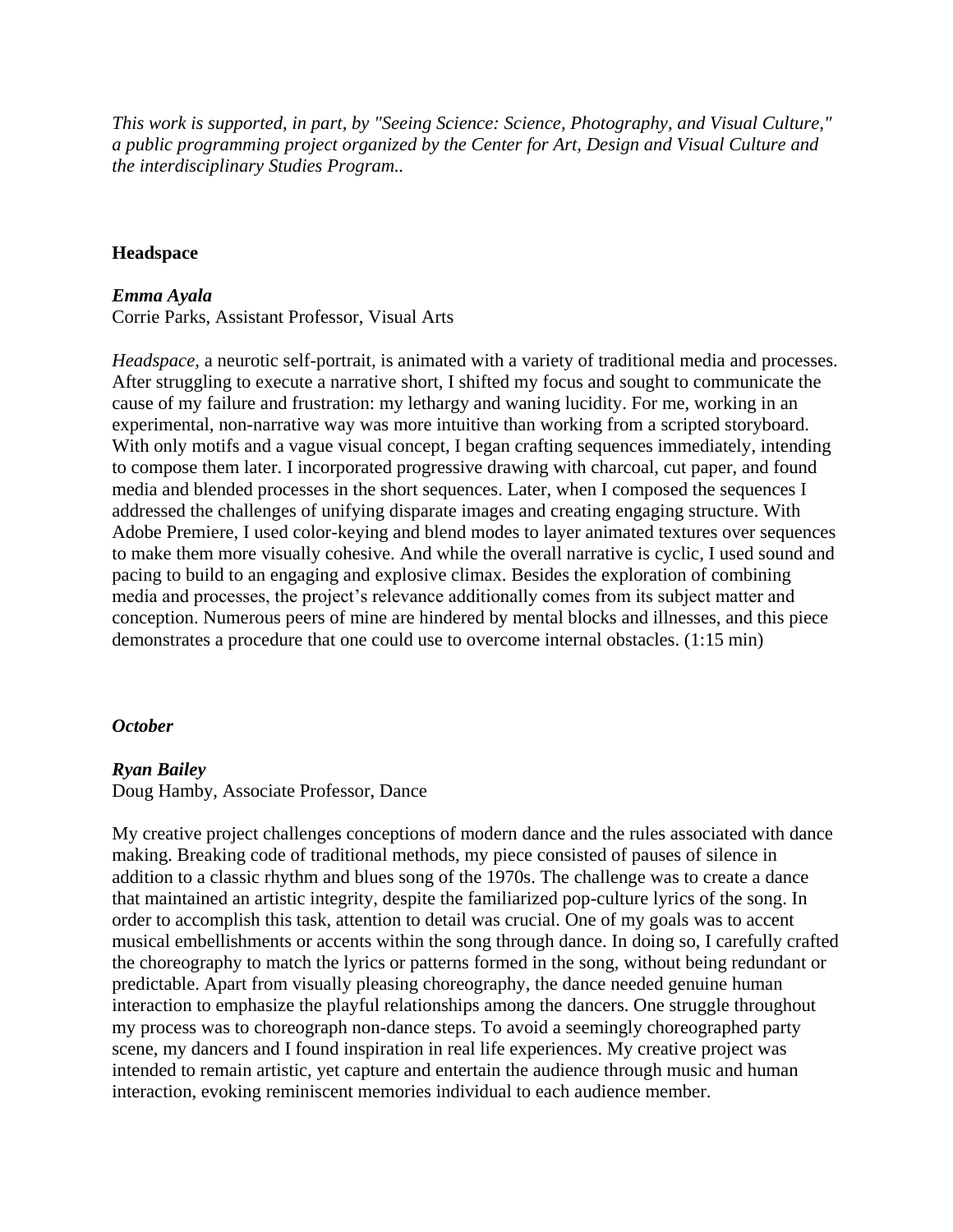# **Quantitative Analysis of Purine Nucleotide Pools Involved an AMPK Regulatory Loop**

# *Gabriella Balaa*

Songon An, Assistant Professor, Chemistry and Biochemistry

AMP-activated protein kinase (AMPK) has been well documented as the master energy regulator of the cell. AMPK's activity is allosterically regulated by a metabolic intermediate of human *de novo* purine biosynthesis. However, whether AMPK associates with *de novo* purine biosynthesis has remained elusive. We have investigated how the metabolic activity of *de novo* purine biosynthesis is governed by AMPK. First, we optimized a high performance liquid chromatography method to quantify purine nucleotide pools as cellular AMPK is pharmacologically activated. Second, we determined retention times of various purine nucleotide standards in the presence and absence of cell lysates. Afterward, we quantified the cellular levels of IMP, AMP, GMP and ATP from the AMPK activator-treated HeLa cells. We observed that the metabolic activity of *de novo* purine biosynthesis was decreased in response to pharmacological AMPK activation. By coupling this data with fluorescence live-cell imaging data, we propose that AMPK downregulates *de novo* purine biosynthesis through the spatial sequestration of one of six purine biosynthetic enzymes from the rest of the pathway enzymes. Collectively, quantitative analysis of purine nucleotide pools contributes to our understanding of how *de novo* purine biosynthesis is regulated in the AMPK-governed network of cellular energetics.

*This work was funded, in part, through an Undergraduate Research Award from the UMBC Office of Undergraduate Education.*

# **The Social Impact of Air Pollution in China**

# *Kayla Barrett*

Constantine Vaporis, Professor, Asian Studies

In 2015, a TEDtalk-style documentary produced in China entitled "Under the Dome" went viral on the internet, alerting the entire world to the problem of air pollution and the lack of environmental safeguards in place in China. In a modern society, the protection of the environment is vital to the health of the people, not to mention the legitimacy of the government. This research addresses the question of how the government has managed environmental policy, the nature and scope of the health crisis facing Chinese society, and the strategies the Chinese people have taken to cope. To assess the impact of pollution on society, I analyzed government policies, popular media and scholarly reports, focused on air pollution in major cities, especially Beijing. The paper concludes that the Chinese state is continuing to put economic expansion above environmental health and leaving the people to defend themselves from the ever-growing problem.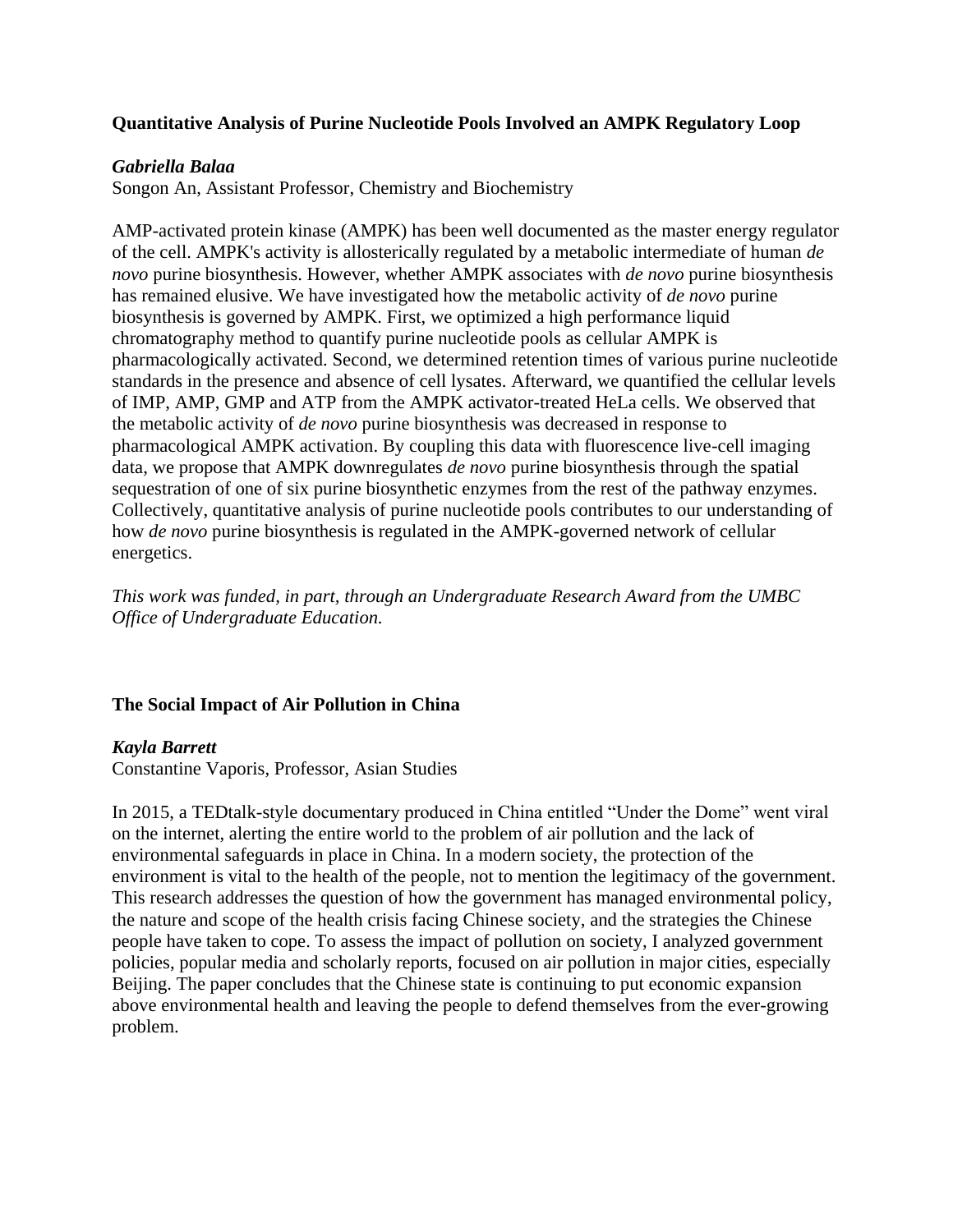# **Sex Differences in the Influence of Physical Activity on Central Nervous System Pain Inhibitory System Function**

### *Allison Basiley, Eryka Boyd*

Raimi Quiton, Assistant Professor, Psychology

Mechanisms of chronic pain are not well understood, though poor function of CNS pain modulatory systems appears to play a role. Physical activity has been identified as a factor that may reduce risk for chronic pain development. In this study, it was hypothesized that more physical activity would lead to better activation of CNS pain modulatory systems. Physical activity intensity was collected from 76 participants (mean age  $= 22.8$  years, 42 females) by selfreport. Participants also underwent a conditioned pain modulation (CPM) laboratory test to obtain a measure of CNS pain modulation. The CPM paradigm measured the change in intensity ratings of painful heat applied on the arm when a painful pressure stimulus was simultaneously applied to the leg. Physical activity and CPM were significantly positively correlated ( $r = 0.262$ , p=.022), indicating that greater physical activity was associated with decreased function of CNS pain modulatory systems. However, this correlation was mainly found in women (r=.335,  $p=.030$ ; no significant correlation between exercise and CPM was found for men ( $p>.05$ ). Physical activity and CPM magnitude did not differ significantly between men and women  $(p>0.05)$ . In conclusion, exercise may be associated with decreased function of CPM pain modulatory systems in women but not men.

*This work was funded, in part, by UMBC startup funds to Dr. Quiton.*

# **Wasted Neighborhoods: Narratives and Political Ecologies of Persistent Trash in West Baltimore**

# *Yinka Bode-George, Dawn Biehler, John-Henry Pitas, Joel Baker, Sacoby Wilson<sup>1</sup> , Shannon Ladeau<sup>2</sup>*

<sup>1</sup>University of Maryland School of Public Health, <sup>2</sup>Cary Institute of Ecosystem Studies Dawn Biehler, Associate Professor, Geography and Environmental Systems

This study emphasizes the ways waste production and distribution intersect with ecological marginalization of communities of color in America, with a focus on West Baltimore. The study examines the production and distribution of waste from both an historical perspective and the perspective of residents who live with waste that accumulates and persists in the landscape. This project involved a review of historical laws and regulations pertaining to racial redlining and employed social science research methods, including interviews of West Baltimore residents to gather oral histories, and site visits to West Baltimore neighborhoods to investigate vacant lots and buildings. These methods allowed an examination of modern-day psychosocial impacts of excess waste resulting from historical community divestment, and subsequent degradation, of West Baltimore communities. Abandoned buildings, trash piles, litter, and organic waste become habitat and food for animals such as rats and mosquitoes. Longtime community members argue that city government neglect has shaped residents' own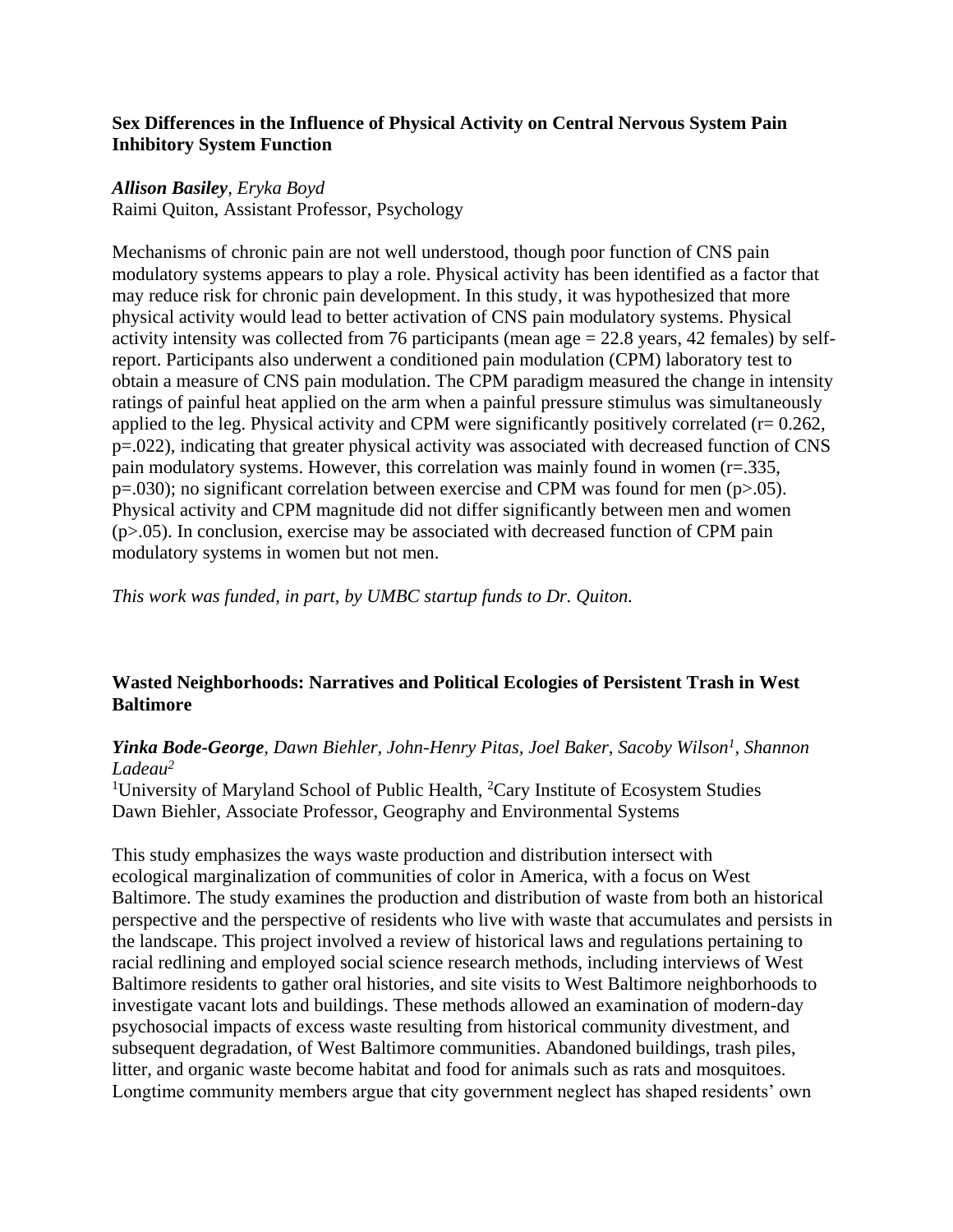haphazard household disposal practices. Some state that trash has become simply "normal." Amid aggressive public-private efforts to revitalize other parts of the city, West Baltimore residents see waste accumulations near their homes as a message that they themselves are excess matter to be discarded.

# **Characterization of the HIV-1 Monomeric Conformation of the 5'-Leader**

## *Nicholas Bolden*

Michael F. Summers, Professor, Professor, Chemistry and Biochemistry, and Investigator, Howard Hughes Medical Institute

An estimated 35 million people live with human immunodeficiency virus (HIV-1), with approximately 1.7 million associated deaths per year. While there are numerous drugs and therapeutic options available to treat HIV-1, the virus's high mutation rate combined with patient noncompliance with strict drug regimens can lead to drug resistance. This creates the need for new therapeutics to be developed that target highly conserved areas of the replication cycle. A potential drug target is the HIV-1 5 Prime Leader (5'-L). The 5'-L is the most conserved region of the RNA genome. It exists in two conformations: a monomeric form, important for translation of the genome, and a dimeric form, important for genome packaging. Based on the different roles carried out by the different conformations, we predict that the monomeric and dimeric structures significantly differ. To solve the structure of the monomeric 5'-L, we are using nuclear magnetic resonance (NMR). Due to the large size of this RNA construct we are analyzing the small hairpin oligos and comparing the NMR spectra.

*This research was funded, in part, by a grant to UMBC from the Howard Hughes Medical Institute through the Pre-college and Undergraduate Science Education Program.*

# **Identifying as an American: Acculturation in First Generation Latino/a and Hispanic Immigrants**

# *Maria Cara Borja*

Anne Brodsky, Professor, Psychology

People of Hispanic origin constitute the largest minority group in the nation, with 35 percent of Hispanics being immigrants. First-generation immigrants face the challenge of adopting and integrating American values, beliefs, and traditions. The purpose of this study is to investigate both the facilitators and barriers to first-generation Latino/a and Hispanic immigrants' sense of connection, identification, and membership with the American community. This study explores the interactions and relations between first-generation Latino/a and Hispanic immigrants and U.S. born individuals, occurrences of both inclusion or exclusion from the American community, and how these interactions influence first-generation Latino/a and Hispanic immigrants' sense of identification with U.S. American culture. The analysis is based on 15 semi-structured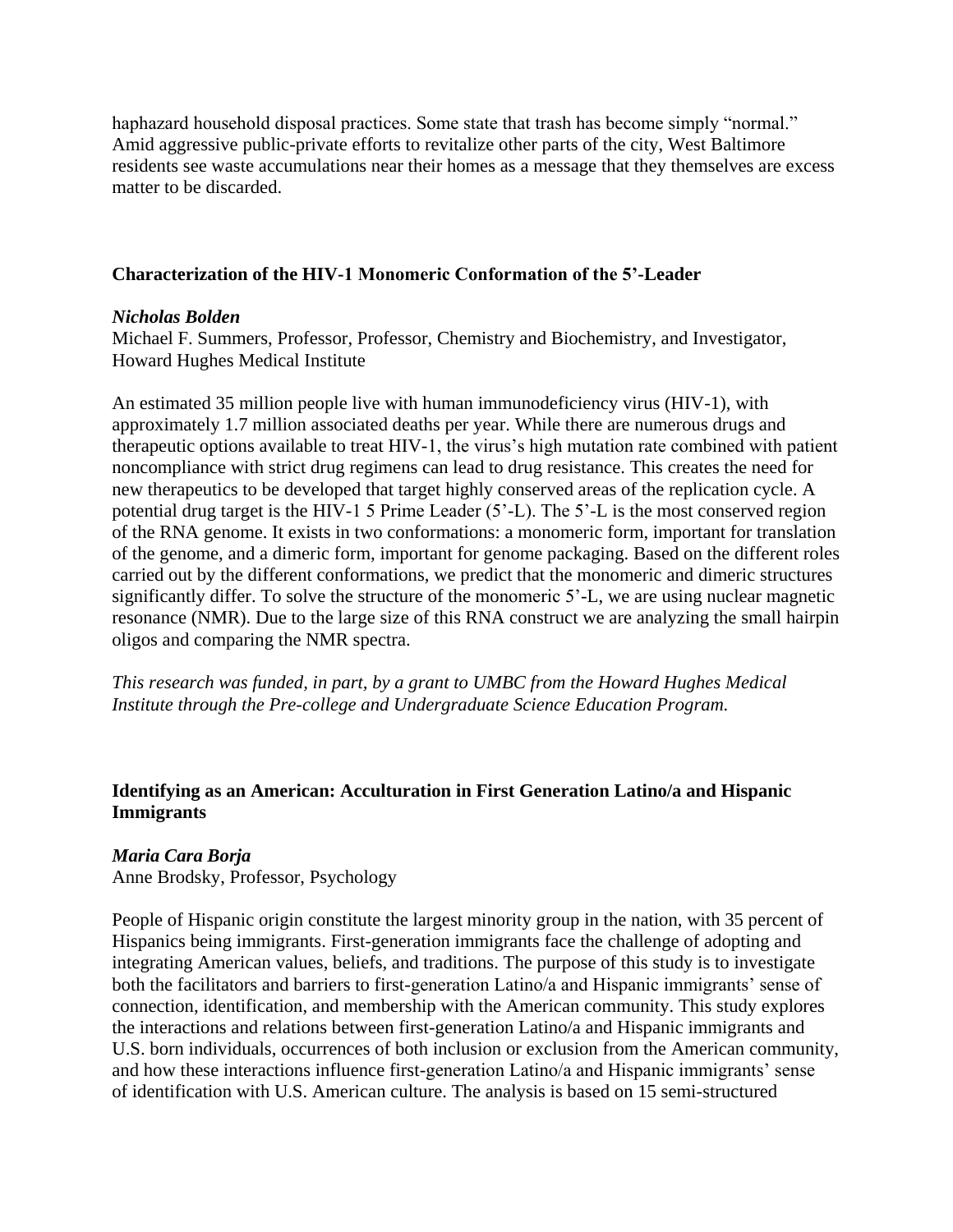interviews with first-generation Latino/a and Hispanic immigrants living in the Baltimore/Washington D.C. area. The ultimate aim of the study is to understand how firstgeneration Latino/a and Hispanic immigrants can be integrated into and identify with the American community.

# **CRISPR/Cas9-mediated Genome Editing for Fluorescence Single-cell Microscopy**

# *Syrena Bracey*

Songon An, Assistant Professor, Chemistry and Biochemistry

Dysregulated glucose metabolism is an emerging hallmark of cancers. We have investigated the spatiotemporal role of human liver-type phosphofructokinase (PFKL) in glucose metabolism using fluorescence single-cell microscopy. Based on our preliminary data, we hypothesize that PFKL is a scaffold to other enzymes involved in human glucose metabolism. We wish to develop a genome-edited cell line expressing endogenously-tagged PFKL by knocking in a gene encoding an enhanced green fluorescent protein (EGFP), using the Clustered Regularly Interspaced Short Palindromic Repeats/Caspase 9 (CRISPR/Cas9) technology. Currently, we are preparing a nuclease plasmid containing a Cas9 nuclease and a guide RNA sequence pinpointing the genomic locus for EGFP insertion, and a donor plasmid containing PFK homology arms and EGFP. We anticipate that these plasmids will be transfected into human breast cancer Hs578T cells to incorporate the EGFP tag into the C-terminal region of the genomic PFKL gene via a homology-directed DNA repair system. Development of this cell line will allow us to investigate the scaffold hypothesis of PFKL and the importance of the scaffold in spatiotemporal regulation of glucose metabolism.

*This work was funded, in part, through an Undergraduate Research Award from the UMBC Office of Undergraduate Education.*

# **Myriam Bleau: A Voice in Electronic Music**

#### *Briana Bradley*

Anna Rubin, Associate Professor, Music

Myriam Bleau is a young composer working in music and digital art. Perhaps the most notable of her works is Soft Revolvers. The piece is written for four acrylic spinning tops. Each top contains an instrument-based sound. As the tops spin, they communicate with a computer wirelessly, and musical algorithms control the sounds that they produce. What makes this composition unique is Bleau's notion of "musical gesture." Technology gives composers access to a wide range of effects. However, these works are often limited in their performance. The click of a button, for example, is a very small gesture that can set off a very disruptive alarm. Bleau aims to make these elements equivocal. Soft Revolvers has a one-to-one ratio, meaning the gyration of a top produces a singular pre-recorded sound, and the force with which the artist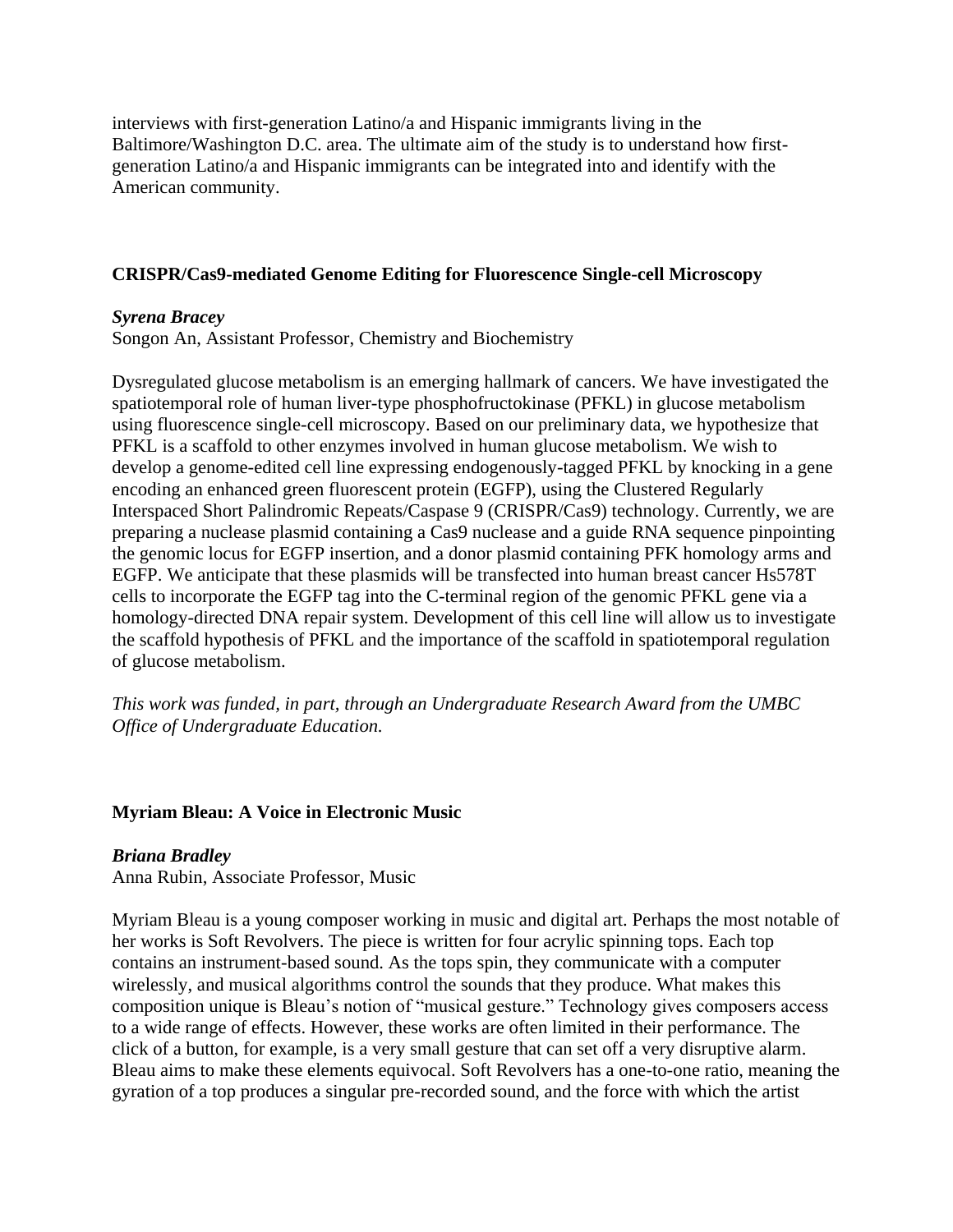spins a top directly affects its quality. Predecessor Laurie Anderson achieved a similar effect by stringing a violin bow with magnetic audio tape. In bowing the violin, she could play segments of the tape backwards and forwards. These unique achievements will be explored through the life and works of Myriam Bleau and her colleagues, with Soft Revolvers as a focus.

### **A Reb in Rockville: The History of the Confederate Memorial in Rockville, Maryland**

#### *Daniel Brezina*

Anne Sarah Rubin, Professor, History

In 2015 the Rockville (MD) City Council began public discussion on the Confederate Monument located in its downtown, prompting many questions from the public. Many in the area were not even aware of its presence. My research focuses on the history of the monument, including the context of its construction, as well as modern discussions over its appropriateness. The monument, thought to be the northernmost Confederate memorial, had been erected by the United Daughters of the Confederacy (UDC) in 1913 and features a statue of a soldier, with an inscription on the base. Using records from various chapters, including the Maryland Division of the UDC, as well as the national organization, my research shows how this memorial was part of a larger effort by the UDC to promote the Lost Cause myth of the Confederate war effort. My presentation also uses newspaper articles from the time of the monument's construction as well as articles from the subsequent years over to examine the history of the monument. The presentation concludes by examining the modern discussion, especially in the Rockville City Council, over its place and belonging in the larger context of the national discussion over Confederate memorialization.

# **Role of Secretory Pathway Proteins in Cell Migration**

# *Margarita Brovkina, Afsoon Saadin*

Michelle Starz-Gaiano, Associate Professor, Biological Sciences

Migratory cells have a central role in embryonic development, the immune response, and cancer metastasis. However, the molecular mechanisms behind the events signaling and mobilizing a cell for migration are not fully understood. For this project we use *Drosophila melanogaster*, which serves as a tractable model system for investigating the genetic and cellular mechanisms behind migration. In the *Drosophila* ovary, anterior polar cells of the developing egg chamber secrete the ligand Unpaired, which activates the Janus Kinase/Signal Transducer and Activator of Transcription (JAK/STAT) pathway and induces nearby border cells to migrate. Proteins of the secretory pathway have been previously shown to be important in migration. Here we investigate the role of secretory pathway proteins Sar1, Sec23, Sec16, Membrin, and Garz in the specification and maintenance of motile cell fate through depletion of these proteins via RNA interference. In motile cell-specific knockdowns of secretory pathway proteins, we expect to see severe migratory defects due to loss of secretion of Unpaired. Analysis of mutations in the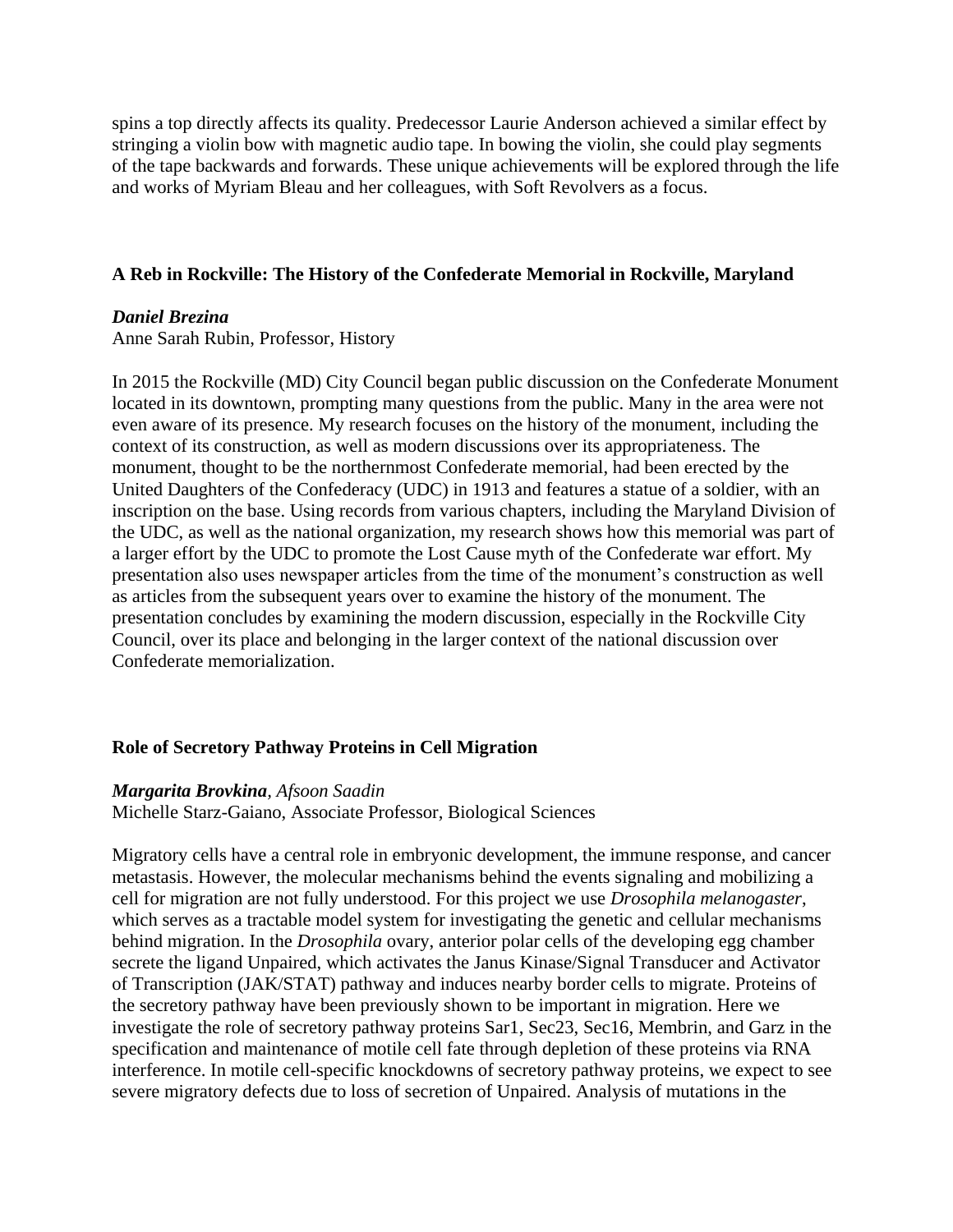secretory pathway can provide new insights into the specification and maintenance of migratory cell fate, and has broad implications for understanding migratory pathways in immune response, metastasis of cancer, and development.

*This work was funded, in part, through a National Science Foundation Career Award to Michelle Starz-Gaiano, Ph.D.*

# **Understanding the Impact of a Unique Myristylation Signal on HIV-1 Matrix Protein Myristylation Efficiency**

# *Paige Canova*

Michael F. Summers, Professor, Professor, Chemistry and Biochemistry, and Investigator, Howard Hughes Medical Institute; Janae Baptiste, Chemistry and Biochemistry

The human immunodeficiency virus (HIV) and feline immunodeficiency virus (FIV) are retroviruses that elicit a similar immune response in their hosts. The Gag polyprotein (Gag) is a major structural protein of HIV-1 required for membrane targeting which leads to production of new virions. Matrix (MA), the N-terminal domain of Gag, mediates assembly to the cell membrane, and better understanding of this process may lead to development of a novel therapy for HIV. A key structural feature of MA is the myristate, which is proposed to aid in assembly. The myristate is linked to MA by the enzyme N-myristyltransferase (NMT), a process which requires NMT recognition of the substrate MA myristylation signal. Mammals possess a consensus myristylation signal, and, while HIV-1 MA bears the common mammalian signal, FIV MA displays a unique signal. To gain insight into the impact of a unique myristylation signal, mutagenesis was employed to make mutations to HIV-1 MA, and, upon protein expression, myristylation efficiency of these mutants was determined by mass spectrometry. Further analysis of the impact of a unique myristylation signal with regard to HIV-1 MA structure and function may imporove our understanding of the cause of evolutionary adaptation of the FIV MA myristylation signal.

*This research was funded, in part, by a grant to UMBC from the Howard Hughes Medical Institute through the Pre-college and Undergraduate Science Education Program.*

# **The Effects of Chemical and Physical Irritants on Olfactory Sensory Neuron Death in Mice**

# *Kathleen Carino, Augusto Benavides Panizo, Kayla Lemons*

Weihong Lin, Associate Professor, Biological Sciences; Tatsuya Ogura, Research Assistant Professor, Biological Sciences

The main olfactory epithelium (MOE) detects odor molecules from the surrounding environment. The primary cell type in the MOE is the olfactory sensory neurons (OSN), which are responsible for detecting odorants as well as sending information to the main olfactory bulb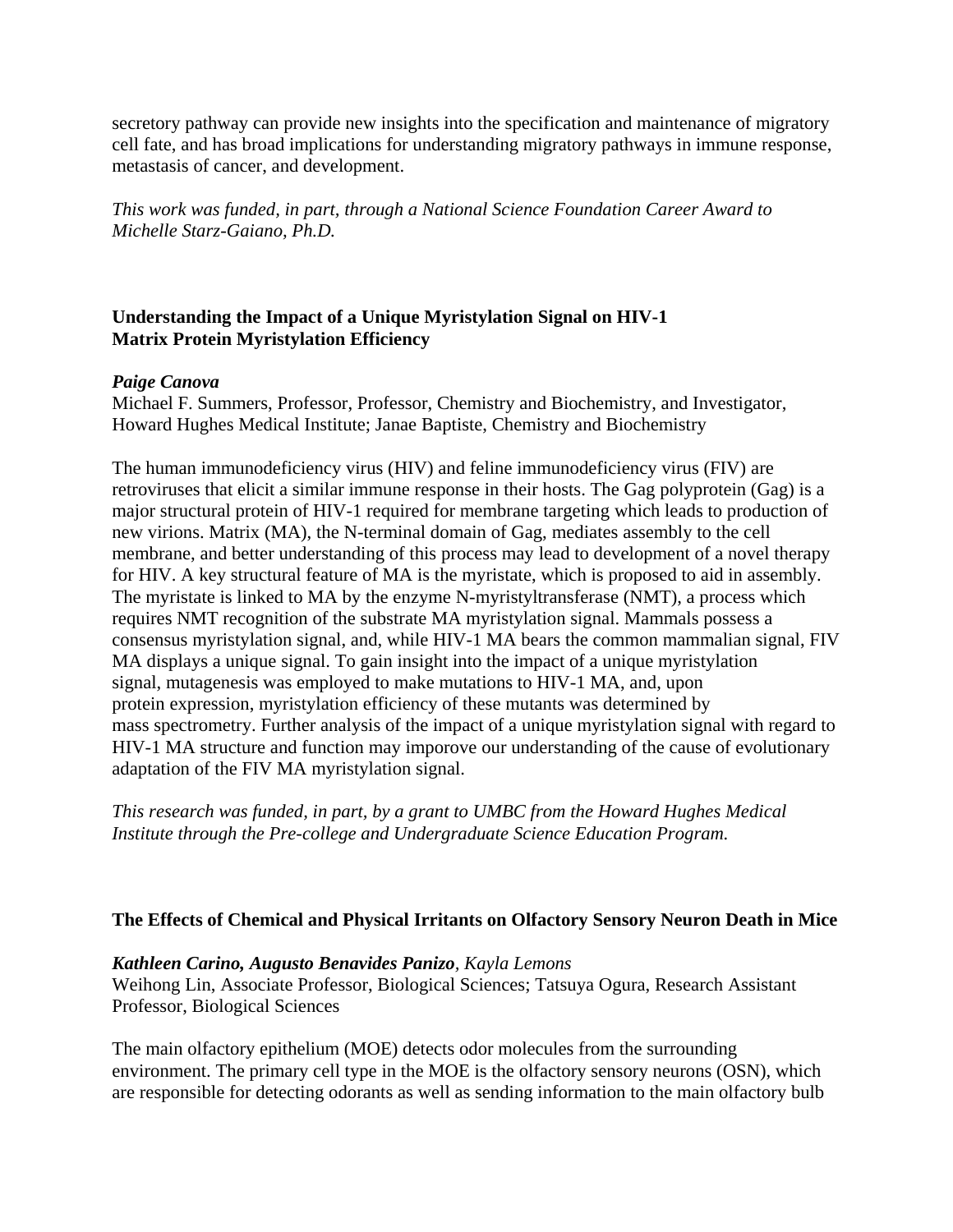to be processed. Additionally, the MOE contains TRPM5-expressing microvillous cells (TRPM5-MCs), whose function is largely unknown. These cells can be visualized using TRPM5-GFP mice, which express GFP in TRPM5-MCs. Our research investigated the effects of irritants on OSN death and the role of TRPM5-MCs by using Skn-1a knockout mice, which lack TRPM5-MCs. For our experiments, we divided TRPM5-GFP and Skn-1a knockout mice into groups exposed to either water or a combination of physical and chemical irritants daily for two weeks. The mice were then perfusion fixed and the MOE was later harvested and cryosectioned. We used immunolabeling methods with an antibody against caspase 3 to visualize cell death in the MOE. We are currently conducting quantitative analysis to determine the density of the apoptotic cells. Our results are expected to provide experimental evidence for the irritant exposure-induced cell death and a potential role of TRPM5-MCs in maintaining the survival of olfactory neurons.

*This work was funded, in part, by NIH/NIDCD DC012831 to Dr. Lin.*

# **Probing the Structure of the HIV-1 5′-L Monomeric Conformation and Start Site Heterogeneity by NMR Spectroscopy**

*Hannah Carter, Michael Lopresti, Seung Ho Choi, Aishwarya Iyer, Nicholas Bolden* Michael F. Summers, Professor, Professor, Chemistry and Biochemistry, and Investigator, Howard Hughes Medical Institute; Joshua Brown, Chemistry and Biochemistry

The late phase of Human Immunodeficiency Virus Type-1 replication cycle is characterized by the equilibrium between the monomer and dimer conformations of the highly conserved 5′ Leader (5′-L) in the RNA genome. The 5′-L has two documented start sites on the transactivation region (TAR) hairpin. In newly budded virions, RNA exists primarily with a methylated guanosine cap and one additional guanosine, which favors the dimer conformation. 5′-L with a cap and two guanosines have been found in polysomes and associated with stabilizing the monomeric conformation. Our model suggests that the additional guanosine causes a shift in the adjacent polyA hairpin, opening one side for binding to the additional guanosine, and the other for binding to the Dimer Initiation Site (DIS), which is bound to the Unique 5 region (U5) in the monomeric conformation. We've synthesized a construct of TAR, PolyA, U5, and DIS to analyze the effects of this additional guanosine and its role in the of the PolyA and U5:DIS hairpins. By comparing the Nuclear Magnetic Resonance Spectrum of this construct with the full-length 5'-L, we can identify folding patterns of the 3-D structure of the 5′- L, and elucidate the mechanism behind this molecular switch.

*This research was funded, in part, by a grant to UMBC from the Howard Hughes Medical Institute through the Pre-college and Undergraduate Science Education Program.*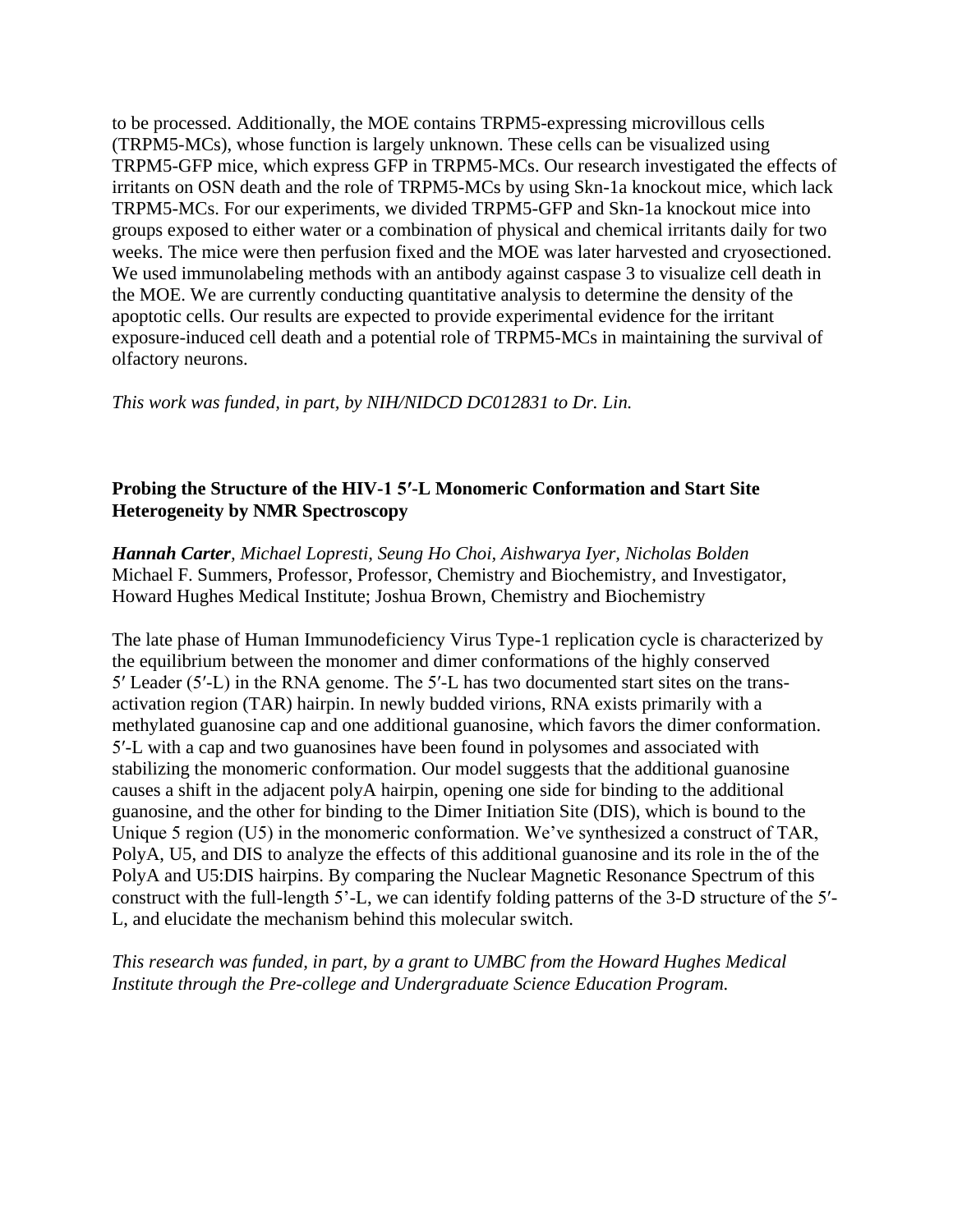# **Synthesis of CdSe and Au Nanoparticles Assemblies to Study the Optical Properties of New Hybrid Nanomaterials**

# *Devyn Catterton*

Marie-Christine Daniel, Associate Professor, Chemistry and Biochemistry

The coupling of cadmium selenide quantum dots and gold nanorods is predicted to produce a system that has qualitatively different properties from the isolated particles. These properties can be controlled by exciting the system with a short laser pulse. We hope that the resulting nanoparticle assemblies can serve as a key enabling technology for future optical information processing at high speeds and low power, including quantum-mechanical information processing at the single-photon level (i.e., quantum computers). There are also potential applications to more efficient conversion of sunlight into electricity and in the development of highly efficient displays and ultra-small lasers. The goal of this project is to couple cadmium selenide quantum dots to gold nanorods in order to study the optical properties of this new type of hybrid nanomaterial. We have synthesized both the core shell CdSe/ZnS quantum dots and gold nanorods, which have been characterized using UV-Vis spectrophotometry, fluorometry, and transmission electron microscopy (TEM). We have also covalently linked the quantum dots with the gold nanorods. These constructs have recently been characterized with TEM and are now ready for optical studies.

*This work was funded, in part, through an Undergraduate Research Award from the UMBC Office of Undergraduate Education.*

# **Focus of Magnetic Fields though the use of Magnetic Shielding for Transcranial Non-Invasive Brain Stimulation**

#### *Mitchell Cherry*

Fow-Sen Choa, Professor, Computer Science and Electrical Engineering

Transcranial magnetic stimulation (TMS) is one of the few noninvasive neural stimulation techniques available for treatment of neurological disorders including migraine, treatmentresistive major depressive disorder and neuropathic pain. The TMS tools currently available cannot produce a focused magnetic field that can target specific areas, particularly the deep brain regions, because they cannot retain focality two centimeters from the coil. In TMS tools intended for deep brain stimulation, like the H-Coil, the field is dispersed and cannot target specific locations in the brain. In this work we implement a novel magnetic shielding technique to achieved focused stimulations. Multiple layer arrays of copper ring are placed near the surface of the TMS coil. When the coil is fired, each copper disk generates an induced current, as well as an opposing magnetic field. This reduces the field in undesired regions and enhances the field at the desired location such that the vector summation of the combined fields produces a focused field. The effect of each disk can be modeled using Lenz's Law and Maxwell's equations to obtain optimized arrangement. We have experimentally demonstrated focusing effects by using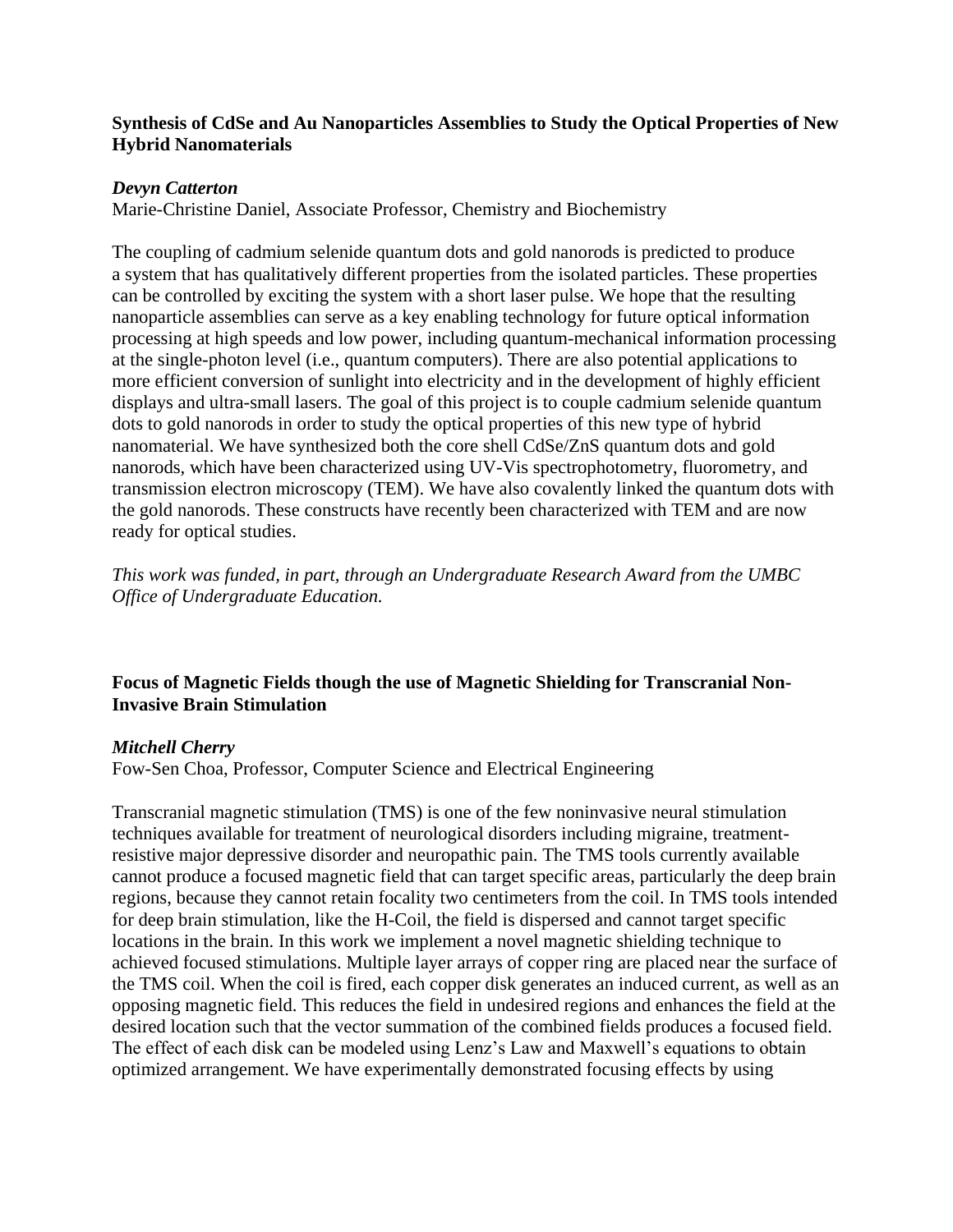magnetic and electric field probes to measure the field distributions with and without magnetic shields.

*This work was funded, in part, through an Undergraduate Research Award from the UMBC Office of Undergraduate Education.*

# **Probing the Structure of the HIV-1 5`-L Monomeric Conformation and Start Site Heterogeneity by NMR Spectroscopy**

*Seung Ho Choi, Hannah Carter, Michael Lopresti, Aishwarya Iyer, Jana Hijji, Nicholas Bolden* Michael F. Summers, Professor, Professor, Chemistry and Biochemistry, and Investigator, Howard Hughes Medical Institute; Joshua Brown, Chemistry and Biochemistry

Human Immunodeficiency Virus (HIV), the AIDS pathogen, proliferates within infected human helper T cells, compromising an otherwise healthy and responsive immune system. Viral replication is mediated by the 5`Leader (5`-L) element in viral genomic RNA. This 5`-L RNA exists in an equilibrium of two structural conformers – monomer and dimer, by which it directs and mediates viral assembly and replication. Here, we demonstrate an approach to probe for and characterize secondary structure in the 5`-L monomeric conformer by high-field nuclear magnetic resonance (NMR) spectroscopy, a technique used for high-resolution biomolecular structural studies. Signal assignment and validation of characteristic peaks in NMR experiments designed to explore the through-space interactions of base-paired residues provide evidence to support the formation of distinct secondary structures in our proposed model. Our study of the HIV-1 5`-L monomeric conformer structure and the processes that this highly conserved RNA sequence mediates in retroviral replication not only provide further insight into our current understanding of the functional and dynamic nature of three-dimensional RNA structure, but also highlight potential therapeutic value in the monomer as a drug target in clinical medicine.

*This work was funded, in part, through a travel award from the UMBC Office of Undergraduate Education.*

# **Xenobiotic Exposure-induced Morphological Changes in the Mouse Olfactory Epithelium**

# *Kritika Chugh*

Weihong Lin, Associate Professor, Biological Sciences

The main olfactory epithelium (MOE) in the nasal cavity plays an essential role in odor detection and transmission, which aids in the survival of organisms. Inhaled xenobiotics, including irritants and harmful microorganisms, negatively impact the MOE sensitivity and integrity. The epithelium contains populations of cells such as olfactory sensory neurons, basal cells, microvillous cells, and supporting cells. In order to understand the morphology of the supporting cells in Skn-1a mice (which lack microvillous cells), we analyzed these cells under two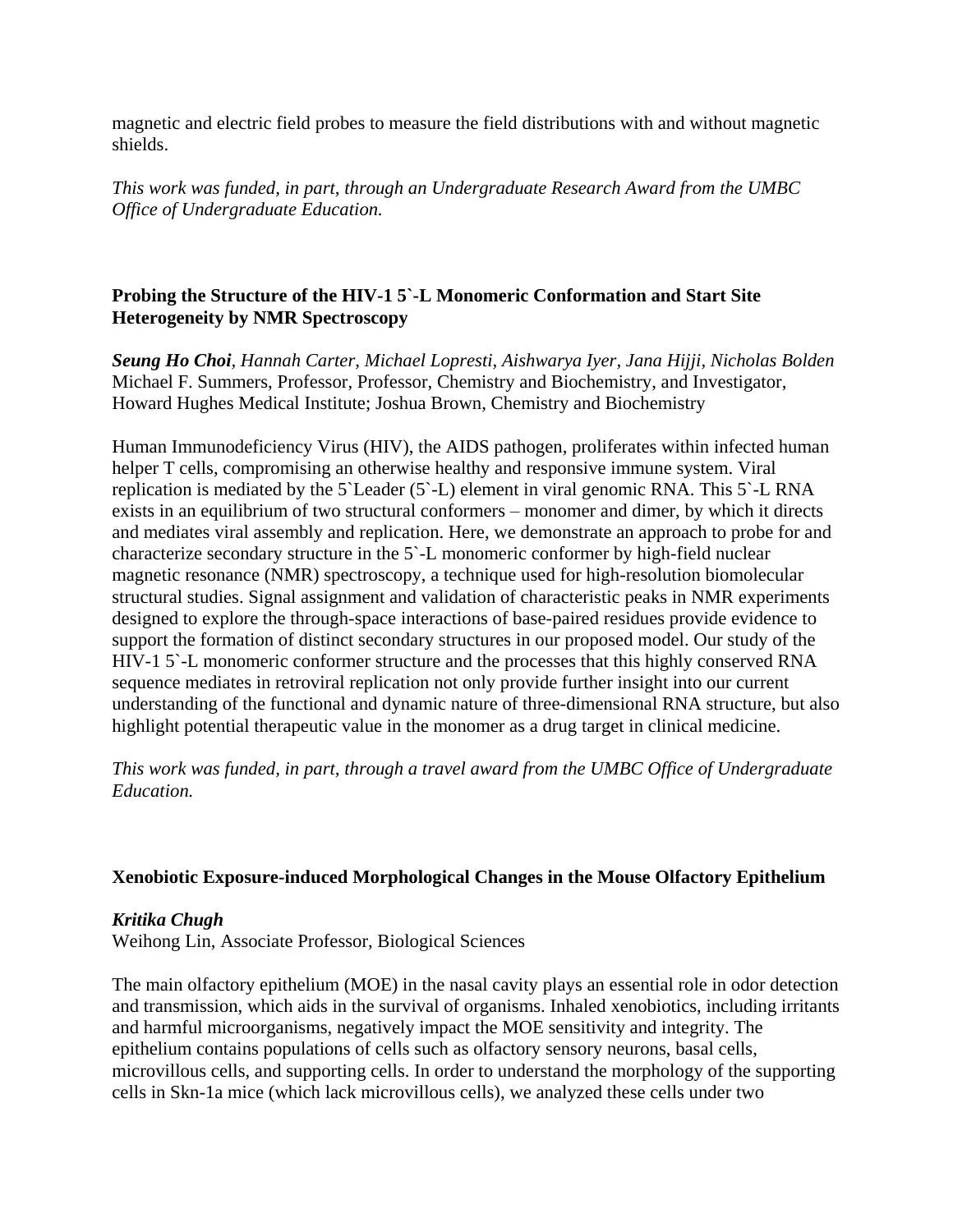conditions: water-exposed (control) and irritant-exposed mice. Mice were exposed to irritants for two weeks and sacrificed. The MOE was sectioned and immunostained with OMP, DAPI, and Gap43. We compared the size of nuclei of supporting cells using ImageJ in the two conditions with the spatial position of the MOE (anterior versus posterior). Preliminary results show a significant difference between the overall average nuclear size of the control versus the irritanttreated mice, with the control condition having a larger nuclear size. Furthermore, the morphologies of three regions in the olfactory epithelium (classified as more anterior, middle, and more posterior) were different for the control compared to experimental conditions, with the control having a larger nuclear size in all three locations.

*This investigation was sponsored by NIH/NIGMS MARC U\*STAR T3408663 National Research Service Award to UMBC and through an Undergraduate Research Award from the UMBC Office of Undergraduate Education.*

# **Identification of Molecular Properties to Cluster Genetic Markers of Cardiovascular Disease**

### *Ann Cirincione, Kaylyn Clark*

Maricel Kann, Associate Professor, Biological Sciences

Cardiovascular disease (CVD) is the leading cause of death worldwide in both men and women. It is especially prevalent in the United States, where it is responsible for one out of every four deaths. Genetic markers linked to susceptibility to CVD have been identified, however a large number are still unknown. We have mapped 15% of disease variants from the Human Gene Mutation Database (HGMD), 62% from the Clinical Variance database (ClinVar), and 28% from the Universal Protein Resource (UniProt) to the Online Mendelian Inheritance in Man (OMIM), which has direct links to the Human Phenotype Ontology (HPO). From these variants, we will extract the subset linked to CVD, as well as increase coverage of variants mapped to OMIM. We aim to use machine learning techniques and algorithms to cluster new genetic variants to molecular properties of known CVD markers in order to better diagnose and treat individual patients. For this purpose we have compiled a list of molecular properties including protein domain interactions, common gene ontologies, and metabolic pathways. In the future, these methods will be used to match individual genome data to corresponding CVD clusters, developing new diagnostic tools to personalize and optimize diagnosis of CVD.

*This work was funded, in part, by NIH, R01LM009722 to M.G.K. (co-investigator).*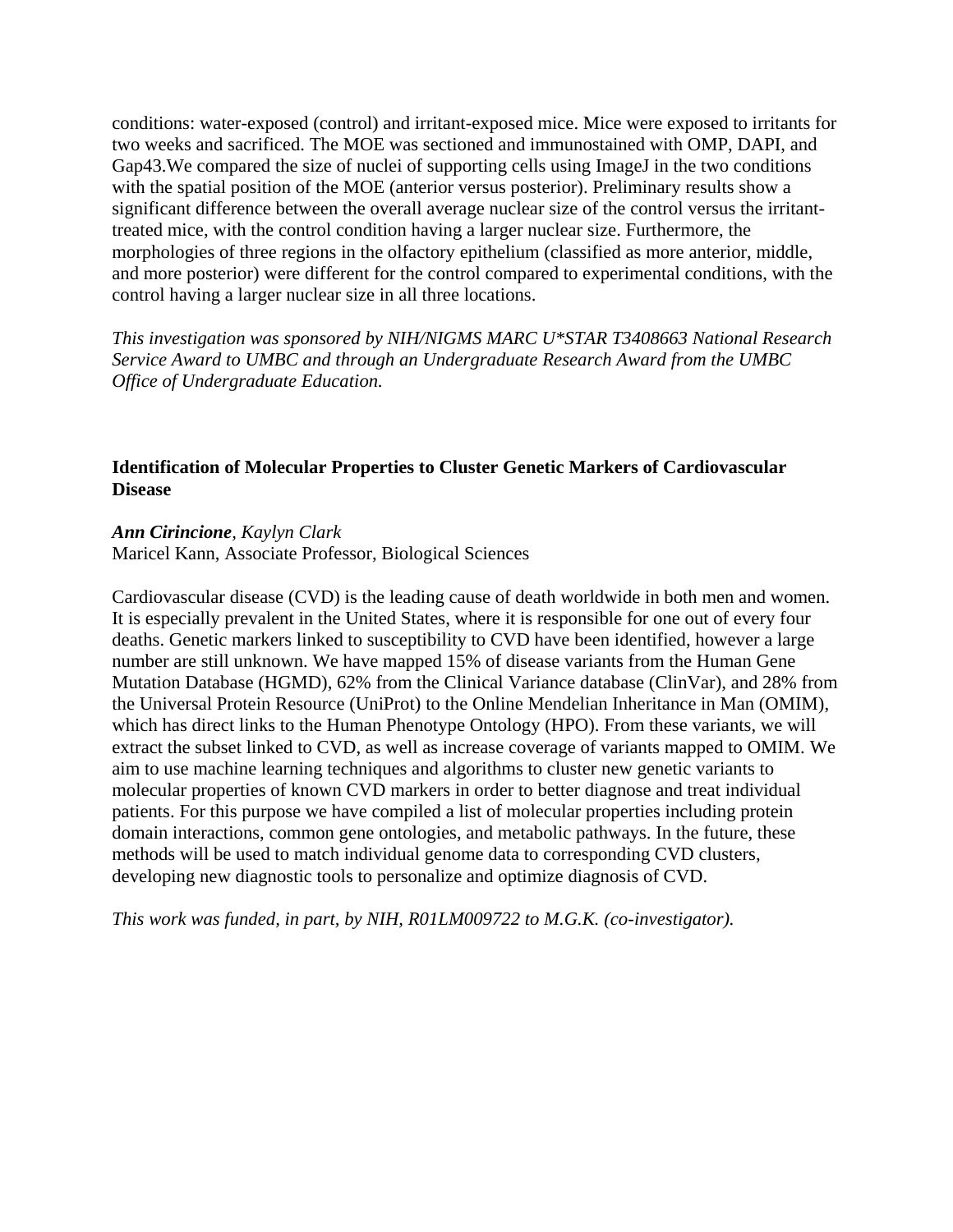## **Predicting Disease-Related Mutations Based on Protein Domain Framework**

#### *Thomas Coard, Thomas Peterson*

Maricel Kann, Associate Professor, Biological Sciences

Genomic information about individual patients can be used to significantly improve diagnosis, prognosis, and treatment of diseases, however, given the lack of known genomic associations with disease, this task remains a challenge. Due to the complexity and interconnectedness of genes and biochemical pathways it is hard to predict unknown genotype-phenotype relationships when only one gene mutation is considered at a time. To overcome these problems, we analyze mutations in the building blocks of the proteins these genes code for. We have mapped the location of disease-causing mutations to homologous protein domain regions in order to compare to variants of unknown significance using a statistical method called Domain Significance Score. We have tested three machine learning techniques to classify putative disease variants and have concluded that one of them, random forest, is optimal for our purpose. Next, we will compare our domain-based methodology against other traditional methods that use sequence conservation, structural properties, and other molecular properties to classify the variants. Our results will provide new insights into the molecular underpinnings of disease and will identify new biomarkers and drug targets, enabling therapeutic research.

# **An Unexpected Relationship between Pain Catastrophizing and Pain Modulation in Young Adults**

# *Matthew Cook, Jessica Black, Cameron Riddell, Sara Mast*

Raimi Quiton, Assistant Professor, Psychology

Pain catastrophizing, the negative emotional response to expected or perceived pain, is a factor that has been shown to exacerbate pain; however, little is known about the effect of catastrophizing on the function of CNS pain inhibitory systems. We hypothesized that higher levels of pain catastrophizing would result in reduced conditioned pain modulation (CPM), a laboratory measure of the function of CNS pain inhibitory systems. The Pain Catastrophizing Scale (PCS) was used to measure catastrophizing in 40 healthy adults (female  $= 26$ ; mean age  $=$ 21). CPM magnitude was measured as the change in heat pain ratings induced by a simultaneous painful pressure stimulus. No significant correlation between catastrophizing and CPM magnitude was found for the group as a whole  $(p>0.05)$ . Participants were subsequently grouped into CPM responders (heat pain rating reductions of >10%, N=20) and non-responders. Unexpectedly, in responders but not non-responders, higher catastrophizing was significantly correlated with greater activation of pain inhibitory systems  $(r(18) = -.612, p = .004)$ . A possible explanation is that the CPM paradigm activated stress-related pain inhibitory systems in responders but not non-responders. Our findings highlight the need to further explore psychosocial factors that contribute to the relationship between catastrophizing and CPM.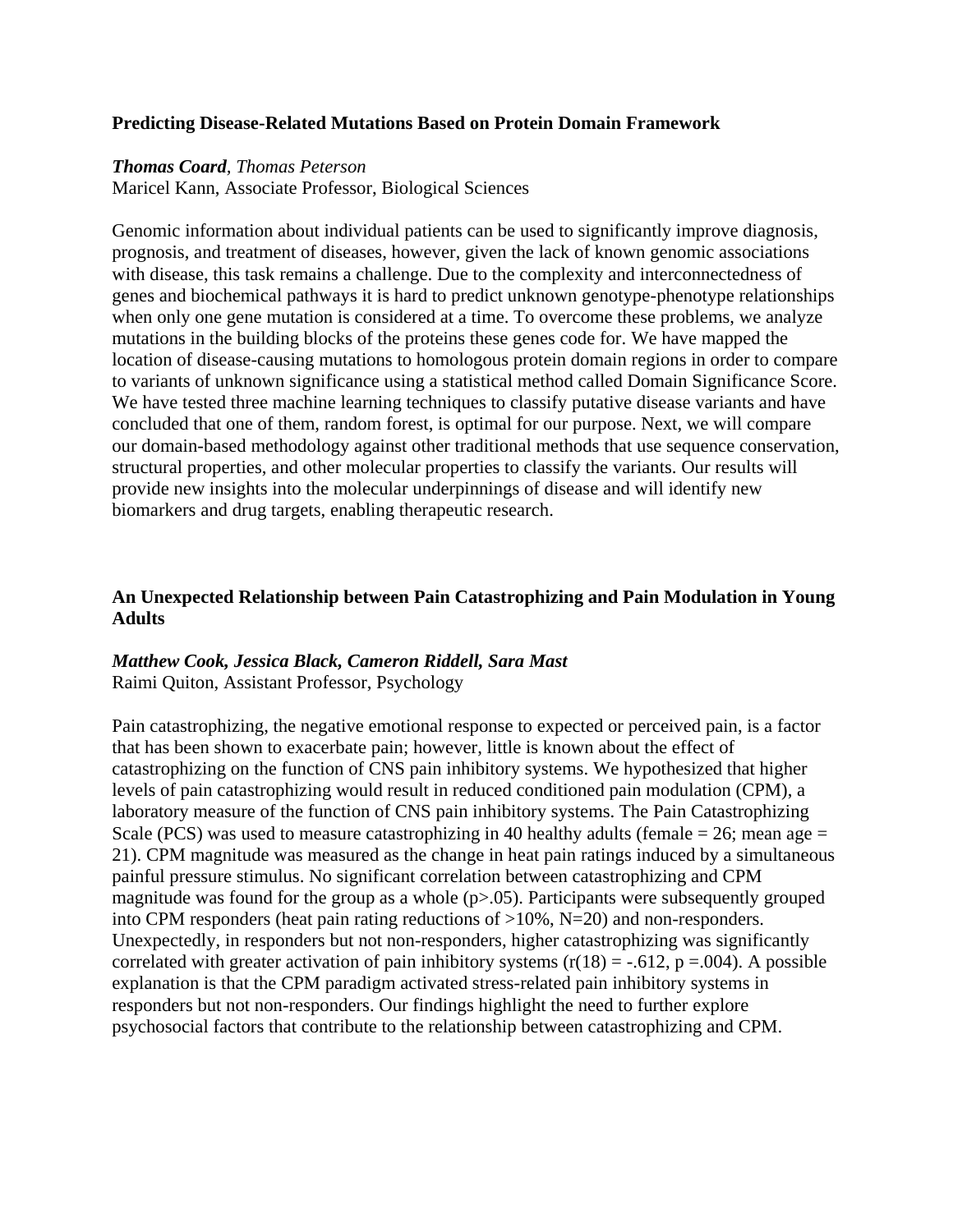# **The Unsleeping Guardian: Press Freedom, Regime Type, and Political Stability in Latin America**

# *Nora Corasaniti*

Carolyn Forestiere, Associate Professor, Political Science

This research set out to explore the relationship between regime type, political stability, and press freedom in Latin American nations. The study of press freedom is and has always been an important concept to understand. Press freedom is linked to almost every facet of governance. It was theorized that nations that are democratic are also often more transparent and open, allowing the press to report on government interactions and happenings of the nation. Furthermore, nations that are politically stable are often less violent and foster an environment in which a free press corps can thrive without fear of repercussions for reporting the news about the government as truthfully and accurately as possible. Employing data from Freedom House's 2015 "Freedom in the Press" study and data from the World Bank's Worldwide Governance Indicators 2014 annual study, various statistical tests were performed to determine the size and significance of the relationship between variables in the way predicted by the research hypotheses. Quantitative results revealed that regime type and political stability both had a significant impact on press freedom. Two brief case studies of Columbia and Uruguay were also presented as a means to better understand the causal relationships between the variables.

# **Study of Binding Activity of Crotamine-Au Nanoparticles with DNA**

# *Joelle Cusic, Andrew Butler, Giovanni Marino*

Richard Karpel, Professor, Chemistry and Biochemistry

The protein crotamine has numerous potentially useful functions, including preferential binding for rapidly proliferating cells, DNA delivery and nuclear localization upon penetrating the cell. Thus, crotamine is an attractive candidate to be used as an instrument in drug delivery or multifunctional systems. Previous studies have focused on the goal of linking crotamine to gold nanoparticles (GNP) to create this multifunctional system in conjunction with other functional linked compounds. In previous experiments, a competitive assay, using the cationic dye, Azure A, was developed to determine binding of crotamine for DNA and heparin, a highly sulfated carbohydrate chain that is similar to heparan sulfate proteoglycans present in cell membranes. This method was adjusted to study crotamine adducts with polyethylene glycol (PEG) and gold nanoparticles in this project. The binding activity of crotamine when linked to PEG-GNP has yet to be observed. The aim of this project was to utilize the dye competition assay to study the binding of crotamine-PEG-GNP to heparin and DNA. In the course of this project, PEGcrotamine alone was observed to retain the same binding affinity as free crotamine. However, the work with crotamine-PEG-GNPs is still on going, as the properties these molecules possess are still unknown.

*This work was funded, in part, through an Undergraduate Research Award from the UMBC Office of Undergraduate Education.*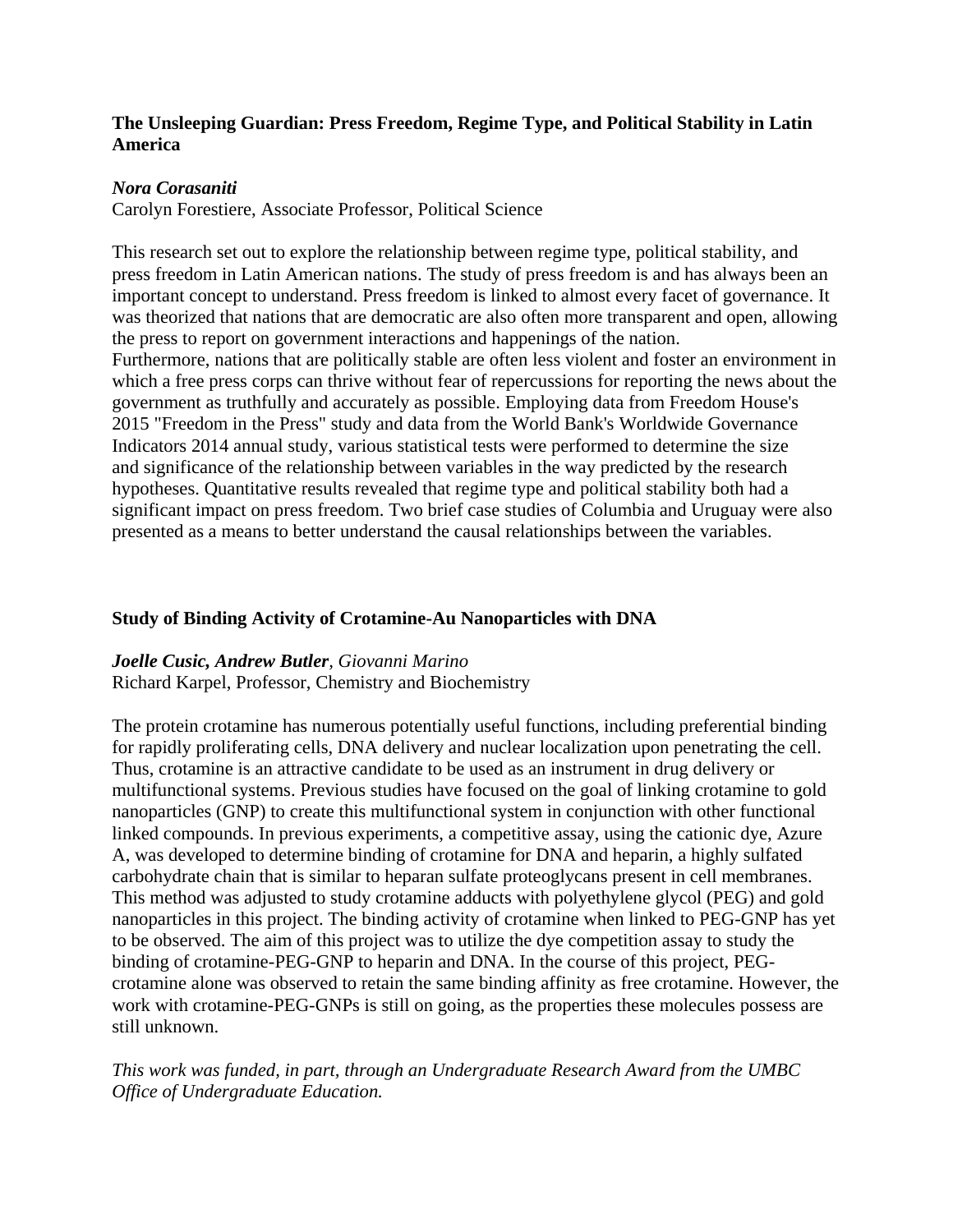### **Suicide Terrorism in Sri Lanka**

#### *Hanna Dasoo*

Devin Hagerty, Professor, Political Science

Recent years have seen a rise in suicide bombings, prompting researchers to ask why this tactic has become so widespread as well as why individual terrorists have embraced it. This research analyzed the type of suicide terrorism utilized by the Black Tigers, the militant wing of the Liberation Tigers of Tamil Eelam (LTTE), in their efforts to "liberate" Sri Lanka's Tamil minority community. It examined the strategic logic behind this tactic and evaluated how the LTTE leadership persuaded members to carry out suicide missions, based on the portrayal of successful suicide bombers and the LTTE's culture of martyrdom. I argue that suicide terrorism was the preferred tactic of the Black Tigers because of its symbolic, sacrificial nature and its power to inculcate its members with a strong sense of group cohesion. I also examine how the LTTE's suicide terrorism has inspired contemporary terrorist groups and individuals to emulate this tactic.

# **Everybody's Great Emancipator? African American Attitudes toward Lincoln**

#### *Matthew Davis*

Anne Sarah Rubin, Professor, History

Today most people think of Abraham Lincoln as being responsible for fighting the good fight in the American Civil War and freeing the slaves. We think of the Emancipation Proclamation and all of the dramatic paintings where Lincoln is portrayed as the great hero surrounded by sunshine with former slaves praising him in the background. He appears as the ideal fatherly president who truly believes in the equality of all men. But is this portrayal an accurate representation of who Lincoln really was? Did African Americans truly praise Lincoln as we tend to think? Did Lincoln truly believe African Americans were equal and ready to be a part of society, or did he have political motives behind his actions? I will be conducting research using both primary and secondary sources to answer these questions. Secondary sources will consist mainly of books and journal articles (from a general and southern perspective) that gauge general attitudes and feelings from African-Americans. Primary sources will be diaries and other sources that gather specifics from African-Americans from all aspects of life during and after the war and through the twentieth century.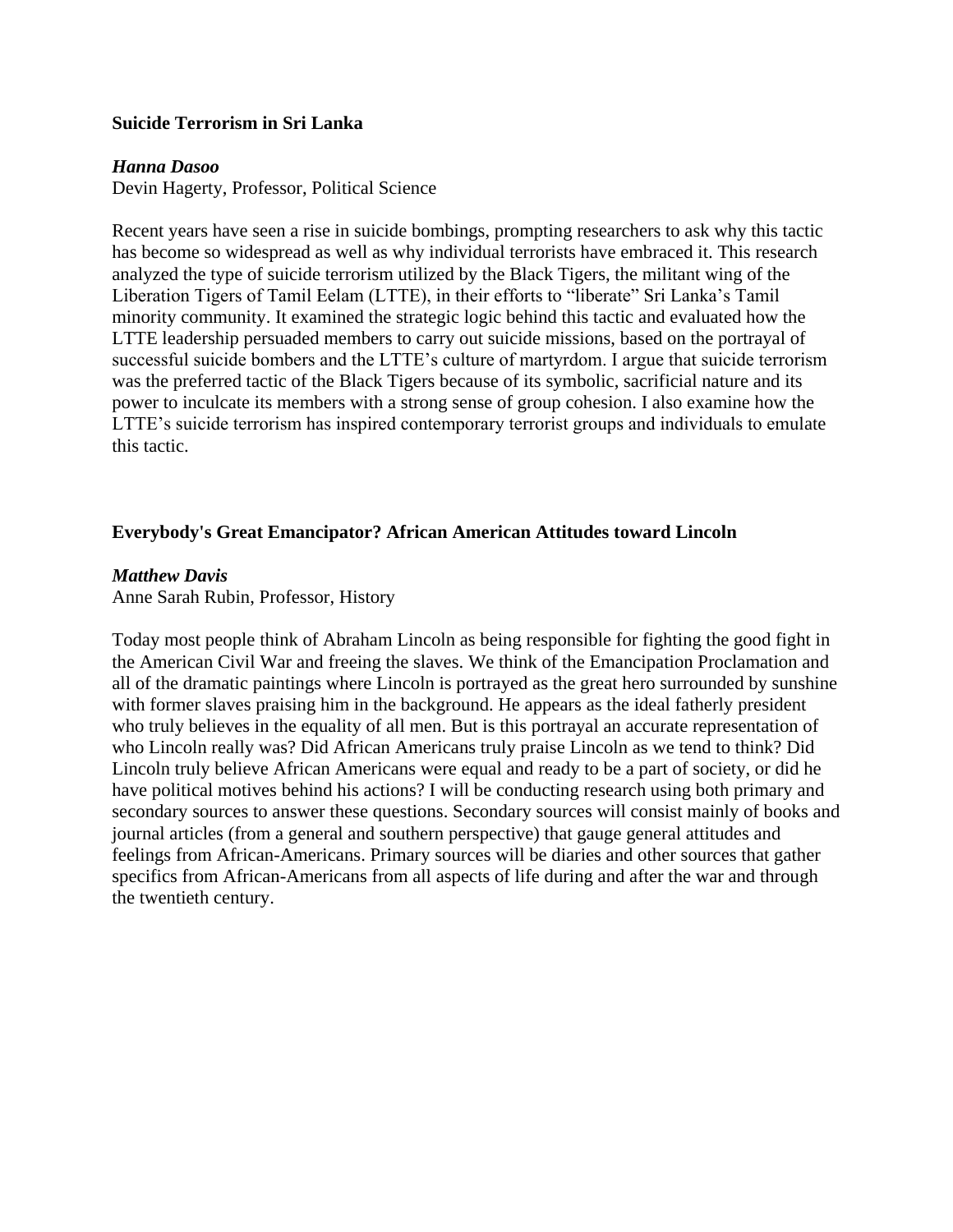# **Principal Component Analysis and Self-Organizing Maps for Classifying Cardiac Tissue Ablation**

# *Ezana Dawit*

Murray Loew, Professor, George Washington University Department of Biomedical Engineering

The aim of this study is to allow physicians to determine in real time whether cardiac tissue has been sufficiently ablated. Cardiac tissue ablation is the treatment of arrhythmias through burning the tissue with radiofrequency (RF) energy. We compared the abilities of principal component analysis (PCA) and self-organizing maps (SOMs) to identify the minimum number of descriptors, characteristics describing the data, necessary to permit accurate identification of classes. PCA is a technique for identifying patterns in datasets using orthogonal transformations to redefine the axis system to one corresponding with its principal directions of variance. SOMs are able to cluster data into "neurons" while also expressing which neurons are closer and thus more similar to each other. Our methods have been performed on the Fisher iris data set and successfully reduced the number of descriptors from four to three. We are currently waiting on ablation data in order to further explore this method.

# **Air Curtain Development: An Energy Harvesting Solution for Hinged Doors**

# *Vineed Dayal*

Soobum Lee, Assistant Professor, Mechanical Engineering

This research aims to develop an air curtain system that is completely mechanical, without any type of electrical power source, operated by the input energy of opening a hinged door. Frequently opened doorways are regarded as a major element that cause significant energy loss and contaminated air conditions in buildings. Private companies, particularly those with warehouses, have introduced commercial electrical air curtains to block the open entrances from invading cold air. This project developed an original design of air curtain which operates its fans only when the door opens and closes, by directly converting door hinge motion to fan rotation without any electronic motor or power cable. The air stream created by this device helps prevent the transfer of outside air and contaminants. The conducted research found that an effective wind velocity can be generated from usual doorway operation. A prototype has been built according to the Building Services Research and Information Association's standards, and the actual fan specification has been found for practical use of the developed system.

*This work was funded, in part, through an Undergraduate Research Award from the UMBC Office of Undergraduate Education.*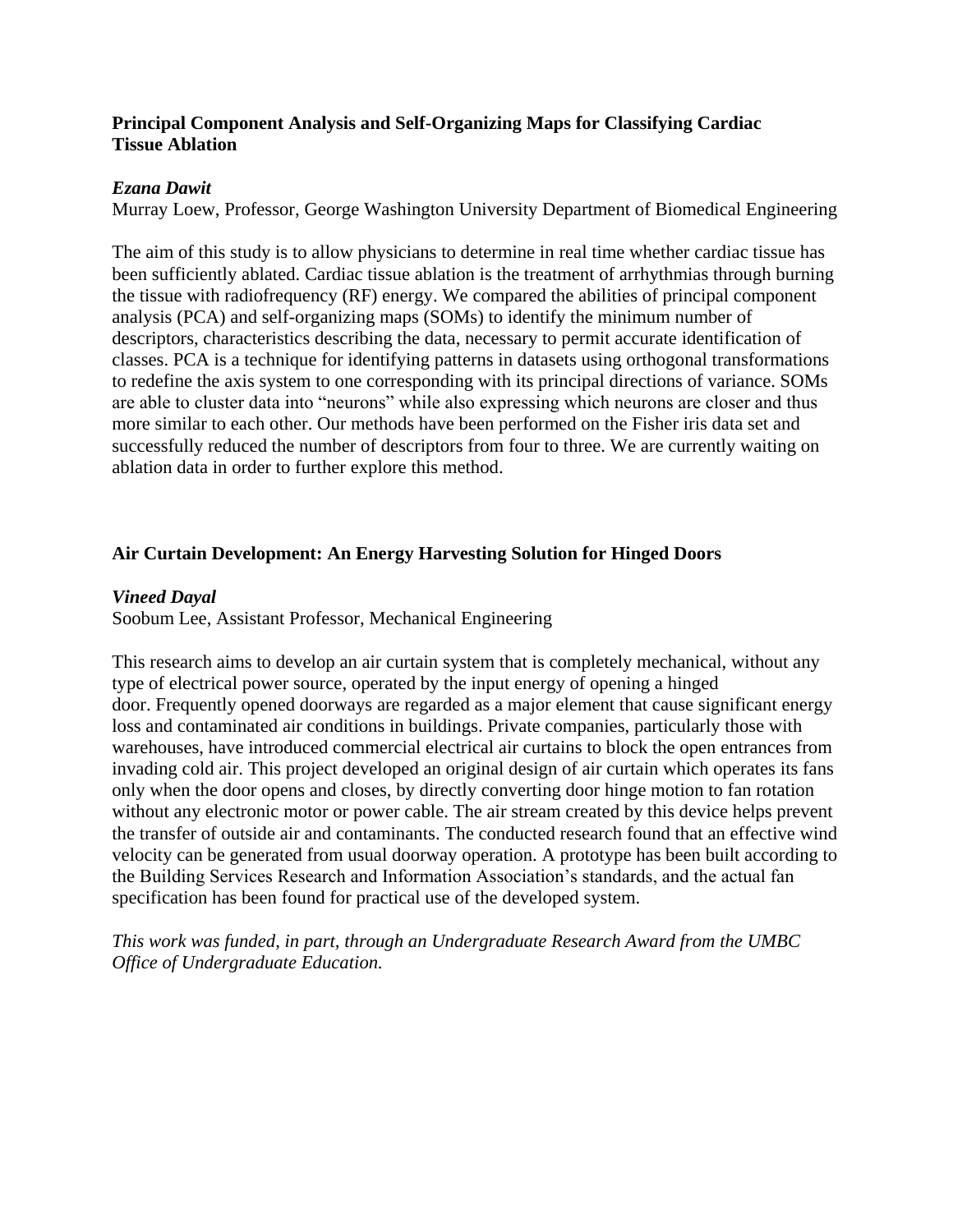# **Improving Literature Analysis Skills in a Grade 11 English Classroom**

### *Caitlin Dea*

Cheryl North, Assistant Professor, Education

Eleventh-grade English students have a history of struggling with interpreting literature on standardized assessments. This study examines students' ability to compare multiple texts to determine theme, analyze the author's choices in creating the story, and define words in context. All of these concepts were taken from nationally aligned Common Core standards for literacy. The chosen research population was one class of 37 English 11 standard students in a suburban high school. The chosen key concepts were assessed through quarterly benchmarks. International Baccalaureate Middle Years Program rubrics were used to determine how these standards were met in the students' analytical writing assignments. In addition to this, small activity-based formative assessments were used to analyze the students' weaknesses in grasping each concept individually. By presenting engaging extracurricular material with a higher readability, students were able to analyze and interpret literature based on these standards. This falls in alliance with the chosen school's improvement plan which is to increase the rigor of students' reading materials. The selected population of students responded well to the change in instructional strategy and exceeded the target results by scoring higher on these standards on their second quarter benchmark.

# **A Decade in the Buckeye State: Population Change in the Counties of Ohio between 2000 and 2010**

# *Logan Dean*

Carolyn Forestiere, Associate Professor, Political Science

Over the first decade of the twenty-first century the state of Ohio has seen conflicting change in population across the 88 counties. Economic factors and policy decisions may have affected the different rates of population change across the state. Over the period of 2000-2010 unemployment increased on average state wide while home values and property tax rates fluctuated. Preliminary data analysis suggests that increases in unemployment are associated with population decline at the county level. Home values and property tax rates while likely endogenously related, positively correlated with increases in population. Data suggest that economic factors are largely determinant of population change, while tax rates may limit urban growth conversely promoting the expansion of suburbs. Ohio's significance in national electoral politics stands to be influenced by population and demographic changes. Meanwhile, the state could also be a model for the overall decline seen in the Great Lakes region.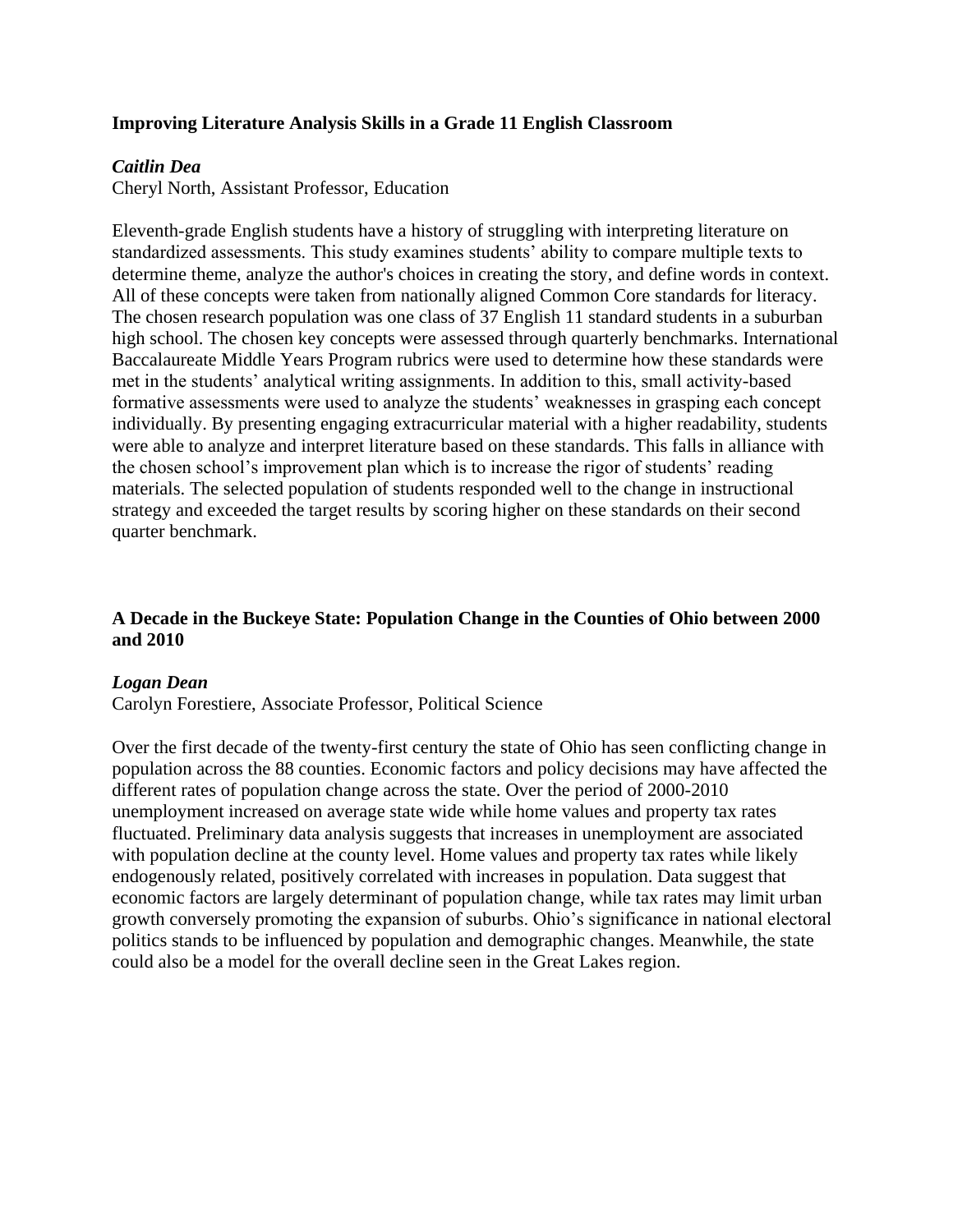# **Improving Argumentative Writing in Co-taught Tenth-Grade English**

# *Lynne Deckel*

Cheryl North, Assistant Professor, Education

Writing is a key skill that is found in multiple academic and workplace disciplines. More specifically, the ability to write a convincing argument is invaluable as students will be applying to colleges, filling out job applications, composing resumes, and ultimately securing employment positions in the near future. The argumentative writing components investigated in this study were composing a logical introduction with a clear thesis statement, incorporating the intended audience, using rhetorical strategies, incorporating support from outside sources, appealing to opposing arguments, effectively summarizing the main points, and including a call to action. Tenth-grade English students from a mid-Atlantic high school were taught lessons targeting the above argumentative writing skills. Student work was evaluated using the Middle Years Program and International Baccalaureate rubrics, both of which incorporate College and Career Readiness Standards. Through a series of small-scale writing exercises that culminated in a large argumentative paper, students demonstrated improved argumentative writing abilities by meeting more criteria on the rubrics.

# **DJ Rekha: Ambassador of Bhangra**

### *Cara Dekelbaum*

Anna Rubin, Associate Professor, Music

I will present DJ Rekha's "Basement Bhangra Anthem" and discuss the various influences this piece reflects. DJ Rekha is a New York-based DJ, producer, educator, and curator. *The New York Times* called her the "Ambassador of Bhangra." Bhangra is a style of folk music and dance from the Indian state Punjab. DJ Rekha is known for being one of the first DJs to merge the classic sounds of Bhangra and Bollywood with contemporary hip-hop and dance-hall beats. One of her notable songs is "Basement Bhangra Anthem." Musician and composer Wendy Carlos can be seen as an influence. Carlos popularized the Moog synthesizer with the release of her 1968 album Switched-On Bach, which featured Bach compositions played on a Moog synthesizer as well as film scores in a more popular musical language. Carlos combined classical music with electronic music. DJ Rekha is also a musical pioneer. She was raised in an Indian family and faced criticism for being passionate about hip-hop. She took her passion for music and made a career out of it by fusing different musical styles to create a new musical genre. I am investigating the cultural melting pot of her music.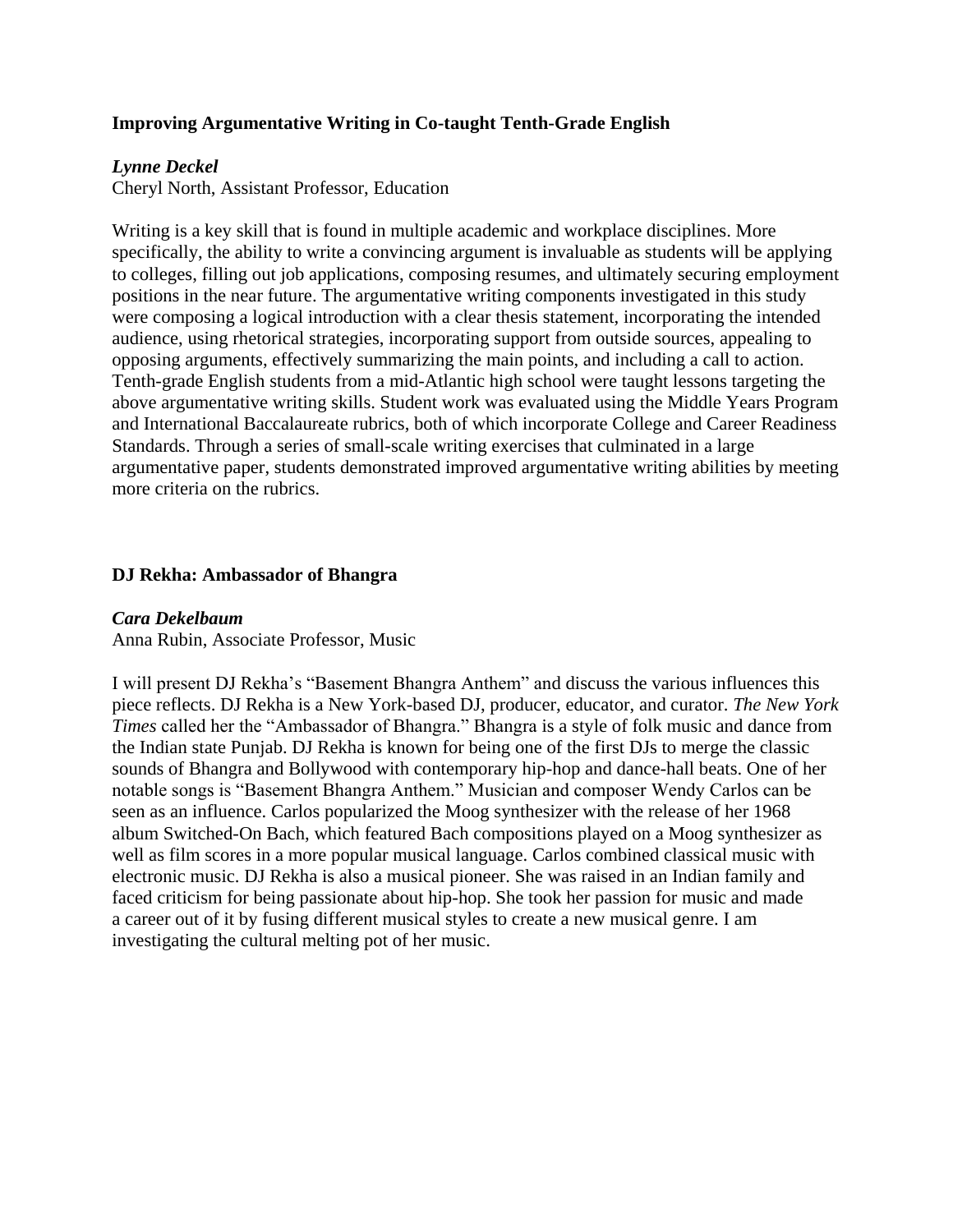### **Fruit Punch: A Shooting Game to Stretch the Imagination**

# *Cosette Delisle, Hailey Lain, Kyle Boyer, Paolo Frias*

Eric Jordan, Adjunct Professor, Visual Arts

The video game Fruit Punch is inspired by a need for fun and pure absurdity. The game features a two-dimensional top-down shooter, the creation of which blossomed into an exciting challenge for artists and programmers. Artists who were well versed in Photoshop were forced to learn how to create assets that could be used and animated in Unity. They used their skills to create interesting and original characters, and designed goofy worlds to give players a mindless sense of enjoyment. Programmers working in Unity were tasked with creating different game types, power-ups, and interesting levels that all types of players could easily enjoy. In the game, the player is a scientist who creates a tree that produces enough fruit to abolish world hunger. The fruit becomes sentient and bent on destroying humanity. The player, as the scientist, must fight back using a gun that shoots fruit flies in order to stop the advance of a crew of ridiculous, murderous, fruit characters. We will present Fruit Punch and the various challenges faced by the creative team.

# **The Transcriptional Modulator HMGA2 Promotes Glioblastoma Invasion and Tumorigenicity**

#### *Yash Desai*

Eric Raabe, Assistant Professor, Johns Hopkins School of Medicine; Harpreet Kaur, Johns Hopkins School of Medicine

Glioblastoma (GBM) is a highly invasive and devastating brain tumor with no curative treatments. GBM contains a small subpopulation of tumor stem-like cells believed to be highly invasive and resistant to therapies. Novel molecular targets regulating tumor stemness and developing therapies are urgently needed to improve patient outcomes. Our group has previously shown that the developmentally important LIN28A pathway regulates the stem cell factor HMGA2 in GBM. HMGA2 is highly expressed in normal and cancer stem cells. Elevated levels of HMGA2 in tumors are associated with increased stemness and invasion. We found that HMGA2 is highly expressed in a majority of GBM tumors and patient-derived GBM cell lines compared to the normal brain. Short-hairpin RNA (shRNA) mediated reduction of HMGA2 expression decreased GBM cell invasion and clonogenicity *in vitro*. Importantly, knockdown of HMGA2 using shRNA decreased GBM tumor formation in intracranial xenografts in immunocompromised mice. Our data suggests that HMGA2 is a viable therapeutic target in GBM. Future studies will focus on identifying the molecular mechanisms downstream of HMGA2.

*This work was funded, in part, by a NCI Core Grant to the Johns Hopkins SKCCC P30 CA006973; The Children's Brain Tumor Foundation; and by the Giant Food Triple Winner Campaign; E.H.R. is a St. Baldrick's Scholar.*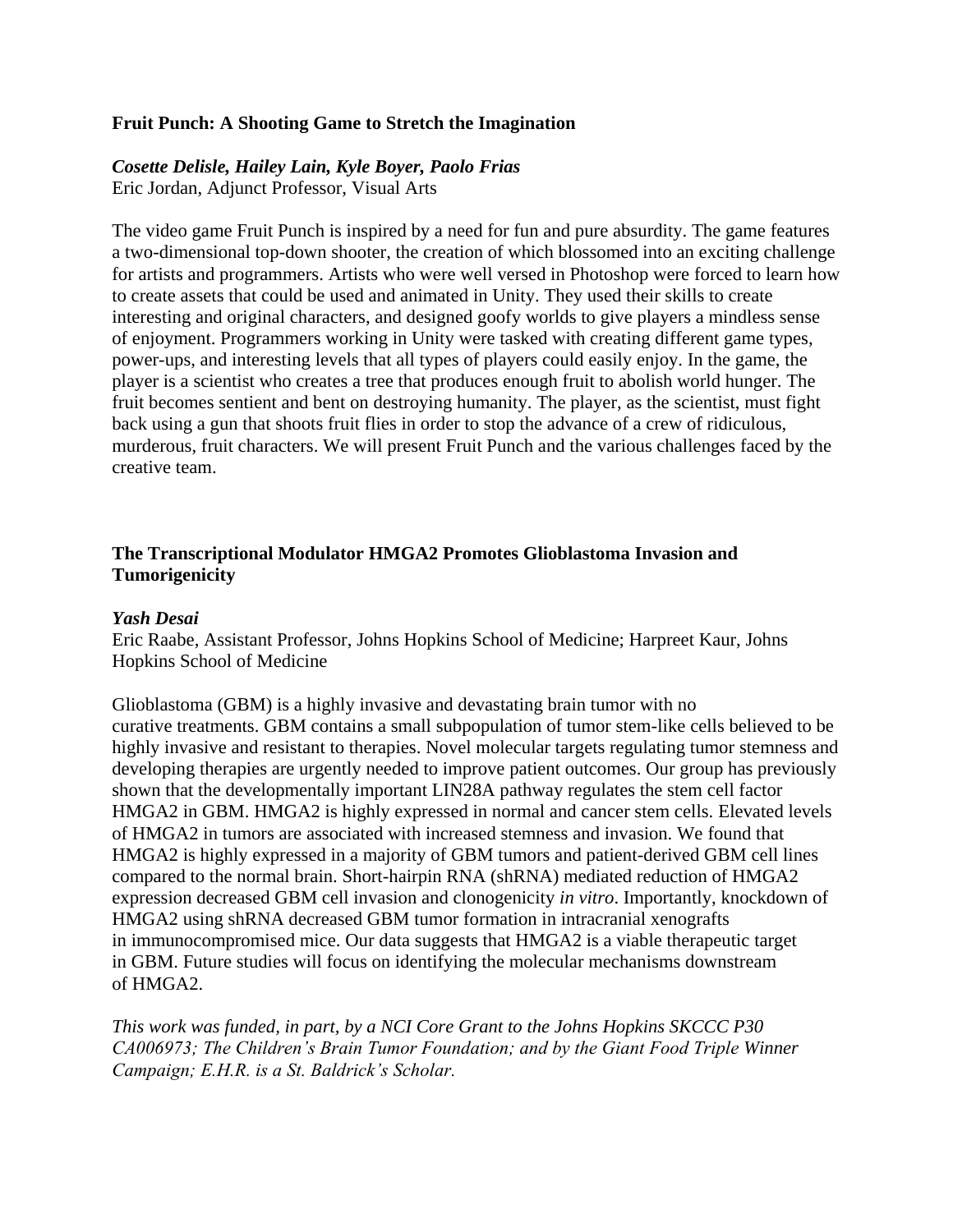# **The Link between Criminal Justice History and Psychosocial Variables on The Likelihood of Identifying as an Ex-Offender**

# *Nidhi Dheman, James Byrne, Christopher Hopkins*

Bronwyn Hunter, Assistant Professor, Psychology

More than 700,000 individuals return from prison to the community each year. These individuals face many challenges reintegrating into the community, sometimes due to being labeled an exoffender. Ex-offenders have limited citizenship rights and may be restricted from housing, employment, voting rights and other opportunities. Despite this knowledge, it is not clear whether individuals exiting the criminal justice system identify as ex-offenders, or if there are certain characteristics that increase the likelihood that an individual will identify as an exoffender. This study examines the relationship among criminal justice history (e.g., type of conviction, incarceration history, time since last conviction) and psychosocial variables (e.g., self-esteem and social support) on the likelihood of identifying as an ex-offender among a sample of 390 adults who lived in sober-living homes and had been convicted of a crime. Participants responded to a survey online, through the mail, or with assistance from a local sober-living home recruiter. Approximately 70 percent of the sample self-identified as exoffenders. Logistic regression analyses were employed to identify correlates among criminal justice history, psychosocial variables and self-identification as an ex-offender. The results have important implications for targeting interventions based on self-identification among individuals exiting the criminal justice system.

# **Real Negus: Exploring Perceptions of Blackness**

# *DeVenna Dixon*

Maleda Belilgne, Assistant Professor, Africana Studies

The word "Negus" means different things to different people, similar to the meaning of the term "Blackness." There is no concrete definition of "Blackness," but people still attempt to limit its meaning. My film asks the question, "What does it mean to be Black in America?" I conducted my research by speaking to familiar people, as well as subjects I have no affiliation with (from the UMBC and Baltimore Inner Harbor area), before and after the 2015 Baltimore uprising. Subjects were chosen randomly from a variety of ethnic backgrounds and races. I observed that I was most able to obtain responses from minority subjects, and all of the answers were individual and unique. The interviews were recorded, edited and compiled into one black-and-white video, with a soundtrack included. The purpose of this research is to shed light on the reality of the Black American experience. Moreover, the ultimate goal was to gather individual feelings, to prove that stereotypes should not be used, and that everyone has a different understanding of what it means to be Black.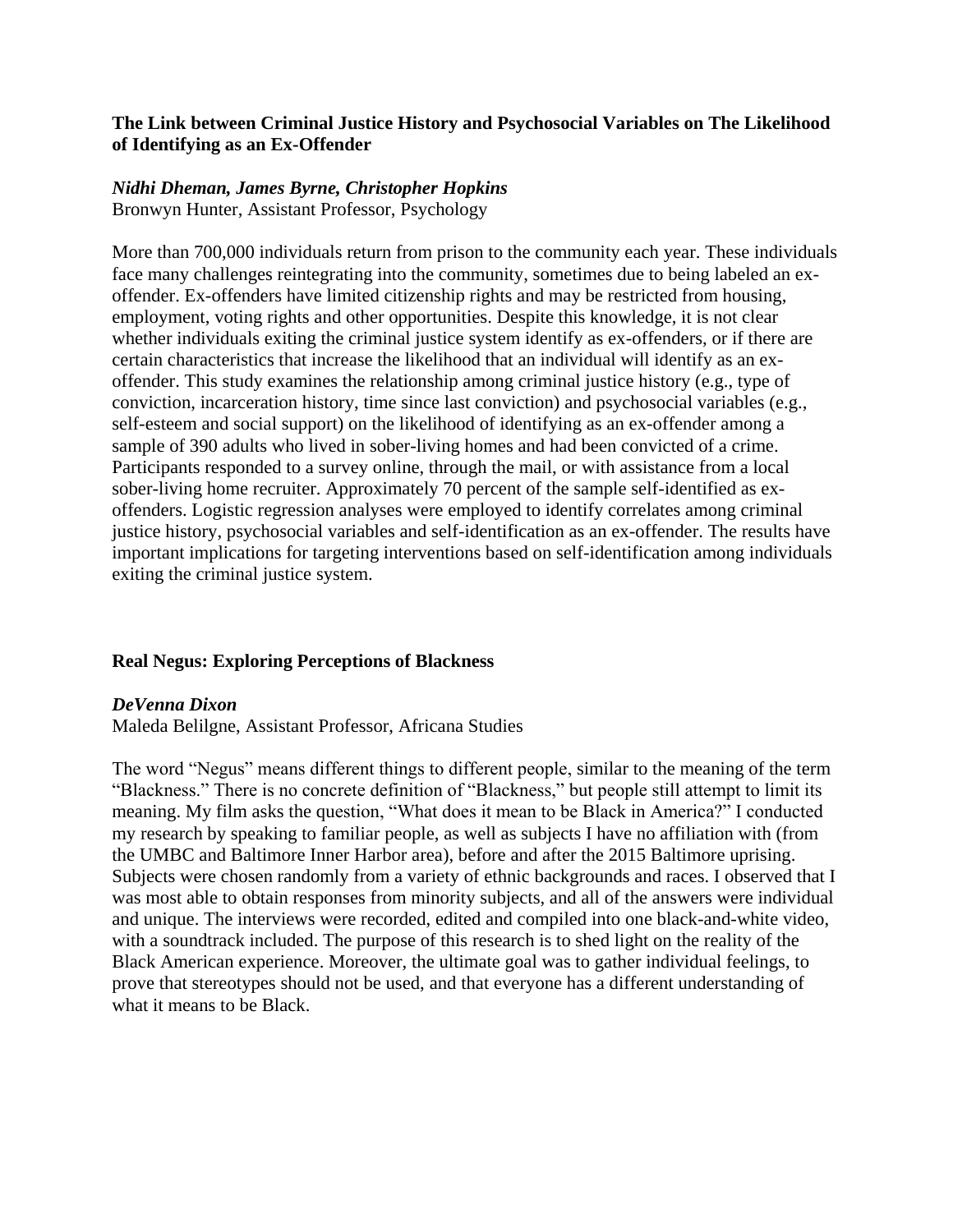## **'Til the Last Bloom Dies: A Rose-Tinted Vision of Southern Women, Post-Civil War**

#### *Lindsay Dixon*

Anne Sarah Rubin, Professor, History

America has remembered the powerful contributions made by white women of the South in colorful ways. This is mainly due to the romantic novelization contributing to the media portrayal of their struggles. Historians have worked to convey the accuracy of the strife and day to day living, showing the depth and breadth of the work needed to provide for their families and themselves in a sometimes futile effort to make up for lost husbands, fathers, sons and brothers by engaging the mothers, sisters, wives and daughters to step out of the house and into the fields and businesses. Books such as *Gone with the Wind*, *Cold Mountain*, *The March*, and *Oldest Living Confederate Widow Tells All* have helped put forth a stereotype of these Southern women in such a strong way that it has influenced America's vision of what and who they actually were. By comparing and contrasting reality with these limited characters, I intend to discover how much these fictional women represent the pain and struggle of the real women who went through that era.

#### **The Resurgence of the Ancient Astrolabe**

#### *Jacob Dohl*

Esther Doyle Read, Adjunct Professor, Ancient Studies

The astrolabe is an ancient navigational device whose base consisted of a small metal disk, typically bronze, engraved with astrological and chronological markings. The base was attached to rotatable bars on the front and back, allowing users to accurately sight astrological objects. The time of day and the user's global position were arrived at using sighting measurements in conjunction with the engraved markings. The astrolabe was at the heart of ancient navigation, allowing travelers to reach their destinations with impressive accuracy. It also paved the way for future navigational tools including the mural sextant and GPS technology. Though modern advances in navigational tools have eclipsed the device it remains a useful and accurate tool. In this study subjects were provided with a model astrolabe along with verbal instructions, intended to represent how the skill was taught during the eleventh through fifteenth centuries. The subjects utilized the tool to determine the time of day, a basic application of the device. The accuracy of reported time versus the real time, as well as the duration of time required to complete the task was then recorded and analyzed. This experiment is meant to demonstrate the ease of use and accuracy of the astrolabe.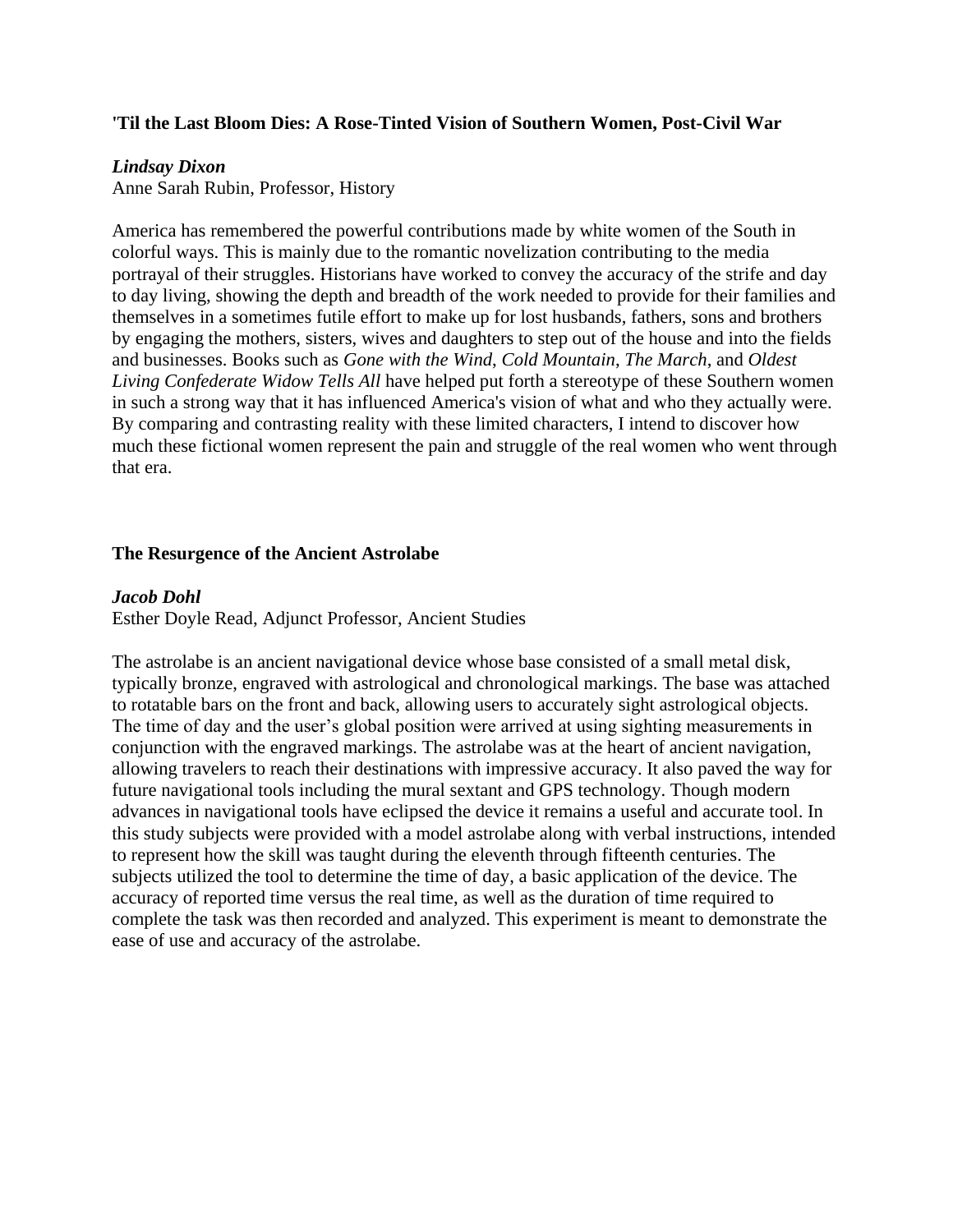# **Heart Monitoring System for Personalized Arrhythmia Detection**

# *Elise Donkor*

Tinoosh Mohsenin, Assistant Professor, Computer Science and Electrical Engineering

Electrocardiogram (ECG) heart signals have universal characteristics and can be easily acquired. Therefore, they serve as highly effective diagnostic tools for a variety of biomedical applications such as sleep monitoring and anxiety detection. Cardiac arrhythmia (irregular heartbeat) consists of faster or slower than normal electrical heart activity. These irregularities can be indicators of conditions such as diabetes, cardiomyopathy, or even an incipient heart attack. The purpose of this work is to build accurate algorithms to detect abnormalities in ECG signals from patients suffering from arrhythmia. ECG signals were obtained from the MIT-BIH arrhythmia database, filtered to remove noise, and extracted for features. The signals were then detected using neural networks, a biology-inspired machine-learning algorithm. The results ultimately yielded a arrhythmia detection accuracy of over 90%. The outcome of this study paves the way for more advanced monitoring systems and biomedical devices that can detect when biological changes are happening and alert a caregiver. With the promise of wearable sensors giving way to early diagnosis and detection, arrhythmia detection algorithms may be important diagnostic aids.

*This work was funded, in part, through an Undergraduate Research Award from the UMBC Office of Undergraduate Education.*

# **Empowering Occupational and Physical Therapists with Three-dimensional Printing Technology**

#### *Braxton Dubin, Niara Comrie, Samatha McDonald, Nicholas Carter*

Amy Hurst, Assistant Professor, Information Systems; Erin Beuhler, Information Systems

Standardized assistive technology provides minimal customizations for users and leads to ill-fit devices and user abandonment. Our goal is to use three-dimensional (3D) printing technology to empower therapists to create customizable and inexpensive assistive technology for patients. Therapists can use medical expertise to tailor adaptations to existing assistive technologies, but current efforts to customize assistive technology are limited to materials like tape, clay, Velcro, and foam padding. We plan to familiarize medical professionals with 3D printing to make highly specific modifications to assistive devices and provide them with software to make 3D models. We will train therapists to 3D print through a series classes. Through data collection methods such as surveys and interviews, we will formulate the user specifications for the software. Employing user requirements, we will develop a software using html, css, and github. Our project's success will be determined by the adoption rate of this technology among therapists in hopes of decreasing user abandonment of assistive technologies. This project provides a potential solution to the problem of ill-fitting assistive devices through training physical therapists and students on the use of 3D printing technology and experience operating user-focused software for designing 3D printed assistive devices.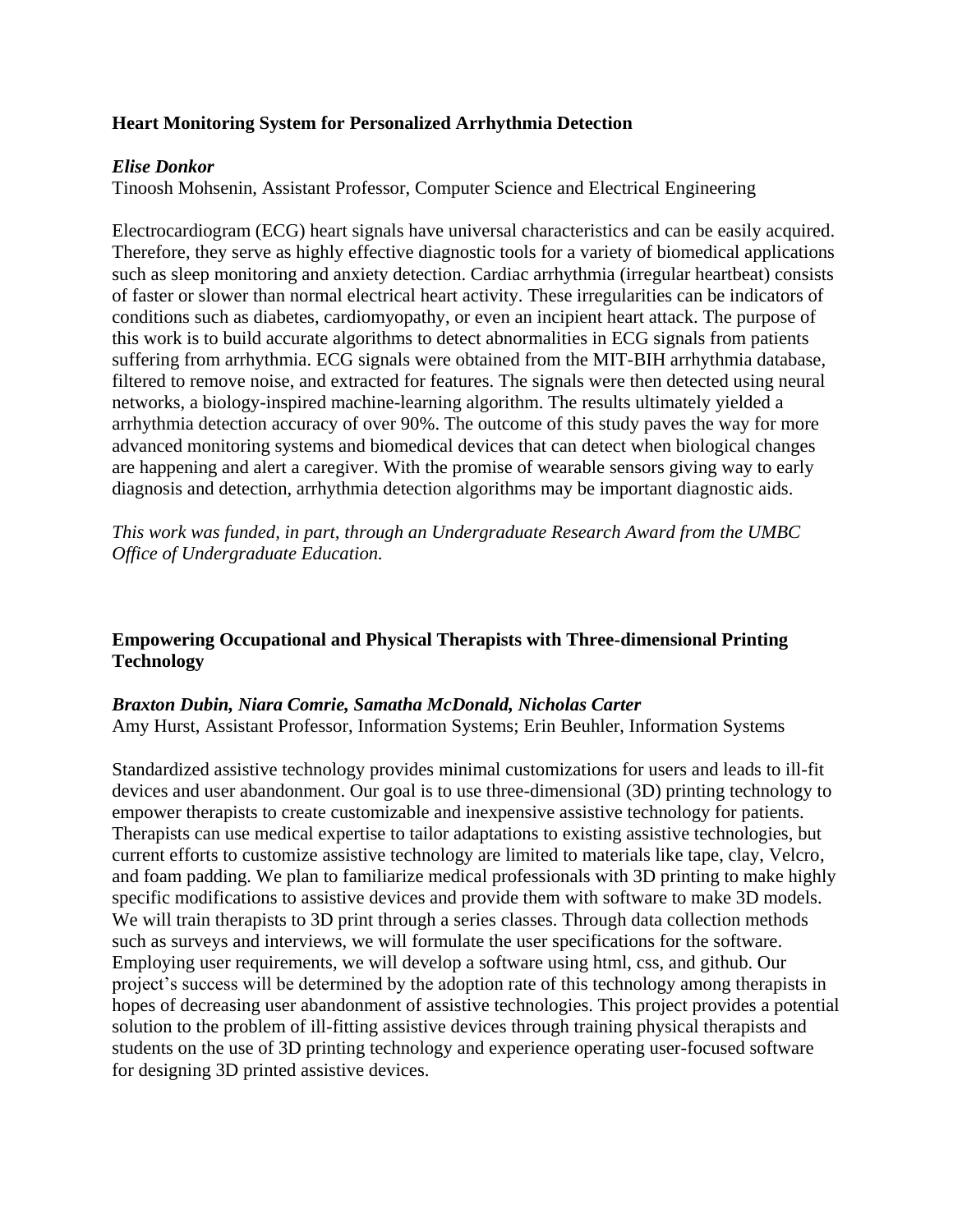*This project was funded by the Collaborative Research Experiences for Undergraduates Program.*

# **The Textbook Factor: Assessing Civil War Memory in Post-War Education, 1865-1915**

# *Tyler Duckett*

Anne Sarah Rubin, Professor, History

The aim of this text is to examine how the American Civil War was taught in textbooks and schools from the period immediately after the war until approximately 1915 – primarily when individuals directly impacted by and involved in the war would still be alive. This exploration aims to assess the extent of Civil War memory and potential bias accessible to the next generation of American citizens through education, and how that is present within the various texts examined. A series of American history textbooks originating from the period will be analyzed to gain insight regarding the various attitudes and memory surrounding the war during this time, as well as alternative sources of educational content, aimed to gauge both Northern and Southern perspectives. Similarly, the aim of this text involves investigating any potential shift in the presentation of this information over this time period.

# **Student Interest and Performance on Mathematics Word Problems**

# *Paige Dutrow*

Christopher Rakes, Assistant Professor, Education

The Common Core Mathematical Practice 1 states, "make sense of problems and persevere in solving them," and is critical for deep mathematical learning. Math students of all grades and levels should strive toward the standards of mathematical practice to become mathematically literate. The present study investigated whether the inclusion of student interests and the personal creation of word problems increased students' ability to make sense of word problems and solve them accurately. Data were gathered from 22 ninth and tenth grade students in a suburban high school, consisting of written word-problem solutions and participation in class discussions. Classwork and assessment questions were scored on a scale of zero to four based on students' ability to use an appropriate process, arrive at a correct answer, choose appropriate precision levels, and interpret solutions in the context of the problem. Participation in discussions around word problems was tracked for each student. Analyses will focus on the degree of improvement in student performance in mathematics problem solving and may offer support for the importance of including student interests in the context of mathematics problems.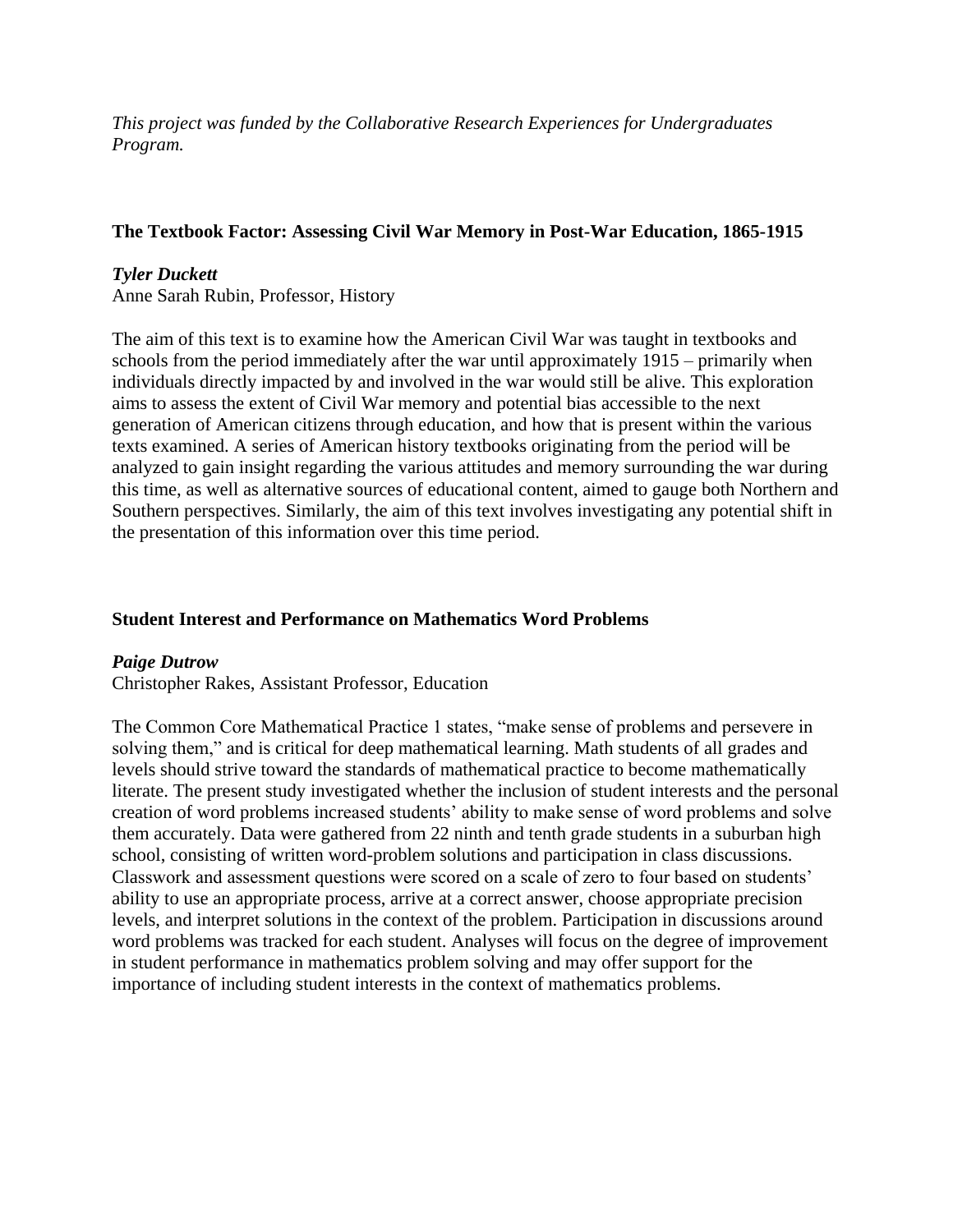# **Marylandia: The Web Series**

# *Emily Eaglin*

Vin Grabill, Associate Professor, Visual Arts

Over the summer of 2015 I wrote, acted in, directed, and produced the web series Marylandia. I released five twenty-to-thirty-minute episodes of the show and the final total duration ended up being the equivalent to shooting an entire feature film (110 minutes). The show is about Maryland identity and the social aspects that make Marylanders unique. My ultimate goal was to bring the format of sketch comedy to Maryland and bring light to state and local issues. The issues featured covered everything from poor quality produce on campus to the Baltimore uprising and transphobia. In addition to our sketches we shared the spotlight with our community through featuring musical guests, artists, and activists by creating 30-second community announcements. I discovered how interconnected art and activism are in Maryland, and Baltimore in particular; the arts and activist communities are very supportive of projects such as mine. I accomplished my goal of creating this series with community help as well as through my own determination and commitment. I hope to inspire others to apply their crafts to spotlight solutions to specific challenges they see in the world.

*This work was funded, in part, through an Undergraduate Research Award from the UMBC Office of Undergraduate Education and a Linehan Summer Research Award.*

# **Analysis of Psychosis-Risk Screener and Interview Response Mismatch**

*Katlyn Easter, Camille Wilson, Caroline Demro, Elizabeth Thompson* Jason Schiffman, Professor, Psychology

Brief self-report questionnaires of psychosis-risk symptoms (e.g., PRIME) correlate highly with clinician-administered gold-standard interviews (e.g., Structured Interview for Psychosis-Risk Syndromes, SIPS), indicating screener utility for assessing attenuated psychosis symptoms. Nonetheless, in some instances, psychosis-risk questionnaires produce false-positives and mismatched responses relative to clinician interviews. Examination of mismatches (e.g., when an individual's response on questionnaires differs from clinical interview) may help elucidate when and why discrepant responses occur. The current study attempted to identify patterns of response mismatches between the PRIME screen and corresponding items from the SIPS for 108 helpseeking adolescents who were administered both instruments. Mismatch response rates for PRIME items ranged from 5.9-29.4%. Participants who met criteria for psychosis-risk had a tendency to report interview/questionnaire mismatch regarding "mind-reading" experiences compared to non-at-risk participants. Male participants were more likely to have inconsistent reports about the experience of "hearing a person mumbling or talking when there is no one near." Finally, mismatch rates of reported experiences of "hearing their own thoughts being spoken out loud" were greater for younger aged participants. These patterns of mismatch may clarify possible reasons for discrepancies between screener and interview measures, ultimately helping to improve screener effectiveness towards early identification of psychosis-risk.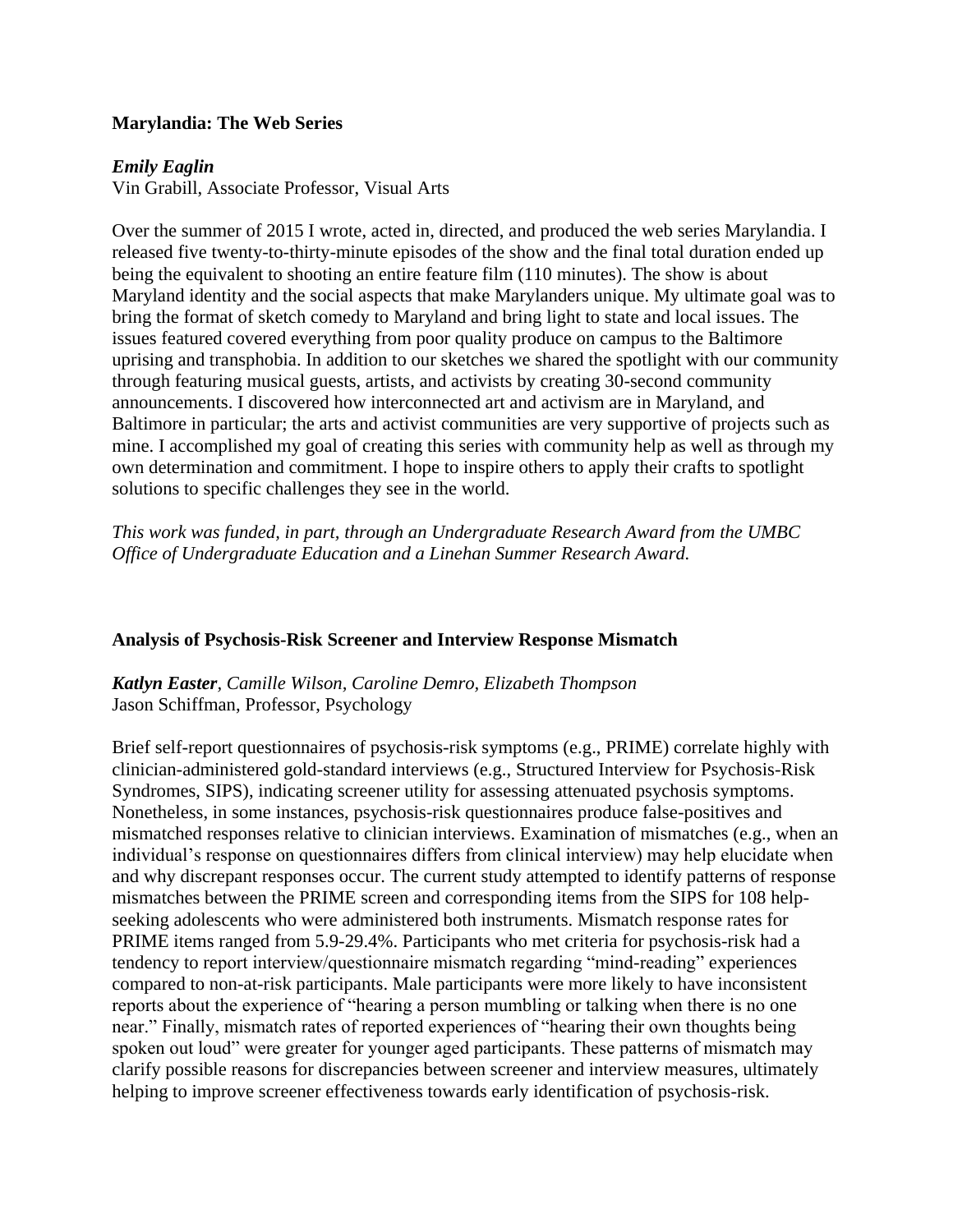*This research was funded, in part, by the Maryland Early Intervention Program.*

# **Cloning, Mutating and Labeling of FK506-binding Protein (FKBP)**

*Chidera Ekeocha, Erin Kennedy, Miji Jeon, Sarah Pollock, Vanessa Nwaiwu, Minjoung Kyoung*  Minjoung Kyoung, Assistant Professor, Chemistry and Biochemistry

To develop a novel sensor analyzing multi-component macromolecular dynamics, we have prepared a model system to evaluate the sensor. The model system mimics multi-protein interactions at various binding affinities. The model system comprises FK506-binding protein (FKBP), FKBP12-rapamycin binding (FRB) domain and various drugs/small molecules. To probe the interactions between complex components in a nano-sized reaction chamber we employ fluorescence resonance energy transfer (FRET). To identify potential labeling sites of FKBP we constructed the tertiary structure of FKBP-rapamycin-FRB domain in JSmol Viewer. We then identified two specific serine in FKBP, which had good solvent exposure and minimal distance, to achieve great FRET efficiency. We cloned FKBP tagged with multiple histidine from a commercially available plasmid. To avoid multiple labeling of FKBP, we then performed site-directed mutagenesis on an endogenous cysteine to a serine in the newly cloned FKBP-his gene. Next, we will exchange the identified serine with cysteine. The gene will be expressed and the mutant FKBP-his will be purified from bacteria culture. We will label the purified mutant FKBP-his with cyanine dye, cy3. Using this model system, we will next evaluate the novel sensor tracking interactions between FKBP, FRB domain and various small drugs.

*This work was funded, in part, through an Undergraduate Research Award from the UMBC Office of Undergraduate Education.*

# **Gender Differences in Perceived Social Support and Heat Pain Tolerance**

# *Chiamaka Ekwunazu, Eryka L. Boyd*

Raimi Quiton, Assistant Professor, Psychology

Perceived social support (PSS) has been implicated in positive responses to stressors, including bodily pain. Pain as a stressor has been determined to affect males and females differently, with females often experiencing increased pain sensitivity and lower magnitude of conditioned pain modulation (CPM), a form of pain inhibition. In this study we tested the hypothesis that a higher level of perceived social support contributes to a more healthy response to pain, including an increased amount of CPM, a higher pain tolerance, and a higher pain threshold. Participants in the study (n=76) were recruited and completed the Multidimensional Perceived Social Support Assessment in order to assess their levels of perceived social support from family members, friends, and significant others. Heat pain tolerance was significantly correlated with more PSS from a significant other in women ( $p = .026$ ), but not in men ( $p > .05$ ). Surprisingly, PSS was not significantly correlated with other pain measures, suggesting threshold and CPM are pain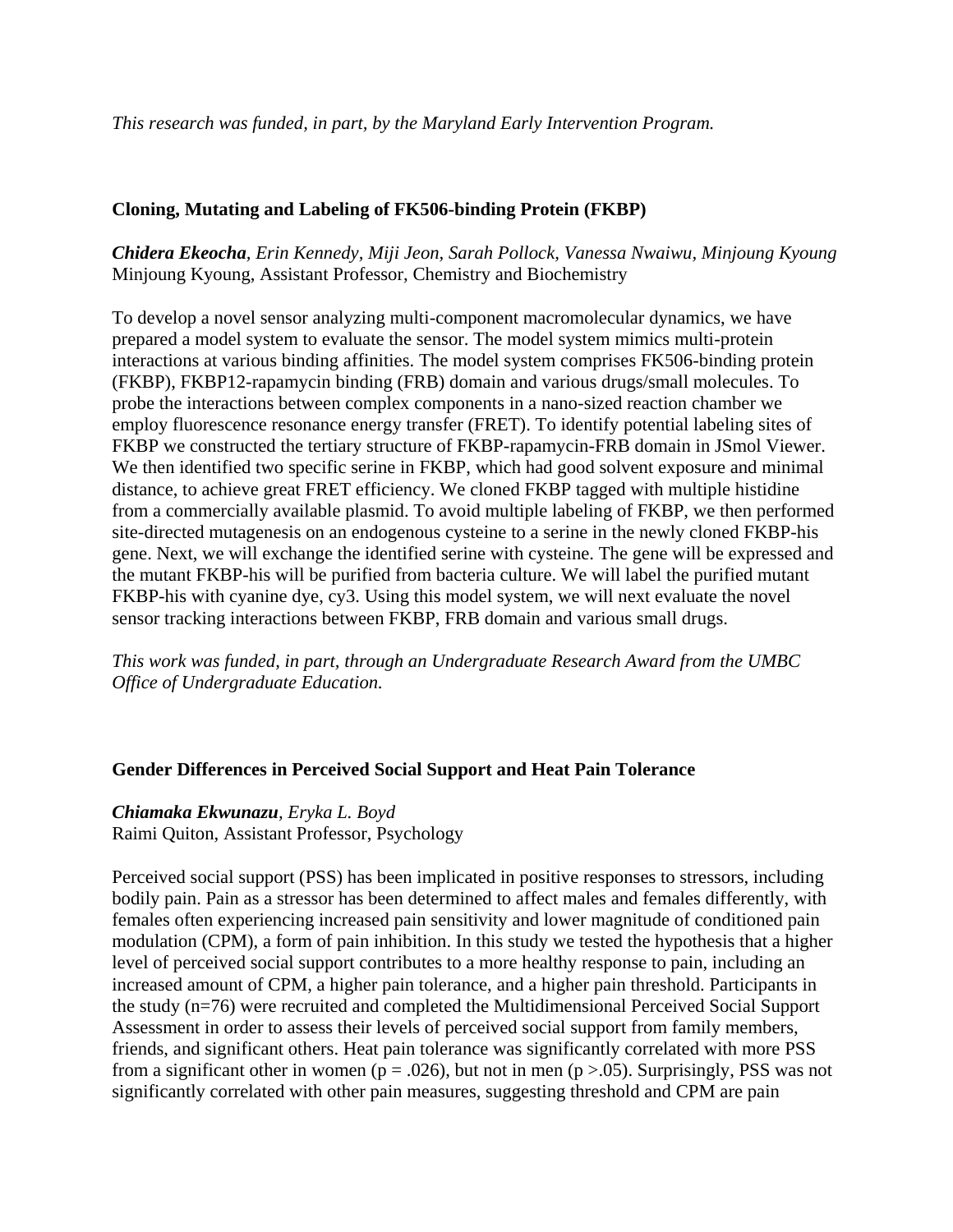measures that are not as modifiable as tolerance. This result may indicate that one's perception of the amount of social support in their relationships is modulated by gender-specific socialization experiences. Additionally, pain tolerance in women appears to be modulated by social support.

*This investigation was sponsored by NIH/NIGMS MARC U\*STAR T3408663 National Research Service Award to UMBC.*

# **To Assess Phylogenetic Relationships and Test Speciation Mechanisms in Darter Fish (genus: Etheostoma) in the U.S.**

# *Samantha Eng*

Tamra Mendelson, Associate Professor, Biological Sciences

This study used molecular methods to determine the relationships of species in a group of fishes (Genus Etheostoma, subgenus Doration) that appears to be an excellent example of speciation by sexual selection. Species in this group differ mostly in male breeding color, which is a sexual ornament. There is a suggested phylogenetic hypothesis of this subgenus based on morphology and breeding colors. However, molecular techniques have not been used. A phylogeny based on molecular (DNA) data is critical in modern biology. Mitochondrial cytochrome b sequencing and ddRADseq were primarily used since they have been shown to support relationships among darters. This study also used behavioral observational techniques during the mating season to test hypotheses about speciation mechanisms that involve mating preferences of males and females of different species. It is important to estimate a phylogenetic hypothesis of the subgenus to track the evolutionary history of the group and determine the speciation mechanisms. This phylogeny will allow us and others to select species based on their evolutionary relationships for future research. In addition, because of how widespread the species of this subgenus is throughout the United States, this work can provide insight into the geography of this area.

*This work was funded, in part, through an Undergraduate Research Award from the UMBC Office of Undergraduate Education.*

# **Power Feasibility Study of** *in vivo* **Electromagnetic Generator for Power-Sustainable Smart Knee Implant**

# *Trevor Evans*

Soobum Lee, Assistant Professor, Mechanical Engineering

Various kinds of *in vivo* sensors are used to monitor vital statistics for high-quality healthcare. These sensors are able to provide feedback on the state of an implanted joint in the body, giving key information such as force and wear and tear on the artificial device. The information helps patients correct any problematic habits and thus prolong an implants' useful life. However, it has been challenging to power these sensors for constant use without maintenance (i.e., battery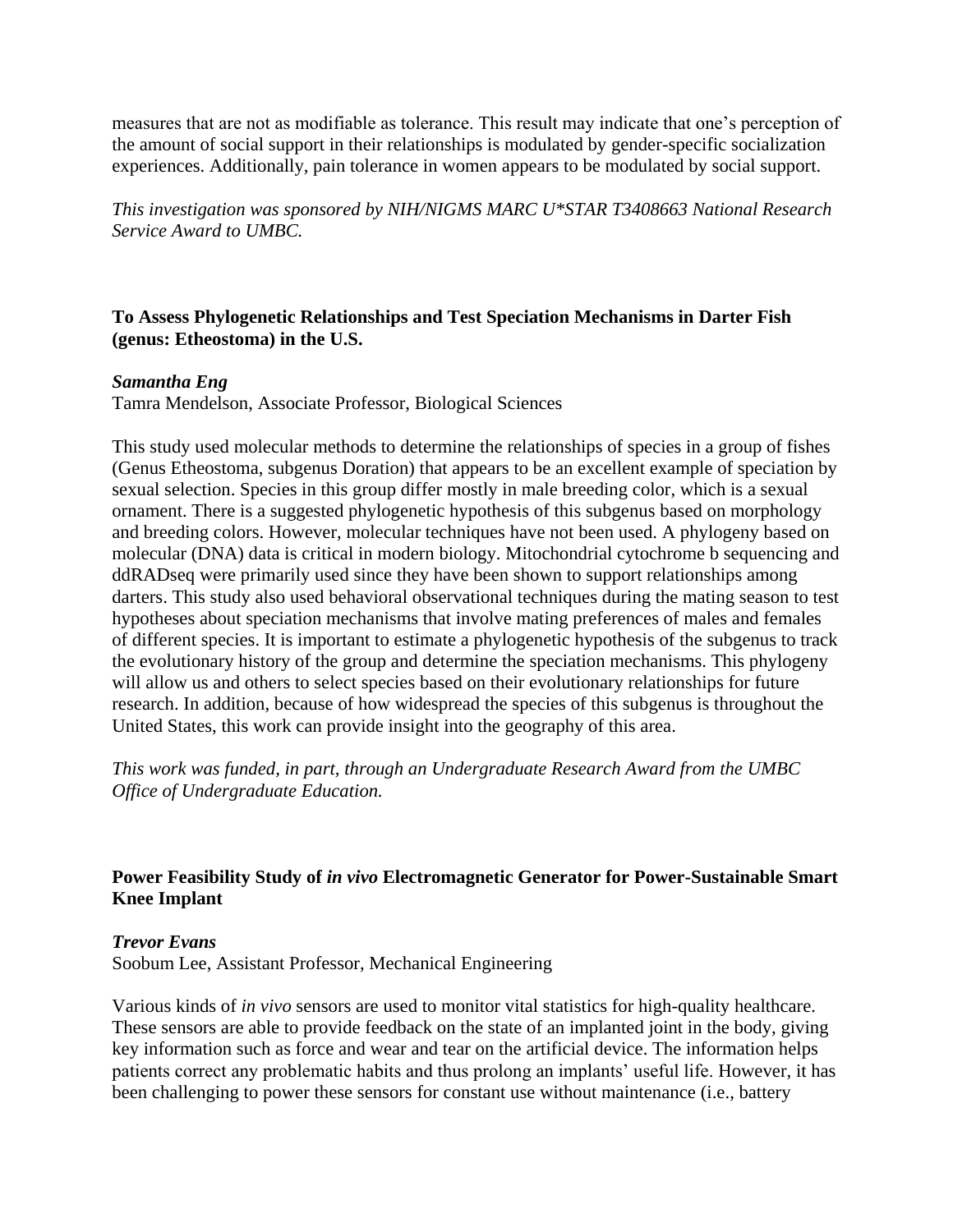replacement or re-charging). In this research, we constructed an electromagnetic generator mounted on a knee implant and performed a feasibility test on power generation. The compact generator is embedded inside the knee implant and generates electrical energy derived from the normal knee joint motion during walking and running. Successful completion of this experiment will provide sustainable power supply to monitoring system and help patients to extend the use of implants, and even improve the patients' quality of life by removing replantation and continuous recharging of battery-operated *in-vivo* devices.

*This investigation was sponsored by NIH/NIGMS MARC U\*STAR T3408663 National Research Service Award to UMBC.*

# **The Effect of Students' Stress on Teacher Evaluations and Potential Burnout**

### *Marziyeh Farshchian*

Diane Alonso, Senior Lecturer, Psychology; Robin Goldstein, Psychology

Recent research has examined the relationship between frequent testing and student anxiety. Studies from the public school system have reported on the increased level of stress brought about by the overload of mandatory testing. This stress has been shown to continue into college, especially in classes in which instructors give many tests and exams. The current study examined whether students felt that teachers focused too much of the overall grade on test performance; and it also explored whether teachers perceived their student course evaluations as a major source of stress, since those evaluations were often based on student satisfaction. Approximately 50 undergraduate students and 50 faculty members were selected at random from the Universities of Shady Grove (USG) campus and the University of Maryland, Baltimore County (UMBC) main campus. Every participant filled out the Maslach Burnout Inventory (MBI), which measures burnout, depersonalization, and personal achievements. Teachers also filled out a teacher-focused questionnaire and students completed a student version of the same questionnaire. Results were expected to show a relationship between teachers' perceptions of how student evaluations affected their job status and their MBI scores; and also how student perceptions of tests and exams correlated with their MBI scores.

## **Propaganda Animation During World War II**

### *Brake Finson*

William Shewbridge, Professor of the Practice, Media and Communication Studies

During World War II the United States government enlisted the aid of several film studios in supporting the war effort. Studios without official contracts also tended to produce war themed material. For the several large animation studios, this involved the production of propaganda cartoons. My project investigates how these studios adapted to the challenge of presenting a united front in wartime. The Second World War was the first time Hollywood had any large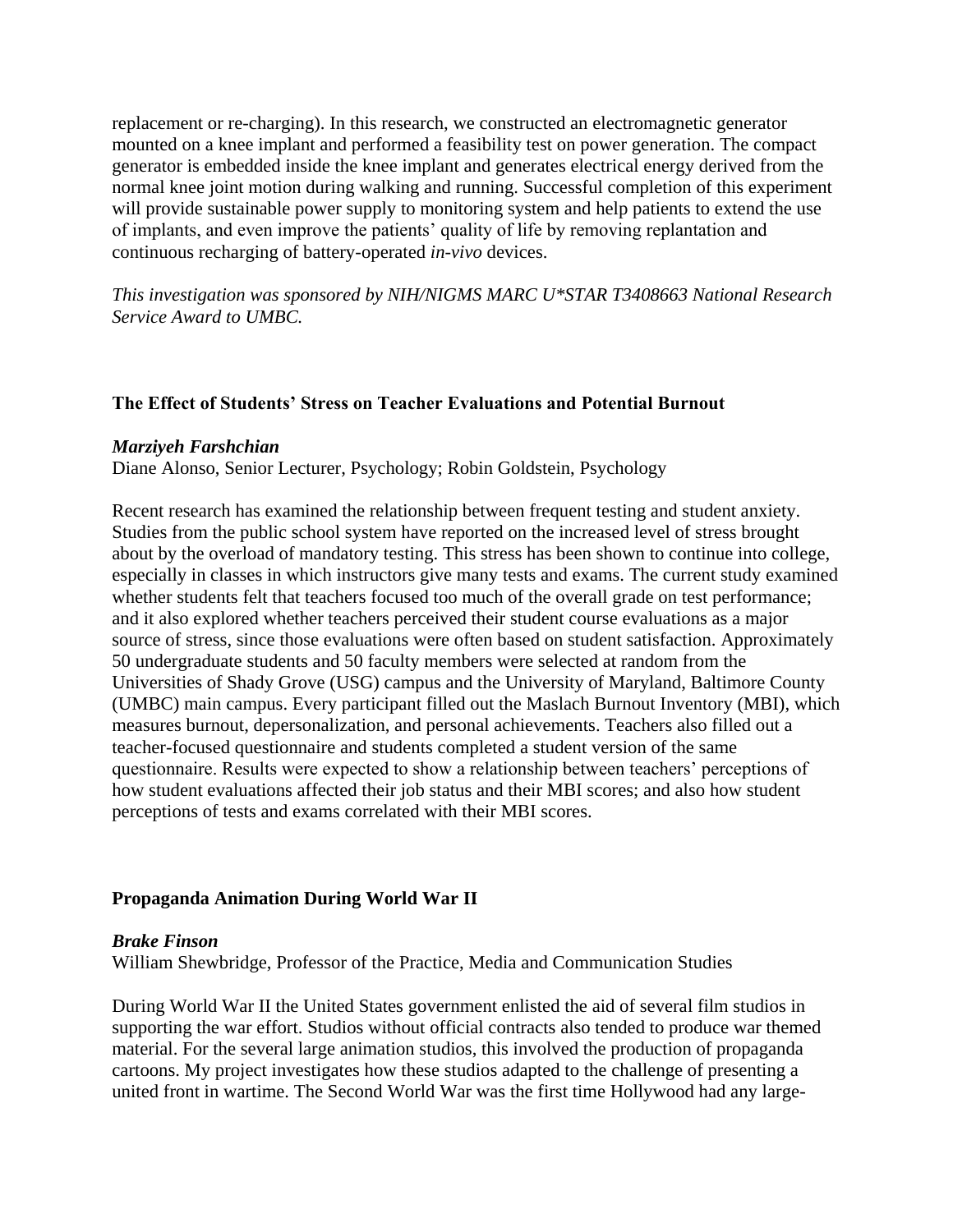scale involvement with war propaganda. For this reason, there was much experimentation in how to most effectively get their messages across. My research found that government contracts had a strong influence over the portrayal of the war in these cartoons. Unlike most other studios, Disney had an official contract with the government. Because of this, they produced many cartoons which instructed the viewer how to be a good citizen and help the war effort. Most other studios produced works purely for entertainment purposes. I conducted most of the secondary source research for this project at the MICA library. Another major source was the databases from Johns Hopkins University. I used both microfilm and online archives for newspaper articles and advertisements from 1941 to 1945.

## **Modular Bot for Emergency Reconnaissance**

*Mark Fisher, Jacob Darling, Sekar Kulandaivel, Gavin Lebo, Christian Alvin Aditya* Charles LaBerge, Professor of the Practice, Computer Science and Electrical Engineering; Cynthia Matuszek, Assistant Professor, Computer Science and Electrical Engineering

First responders have very little information when they arrive to many emergency situations. A reconnaissance robot would allow these brave men and women to fully understand the situation without unknowingly risking their lives. There are many unmanned robotic vehicle solutions on the market; however, most lack the adaptability to handle a variety of emergency situations. To satisfy these needs, our work focused on the modularity and adaptability of a reconnaissance robot by incorporating a series of impact-resistant, interchangeable sensor modules. The prototype was designed to traverse through any ADA-compliant building with any number of feedback sensors that communicate through a Wi-Fi network to the first responder. The first responder was able to observe all of the sensor data in real-time through an intuitive commandand-control graphical user interface. Simply attaching an additional battery module to the chain increased the robot's time in the field. The combination provides adaptability, longevity, and ease of use and allows any first responder to quickly survey many different types of emergency situations without risk. Future work will focus on increasing maneuverability and reliability in more extreme environments.

*This project was funded by the UMBC Department of Computer Science and Electrical Engineering.*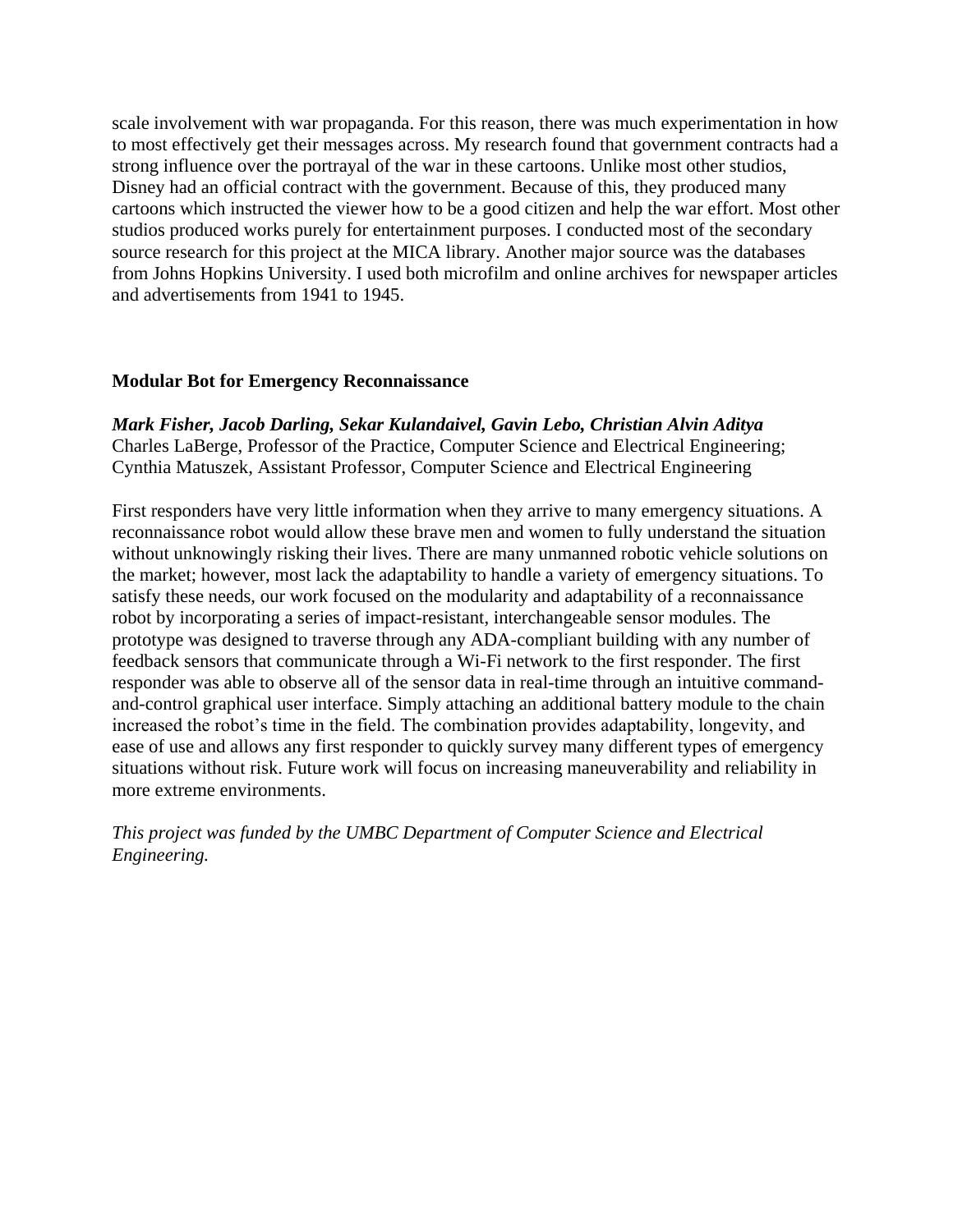## **Elucidating the Cellular Response Mechanisms of** *S. cerevisiae* **to Repression of the Essential Ribosomal Protein RPS15**

## *Skylar Fisher*

Lasse Lindahl, Professor, Biological Sciences

Ribosomes are the complex molecular machines which are responsible for the translation of mRNA into protein. In spite of many advances in the last fifteen years, much remains unclear about how ribosomes are built and maintained in the cell. Working in *Saccharomyces cerevisiae*, we hope to elucidate the effect of nucleolar stress on ribosome biogenesis. We induced nucleolar stress by repressing essential ribosomal proteins such as RPS15. The ribosomal species present in the cell culture after RPS15 repression were visualized by sucrose gradient analysis. Interestingly, the sucrose gradient profile for the RPS15 repression showed the presence of an additional peak compared to the wild type. Western analysis of the contents of this peak indicated the presence of large subunit ribosomal proteins, possibly establishing the identity of this particle as a ribosomal large subunit precursor. These data indicate the possibility of previously unknown cross-regulation between the large and small subunit maturation pathways of the ribosome.

# **Analysis of Psychosis Risk Interview Questions for Individuals with Autism Spectrum Disorders**

## *Rivka Fleischman, Camille Wilson* Jason Schiffman, Professor, Psychology

Assessing for risk of psychosis among individuals with autism spectrum disorders (ASD) presents challenges as core symptoms of ASD can be difficult to disentangle from psychotic symptoms. The Structured Interview for Psychosis-Risk Syndrome (SIPS) is a semi-structured interview to assess attenuated symptoms of psychosis. Although the SIPS is used among individuals with ASD, its utility has not yet been demonstrated. This study examined expert clinicians' assessment of how SIPS interview items may be interpreted by adolescents with ASD. Clinicians (n=14) with ASD expertise were asked to rate questions from the SIPS based on their ease of interpretation for youth with ASD. If they were rated as difficult to interpret, the experts were then asked to describe why. Of the 95 SIPS questions, 35% were flagged as problematic for the ASD population by a majority of clinicians. The reasons the clinicians gave fell into categories of 1) poor wording, 2) complexity, and 3) overlapping symptoms between the two disorders (e.g. social skills difficulties, obsessions or rigidity of thought, sensory challenges, language problems, misunderstanding emotions). Given the growing recognition of overlap between ASD and psychosis, this study offers insight into how clinicians can more accurately assess psychosis-risk symptoms in individuals with ASD.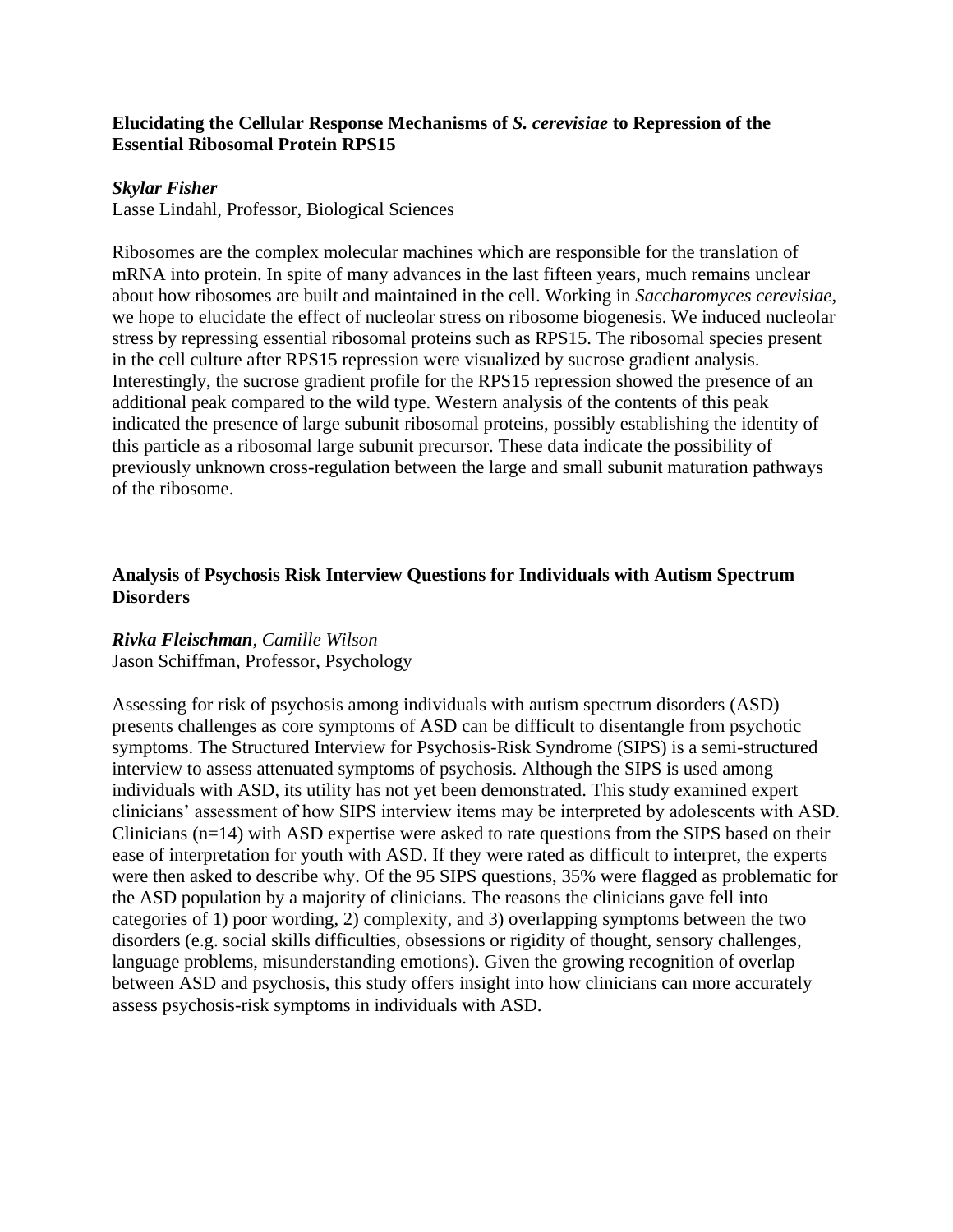# **Transcranial Alternating Current Stimulation (tACS) Modelling and Measurement of Brain Phantom**

# *Kolton Fodel*

Fow-Sen Choa, Professor, Computer Science and Electrical Engineering

Transcranial Alternating Current Stimulation (tACS) is a non-invasive method of exciting the neurons of the brain. It uses pairs of electrodes placed on the scalp to create an electric field in parts of the brain. By focusing this field, weak electric currents can be created in specific areas of the brain. tACS offers a potential non-invasive method of treating many brain-related ailments including Parkinson's disease, schizophrenia, Alzheimer's disease, and depression. To develop better tACS results, we conducted COMSOL simulations on different concentric ring designs. Closely spaced, narrow rings produced the most focal electric fields. To further improve focality, a DC magnetic field was applied to guide the currents induced in the brain. Essentially, the magnetic fields were used to decrease conductivity of the brain in directions perpendicular to the magnetic field. This allowed us to create a thin rod-like current distribution. With this design, arrays of electrode pairs can be applied on two sides of a head and weak AC current sequentially applied to each pair within the neuronal charge holding time. By allowing only the overlapping point's current to be strong enough to induce action potential, we can achieve focused stimulation at any desired location in the brain.

*This work was funded, in part, through an Undergraduate Research Award from the UMBC Office of Undergraduate Education.*

# **Genetic Screen of Rgma Mutants**

## *Caitlin Ford*

Rachel Brewster, Associate Professor, Biological Sciences

Repulsive Guidance Molecule family member a (Rgma) is a GPI-anchored membrane protein that inhibits regeneration and assists differentiation. In order to explore Rgma function in the developing central nervous system (CNS) of zebrafish, we mutagenized exons 2 and 3 of the *Rgma* locus in zebrafish embryos using the universal CRISPR/Cas9 system. Manipulated founders (F0 generation) were screened by PCR, restriction digest, and high resolution melting analysis (HRMA) and had a mutation rate of ~80 %. However, F0 tissues were mosaic for wild type (WT) and/or various mutant *Rgma* alleles. Stable mutant alleles were isolated by generating heterozygous F1 progeny produced by an F0 X WT cross and screening larvae or adult tissues using the above methods. The F1 progeny were then outcrossed to WT fish to produce F2 offspring. F2 progeny were interbred to produce F3 progeny with homozygous and heterozygous *Rgma* alleles. We will use our CRISPR-induced mutants to investigate the role of Rgma during neural convergent extension (NCE), an early, conserved stage of neural tube development that is marked by high Rgma expression. We predict that our targeted mutagenesis approach will overcome the specificity challenges of Morpholino-based loss-of-function work.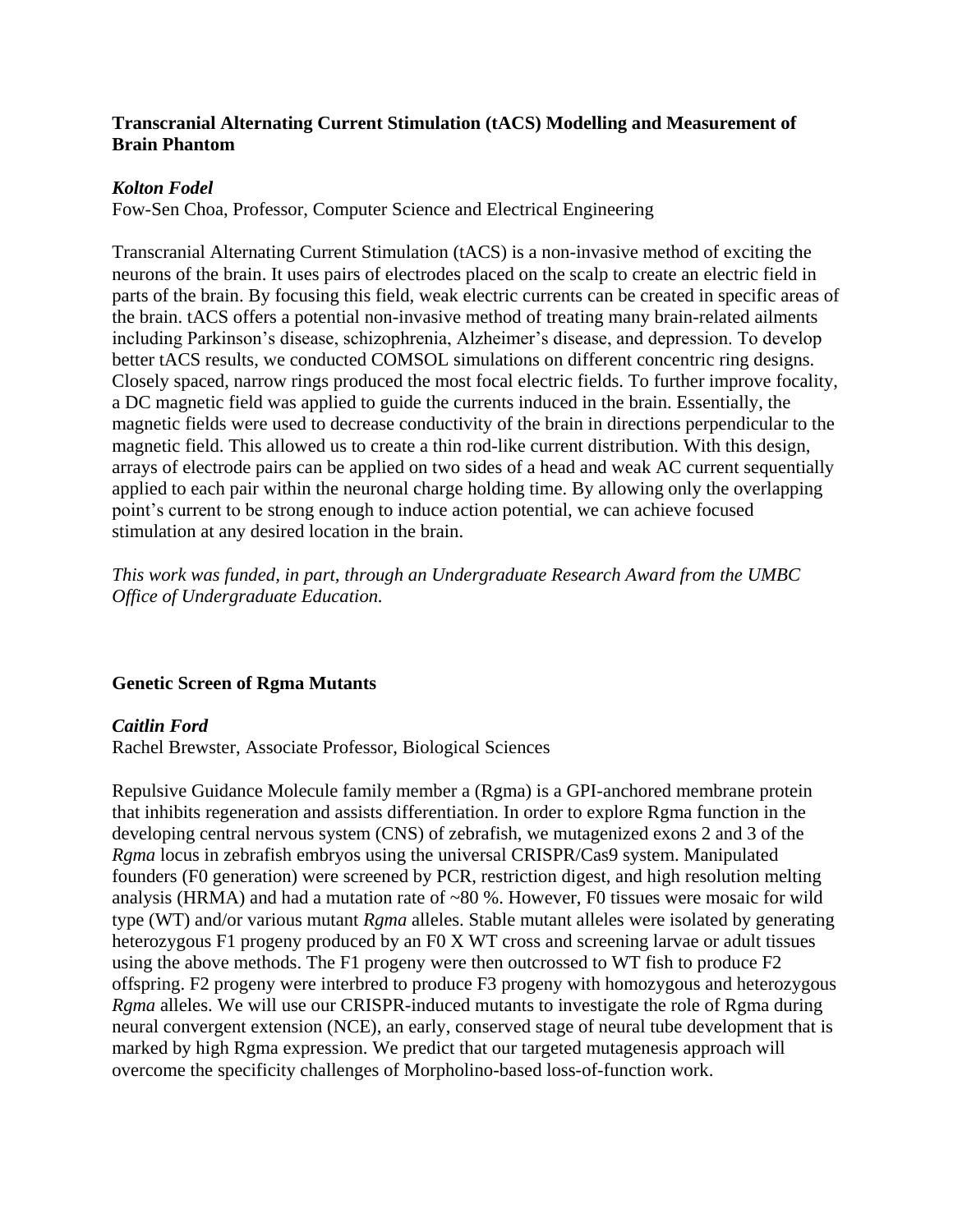# **Evaluating Educational Games for Validity and Student-Player Engagement**

### *Adam Freitag*

Steven McAlpine, Assistant Director, Interdisciplinary Studies; Joan Kang Shin, Professor of Practice, Department of Education; James Thomas, Adjunct Faculty, Department of Philosophy

In order to ensure that educational games meet their stated learning objectives and are engaging to the student-player, quantitative assessment measures must be implemented. At present, research shows that a small number of assessment methods are being used, but there is disagreement as to which methods work best. In order to add to the existing literature, I have formulated EGAME (**E**ducational **G**ame **A**ssessment **M**easure of **E**ffectiveness), a new measure which analyzes the effectiveness of a given educational game on two separate dimensions (1) whether or not it is valid (i.e., meets the learning objectives stated by game's designer, based on Bloom's Taxonomy), and (2) whether it provides an engaging enough environment to keep the student-player playing (based on Deci and Ryan's Self-Determination Theory). This measure was tested over two semesters on Organic Panic!, an educational game developed by INDS 330 Honors students. EGAME serves both educators and students by providing a simple, easy-tounderstand score that rates the effectiveness of the educational game in question.

*This work was funded, in part, through an Undergraduate Research Award from the UMBC Office of Undergraduate Education.*

## **Skeletal Muscle Atrophy Model**

### *Samantha Furman*

Bradford Peercy, Assistant Professor, Mathematics and Statistics

In skeletal muscle, atrophy occurs when a transcription factor, Foxo, becomes activated through dephosphorylation and enters the nucleus. External signals such as insulin help to keep Foxo phosphorylated. Previous research has given parameters for the rates of phosphorylation and dephosphorylation with a steady-state insulin value. We were recently able to enhance this model by modeling the effects of external stimuli, such as insulin like growth factor 1 (IGF-1) on the phosphorylation and dephosphorylation process inside and outside of the nucleus. We were able to link a previous model of insulin/IGF-1 activation of the phosphorylation enzyme Akt with our model of Akt phosphorylation of Foxo-1 to quantify the insulin/IGF-1 impact on the Foxo-1 nuclear cytoplasmic ratio. Furthermore, we were also able to replicate a model for other external stimuli such as Leptomycin, which allows us to study specifically the dynamics of the efflux of Foxo-1. We conducted this research using differential equations, non-dimensional analysis, parameter optimization and simulation using dynamical systems software, primarily MATLAB.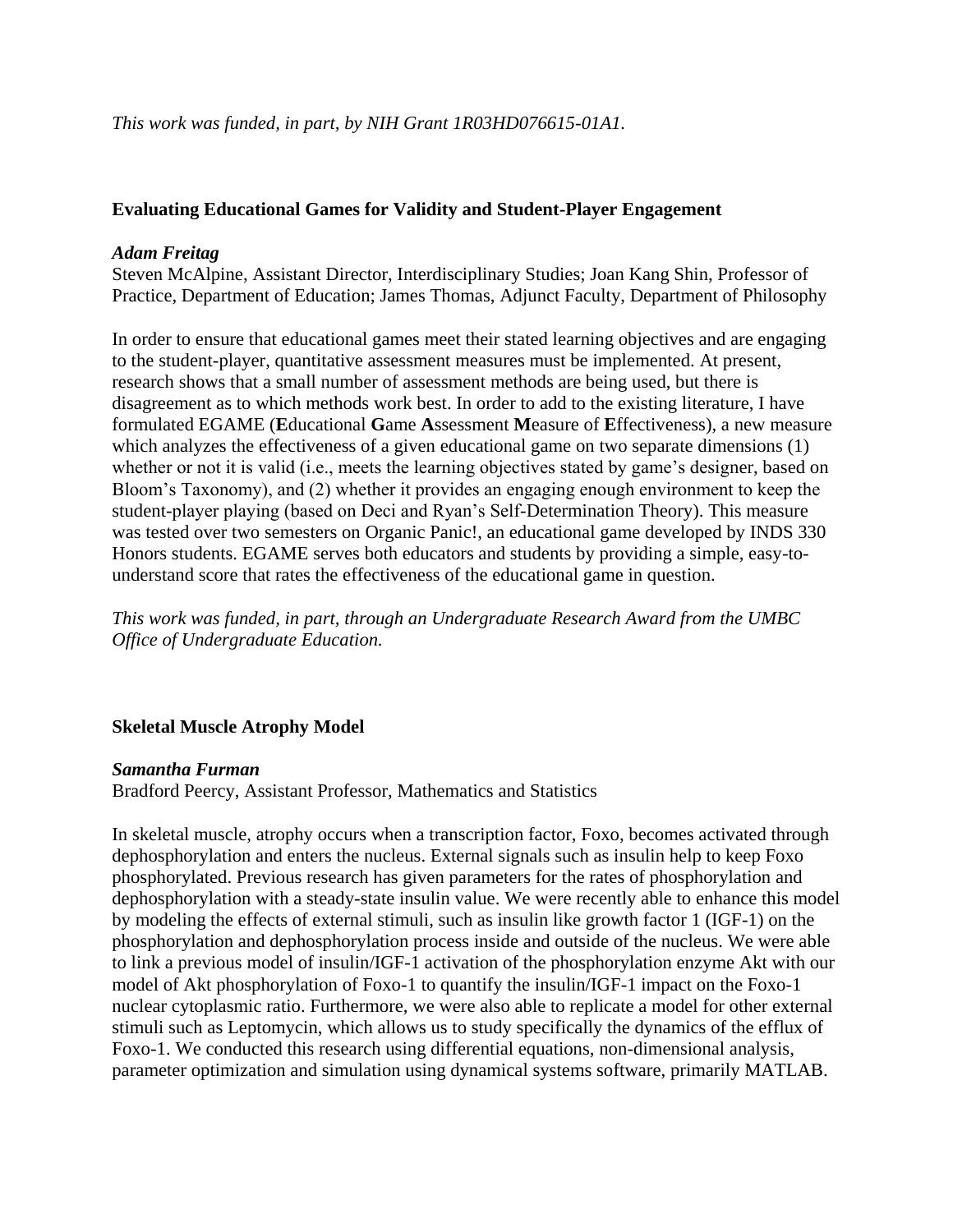This system is a prototype of other transcription factor nuclear translocation systems that will benefit from our mathematical analysis.

*This investigation was sponsored by NIH/NIGMS MARC U\*STAR T3408663 National Research Service Award to UMBC.*

# **Understanding Induction of Suspended Animation in Zebrafish**

### *Austin Gabel*

Rachel Brewster, Associate Professor, Biological Sciences; Young-Sam Lee, Biological Sciences, Johns Hopkins University

Deprivation of oxygen, or ischemia, is observed in stroke, heart attack and cancer, and leads to severe depletion of intracellular energy. Depletion of adenosine triphosphate (ATP), the major cellular energy source, is believed to be irreversibly damaging to living tissues. Some organisms have adaptive mechanisms that prevent them from completely expending ATP under low- or zero-oxygen conditions. These processes are not well understood, but a prevailing idea is that arrest of activity or "suspended animation" prevents complete depletion of ATP. Zebrafish embryos arrest under anoxia within thirty minutes, suggesting arrest is triggered possibly involving a key change in metabolites. A favored model for oxygen sensing supports that the decrease ATP and corresponding increase in adenosine monophosphate (AMP) serve as the proximal signal to trigger arrest. Working in collaboration with Dr. Young-Sam Lee at Johns Hopkins University, we are utilizing metabolic profiling, an unbiased approach, to identify rapidly changing metabolites after exposure to anoxia in Zebrafish. Interestingly, the levels of lactate, a byproduct of anaerobic respiration, change dramatically and may precede the previously reported changes in AMP:ATP ratio. Current experiments are attempting to elucidate a possible role of lactate in signaling developmental arrest, as well as identifying other key metabolites.

*This investigation was sponsored by NIH/NIGMS MARC U\*STAR T3408663 National Research Service Award to UMBC.*

## **'There is no good and evil, there is only power': Harry Potter and Political Theory**

## *Taisha Gainor, Asfiya Mariam*

Lisa Vetter, Assistant Professor, Political Science

This study analyzed one of the most influential book series of our generation, J.K. Rowling's *Harry Potter.* With an audience of 400 million readers worldwide, and translated into 68 languages, *Harry Potter* has become an indispensable part of the lives of generations of people. Scholars have begun to examine the social, cultural, and ethical values contained in the books. What does *Harry Potter* teach us about political life? How has it shaped our views on society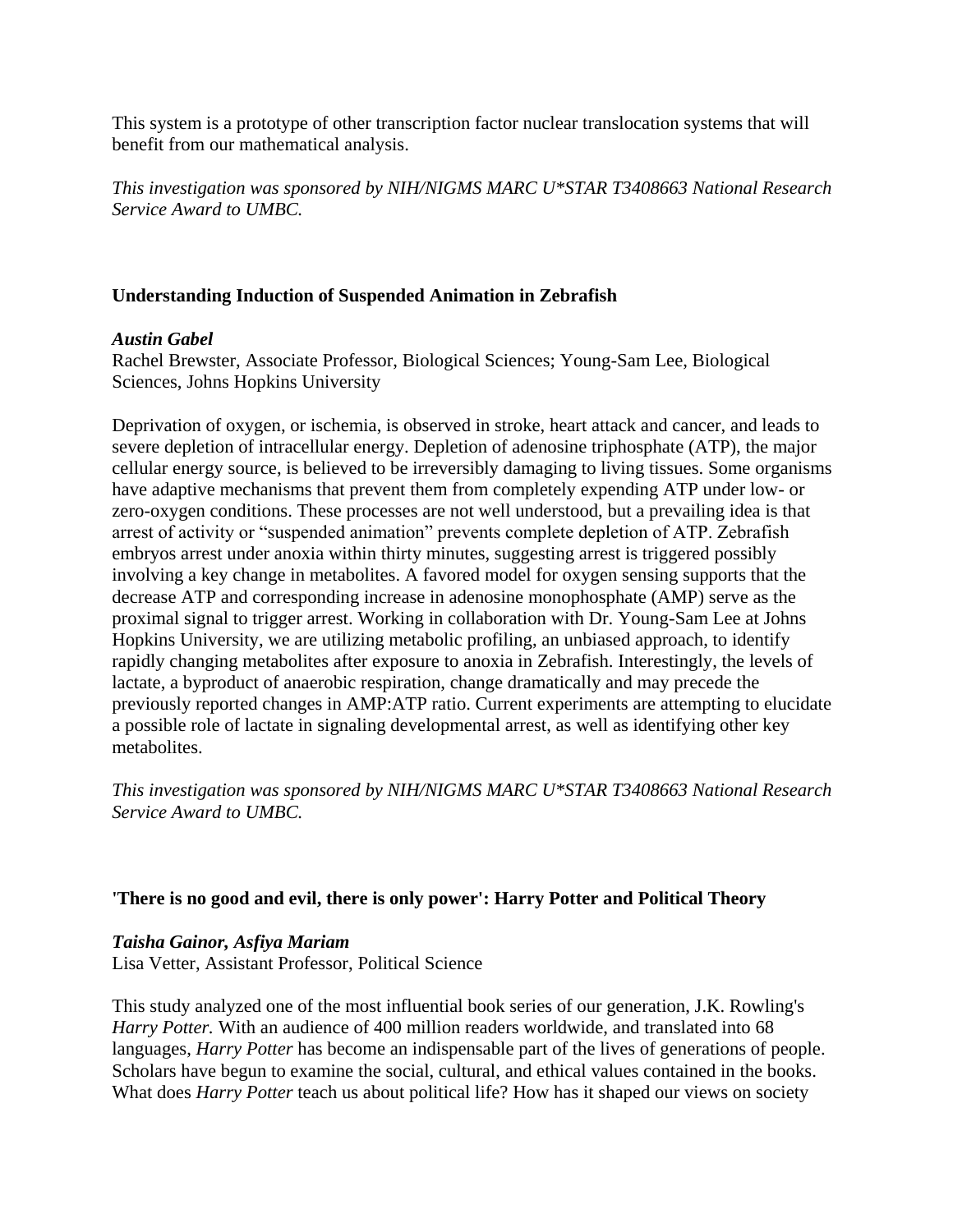and its political structures? This project hypothesizes that the values and ideals of the four Hogwarts houses reflect the theories of important political theorists. Specifically, the houses Gryffindor, Ravenclaw, Hufflepuff, and Slytherin correspond to ideas of Jean-Jacques Rousseau, Plato's Socrates, Karl Marx, and Adam Smith, respectively. They embody justice and bravery, wisdom and knowledge, kindness and loyalty, and ambition and merit. Rowling provides her audience with an opportunity to explore these competing theories and gain a greater appreciation for their ongoing relevance in today's world. We conclude by exploring the influence of these political theories on the political values of millions of individuals and the political structures they have formed in the present day.

# **The Forgotten 47th: Memories of the 47th Alabama Infantry Regiment**

### *Alan Gibson*

Anne Sarah Rubin, Professor, History

The men of the 47<sup>th</sup> Alabama Infantry Regiment fought valiantly in some of the most heated and memorable battles of the Civil War, such as Gettysburg and Antietam, and on grounds that every Civil War Historian knows, such as Dunkard Church and Little Round Top. They faced some of the most famous Union regiments like the Iron Brigade and the  $20<sup>th</sup>$  Maine, but unlike their counterparts have, for the most part, largely been forgotten by Civil War Historians. This presentation will track the 47<sup>th</sup> through their own memory of the war and experiences afterward, the writing of Civil War historians, national newspapers, and local events in the years and decades after the surrender at Appomattox Court House.

# **A Comparison of Song Patterning between Eastern Grasshopper Sparrows and Florida Grasshopper Sparrows**

### *Lauren Gorelik, Rebecca Gregory*

Bernard Lohr, Assistant Professor, Biological Sciences

We analyzed the daily and monthly patterns of singing of the endangered Florida Grasshopper Sparrow as a comparison with the singing patterns of the Eastern Grasshopper Sparrow. We operated six autonomous audio recording units in male territories from 04:00 – 22:00 EDT during May, June, and July 2014. Grasshopper Sparrows produce two song types during the breeding season: the "buzz" (primary) song and the "warble" (sustained) song. Using the Syrinx sound analysis software, we counted the number of buzz, warble, and combined buzz-warble songs throughout the three-month breeding season. Paired males showed regular song transitions between the buzz and the warble song types throughout the breeding season. In both subspecies we identified one major singing peak from  $05:00 - 08:00$  EDT and a shorter singing peak from 20:00 – 21:00 EDT. Additionally, we found a substantial decrease in the proportion of warble song in the third month of the breeding season. Although this decline is similar for both subspecies, the reasons for the diminution are unknown. The decline may have similar causes for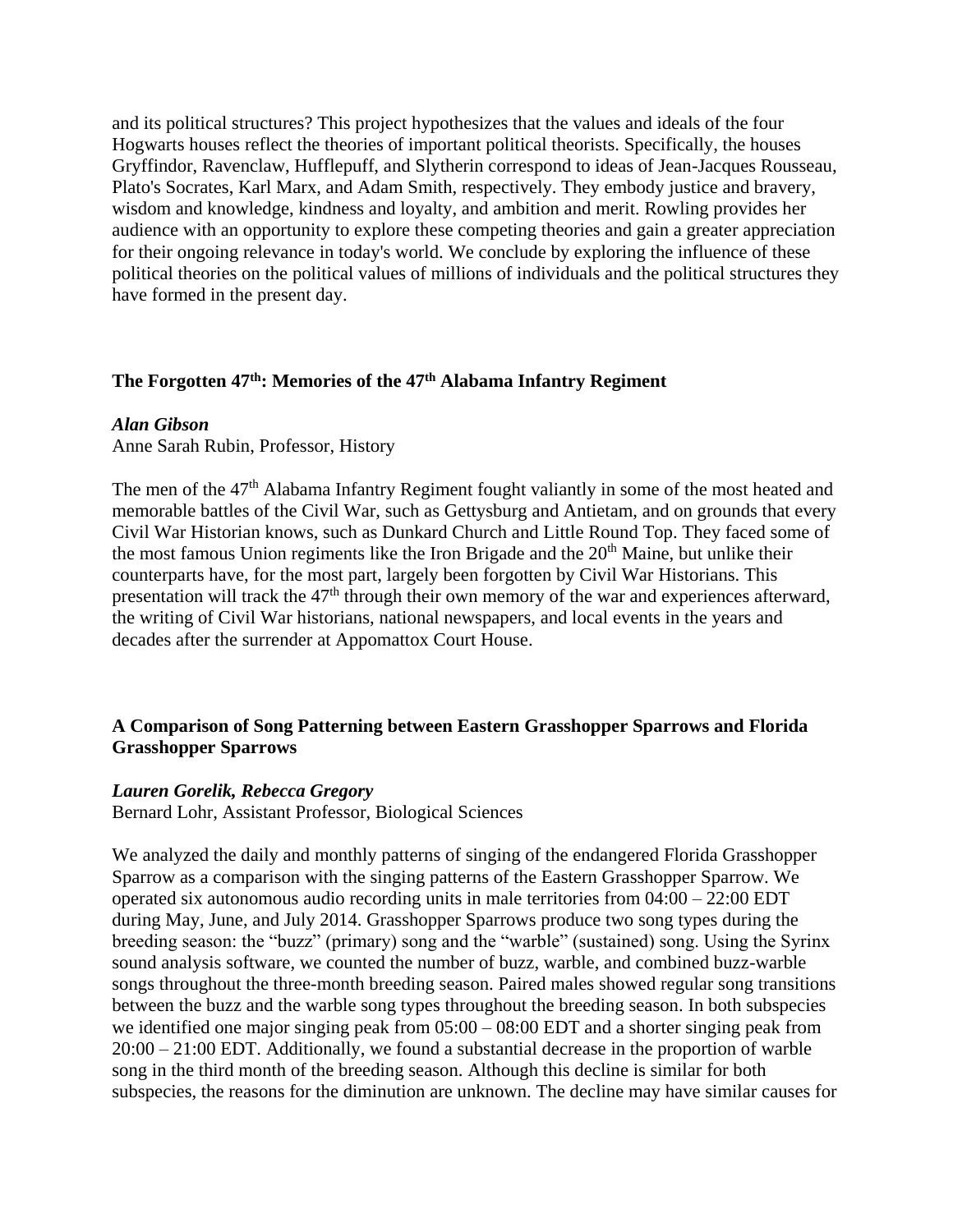both subspecies (photoperiod, for example), but these causes may also differ, as conditions differ between the Eastern and Florida habitats in July.

*This work was funded, in part, by the United States Fish and Wildlife Service.*

### **Transcultural Studies in Televisual Language**

### *Vicki Goutzoulis, Landry Digeon, Ibrahim Er*

Edward Larkey, Professor, Modern Languages, Linguistics, and Intercultural Communication

This research sought to better understand and define what constitutes the "language" of television and involved a cross-cultural comparative quantitative and qualitative analysis of episodes from a Greek adaptation of the British medical series, Doc Martin. This research is particularly relevant due to the increasing volume of deterritorialized and localized narratives circulating within the global television format trade. Utilizing software tools like Adobe Premiere Pro, Atlas.ti, and Final Cut, I conducted a cross-cultural analysis of components like narrative structure, sound, music, camera, lighting, and dialogue and demonstrated how these contribute to adapting for cultural proximity in the new setting. This comparative methodology led to an analysis of cultural components such as gender, masculinity, and community. Each adaptation adjusts for cultural proximity by adjusting to cultural norms of gender, setting and community, with further adjustments in camera work and lighting. Comparatively, the Greek adaptation utilizes comical, campy humor to resolve conflict, while the Greek perception of community is evident in a more congenial depiction of the townspeople, and a less formal representation of business and professionalism.

## **By Ear: Hearing Poems into Being**

## *Emily Grace*

Lia Purpura, Writer in Residence

*By Ear: Hearing Poems into Being* describes an experimental approach to the composition of poetry, drawing upon my own experience of "writing by ear." As a writer, prior to working on this project, my compositional method was based upon hearing spoken phrases, jotting them down, and returning to them later. By the time I returned to my notes, however, I had lost the intensity and honesty of the phrase, or was too worried about forcing deliberate meaning into it. I set for myself the task of writing as much as possible as soon as I heard one of these suggestive phrases, exploring where it led until the idea was spent. This process forced me to write by ear and instinct, paying attention to patterns, rhythms, and stresses in natural and organic ways. I would later refine and edit these pieces into their finished states. My presentation and performance will focus on a discussion of this method as I explore my own work, as well as incorporating interviews from professional writers about their practices of "writing by ear." It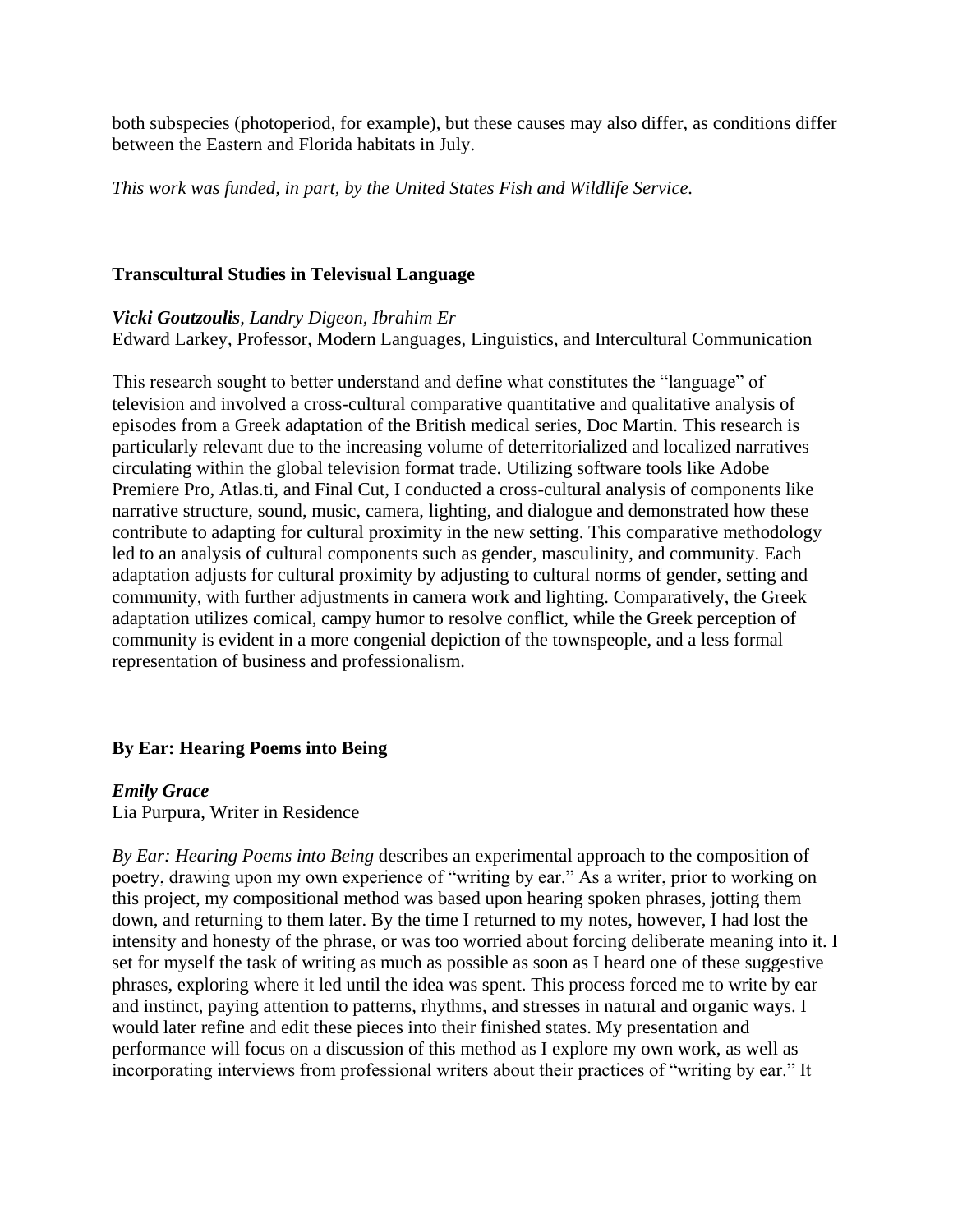will also discuss how there is still an element of writing poetry that remains mysterious, despite an intentional and organized method.

# **Role of BRCA1 in the Susceptibility of Obesity**

## *Shana Gregory*

Laundette Jones, Assistant Professor, University of Maryland, Baltimore

Breast Cancer gene 1 (BRCA1) is best known for its role in preventing breast cancer. Mutations in BRCA1 predispose women to develop this disease. Recent studies suggest that mutations in the BRCA1 gene may also place people at increased risk for metabolic diseases such as obesity. We have found that that of the weight of adult male mice with loss of full-length BRCA1 is significantly greater than wild-type male mice. Building on this finding, we conducted the present study to determine whether there were differences the expression of BRCA1 in the white and brown adipose deposits in BRCA1 mutant mice. Using RT-PCR, the full-length and short (lacking exon 11) BRCA1 isoforms were analyzed in three fat depots: brown, subcutaneous, and gonadal adipose tissues. Our preliminary findings show that brown and white adipose tissues express both long and short forms of BRCA1 in six-month-old mutant mice. Interestingly, only the long form of BRCA1 was expressed in these tissues in mice at 12 months of age. We anticipate that these studies could provide insight into the significance of BRCA1 beyond its role in cancer risk.

*This investigation was sponsored by NIH/NIGMS MARC U\*STAR T3408663 National Research Service Award to UMBC.*

# **Black Women in the West: Agency and Authority**

## *Raquel Grinage-Ojooniyun*

Michelle Scott, Associate Professor, History

Twentieth and 21st century literature and films often show the West during the 19th century as a region of America having an abundance of saloons, cowboys, sheriffs, and prostitutes. In popular culture, these people led lascivious, isolated and violent lives. Typically, Western residents are represented as white cowboys, Native American rebels and Chinese laborers. Excluded from the "Wild West" narrative are black women. While mid-1850s black populations were some of the smallest in the west, they increased in the post-Civil War era, and black frontier women's lives were some of the most vibrant. Western black women were free from many of the restraints black women faced in antebellum Southern states, and the allegedly more racially lax Northern states. Due to the independent nature of the West, some black women were given the opportunity to create their own schools, towns and invest in themselves. This research argues that black women attained great wealth in California during the mid to late 19<sup>th</sup> century, primarily because of the lack of development and social boundaries. This poster explores the lives of Biddy Mason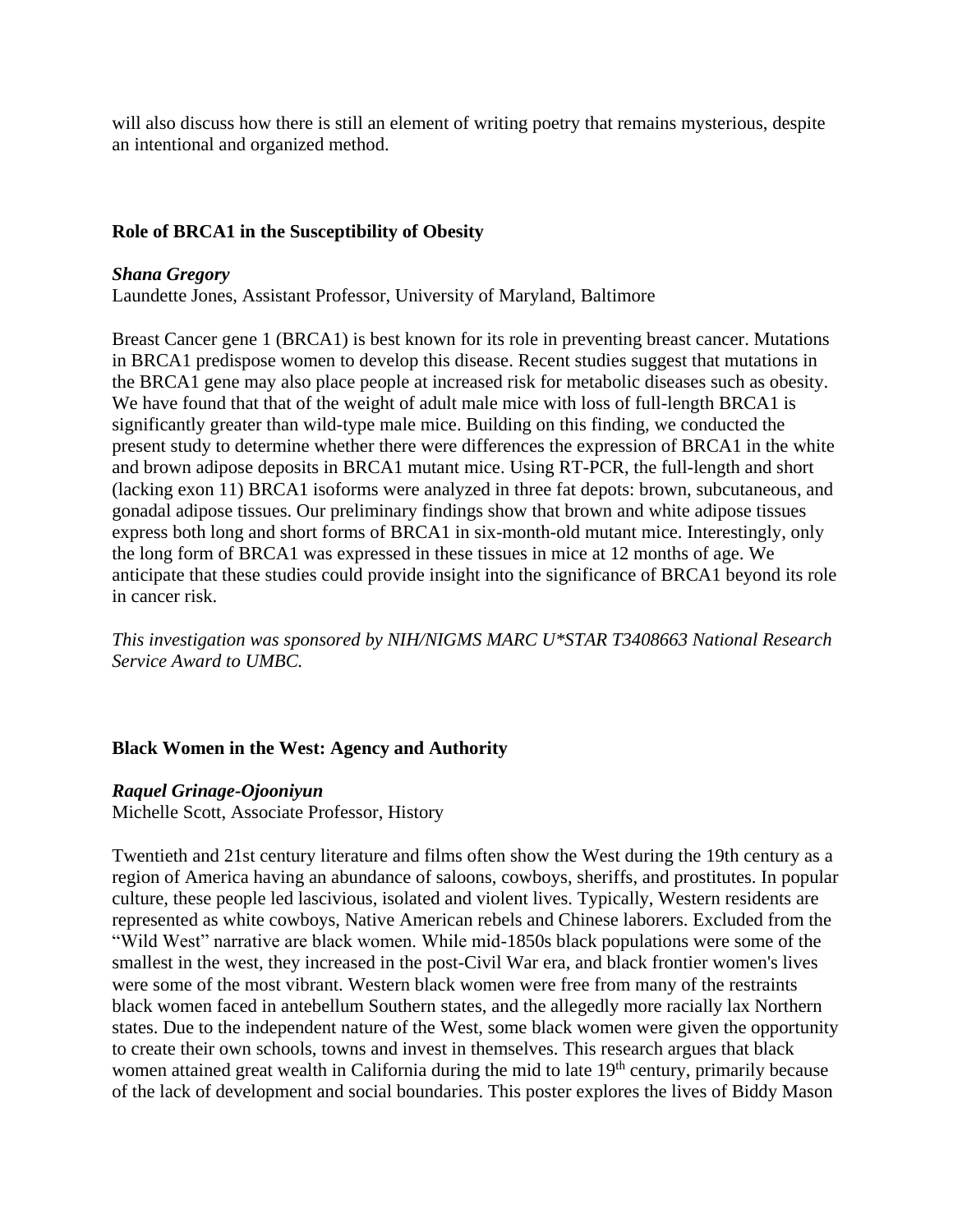and Mary Pleasant who became black female pioneers in San Bernandino, Los Angeles and San Francisco between the 1850s and 1890s.

*This work was funded, in part, through a travel award from the UMBC Office of Undergraduate Education.*

## **Creating a Biosensor to Measure Astrocytic ATP Release**

## *Brenda Gutierrez*

Ryan White, Assistant Professor, Chemistry and Biochemistry

The abnormal release of ATP by astrocytes has been proposed as a potential astrocyte dysfunction in neurodegenerative diseases. However, the roles of astrocytic ATP release are not fully understood due to the lack of analytical tools. Electrochemical aptamer-based (E-AB) sensors can be utilized for the quantification of ATP released by astrocytes, providing further insight into the function of this release in the brain. E-AB sensors use aptamers, which are oligonucleotides that bind a specific target such as ATP. These aptamers undergo a conformational change upon target binding, resulting in an increase in current that is quantitatively related to ATP concentration. We have optimized a micro-cylinder ATP E-AB sensor that will be used to make bulk measurements of ATP released from astrocytes cultured in a 3D collagen hydrogel serving as an *in vivo* mimic. In order to make these measurements, we performed calibration titrations to determine the percent signal changes corresponding with different ATP concentrations at room temperature and 37°C (cell incubation temperature). We found that the optimal frequencies used in square wave voltammetry for current measurements increased with increasing temperature. These new optimal frequencies will be used for measurements using cells cultured in a collagen hydrogel.

*This work was funded, in part, through an Undergraduate Research Award from the UMBC Office of Undergraduate Education.*

## **Investigating the Role of PRR5, PRR7, and PRR9 in Regulating Plant Immunity**

## *Amelia Hallworth*

Hua Lu, Associate Professor, Biological Sciences

Successful defense against pathogens is critical for plant survival. Recent studies have shown that the circadian clock, the internal time-measuring machinery, is involved in salicylic acid- (SA-) mediated disease resistance in addition to its roles in plant development. One such protein, LUX, binds to the promoters of the clock genes *PRR5, 7*, and *9*; however, it has not been reported whether *PRR5, 7*, and *9* are involved in defense. We have preliminary results to show that these genes are involved in defense. To confirm if these genes affect SA-mediated defense, we introduced individual single mutants of the genes *PRR5, 7*, and *9* into *acd6-1*, a small mutant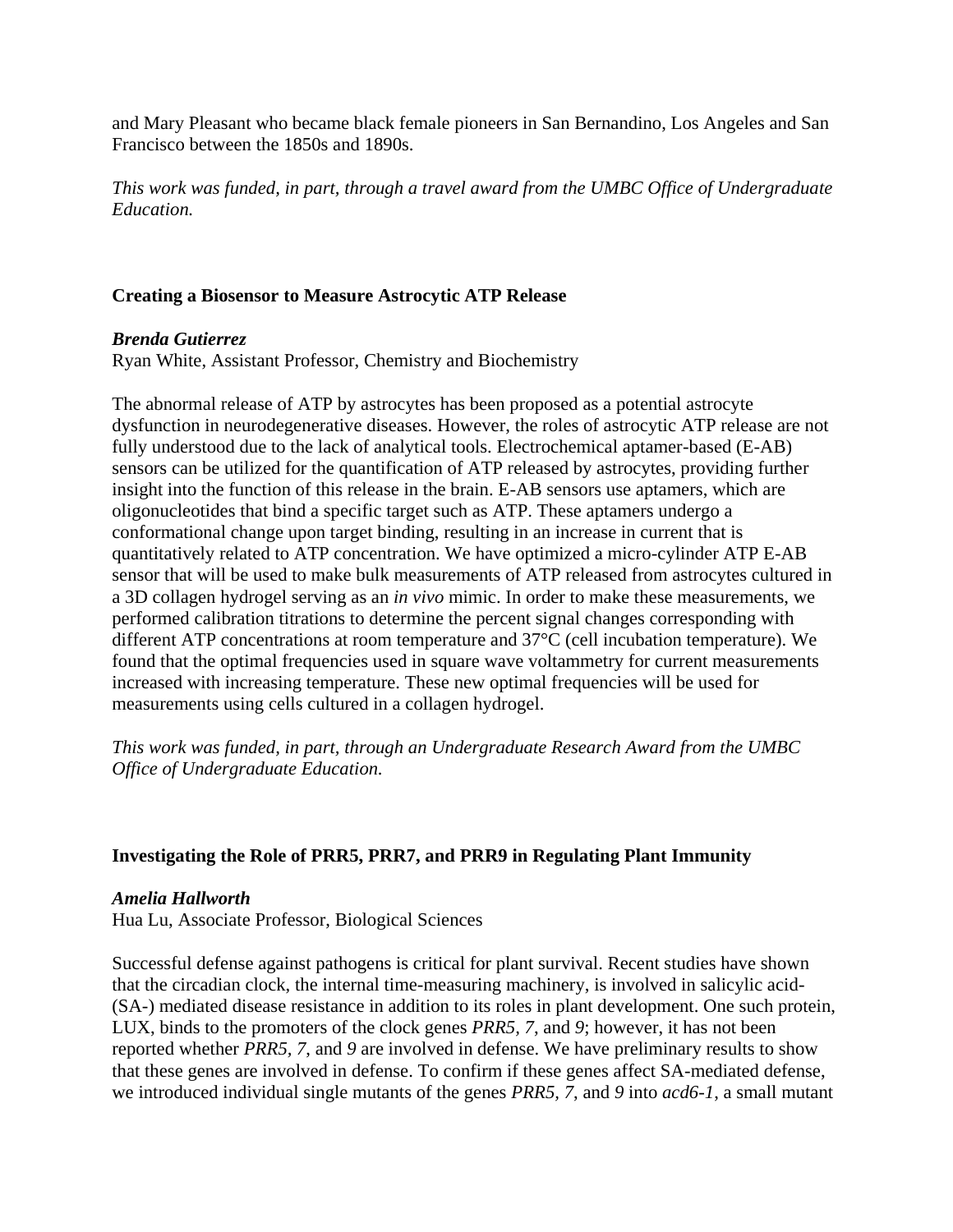plant with constitutive defense whose size change predicts the defense levels. I have isolated the double mutants (*acd6-1prr5, acd6-1prr7, acd6-1prr9*), two triple mutants (*acd6-1prr5prr9* and *acd6-1prr7prr9*), and the quadruple mutant (*acd6-1prr5prr7prr9*). This spring, I will assess the plant phenotypes by measuring their sizes, cell death levels, and the expression of defence genes. Analysis of *acd6-1* phenotype suppression, if any exists, will show whether the *PRR5, 7*, and *9* genes act in a synergistic manner in the SA pathway. Significant phenotypic recovery would be evidence for roles of these genes in defense control.

*This work was funded, in part, through an Undergraduate Research Award from the UMBC Office of Undergraduate Education.*

## **Creating a Fiber-Laser Based System for THz Spectroscopy**

#### *John Hannegan*

Michael Hayden, Professor, Physics

The purpose of this work was to create a fiber-based THz system operating at a wavelength of 1550 nm. THz spectroscopy and imaging has applications in fields such as materials science, medicine, and security. Current systems require large amounts of space to operate, as well as taking a long time to collect data. An optical-fiber-based THz system provides a more compact, mobile, and inexpensive means of performing THz spectroscopy than current commercial systems, while also increasing the rate of data collection. To build such a system, different emitters and detectors of THz radiation were paired together and tested to find the best pairings in terms of signal-to-noise ratio and bandwidth at 1550 nm. A technique known as Asynchronous Optical Sampling (ASOPS) was explored to achieve higher signal-to-noise ratios needed when using the relatively low power fiber lasers, while also eliminating the need for the large moving stages traditionally used in THz spectroscopy and allowing for extremely fast averaging of the THz signal. Results of this system development and suggestions for future work will be presented.

*This work was funded, in part, through an Undergraduate Research Award from the UMBC Office of Undergraduate Education.*

### **Comprehending Translational Missense Errors in** *Saccharomyces cerevisiae*

## *Shahzeb Hassan, Kartikeya Joshi*

Philip Farabaugh, Professor, Biological Sciences

The process of synthesizing proteins in cells, called translation, is carried out by adaptor molecules (tRNAs), which read three-lettered mRNA codons. Errors occur rarely during translation; misreading errors, substituting one amino acid for another, are the most common. Our lab focuses on these missense errors, which can result in an inactive protein. We have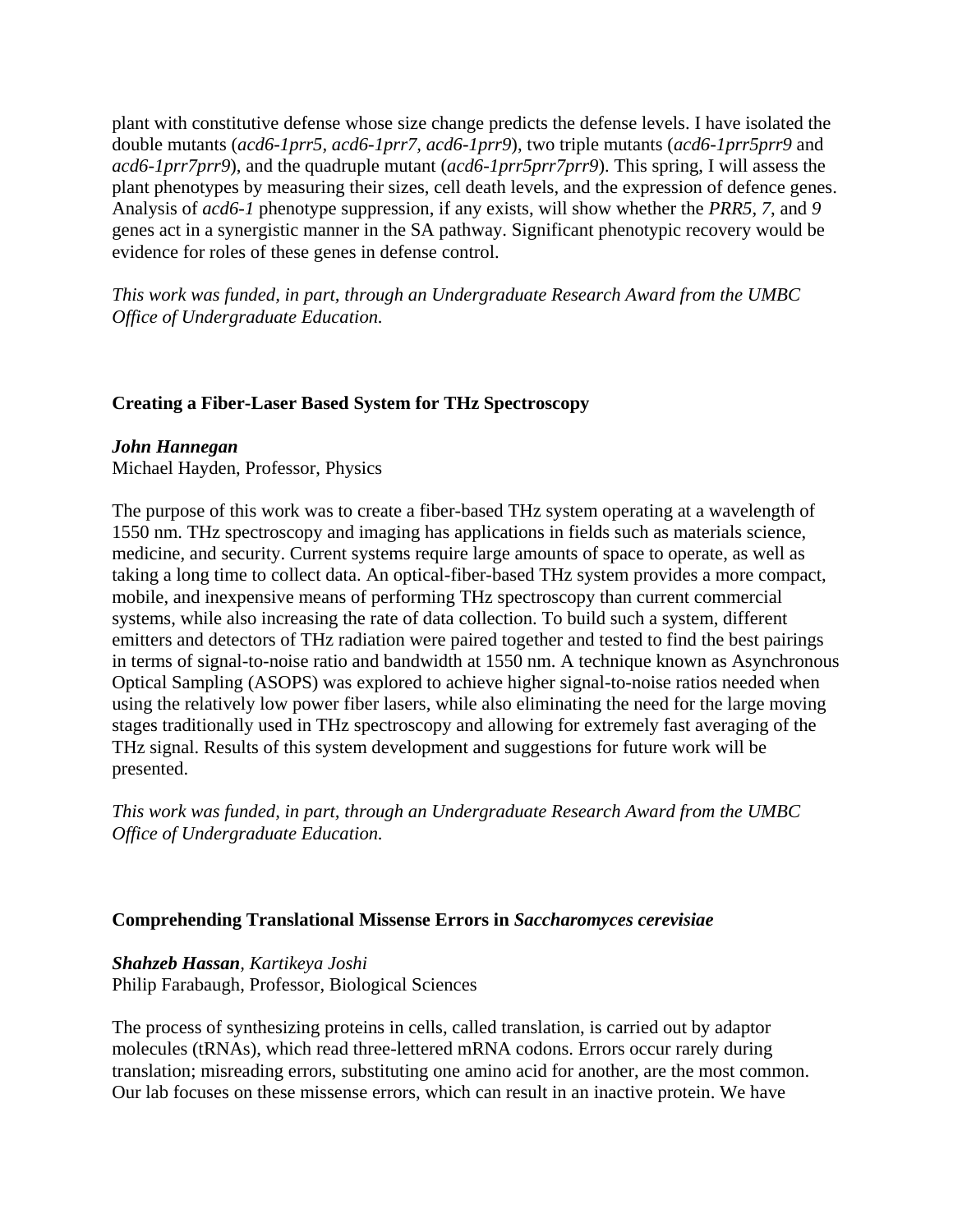developed systems to assay translational errors. The systems use mutant forms of genes that encode easily assayed enzymes and carry a mutation that alters an essential amino acid. Occasionally, the mutant codon will be misread, producing the normal wild-type protein, which has full activity. Sometimes it is not clear that increased activity is caused by an error in translation. To test that, we used a hyper accurate strain. If activity resulted from translational error, it would have been reduced in this strain, which is what we observed. Using these methods, we investigated errors at the third position of the codon, which had been predicted to be most error-prone. Our research aims to improve our understanding of translational misreading in *Saccharomyces cerevisiae* and contribute to the development of a broader perspective of errors in eukaryotic processes.

## **Characterizing Matrix's Role in Packaging tRNALys3 IN HIV-1 Virons via Site-Directed Mutagenesis of Highly Basic Patch**

### *Tarik Hawkins*

Michael F. Summers, Professor, Professor, Chemistry and Biochemistry, and Investigator, Howard Hughes Medical Institute

Upon infection of a CD4+ lymphocyte, the RNA genome of HIV is reverse transcribed into DNA. The initiation of this process requires a host cell tRNALys3 to act as a primer and bind to the primer binding site of the genomic RNA. After non-specific integration and subsequent transcription, the unspliced variant of the resultant RNA can be translated into gag and gag-pol proteins. The N-terminal of these polyproteins is characterized as the Matrix domain, which is quintessential for late stage HIV virion formation. Past studies have shown that the Matrix domain binds to RNAs, the majority of which are tRNAs, via a highly basic region. The previously mentioned tRNALys3, though found at a relatively low concentration in the cell, binds with a high frequency, suggesting that Matrix may play an integral role in packaging tRNA for further use. Our goal is to structurally characterize matrix and tRNA interactions through the use of Electrophoretic Mobility Shift Assays (EMSA). Here, we have constructed mutants at residues which have been previously reported to be integral for specific binding to PI(4,5)P2 containing membranes. The mutant construct K29A did not show a significant decrease in tRNA binding. The K29/31A construct needs to be studied further.

*This investigation was sponsored by NIH/NIGMS MARC U\*STAR T3408663 National Research Service Award to UMBC.*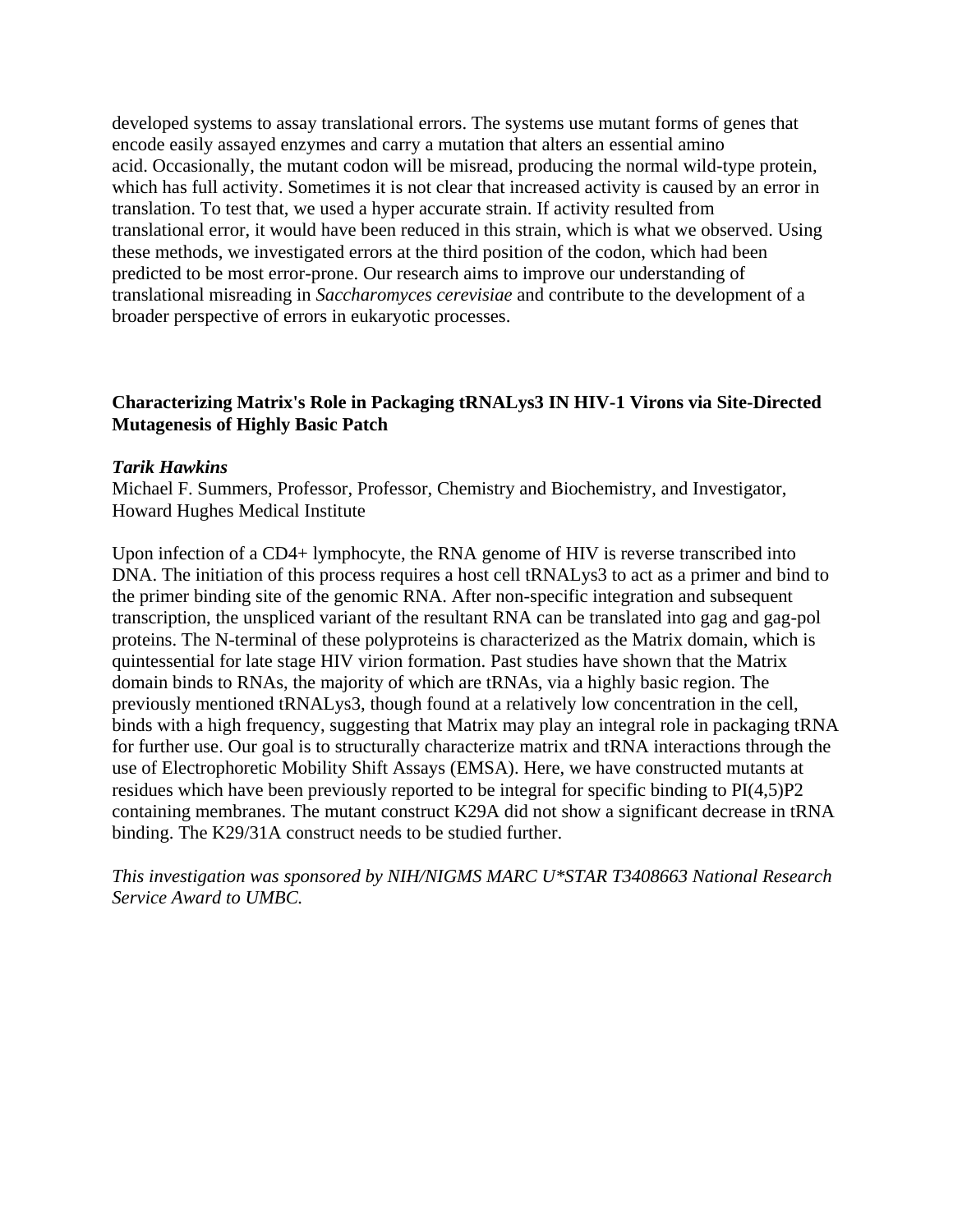## **Improving Student Sight Reading**

### *Emily Hinz*

Brian Kaufman, Assistant Professor, Music

In Western music education, sight reading is a skill that all music students must develop. Whether auditioning for All-State or reading through a new piece in class, all students need to sight read. Thus, it is critical that every student in the classroom be equipped to face this challenge. This project measured the growth of 60 sixth-grade students' sight-reading skills over one year. To measure growth in sight reading, a baseline test of eight measures was administered to all the students at a level one difficulty generated by Sight Reading Factory. If the students made fewer than two errors, they were given a level two sight reading excerpt. This practice was followed for level three sight reading excerpts as well. The students' performance was evaluated using domains from one to four, with domain one for limited sight reading skills, domain two for developing, domain three for proficient, and domain four for exemplary. After the baseline test, the students' sight reading skills were developed through instruction regarding sight reading strategies and rhythm instruction, while integrating both group and individual sight reading practice. The project's goal is to improve the thirty lowest-scoring students' performance by one domain level.

## **Parental Stress Impacts Children's Effortful Control through Maternal Psychological Well-Being and Physical Coercion**

# *Christina Hong, Merve Balkaya, Charissa Cheah* Charissa Cheah, Professor, Psychology

Children's effortful control (EC) predicts their behavioral, emotional, and academic outcomes. Parents can undermine children's EC by employing highly controlling parenting practices such as physical coercion (PC). Asian-American parents are characterized as more controlling than European-American parents. However, the processes through which contextual and personal characteristics lead to controlling parenting practices and ultimately Asian-American children's EC is unknown. Asian-American mothers may experience high levels of parenting stress (PS) as immigrants navigating their new environment, which may impair their psychological well-being (PWB). Furthermore, mothers with decreased PWB might be more likely to use PC, which undermines their children's EC. The present study examined if Asian-American mothers' (N=111) PS predicted their PWB, which in turn predicted maternal use of PC, and ultimately their preschool children's EC, using questionnaire data. Serial mediation analysis indicated that higher PS predicted lower levels of maternal PWB (a1=-0.90, SE=0.17, p<.001), which in turn was associated with an increased use of PC. Higher PC was ultimately associated with lower levels of children's EC (a3=-0.02, SE=0.01, p<.01). All indirect effects were significant. Implications for the implementation of culturally-appropriate programs will be discussed.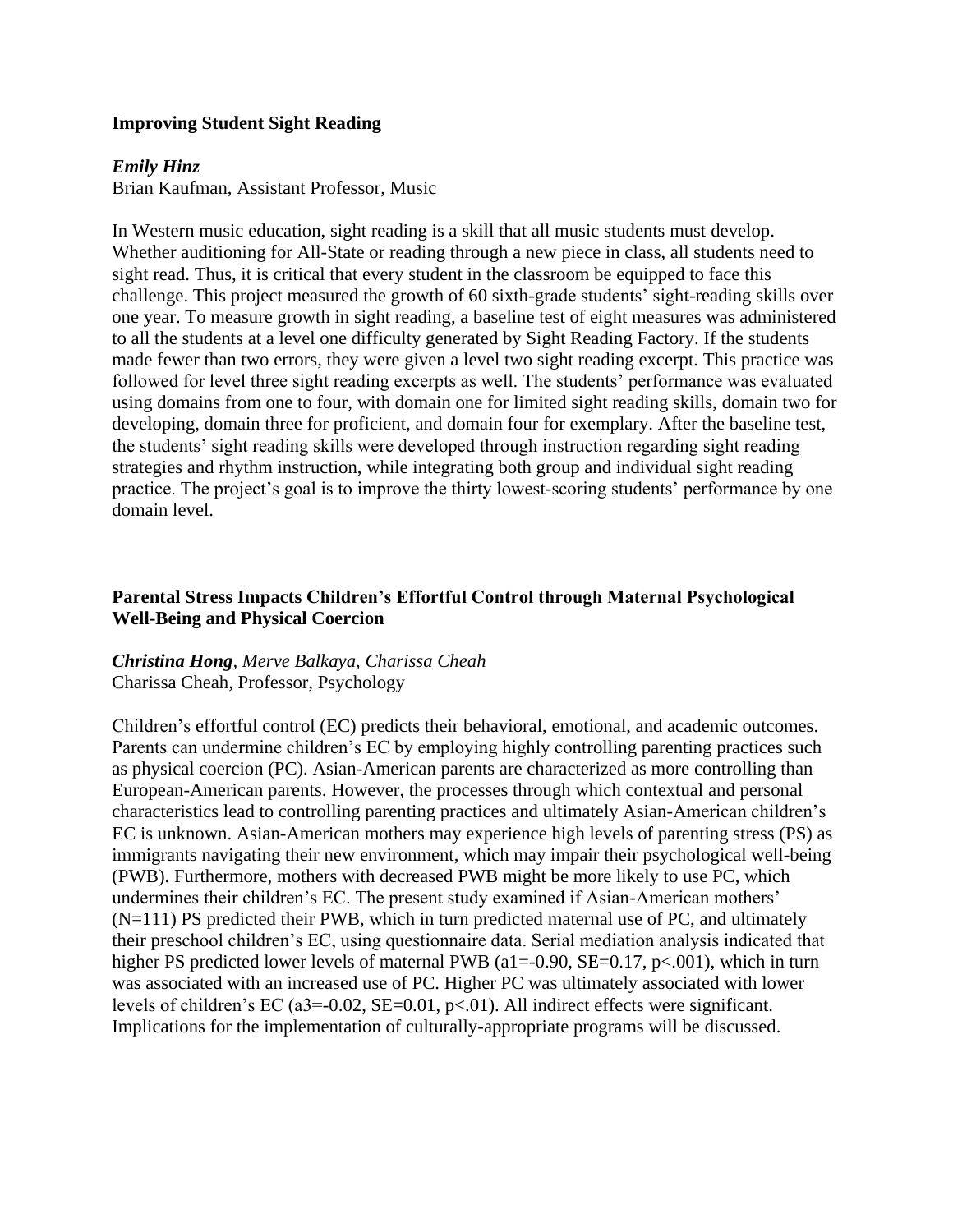## **Environmentally Benign Semiconductor Quantum Dot/Polymer Hybrid Solar Cells**

### *Chana Honick*

Zeev Rosenzweig, Professor, Chemistry and Biochemistry

Recently, much research has been done investigating the use of semiconductor quantum dots in photovoltaic devices. Semiconductor quantum dots have a range of optoelectronic properties that make them excellent candidates for use in photovoltaics. They are excellent optical absorbers over a wide range of tunable wavelengths, including the visible range, and they are highly efficient at facilitating charge separation, an imperative function in photovoltaics. However, most quantum dots used in optoelectronics are comprised of crystals containing heavy metals, such as lead sulfide (PbS) and cadmium selenide (CdSe). When particles degrade, heavy metal ions are released and are toxic to humans and the environment. Alternative materials, such as indium phosphide (InP), are non-toxic, and are currently under investigation as possible replacements for toxic materials. This study focuses on comparing solar cell functionality when InP is used to replace CdSe in hybrid polymer/quantum dot solar cells. Cells are fabricated using concentrated organic based quantum dot and polymers blends. Current and voltage characteristics are determined using a home built Arduino-based instrument. Solar cell functionality is determined relative to a standard silicon based solar cell.

*This work is funded, in part, by the National Science Foundation Award CHE-1506995.*

# **Changes in Thin Film Metallic Glass Microstructures upon Annealing in the Supercooled Liquid Region**

### *Jason Hughes, Yanhui Liu<sup>1</sup> , Jingbei Liu<sup>1</sup>*

<sup>1</sup>Department of Mechanical Engineering and Materials Science, Yale University Yanhui Liu, Department of Mechanical Engineering and Materials Science, Yale University

Bulk metallic glasses (BMGs) are great candidate materials for many technological applications because they have high strength, ductility, corrosive resistance, and tuneable properties. We are applying an approach using thin film metallic glass (TFMG) where we simultaneously create many different TFMGs and measure their properties. We then develop the BMGs with the same composition as the TFMGs with the best properties. In this approach microstructures form in TFMGs that prevent precise measurements of some properties. We believe that without these microstructures TFMGs properties can be measured more accurately. We studied changes in TFMG microstructures upon annealing near their glass transition temperature  $(T_g)$  to see if we can eliminate them. We used two films,  $Mg_{74.5}Cu_{15}Y_{10.5}$  (T<sub>g</sub> of 149.9°C) and Au<sub>59</sub>Cu<sub>21</sub>Ag<sub>8</sub>Si<sub>12</sub> ( $T_g$  of 135.7°C) made via magnetron co-sputtering. The films were cut into 1 cm<sup>2</sup> samples and annealed in a vacuum furnace  $Mg74.5Cu15Y10.5$  at .95Tg, Tg, and 1.05Tg, and Au59Cu21Ag8Si12 at .88T<sub>g</sub>, .92T<sub>g</sub> and .97T<sub>g</sub> all for 10, 20, and 30 minutes. The samples were then characterized using x-ray diffraction (XRD), and scanning electron microscopy (SEM). Our findings indicate that the diameter of TFMG microstructures increased when annealed at temperatures above  $T_g$  and how much the annealing conditions affected its atomic structure.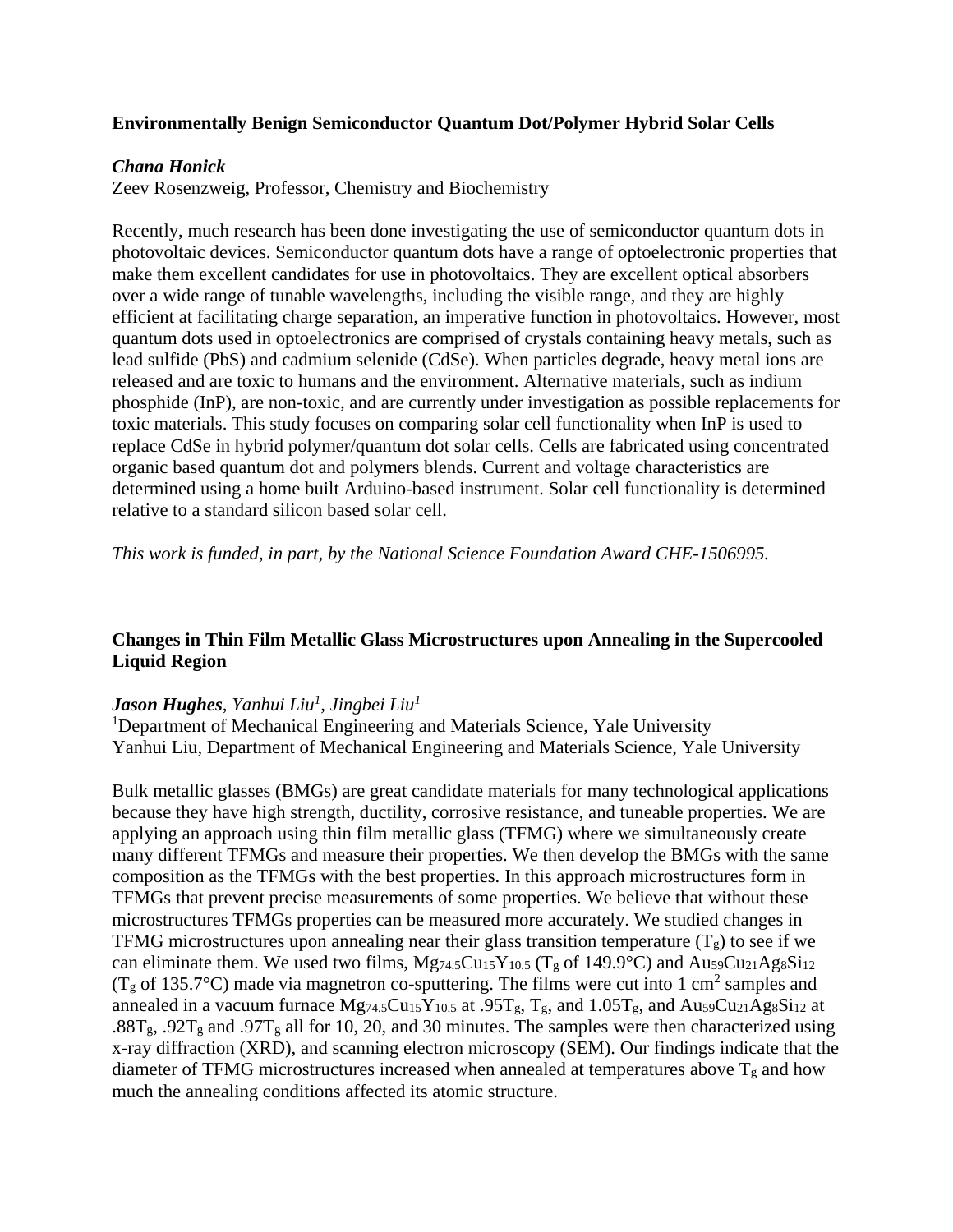*This work was funded, in part by, NSF Grant MRSEC DMR 111-9826 (CRISP Research Experiences for Undergraduate Program) and supported by the Center for Research on Interface Structures and Phenomena facilities.*

## **Identification of Possible Demethylases for H4 Lysine 5 Methylation in** *Saccharomyces Cerevisiae*

*Oluwagbotemi Igbaroola, Deepika Jaiswal, Omolayo Fatola* Erin Green, Assistant Professor, Biological Sciences

Post-translational modification of histones, especially H3 and H4, is an epigenetic mechanism for regulating gene transcription by altering chromatin structure, which has been linked to several human pathologies. Although long considered a permanent modification, histone methylation is a dynamic process, which can be reversed by demethylase enzymes. While many histone demethylases have been characterized, the functions of other demethylases remain unknown. This study aims to identify possible demethylases for lysine residues 5, 8, and 12 in histone H4. We examined the methylation patterns of five strains of yeast with deletions of the Jhd1, Jhd2, Ecm5, Gis1, or Rph1 demethylase genes. Proteins from purified nuclei were analyzed by Western bloting with antibodies against methylated H3, H4 and H4 K5. We will present results showing enrichment of histones H3 and H4 in our nuclear extracts, and potential signal for H4 K5 demethylation [LL1] [TI2]. This procedure will be followed by a mass spectrometry analysis to establish precise patterns of methylation. Ultimately, improved molecular understanding of these dynamics may highlight new areas of epigenetic control that can become dysregulated in the progression of many diseases.

*This investigation was sponsored by NIH/NIGMS MARC U\*STAR T3408663 National Research Service Award to UMBC.*

### **CK Barlow and her Influence in Electronic Music**

### *Karena Ingram*

Anna Rubin, Associate Professor, Music

CK Barlow is a Baltimore-based composer and producer whose works have been featured in many large media outlets, such as ABC, NBC, MTV, and CNN. While she has an extensive career in media music production, Barlow also experiments with electronic music. She is known for manipulating sampled sounds with software such as Max/MSP and other digital tools. In works such as *Elevator Music*, featuring processed elevator and machine noises, and *eFfeM: Short Pieces for Vibrators and Radio*, sampling radio signal noises and vibrator sounds, Barlow's sources of inspiration are extensive and full of variety. The influence of Pauline Oliveros has a strong presence in Barlow's work, through use of techniques such as layering multiple textures and sounds while using electronic manipulation to create distortions, as well as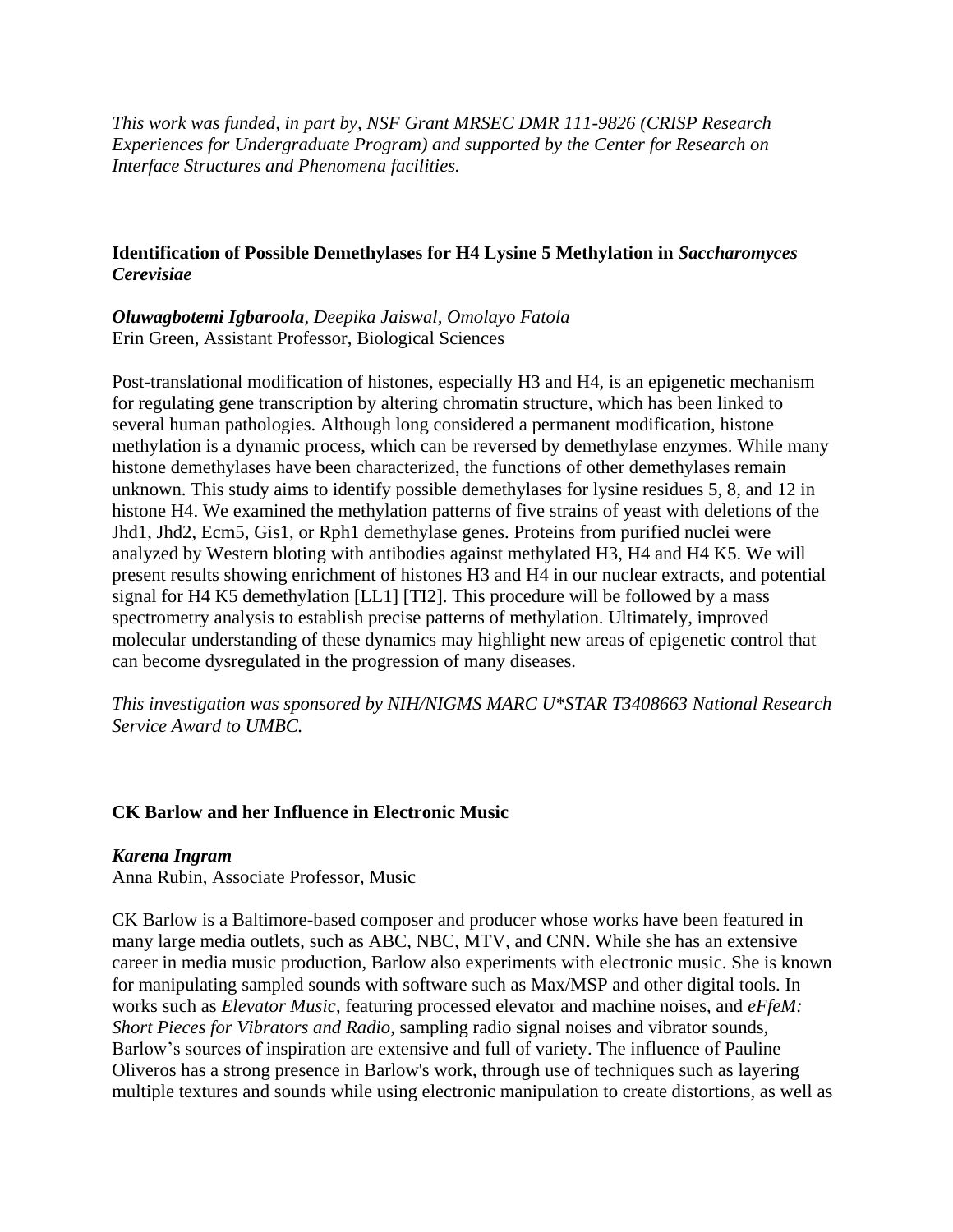pairing these distortions with sounds created from synthesizers. Barlow is interested in expanding the presentation of acousmatic music beyond the parameters of simple speaker playback. In analyzing her compositional process of her piece *Elevator Music*, written in 2015, I will be focusing on Barlow's use of technology and algorithmic processes in its application of creating live improvisational performances of her electronic music and how it innovates the practice of live performances today.

## **Characterization of the HIV-1 U5:DIS Interaction**

### *Aishwarya Iyer*

Michael F. Summers, Professor, Professor, Chemistry and Biochemistry, and Investigator, Howard Hughes Medical Institute

Human Immunodeficiency Virus Type 1 (HIV-1) is a retrovirus that targets helper T cells, compromising the immune system. Multiple drugs target various points in the viral replication cycle but are combined into a drug cocktail due to viral mutations that contribute to drug resistance, consequently causing physiological side effects. However, no drug targets the translation or genome recognition portion of the replication-cycle, which is characterized by an equilibrium between monomer and dimer conformations of the highly conserved 5′-Leader (5′-L) of the HIV-1 RNA genome. The 5'-Leader contains a pseudo-knot interaction between the U5 and DIS hairpin loop is characteristic of the native monomer conformation. Unfortunately, this interaction is difficult to study in the full-length leader due to the excess amount of resulting signals. We plan to characterize this interaction using a small oligo control that mimics the U5:DIS interaction in the 5′-Leader. We have isolated and purified the U5:DIS hairpin. We are currently collecting NMR data, specifically on A-279, which produces an outlier peak away from clustered signals. We can then see whether this easily identifiable peak occurs in the 5′- Leader, giving us the first evidence of a novel structural element within the monomeric conformation.

*This work was funded by NIH/NIGMS grant 1P50GM103297, and was conducted at the Howard Hughes Medical Institute at UMBC with support, in part, by the Howard Hughes Medical Institute's Precollege and Undergraduate Science Education Program.*

## **Development of a CRISPR/Cas9 Genome Editing System for Green Algae**

### *Robyn Jasper, Jose Ortega*

Stephen Miller, Associate Professor, Biological Sciences

Genome editing is a tool implemented to test gene function through targeted mutations. The CRISPR/Cas9 system is simpler and more precise than previously developed genome editing systems. The high precision is due to the CRISPR associated (Cas) endonuclease's ability to bind DNA via associated guide RNAs. Cas endonucleases can delete or add bases to the genome,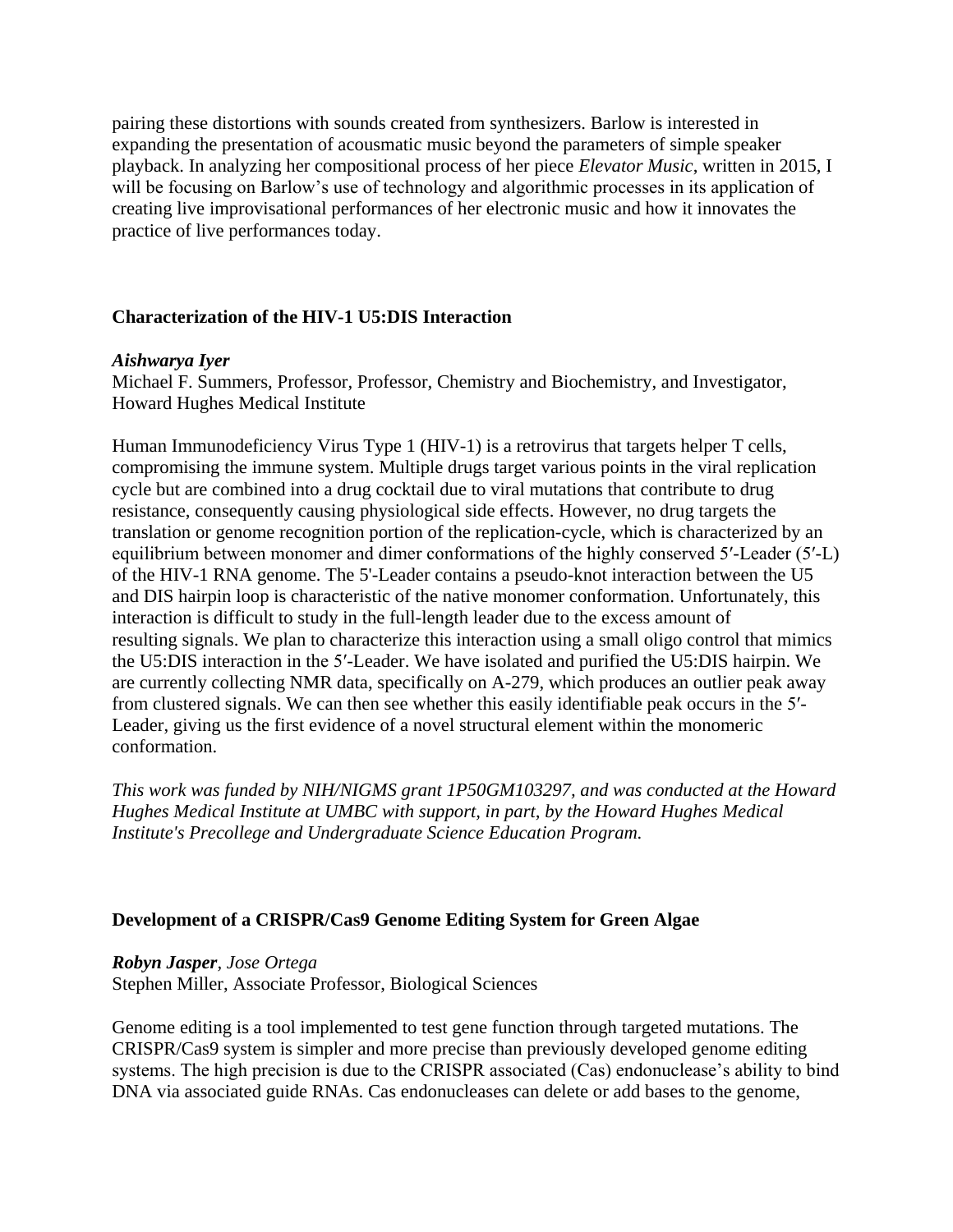which permits not only knockouts to determine mutant phenotypes, but also tagging genes with reporters. However, a Cas9/CRISPR system has not been adapted for use with green algae. In this project, we adapted an existing Cas9 vector for use in the alga Volvox using molecular cloning techniques to insert species-specific regulatory sequences and guide RNA sequence targeting a test gene with known mutant phenotype. Biolistic transformation of the vector resulted in viable transformants, which were tested for guide RNA expression and Cas9 protein expression via RT-PCR and Western blots, respectively. RT-PCR confirmed that guide RNA was made. Cas9 expression is being tested currently. Once transformants that express both components are obtained, we will characterize them for mutations. Ultimately, this system will be used to edit genes related to multicellularity in Volvox and to improve the alga Chlorella as a biofuels and neutraceuticals production organism.

*This work was funded, in part, by NIH/NIGMS MARC U\*STAR T3408663 National Research Service Award to UMBC, through an Undergraduate Research Award from the UMBC Office of Undergraduate Education, and NSF grant NSF-EFRI-1332344.*

## **Characterization of the Bacteriophage CR30 Homolog (gp140) of HarP**

### *Da'Kuawn Johnson*

Christine Jacobs-Wagner, Director of Microbial Sciences Institute, Yale University; Rodrigo Arias Cartin, Yale University

A Highly conserved protein of Alphaproteobacteria and related Phages (HarP) has a homolog, gp140, in the phage, Φ CR30, which infects *Caulobacter crescentus*. gp140 varies in two regions that appear to be conserved across many bacterial homologs. With the variance, we hypothesized that gp140 is incapable of substituting for the Caulobacter's native copy and may even interfere and disrupt the activity of HarP when coexistent in the cytoplasmic space. We challenged this hypothesis by imaging *C. crescentus* containing GFP protein fusions of gp140 to assess different aspects of the homolog's behavior in *C. crescentus* including: gp140's localization pattern, morphological effects on the host if expressed, possible interactions with HarP, and gp140's ability to compensate for loss of HarP. Surprisingly, gp140 appears to be capable of compensating for loss of HarP in a prevention experiment. These data suggest that gp140 has similar activity in the host cell, which is exactly the opposite of our prediction. Future work will investigate gp140's ability to rescue the host from HarP depletion phenotype, as well as continued efforts to visualize the localization of gp140 in *C. crescentus* to improve our understanding of the role the protein plays in the phage's genome and life cycle.

*This investigation was supported, in part, by MARC Undergraduate Student Training in Academic Research (U-STAR) National Research Service Award (NRSA) Institutional Research Training Grant (2 T34 GM008663) from the National Institutes of Health, National Institute for General Medical Sciences, National Institute of Health (R01 GM065835), and Howard Hughes Medical Institute Exceptional Research Opportunities Program.*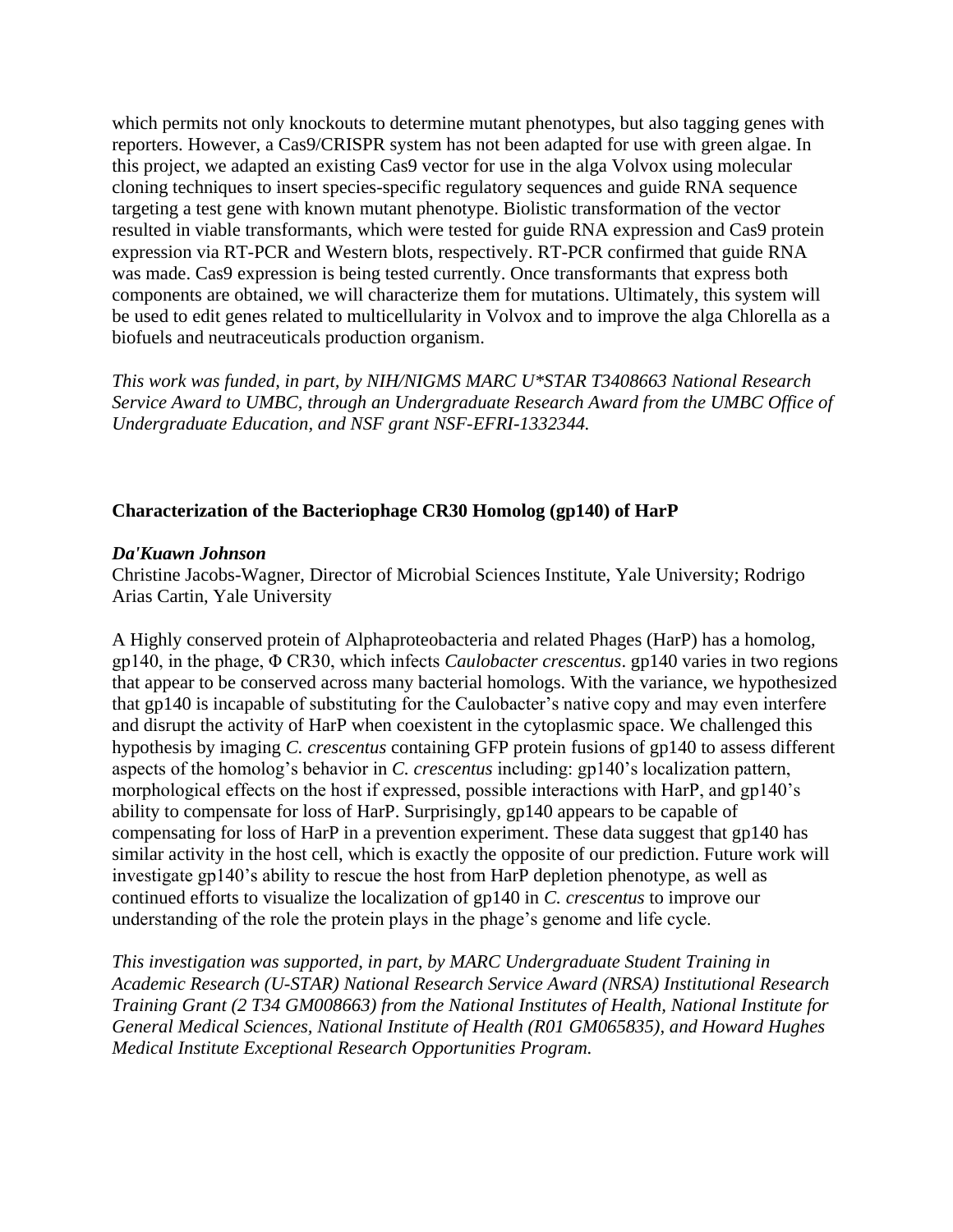## **Irony and the Historia Ecclesiastica: The Sarcastic Bede**

### *Graham Johnson*

Molly Jones-Lewis, Lecturer, Ancient Studies

The Historia Ecclesiastica Gentis Anglorum is one of the most analyzed texts in British history, and one of the most important documents for studying the English Early Middle Ages. However, aspects of this seminal work have gone unnoticed. Bede's effective use of classical poetic techniques like chiasmus, synchysis, and zeugma as well as specific stylistic similarities to earlier writers indicate extensive education in Latin. Not only does he demonstrate his considerable learning with these hallmarks of classical style, but he also showcases his broad knowledge of the source material by subverting his audience's expectations in sarcastic or ironic ways in order to create instances of humor. Bede is funny, and this aspect of his work has largely gone unnoticed. The opening section of the Historia reads more like a paid advertisement written by an enthusiastic board of tourism than a sober geographical description. It effectively uses irony to counter the traditional image of a cold, damp, terrifying Britain advanced by classical authorities like Pliny the Elder and Caesar. Therefore, instances of humor and a sarcastic tone should not be written off as an inept medieval-era monk's imperfect command of the language, and appreciated as the deliberate choices that they are.

## **Interests or Champions? Political Advertising, Racial Priming and Support for Congressional Action to Address Inequality**

# *Chanelle Jones, Jada Oglesby, Arnita Heathington, Belawoe Akwakoku* Tyson King-Meadows, Associate Professor, Political Science

Previous research has documented a strong relationship between racial conservatism and opposition to policies tailored to address the economic conditions of America's racial minorities. Outrage over income inequality calls into question whether whites would support black congressional 'anti-inequality' candidates, those who champion legislation that specifically addresses racial, class, or gender inequality. We hypothesize that response to political advertisements depicting these candidates is shaped, partly, by partisanship, racial attitudes, economic perceptions, and the visual-verbal content of the advertisement. We also hypothesize that whites will be less inclined to support black candidates regardless of the championed legislation. Next, we hypothesize that conservatives will be more likely than liberals to support class-conscious policies advocated by black candidates. We use data from a 2 x 3 visual-verbal priming experiment, conducted on a sample of adult white Americans (N=1000) via Amazon Mechanical Turk, a crowd sourcing survey platform. Respondents view two political advertisements: a general-control advertisement and an advertisement featuring a fictitious white or black candidate who addresses gender, racial, or class inequality. We analyze respondent evaluation of candidates and support for targeted policies. Results further underscore why voters do not equally reward or penalize candidates, and the effects of political advertisements on election outcomes.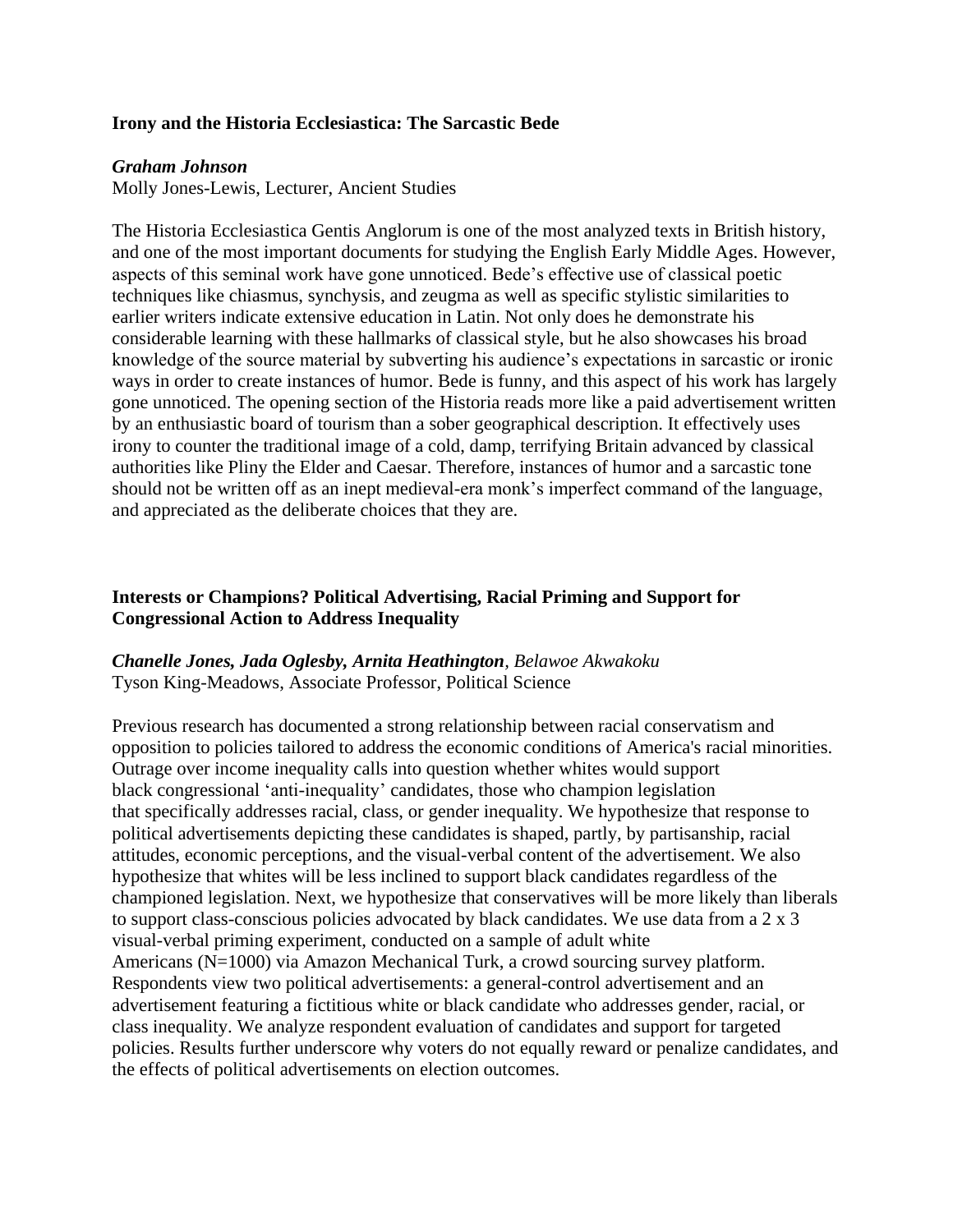*This work was funded, in part, through an Undergraduate Research Assistantship Support (URAS) Award from the Office of the Vice President for Research, a CAHSS Dean's Research Fund Award, and support from the Africana Studies Department.*

## **Vocal Development in Grasshopper Sparrow (***Ammodramus savannarum pratensis***) Nestlings from Hatching to Post-Fledging**

### *Manpreet Kaur, Sarah Luttrell*

Bernard Lohr, Assistant Professor, Biological Sciences

Grasshopper Sparrow (*Ammodramus savannarum*) adult song is well studied, but little is known about the early vocalizations that are critical to the survival of chicks from hatching to postfledging. Previous analysis of recorded vocalizations of wild Grasshopper Sparrow nestlings from hatching (day zero) until fledging (day eight-nine) have demonstrated how the early vocalizations change as the nestling grows into a mobile, full-sized juvenile. Our work extended this study with captive- reared chicks from shortly after hatching (day three onward), which allowed us to follow their development once they had left the nest (day 10) until they were fully independent of adults (day 23). We measured four variables in this study: frequency, duration, frequency modulation, and amplitude modulation of nestling calls. Results showed that over the nestling period, calls followed a similar progression as in wild chicks. By day 10, however (after leaving the nest), chicks developed a new vocalization, most like the double chi-ip call of adults originally described by Smith (1968). This change may signal the transition of fledging calls into adult vocalizations.

### **Persuasive Writing in Advanced Placement German**

#### *Matthew Kelly*

Jonathan Singer, Associate Professor, Education

Teaching students to write argumentatively is a fundamental practice inherent in the Common Core College and Career Readiness Standards. Students must be capable of supporting claims in an analysis of substantive topics or texts, using valid reasoning and sufficient evidence. Argumentative writing skills are also valuable in the acquisition of foreign language where it is important for students to be able to form and express an opinion both orally and through writing. This study investigated the growth of nine Advanced Placement (AP) German students in their ability to present their viewpoints in various German persuasive essays. Student growth was promoted through explicit instruction in close reading strategies. Such strategies help students to determine the meanings of words, phrases and structures, and allow students to examine and respond to various types of texts. Student growth was measured in accordance with the AP German writing rubric. The goal of this student learning outcome is for all students to improve by at least one point on the AP rubric during the instructional interval of the 2015-2016 school year.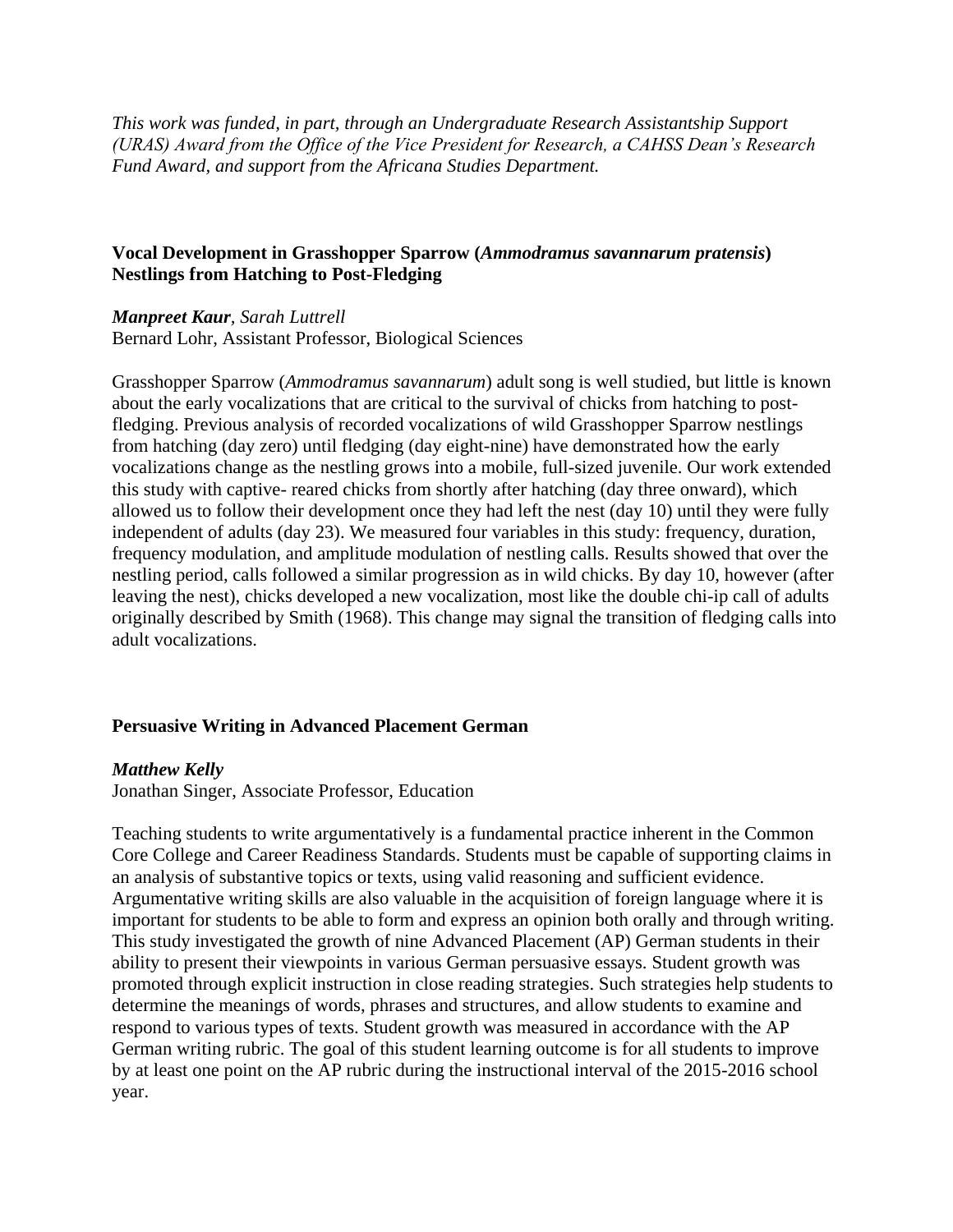# **External Locus of Control is Associated with Hallmark Symptoms of Psychosis in Patients at Clinical High-Risk**

*Alicia Khan, Zachary Millman, Gloria Reeves<sup>1</sup>* <sup>1</sup>Psychiatry, University of Maryland, Baltimore Jason Schiffman, Professor, Psychology

Among people with psychosis, an external locus of control (LOC), or the belief that life's circumstances are outside one's control, has been associated with worse symptoms. Little is known, however, about LOC among youth at "clinical high-risk" (CHR) for psychosis. We hypothesized that LOC is more often external in youth at CHR relative to youth not at CHR, and that external LOC is associated with symptom severity. We used the Structured Interview for Psychosis-risk Syndromes to determine risk-status and symptoms, and the Behavior Assessment Scale for Children, Second Edition, to measure LOC among 45 youth at CHR and 65 helpseeking control participants ages 12-22. Analyses revealed higher external LOC among participants at CHR. Further, external LOC correlated with increased hallmark symptoms of psychosis, but only in the CHR group. No significant associations were observed between LOC and other symptoms. Youth at CHR tended to possess an externally oriented LOC, which in turn was associated with more severe psychosis-risk symptoms. Secondary analyses will examine correlations between LOC and specific hallmark symptoms (e.g., suspiciousness, unusual thoughts). As one part of a comprehensive evaluation, identification of external LOC as a risk factor for psychosis could contribute to early identification and treatment.

*This investigation was sponsored by NIH/NIGMS MARC U\*STAR T3408663 National Research Service Award to UMBC and the Maryland Department of Health and Mental Hygiene, Behavioral Health Administration through the Center for Excellence on Early Intervention for Serious Mental Illness (OPASS# 14-13717G/M00B4400241).*

# **Mastering the Purposes, Principles, and Structure of U.S. Government Through Scaffolded Instruction**

## *Naureen Khan*

Linda Oliva, Assistant Professor, Education

Comprehending the principles and powers of United States government is vital to becoming a responsible and informed adult. However, high schools struggle with comprehending the structure of U.S. government because they cannot make personal connections to their lives. This study investigated the effectiveness of differentiating and scaffolding instruction to promote students' abilities to evaluate how the principles of government are demonstrated in today's society. Examples of instruction include formative assessments like scenario exit tickets, newspaper headline classwork, debates, quote jigsaw stations, jeopardy games, and close-reading activities. The study population was twenty-two students enrolled in standard government classes. The target was for each student to achieve a fifty-percent improvement between their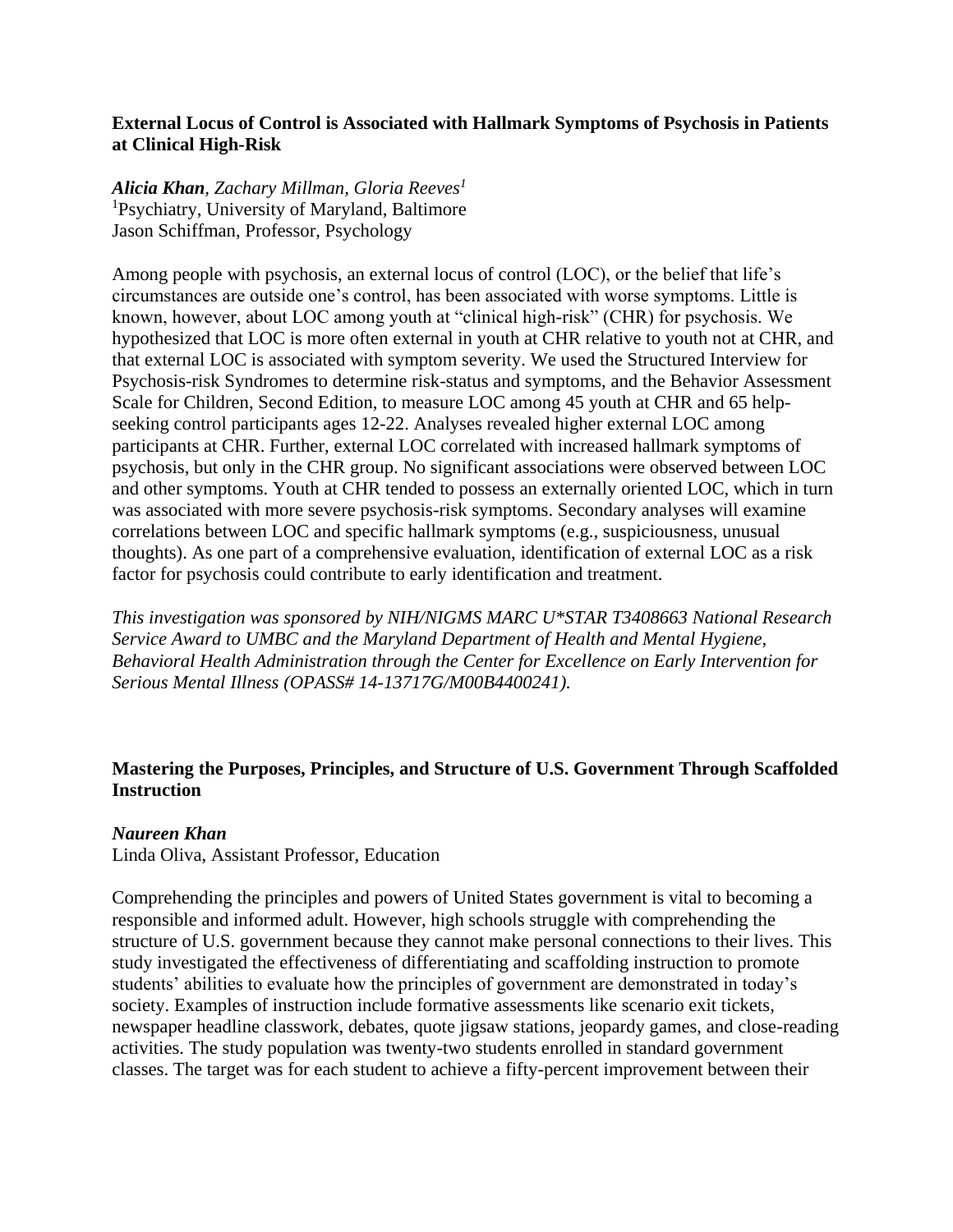initial score and the maximum score, in order to track growth and mastery. The results indicate twenty students reached the target.

# **The Influence of the Gwangju Art Biennale on Cultural Life of the City**

## *Su Hyoung Kim*

Preminda Jacob, Associate Professor, Visual Arts

The Gwangju Biennale is a major, national-art event, founded in 1995, to commemorate those who died for the Gwangju Democratization Movement in South Korea in 1980. This research investigated how the Gwangju Biennale influenced Gwangju society, and specifically how Gwangju has changed since the Biennale opened. The research included interviews, literature research, and photo documents. I traveled to Korea in January 2016 to interview artists who participated in the Biennale and staff members who organized the Biennale. Interviewees gave conflicting reports about the impact of the Biennale on Gwangju. Staff members said that the Biennale has influenced Gwangju to become more active in cultural life, but some artists did not agree with this. My presentation is also supported with photo documents collected to compare the layout and appearance of the city before and after 1995. Before the Biennale was founded, people were not familiar with arts appreciation. Since the Gwangju Biennale opened in 1995 however, Gwangju has been recognized as the cultural hub of the country. Through this research, I was able to see the impact of the arts on people and Gwangju and how Gwangju and the arts have been maintaining a mutually beneficial relationship.

*This work was funded, in part, through an Undergraduate Research Award from the UMBC Office of Undergraduate Education.*

# **I Was Here: Roman Coins in the Third Century AD and their Role in Immortalizing Emperors**

# *Flora Kirk*

Melissa Bailey, Visiting Professor, Ancient Studies

In a time when literacy was limited and the empire vast, the coins of third century Rome served as real-time biographies and communication tools for emperors. In numismatics (the study of coins), the connections between different kinds of coin imagery are often overlooked, with each coin image and its symbolism examined in isolation. But analyzing image trends over the course of the century reveals patterns that shed light on the emperors' propagandic interactions with the populace. While cataloging coins of the third century Beau Street Hoard at Bath, United Kingdom, during summer 2015 (as well as through subsequent research during fall 2015), I discerned a number of such trends and tracked their implications. The shorter, more unstable reigns of the third century yielded coin imagery that focused closely on the emperors themselves and their immediate policies. Trends of the previous century celebrating Rome's monuments,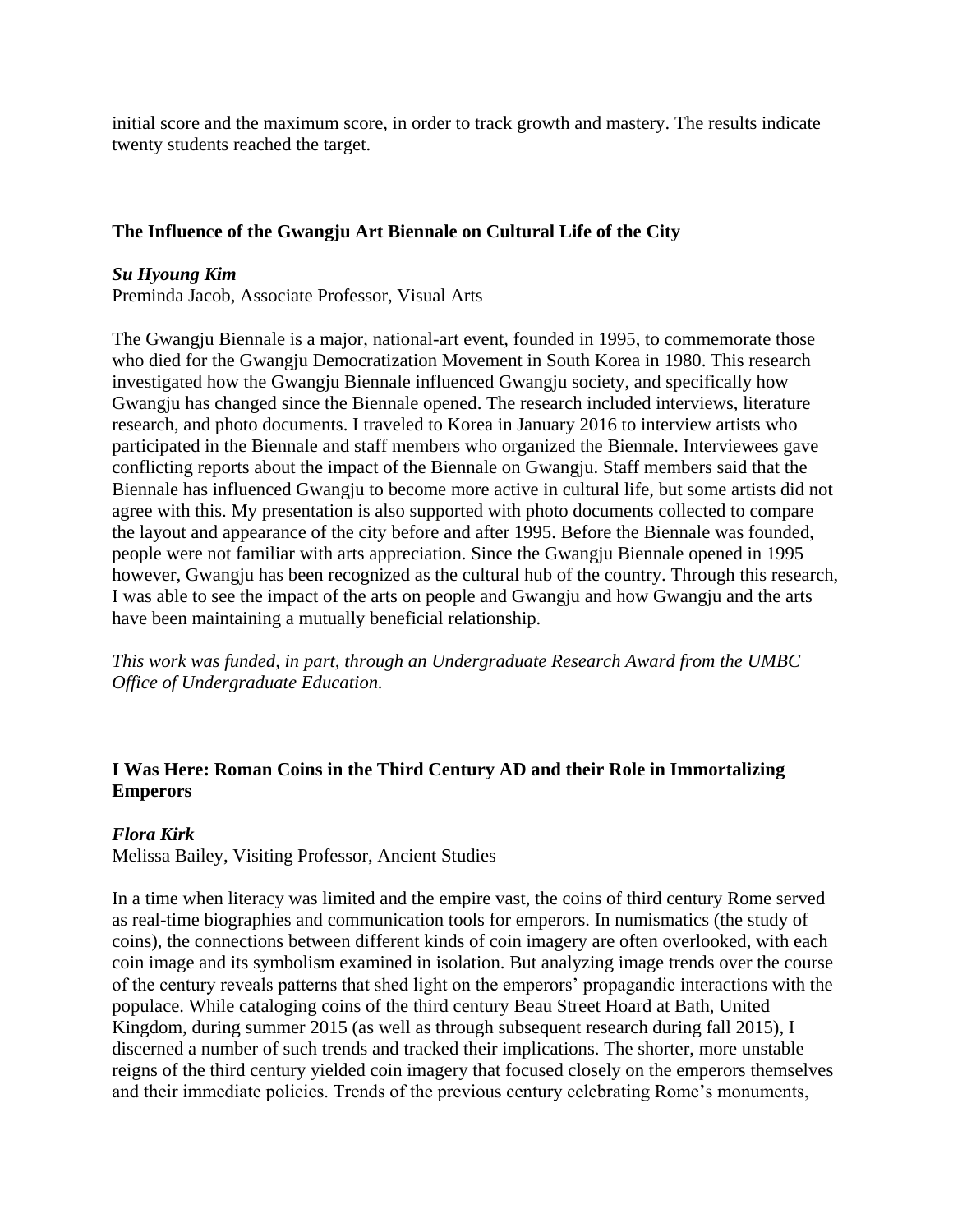prosperity, and eternal qualities slowly gave way to rising themes of military, conquest, and personal biography. Emperors, seemingly knowing their time might be limited, sought more than ever to enhance their images and communicate vivid, strong, and above all contemporary messages to users.

## **Effect of Sleep on Children's Pain Tolerance**

# *Dana Kobrin, Chad Byrd*

Lynnda Dahlquist, Professor, Psychology; Samantha Bento, Psychology; Julia Zeroth, Psychology

Previous studies have compared hours of sleep adults receive to their pain tolerance. In a study by Ødegård et al. (2015), adults whose sleep was restricted (i.e., four hours per night) had a lower cold pain threshold than did subjects who slept for nine hours. The purpose of the present study is to see if children's sleep is related to their pain tolerance. In the present study, the cold pain tolerance of children aged 6-13 ( $N = 81$ ) was assessed by timing how long children were able to keep their hand submerged in uncomfortably cold water (7 degrees C). Both the children and their parents reported on the children's sleep quality and quantity. Although analyses are underway, preliminary findings suggest that hours of sleep are correlated with cold pressor pain tolerance. These findings could give insight to whether or not children's sleep could affect their ability to cope with acute or chronic pain.

*This work was funded, in part, by the Graduate Student Association.*

# **Optimization of a Shell and Tube Heat Exchanger for Wort Chilling**

## *Matthew Kovarek*

Mariajose Castellanos, Lecturer, Chemical, Biochemical, and Environmental Engineering

This study encompassed the effective thermal design and build of a shell and tube heat exchanger for single phase fluid flow. This exchanger was to be used to cool wort in the making of beer to present an alternative solution for the home-brewing market. For this market, there are relatively few solutions available for chilling wort. The available options are immersion chillers and plate chillers. The chillers have both advantages and disadvantages. The immersion chiller is inexpensive and easy to clean but inefficient; the plate chiller is more expensive and efficient, but not easy to clean. A well designed shell and tube heat exchanger was expected to combine the benefits of both. The minimum heat transfer area was designed based upon an optimized configuration which considered number and layout of tubes, tube length, number spacing, cut of baffles, and shell diameter. A MATLAB program was created and implemented to size a test heat exchanger. Upon completion of optimized design, construction and testing occurred to determine if the heat exchanger performed to design specifications. The exchanger performance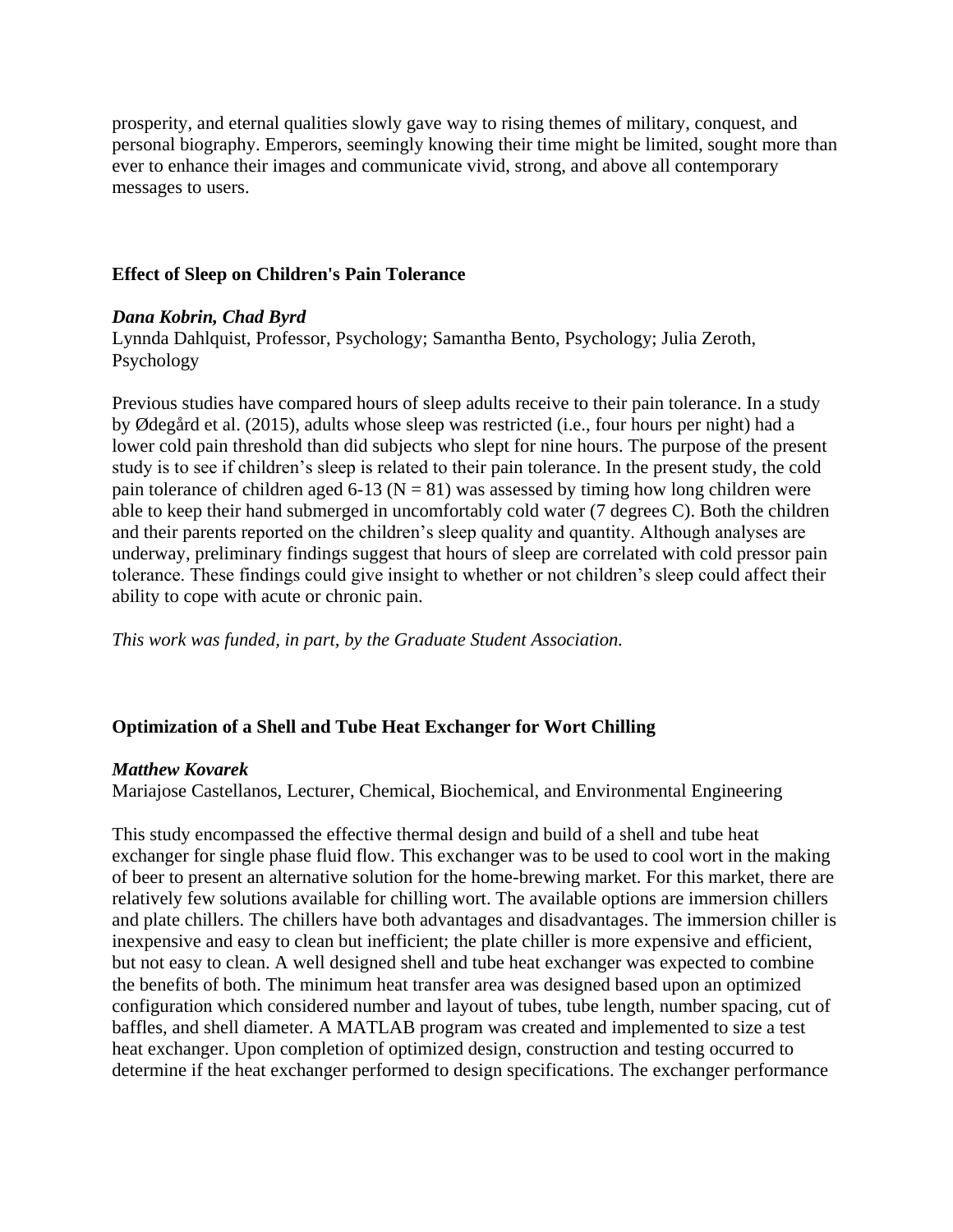was compared against the immersion and plate chillers, respectively. It was expected that the shell and tube exchanger would outperform existing solutions.

## **Mill Girls in 19th -Century Print**

*Brittney Kramer, Elizabeth Chen, Alexa Abee* Lindsay DiCuirci, Assistant Professor, English

This digital exhibition examines the lives of nineteenth-century mill girls, American women who left their rural homes to work in the first industrial factories, by recovering pieces that were published by and about these women in American newspapers and magazines. The exhibition is composed of archival holdings from the American Antiquarian Society (AAS), on whose website the exhibition is permanently housed. We conducted primary-source research in digital archives to select exhibit items and the AAS located the items in their stacks, supplying images of the items and metadata. The goal of our research was to understand the conditions and challenges that Mill Girls faced by curating the writings they produced and examining how they were viewed by society. We organized our exhibit into three sections based on prevalent themes: Culture, Working Conditions, and Activism and Reform. By presenting our findings as an online exhibition, visitors to the site can navigate through a range of texts, such as engravings, song lyrics, and newspaper columns. This research provides access to archival texts from a critical era in labor history and challenges us to consider how, two centuries after the fact, women in the workforce still face inequities today.

### **Detection and Mitigation of Anomalous Behavior in Embedded Automotive Networks**

### *Sekar Kulandaivel*

Nilanjan Banerjee, Assistant Professor, Computer Science and Electrical Engineering

Safety and security for drivers becomes crucial to the future of the automotive industry as advanced electronics permeate a vehicle's control systems. Electronic and wireless components within an embedded automotive network expose vulnerabilities to malicious attacks from internal and external sources. In order to combat a malicious attack on a vehicle's network, this work focused on using physical sensors embedded in a vehicle to classify normal driver behavior versus behavior resulting from an infiltration by an external agent. To investigate this method of intrusion detection, we accessed the raw communication data between various electronic control units (ECUs) and gathered pedal depression and steering wheel angle data from textile-based capacitive sensors. Our model for typical driver behavior includes comparison of the physical sensor readings of the steering wheel, brake pedal, and accelerator pedal to the data received from the ECUs. The resulting deployable attachment for an automobile's on-board diagnostics port detects and mitigates a variety of infiltrations from external agents, which serves to protect drivers from dangerous attempts to disrupt or disable electronic systems within their vehicles.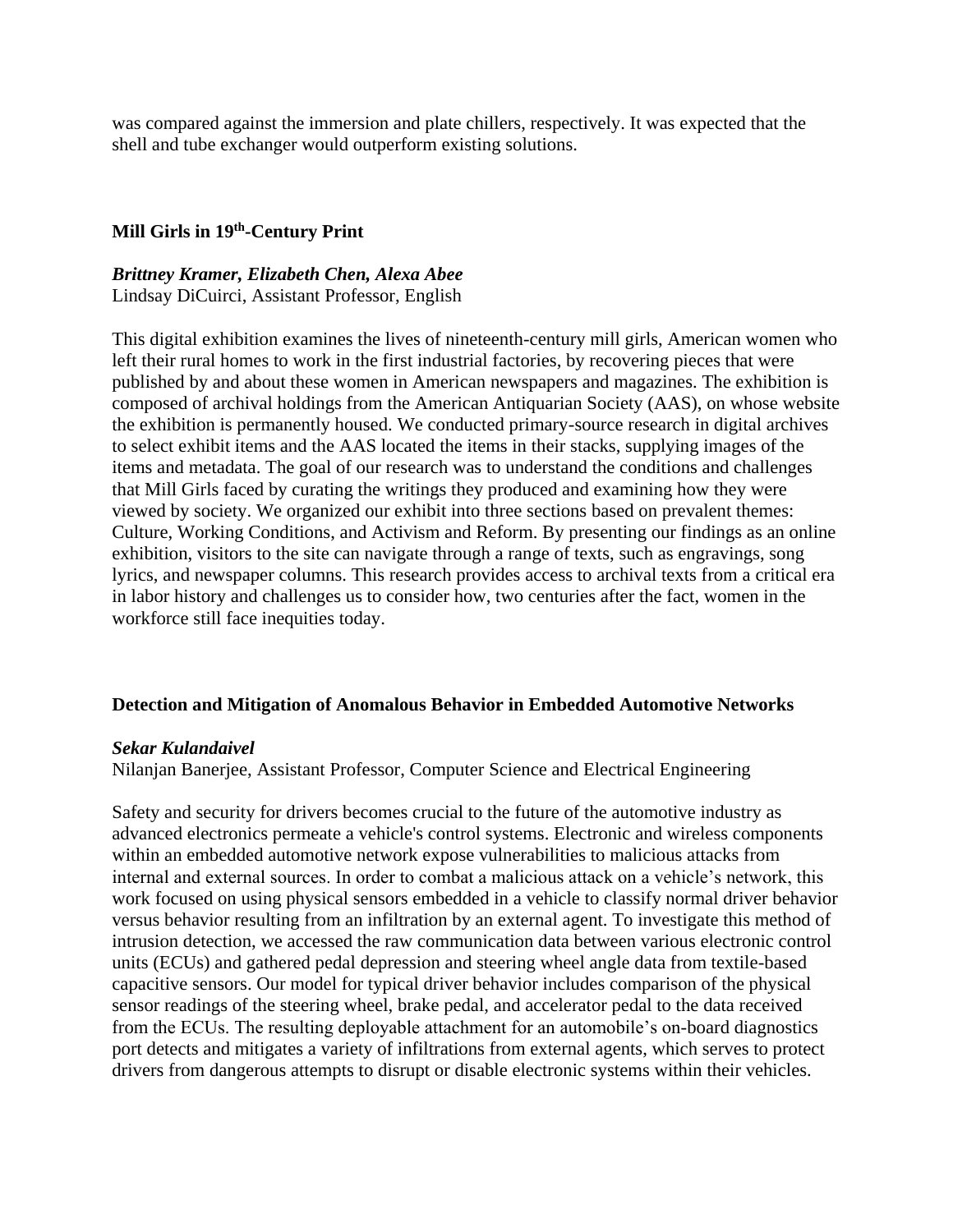*This work was funded, in part, through an Undergraduate Research Award from the UMBC Office of Undergraduate Education.*

# **Characterization of Biodegradable Polymers Using TGA-GC/MS**

# *Chloe Kwon*

William LaCourse, Professor, Chemistry and Biochemistry

Polymers play an integral role in the biomedical field. Applications include drug delivery systems, tissue engineering, and heart valve replacements. In order for biodegradable polymers to be utilized in an efficient manner, it is important to know the physical and chemical properties of the compounds. The goal of this experiment is to depict the correlation between thermal gravimetric analysis and polymer degradation in the human body using a PerkinElmer Pyris 1 TGA and a PerkinElmer Clarus 600 GC/MS, a combination of instrumental techniques designed to increase characterization and reduce sample preparation. Thermogravimetric Analysis (TGA) allows the mass of a sample to be observed as the temperature changes in a controlled atmosphere as a function of time or temperature. Heating in the TGA causes the sample's gases to be released and transferred to the gas chromatography (GC) instrument. The sample's components are separated in the GC, and the peaks identified by mass spectrometry (MS). Teflon was used as a non-degradable control. Standards of polybutyl methacrylate, polyvinyl acetate, and polyvinyl pyrrolidone were the biodegradable polymers of interest that were analyzed for the comparison of polymers in a commercial coronary stent.

*This work was funded, in part, through an Undergraduate Research Assistantship Support (URAS) Award from the UMBC Office of the Vice President for Research.*

## **Development of an Enhanced Method for Ions in Seawater**

## *Margaret LaCourse, Ian Shaffer*

William LaCourse, Professor, Chemistry and Biochemistry; Joshua Wilhide, Molecular Characterization and Analysis Complex Manager

Aquariums are an important part of modern society, providing a way to explore the wonders of the ocean and a platform for aquatic research. Most aquariums require the production of artificial seawater with a formulation of various salts in order to match their composition to that of natural seawater to provide aquatic life with the proper nutrients needed to thrive. The goal of this project is to develop, optimize, and validate a robust method for the determination of halide ions (F- , Cl- , Br- , I- ) in aquarium water with the purpose of maintaining a healthy ecosystem for marine life in captivity. In this study, ion chromatography with in-line conductivity and UV detection is used. Multiple standards are made from certified reference materials with ions in the ratio of natural seawater, allowing for the creation of linear calibration curves. Method development consists of instrument configuration and adapting previous research to optimize a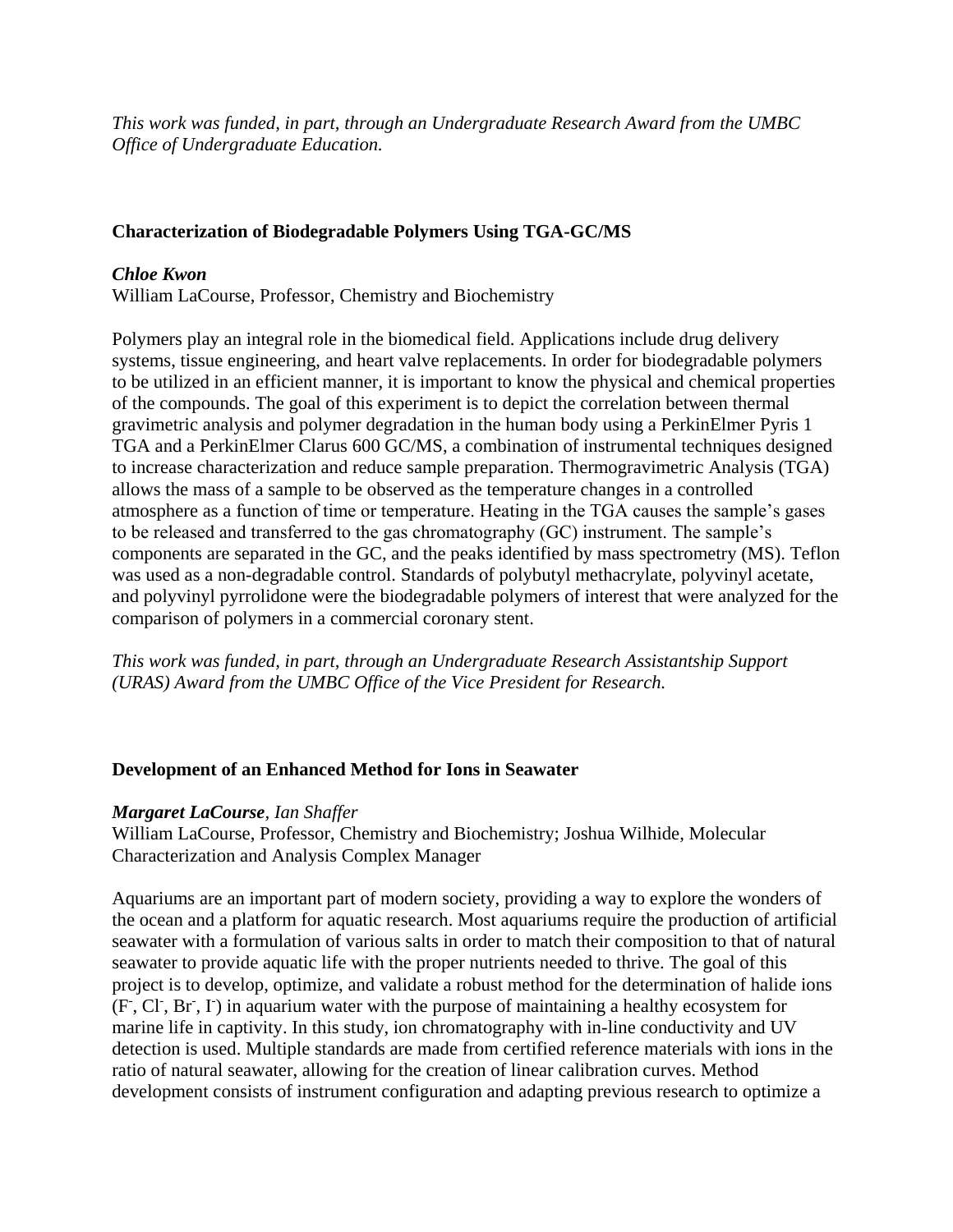method for accurate and high-throughput results. Finally, validation is performed to establish important analytical figures of merit (i.e., limit of detection, limit of quantitation, linear range, reproducibility). The research provides a high-throughput and validated method for profiling halide ions in seawater, essential for maintaining the health of aquatic life.

*This work was funded, in part, through an Undergraduate Research Award from the UMBC Office of Undergraduate Education. Additional funding and support came from the Molecular Characterization and Analysis Complex (MCAC) at UMBC and the National Aquarium in Baltimore.* 

# **Building and Painting the Cloud Rubik's Cube: Cloud Security Data Analytics and Visualization**

*Matthew Landen, Julio de la Cruz Natera<sup>1</sup>* <sup>1</sup>University of Puerto Rico Michaela Iorga, Computer Engineer, National Institute of Standards and Technology

Cloud computing is a model for enabling on-demand access to configurable information technology resources. Computing benefits include innovation enabler, the backbone for rapid deployment of applications, and more available, secure, scalable and flexible operations. However, using cloud-based solutions requires government agencies to perform a risk assessment, identify threats and develop appropriate security requirements. To promote secure adoption of cloud systems by government agencies, the National Institute of Standards and Technology (NIST) provides a methodology for architecting secure cloud environments, allowing cloud consumers to identify functional capabilities necessary for their particular cloudbased information system and associated security controls. We enhanced NIST's methodology by developing the Cloud Rubik's Cube (CRC) that helps agencies visualize the cloud security data for their cloud-based systems during the risk assessment process. The CRC consists of a manager that aggregates and analyses data. Agencies can then generate reports with different views of this data. The CRC also has a visualization center that displays aspects of NIST's cloud security methodology by coloring capabilities according to legends specific to each type of visualization. This tool augments the cloud adoption process by displaying customized information to help agencies determine the appropriate security for their specific requirements throughout the adoption process.

## **Grassroots Alternatives to the Global Corporate Food Regime in Baltimore**

## *Melina Latona, Isabel Geisler*

Felipe Filomeno, Assistant Professor, Political Science

In the contemporary world, the global corporate food regime is the hegemonic system of food production, distribution and consumption. Driven by transnational agribusiness corporations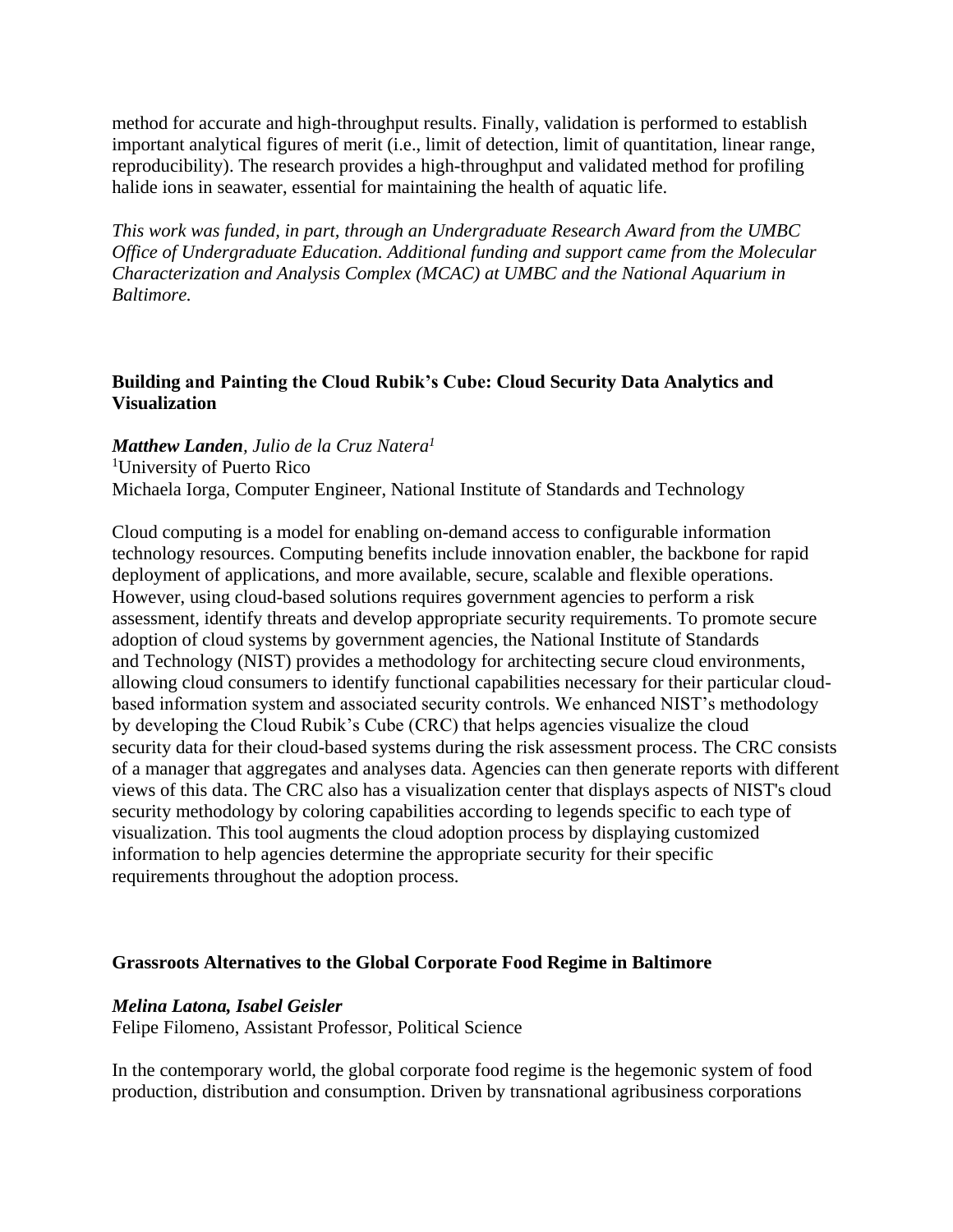based in the Global North, the global corporate food regime relies heavily on the exploitation of land and labor in the Global South. Following world-systems analysis and food regime theory, this study argues that grassroots organizations have reacted to inequalities generated by the global corporate food regime through the creation of alternative methods of production, trade and consumption of food. To support this argument, the study presents a qualitative comparative analysis of two organizations in Baltimore: the 32nd Street Farmers Market and Thread Coffee. As successful grassroots projects created out of the resistance against the global corporate food regime, these cases suggest a potential for socially and economically just food systems, offering a significant alternative centered on the rights of farmers and consumers. These findings are based on data collected through in-depth interviews with managers and participant observation in those two spaces.

## *Sponge*

### *Simon Lee*

Corrie Parks, Assistant Professor, Visual Arts

What if people could SEE what is going into their heads; what they are learning and experiencing? When do these mental tasks grow to be too much? *Sponge* is a live-action, stopmotion animation showing how stressful these experiences and bits of knowledge become as they are forced into our brains. The scene consists of a figure, represented only by hands, conducting surgery and continually forcing different objects (meant to represent knowledge and experiences) into a head, eventually causing the head to overload. To express this process, a model of a head was created using clay, model foam, and paper, allowing the head to hold unique facial expressions and emotions. The small surgical setting utilized claustrophobia and stress, similar to what one feels when life's experiences seem to be too much to handle. I also used Foley sound effects and sound effect clips, giving each action another layer of realism. The animation itself was captured using a mounted camera set up and a wireless remote, which took pictures of every movement. These shots were played back in rapid succession, and then compiled in Adobe Premier. The finished product is an animation that depicts the struggles of mental overload.

## **A Scene and Monologue Rehearsed for the Irene Ryan Scholarship Auditions**

## *Brielle Levenberg, Chaz Atkinson*

Colette Searls, Associate Professor, Theatre

I was nominated to compete in the Irene Ryan Scholarship Auditions which gives participants the opportunity to receive feedback on the professional audition process. My partner Chaz Atkinson and I performed a scene with a monologue from *After Ashley* by Gina Gionfriddo, who has earned numerous playwriting awards. With a time limit of two minutes, we had to tell a rich, engaging, and honest story. Chaz and I used specific techniques learned in the BFA Acting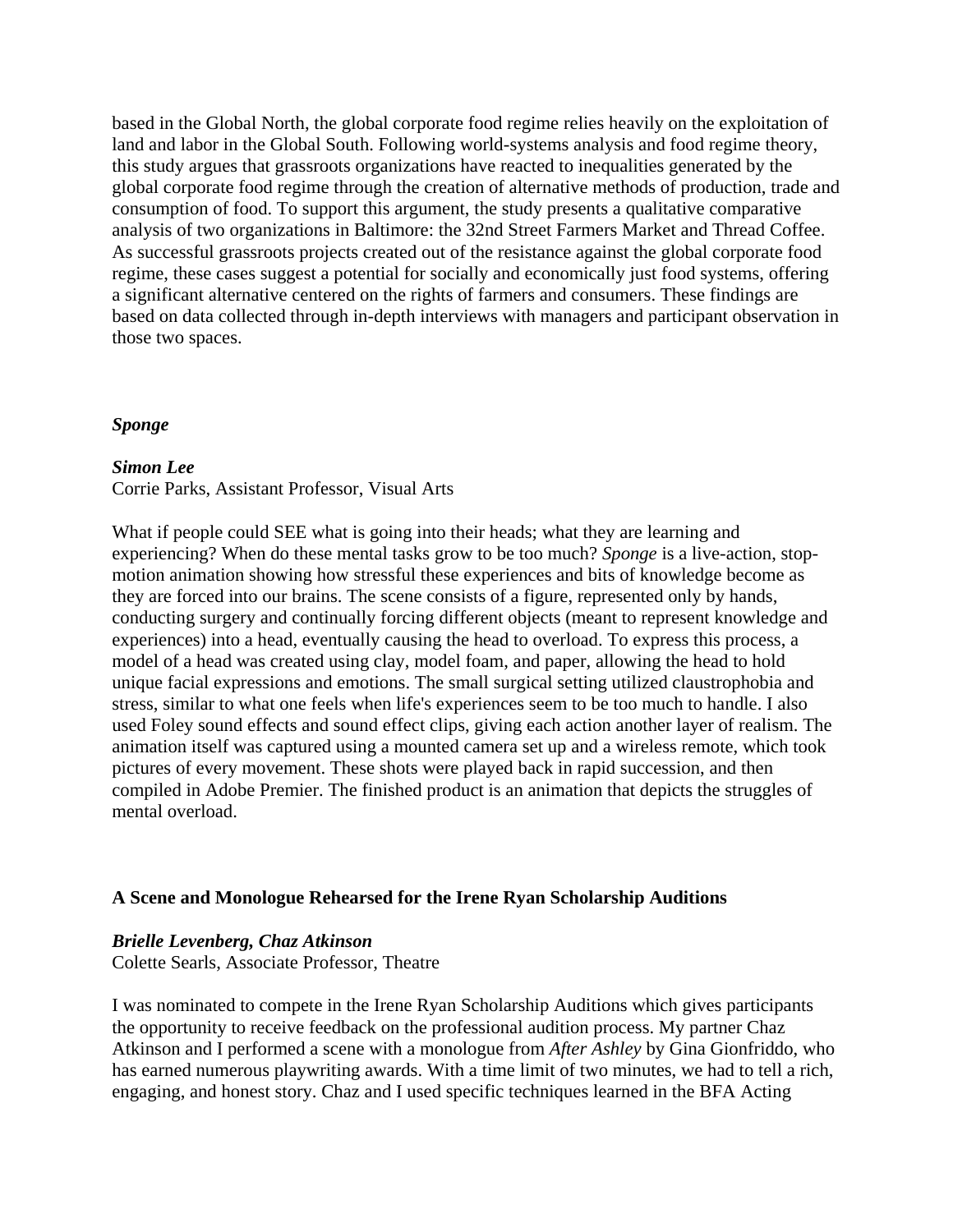program at UMBC to accomplish this task. The monologue I chose from *The Food Chain* by Nicky Silver demanded a great deal of vocal support to healthfully reach vocal extremes. I used Catherine Fitzmaurice's Voicework to warm up for, rehearse, and perform the monologue. This vocal production technique also helped me prepare for my performance in Voracious by Susan McCully. I played an androgynous French chef--a role which earned me the nomination to compete in these auditions.

*This work was funded, in part, through a travel award from the UMBC Office of Undergraduate Education.*

*The Cliff*

### *A.J. Loayza*

Corrie Parks, Assistant Professor, Visual Arts

*The Cliff* is a self-portrait piece depicting a creature made of rock who tries to follow his father up a cliff, but struggles to figure out how his father made the climb. This is a short film, 1:26 minutes in length, made using cutout paper animation. I found this kind of animation was much faster to do than hand-drawn animation, and consequently chose to do more than a minute of it. All the animation was captured in DragonFrame and edited together Adobe Premiere. The sound effects were original and were edited and synced in Adobe Audition. The music, "Bumbly March" by Kevin Macleod, was picked for the combination of its tuba and drums creating an impression of a slow march, contemplation, and a sense of achievement at the end. The music was chosen after the story was animated since it connected to the story so well. In my original storyboard, the main character was to run into several obstacles to prove that he is a slow learner, but to my peers, it only proved that he was an excellent problem solver. Therefore, it was decided to give a rock creature one formidable obstacle, getting up a cliff.

### **Roman Glass Production and Identification in Antiquity**

### *Deirdre Lohrmann*

Esther Doyle Read, Adjunct Professor, Ancient Studies

My research is concerned with the identification of item #278 in the UMBC Spiro collection. The piece is described in the donation catalog as a Roman bottle with applied flowers. However, the place of origin is unknown, as is the exact date of manufacture. Historical information suggests that the bottle dates to the first four centuries CE, which is when the Romans began mass production of glass ware for domestic consumption. These objects were part of an empirewide trade network. Understanding the context of this object within a larger network enables us to explore the beginnings of mass production, which is still part of today's global economy. In order to create a historical context for the bottle, I used data from various identification sources, including books, journal articles, and museum catalogs to determine the manufacturing process,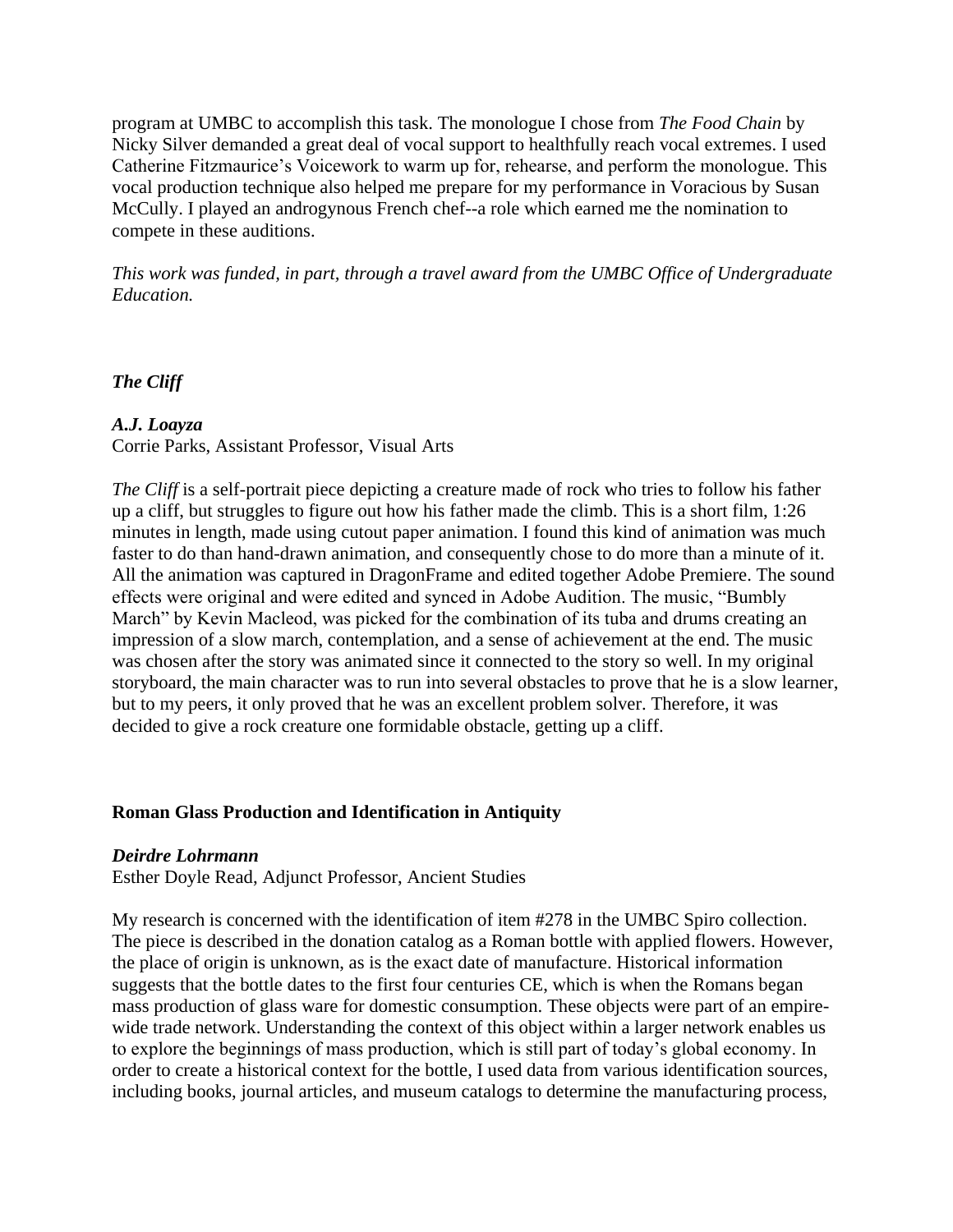possible place of origin, approximate time period, and the function of the bottle in daily Roman life. This identification methodology is standard archeological and museum practice and is important because it will allow us to better document the objects in the collection for long term study.

### **High-voltage, High-power, Inductive Load Drivers with IGBT-based Circuits**

### *Julian Loiacono*

Fow-Sen Choa, Professor, Computer Science and Electrical Engineering

High-voltage high-power (HVHP) switching systems, like multi-phase inverters, induction ovens, and more recently transcranial magnetic stimulators (TMS), all need HVHP switching devices. Traditional high power metal oxide semiconductor field effect transistors cannot provide sufficient performance to cover the ever-increasing demand in voltage and power. The insulated gate bipolar transistor (IGBT) has recently become an ideal candidate for such applications. The designer of an IGBT circuit will likely encounter the following issues: 1. IGBT gate drivers with insufficient power, 2. kick-back voltage spikes caused by rapidly switching off the inductive load, and 3. skin effects caused by excessive inductive load in wiring. In building coil drivers for a new type of TMS tool, we solved all three problems by 1. implementing a bipolar totem-pole structure gate driver to control the gate of the HVHP IGBTs, 2. designing and implementing a snubber circuit in parallel with the IGBT to tame inductive voltage spikes, and 3. using specialty Litz wire in the high-frequency path to mitigate the skin effect. Neglecting any of these efforts will lead to insufficient delivery of power to the load, IGBT damage caused by spiking voltage, circuit oscillation, and/or self heating. All have been successfully implemented.

*This work was funded, in part, by the Maryland Psychiatric Research Center and an Undergraduate Research Award from the UMBC Office of Undergraduate Education.*

### **The First Electrochemical, Aptamer-Based Sensor on a Carbon Surface**

#### *Justine Lottermoser*

Ryan White, Assistant Professor, Chemistry and Biochemistry

Astrocyte cells use adenosine triphosphate (ATP) to transfer signals. This process is suggested as a novel therapeutic target in Fragile X Syndrome (FXS), one of autism's few known genetic causes. Our aim is to develop a carbon fiber electrode aptamer-based sensor capable of single cell and *in vivo* measurements of ATP to determine the release mechanism and spatial location of ATP. Aptamers are short nucleotide sequences that select for target analytes and translate binding into an electrochemical signal. Carbon fiber is very robust, enabling sensitive measurements while eliminating background processes like oxygen reduction that plague existing measurements. We are developing the linkage chemistry to covalently attach the aptamer to the carbon surface. Specifically, we have electrochemically grafted several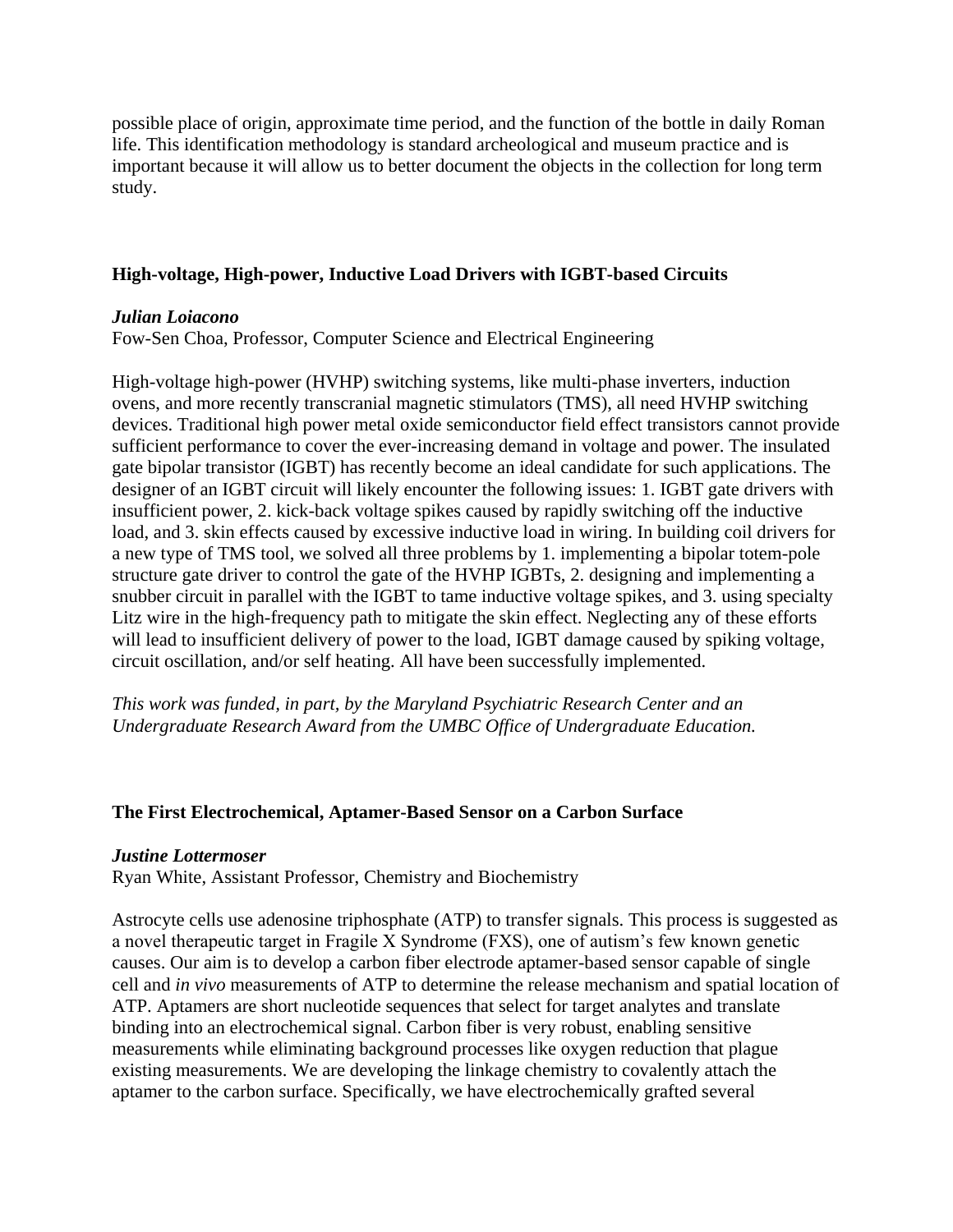compounds (4-aminobenzoic acid and ethylenediamine) to the surface of glassy carbon electrodes and have found 4-nitrobenzene diazonium is best suited for further development. To test for successful grafting, we have employed the positively charged hexaammineruthenium (III) chloride (RuHex) as a redox reporter. Using cyclic voltammetry, changes in observed peak current caused by electrostatic repulsion of RuHex with the grafted electrode surface report on the grafting's success. With the attached diazonium, we are now poised to fabricate our aptamer sensors on carbon surfaces.

*This work was funded, in part, through an Undergraduate Research Award from the UMBC Office of Undergraduate Education and, in part, through an Undergraduate Research Assistantship Support (URAS) Award from the UMBC Office of the Vice President for Research.*

## **Charge Transfer from Single Semiconductor Nanocrystals to Single Molecules**

#### *James Loy*

Matthew Pelton, Assistant Professor, Physics

A rising idea for solar-cell technologies is to create a cell using quantum dots, which are nanometer-scale semiconductor crystals. Such structures have the potential to be fabricated at a lower cost than current silicon based photovoltaic cells. To convert light energy into current, electrons must be photoexcited out of the quantum dot, and the physics of the resulting charge separation on the nanoscale must be understood to control such a device. This project investigated the time an electron remains excited in a quantum dot, called the excited-state lifetime, by studying a model system. Our model used organic molecules adsorbed to the surface of a quantum dot to accept excited electrons out of the crystal. The quantity of surface molecules shortens the excited-state lifetime by offering electrons more pathways out of the excited state. We were able to examine our model structures individually to sort out each dot by the number of surface molecules on the crystal. By measuring the excited-state rate, the inverse of the lifetime, we found a discrete change in the rate linked to the number of surface molecules, and determined that the rate is increased by  $9 \pm 3 \times 10^7 \text{ s}^{-1}$  per surface molecule.

*This work was funded, in part, through an Undergraduate Research Award from the UMBC Office of Undergraduate Education.*

# **Gesture Recognition using Textile Capacitive Sensors for Individuals with Mobility Impairments**

#### *Sheung Lu*

Nilanjan Banerjee, Assistant Professor, Computer Science and Electrical Engineering

Individuals with mobility impairments represent a significant portion of the population. This project focused mainly on individuals who have spinal cord injuries, specifically those who are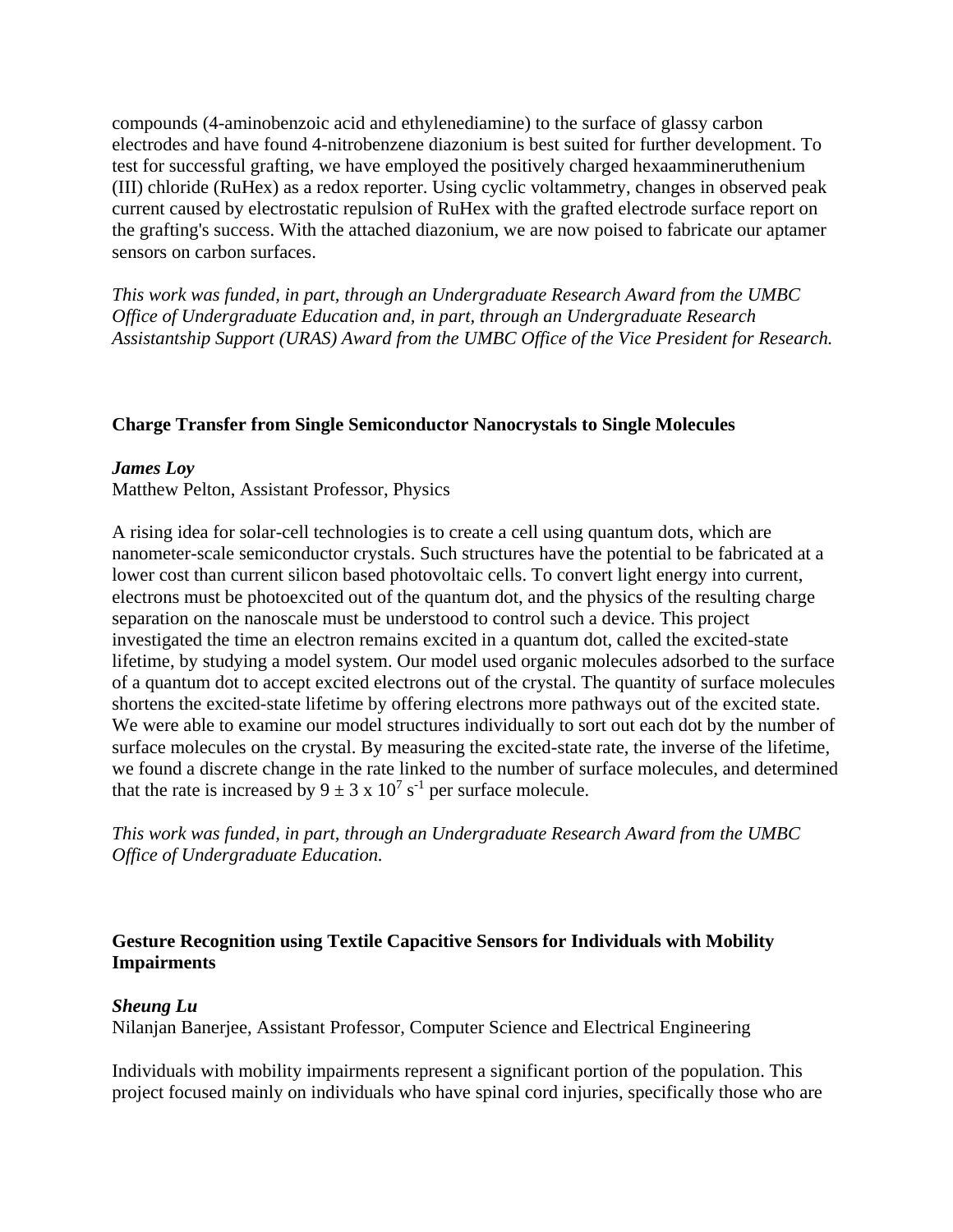able to move their arms, but have paralysis in their hands. These people lack the dexterity to use and control objects around them, from simple light switches to their computer keyboard. In this project we wanted to provide an easy-to-use interface that will make these tasks simple to do. To address this issue, we designed a touchless, low-power, assistive gesture-recognition system that utilizes textile capacitive sensors as an array to control a smart-home automation system. We constructed the sensor array using conductive fabric and thread to create flexible capacitive differential proximity sensors. Our gestures include intuitive swipe and hover gestures that are comfortable and approachable for users with mobile impairments. The prototype is paired with a home automation system that allows the patients to control simple appliances. The evaluation demonstrates that the system achieves high accuracy ( $> 90\%$ ) while maintaining low latency ( $<$ 1s) and low energy consumption (< 750uA). Additionally, we evaluated the system on a subject with upper extremity mobility impairment to verify its usage as an accessibility device.

*This work was funded, in part, through an Undergraduate Research Award from the UMBC Office of Undergraduate Education.*

## **Synthesis of Chlorin-Bacteriochlorin Energy Transfer Arrays for Multicolor Imaging**

### *Melissa Lucero, Joshua Akhigbe*

Marcin Ptaszek, Associate Professor, Chemistry and Biochemistry

Chlorins and bacteriochlorins are tetrapyrrolic macrocycles with deep red/near-IR absorption and emission spectra windows. These colored pigments have found use in a number of technical and biomedical applications such as fluorescence probes and photodynamic therapy. These lightactivated fluorophores are a promising platform for development of efficient energy transfer arrays for multicolor *in vivo* biomedical applications. Recently, a 3-monobrominated chlorin with meso-phenyl-2,4,6-triazole polyethylene glycol chain at the 10-position was synthesized and its solubility in water was determined. We found that the attachment of the polar motif of 2,4,6-triazole polyethylene glycol on the 10-position of the chlorin resulted in a water-solubility architecture. Herein, we report the design, synthesis and photo-optical properties of chlorinbacteriochlorin energy transfer arrays with a deep-red absorbing chlorin at ~650 nm, as the energy donor and a near-IR emitting bacteriochlorin at 732-748 nm, as the energy acceptor. Each chlorin donor is equipped with a different set of phenyl and phenylethynyl auxochromes at the 3 positions to evaluate the electronic effect on the fluorescence efficiency of the acceptor. In addition, the redox properties of both the chlorin (metal complexation) and bacteriochlorin motifs were evaluated. Photochemical properties of the resulting dyads have been determined in both polar and non-polar solvents.

*This investigation was supported in part by a MARC Undergraduate Student Training in Academic Research (U-STAR) National Research Service Award (NRSA) Institutional Research Training Grant (T3408663) from the National Institutes of Health, National Institute for General Medical Sciences, and NCI-NIH under award U01CA181628.*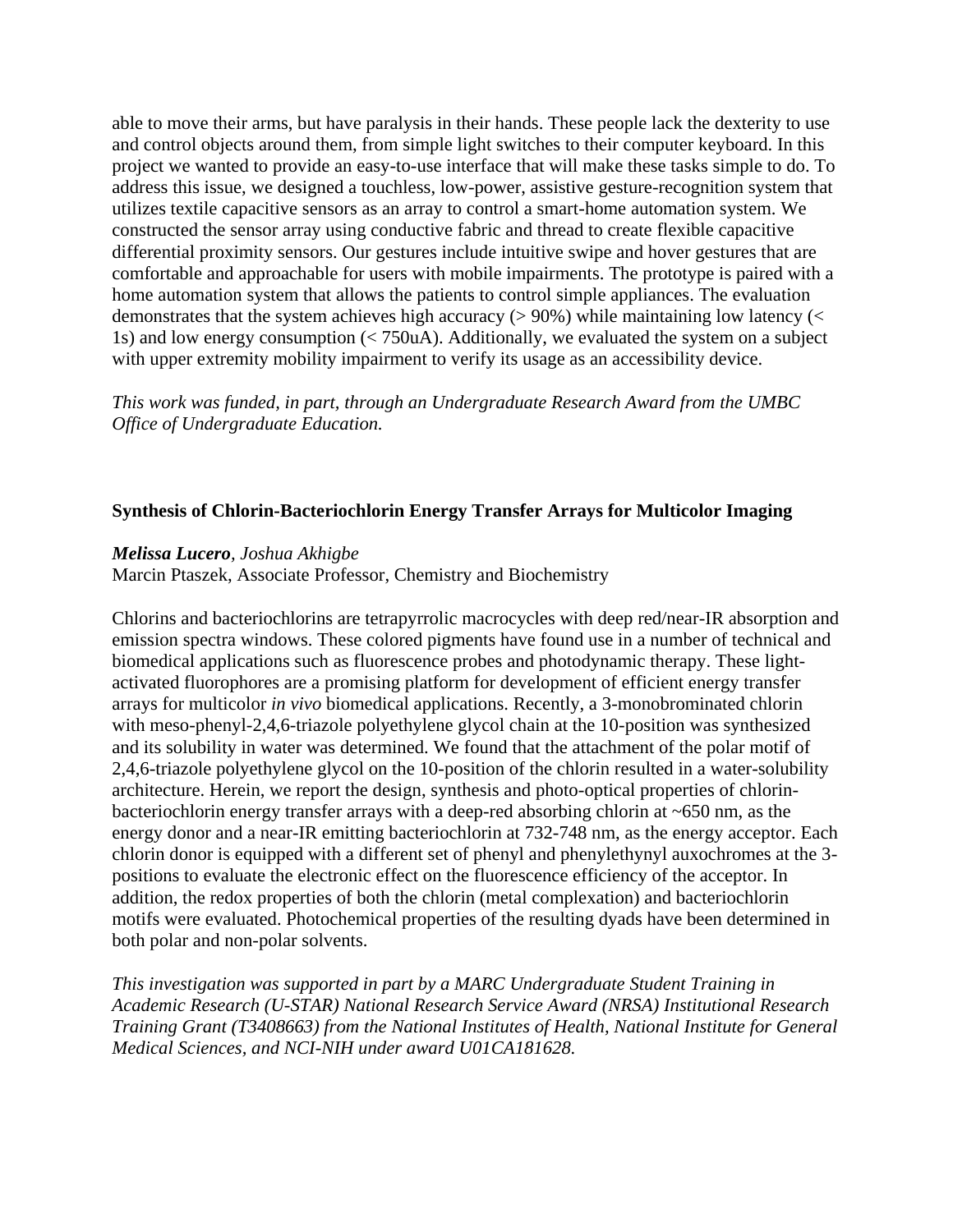# **Understanding the Mysterious Energy Content of the Lobes of Radio Galaxies through Numerical Simulations**

### *Jonathan Luckin*

Markos Georganopoulos, Associate Professor, Physics

For almost half a century, astronomers have assumed that in radio galaxies the energy density of the relativistic electrons and the magnetic field producing the observed synchrotron emission are in equipartition. Although this has no physical justification, it is widely used as it is the most efficient way to produce a given synchrotron spectrum. In our work we addressed the question of the actual equipartition distribution observed in a synthetic flux-limited sample given radio lobes with an equipartition ratio of any arbitrary distribution. This is important as flux-limited samples do exist. We produced synthetic samples of radio galaxies for arbitrary equipartition distributions and for a constant or power-law distribution of lobe energy content. We found that, assuming random equipartition distribution, the outer half of the volume of the sample will only contain galaxies within a factor of four from equipartition and about 80 percent of these would be within a factor or two of equipartition. Our work supports that radio galaxies found in the outer half volume of complete samples are close to equipartition. This is important as astronomers can now be confident in existing studies of radio galaxies, an important field in studies of galactic evolution.

*This work was funded, in part, through an Undergraduate Research Award from the UMBC Office of Undergraduate Education.*

## **Developing a Real-Time Representation of Parking Availability at UMBC**

### *Gaurav Luthria*

John Park, Lecturer, Computer Science and Electrical Engineering

Searching for parking results in longer commutes and causes a significant amount of additional traffic. Current approaches to model available parking locations rely on previously determined data sets to train machine learning models. For this project we explored a new approach to identifying available parking locations using crowdsourcing to provide real-time data to be inputted into a probability model for predicting the availability of parking locations. We have modeled the UMBC campus as a graph where each parking location is represented as a node on a graph with various properties depending on the location. By keeping track of GPS data and mapping the GPS locations to nodes on the graph, the commuters are essentially traversing the graph. As they traverse a node, a Bayesian update is performed and the probability that a parking location is available changes accordingly. We have developed a simulation of the model using artificially generated data. We are currently in the process of developing a mobile application that will be used as a crowdsourcing platform. In the future, historical data will be incorporated into the model to predict parking availability.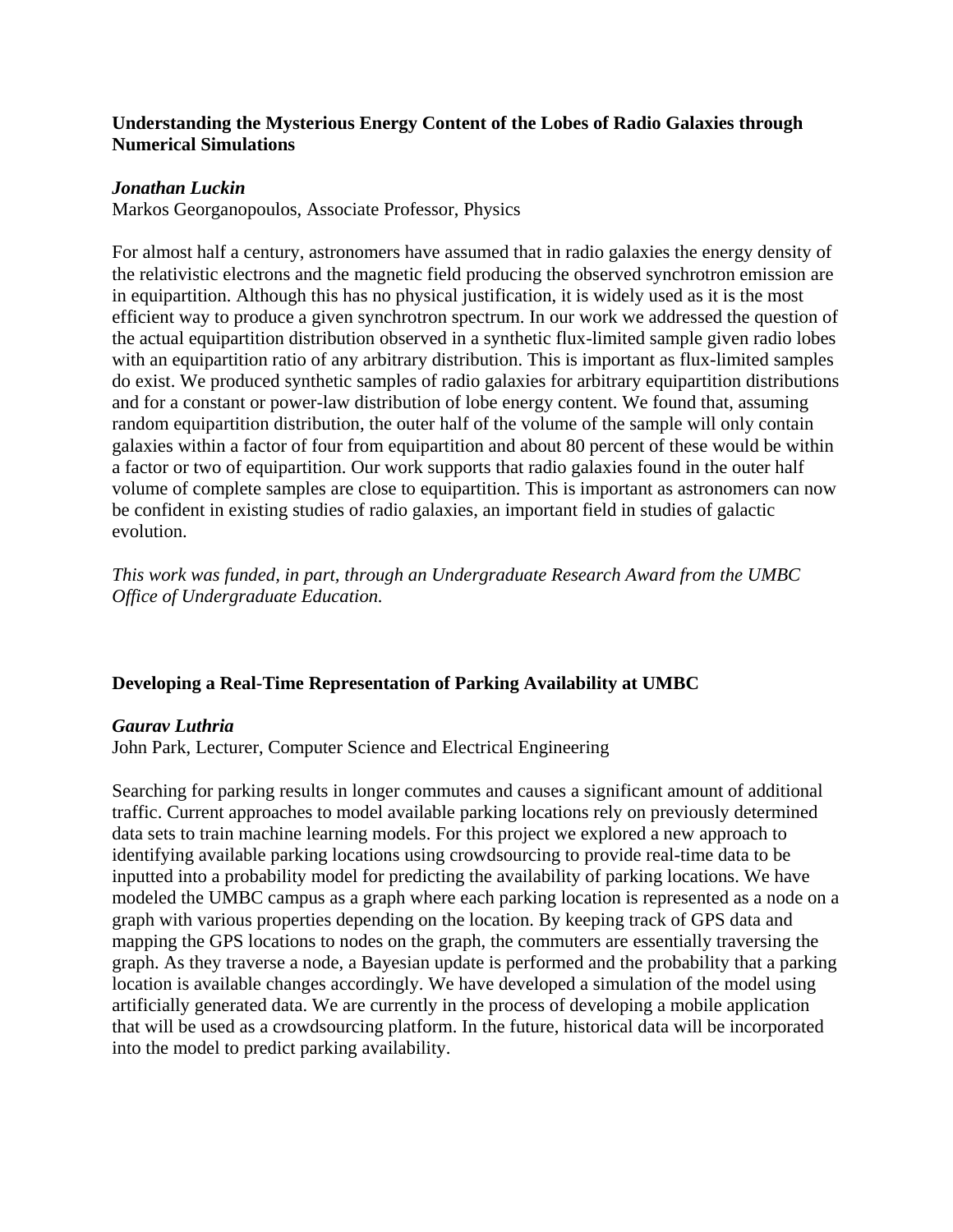*This work was funded, in part, through an Undergraduate Research Award from the UMBC Office of Undergraduate Education.*

# **The Commodification of Women's Bodies: An Exploration of Transnational Surrogacy in India**

### *Natalie Macasa*

Sarah Chard, Associate Professor, Sociology and Anthropology

Since the rise of assisted reproductive technologies (ARTs), India has become a popular destination for surrogacies. Transnational surrogacy within India has impacted the lives of Indian women who become surrogates for Western couples. The commodification of Indian women's bodies poses massive health risks for Indian women before, during and after pregnancy. This paper uses India as a case study to examine the effects of globalization on transnational surrogacy. More specifically, I employ a critical-feminist lens to analyze existing ethnographic research that explores the socio-political and cultural effects of surrogacy on surrogate mothers and their families. In addition, I examine the role of capitalism in transnational surrogacy, the provision of surrogates' health care and the commodification of surrogate mothers' bodies. I conclude with recommendations of how to address and regulate transnational surrogacy within India in order to better support women's agency in decisions surrounding surrogacy and their overall health.

## **Characterization of an Embryonic Skin Enhancer Element from the** *C. elegans pax-3* **gene**

## *Caitlyn Maczka*

David Eisenmann, Associate Professor, Biological Sciences

Normal development of an organism requires correct cell fate adoption controlled by differential gene expression. In the invertebrate model system *C. elegans*, it has been shown that gene *pax*-3 influences proper cell fate choice by skin cells in early development. We wish to understand how the *pax*-3 gene is expressed in just these cells in the early embryo. The goal of this research is to identify the smallest DNA fragment that is both necessary and sufficient for expression of *pax*-3 in the embryo. PCR cloning and Gibson reactions were used to make several *pax*-3 reporter constructs (fusions to a fluorescent protein coding sequence) and injected into *C. elegans* to make transgenic strains. When the promoter piece contains the required information to turn on *pax*-3 in the right cells, we see fluorescence in cells of transgenic animals. Thus far in the experiment, none of the various fluorescent proteins were bright enough to produce a usable strain. Once a bright enough fluorescent reporter is found, it will be used to find transcription factors that bind to this DNA sequence regulating expression of *pax*-3. This knowledge will extend our understanding of how nematode skin cells adopt their specific cell fates during normal development.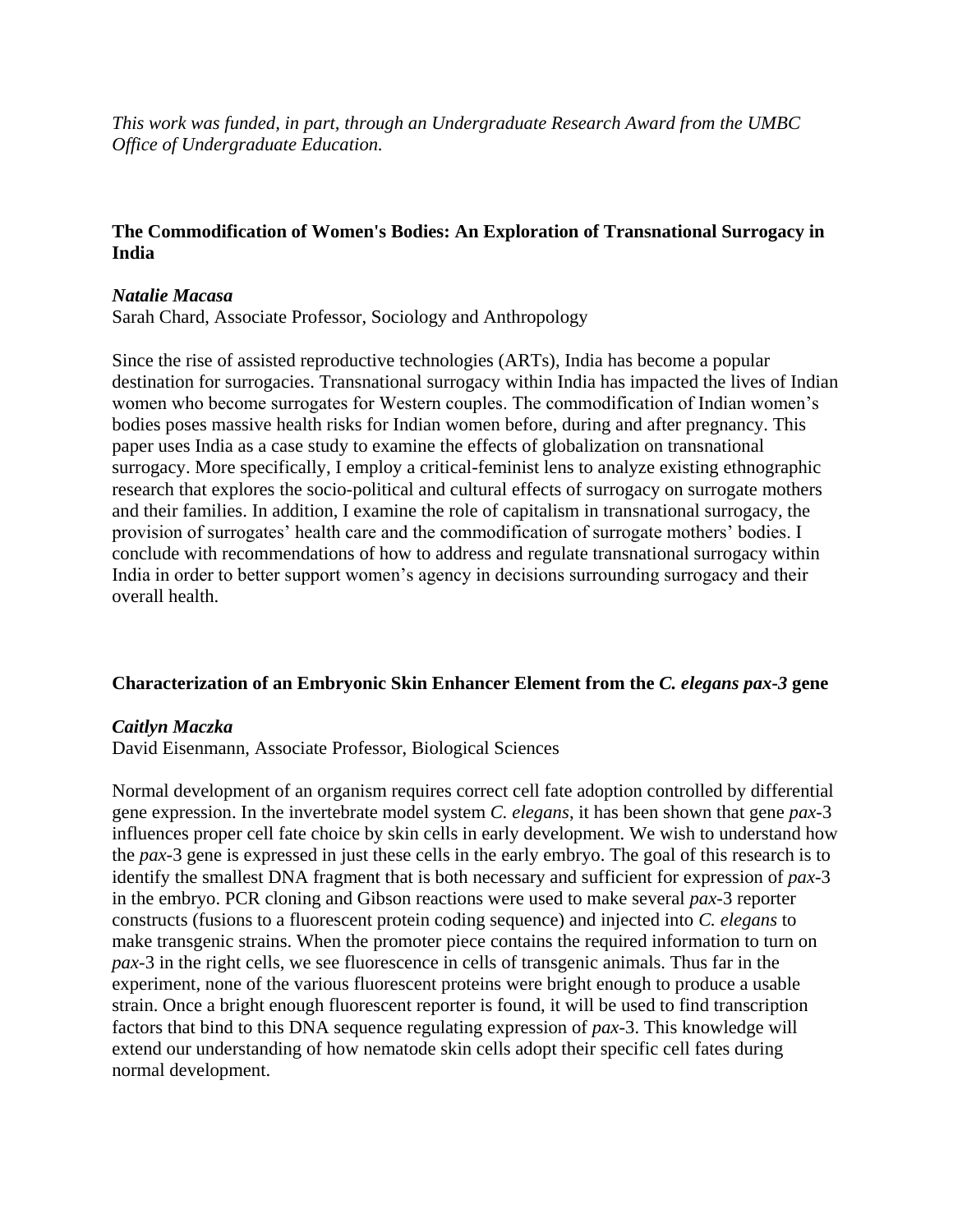*This work was funded, in part, through an Undergraduate Research Award from the UMBC Office of Undergraduate Education.*

# **Assessing the Stress-Dependent Role of AMPK on OGT and OGA Activity and Localization**

## *Austin Maduka*

Natasha Zachara, Assistant Professor, Department of Biological Chemistry, The Johns Hopkins University School of Medicine; Kamau Fahie, Department of Biological Chemistry, The Johns Hopkins University School of Medicine; Jennifer Groves, Department of Biological Chemistry, The Johns Hopkins University School of Medicine

Acute enhancement of O-linked-β-N-acetylglucosamine (O-GlcNAc) modification on intracellular proteins activates an endogenous protective program in numerous models of injury, including cardiac ischemia reperfusion injury (IR/I). The O-GlcNAc transferase (OGT) and the O-GlcNAcase (OGA) enzymes are responsible for adding and removing the O-GlcNAc moiety from proteins, respectively. This project aims to understand how cells regulate OGT and OGA in response to oxidative stress to promote cell survival and cardioprotection. To date, we have demonstrated that mTOR interacts with OGA in response to oxidative stress, suggesting that mTOR may regulate OGA and thus O-GlcNAcylation. Literature also suggests crosstalk between OGT and AMPK, an enzyme known to inhibit mTOR. To explore these interactions, we have utilized AMPK wild type and null mouse embryonic fibroblasts (MEFs) as well as the AMPK inhibitor Compound C. Suppression of AMPK expression or activity resulted in lower basal and stress-induced levels of O-GlcNAc. Previous reports suggest that AMPK activity regulates the expression and localization of OGT. Our data supports an independent model, as suppression or inhibition of AMPK had no effect on the expression or localization of OGT. Currently, we are investigating the molecular mechanisms by which AMPK regulates O-GlcNAc levels during injury.

*This investigation was sponsored by NIH/NIGMS MARC U\*STAR T3408663 National Research Service Award to UMBC.*

# **The Role of the Transcription Factor Nrf2 in Regulating the Function of MDSC**

## *Amry Majeed*

Daniel Beury, Biological Sciences; Suzanne Ostrand-Rosenberg, Professor, Biological Sciences

Understanding the components of the tumor microenvironment is essential in cancer immunotherapy. Myeloid-derived suppressor cells (MDSC) are a large component of the tumor microenvironment and inhibit anti-tumor immunity by suppressing T-cells partly by producing reactive oxygen species (ROS). ROS inhibit T-cell expression of IL-2 and IFNγ, essential cytokines for activating the immune system. Our purpose was to determine how MDSC survive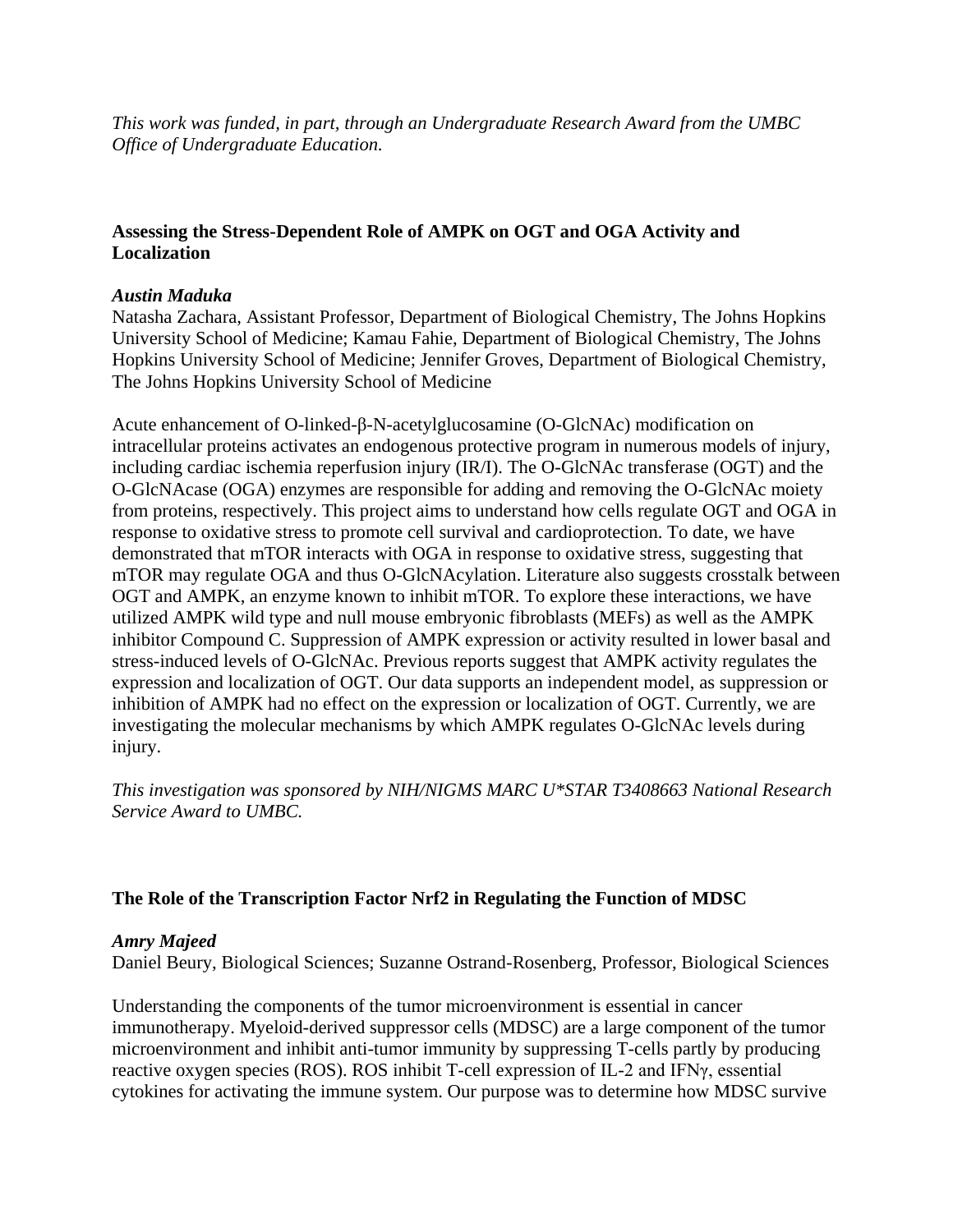in an environment of high ROS. We hypothesized that MDSC resistance to ROS is regulated by the transcription factor, Nrf2. Activation of Nrf2 leads to production of antioxidants that reduce the activity of free radicals. To test our hypothesis, BALB/c Nrf2+/+ and Nrf2-/- mice were injected with mammary carcinoma cells. Mice were bled and MDSC in the blood were identified using fluorescent antibodies to MDSC markers Gr1 and CD11b. MDSC from Nrf2+/+ mice were more suppressive and less apoptotic than MDSC from Nrf2-/- mice. However, there was no difference in the MDSC levels in the blood of Nrf2+/+ and Nrf2-/- mice, because MDSC differentiated more rapidly from Nrf2-/- bone marrow progenitor cells. Additionally, Nrf2 decreased MDSC oxidative stress. Because Nrf2 has been correlated with increasing tumor burden, treatment with Nrf2 inhibitors may decrease tumor burden and MDSC levels.

### **An Increase in Musical Literacy through Establishment of Tonality**

#### *Jillian Mardesich*

Brian Kaufman, Assistant Professor, Music

A critical skill for introductory choral student is the ability to read music. Initial observations associated with a middle-school chorus indicated that students could read a musical example in the key of C, but not other keys. A pre-assessment was administered to 59 seventh- and eighthgrade students to determine their understanding of such concepts as note names, sharp and flat pitches, and ten different key signatures. This baseline data was used as a resource for identifying high-achieving students who could be used as student peer leaders. Through a mixture of mnemonic phrases, discovery, and resource creation, the students were introduced to, and taught to identify, all key signatures in a scaffolding manner. The process first covered note names, sharps and flats in the creation of major scales, and key-signature identification and creation. The students then received a post assessment at the end of March, with the goal that eighty percent of the students would improve their overall score on the assessment by at least five points.

# **The Influence of Accelerated Photoperiod on Molt, Fat, and Body Weight in Grasshopper Sparrows** *(Ammodramus savannarum***)**

### *Corrin Markey, Sarah Luttrell*

Bernard Lohr, Assistant Professor, Biological Sciences

Migration and molting in many birds are key stages of their lives that are essential for their survival. Birds that migrate typically rely on their physiological clocks to keep their bodies synchronized with environment changes and to provide them with necessary cues about when to begin the processes of migrating and molting. Physiological clocks, for example circadian rhythmicity, are often dependent on the photoperiod that a bird experiences. Here we investigated the effects of an accelerated photoperiod on physical changes in a captive flock of Grasshopper Sparrows (*Ammodramus savannarum*). We manipulated the birds' photoperiods in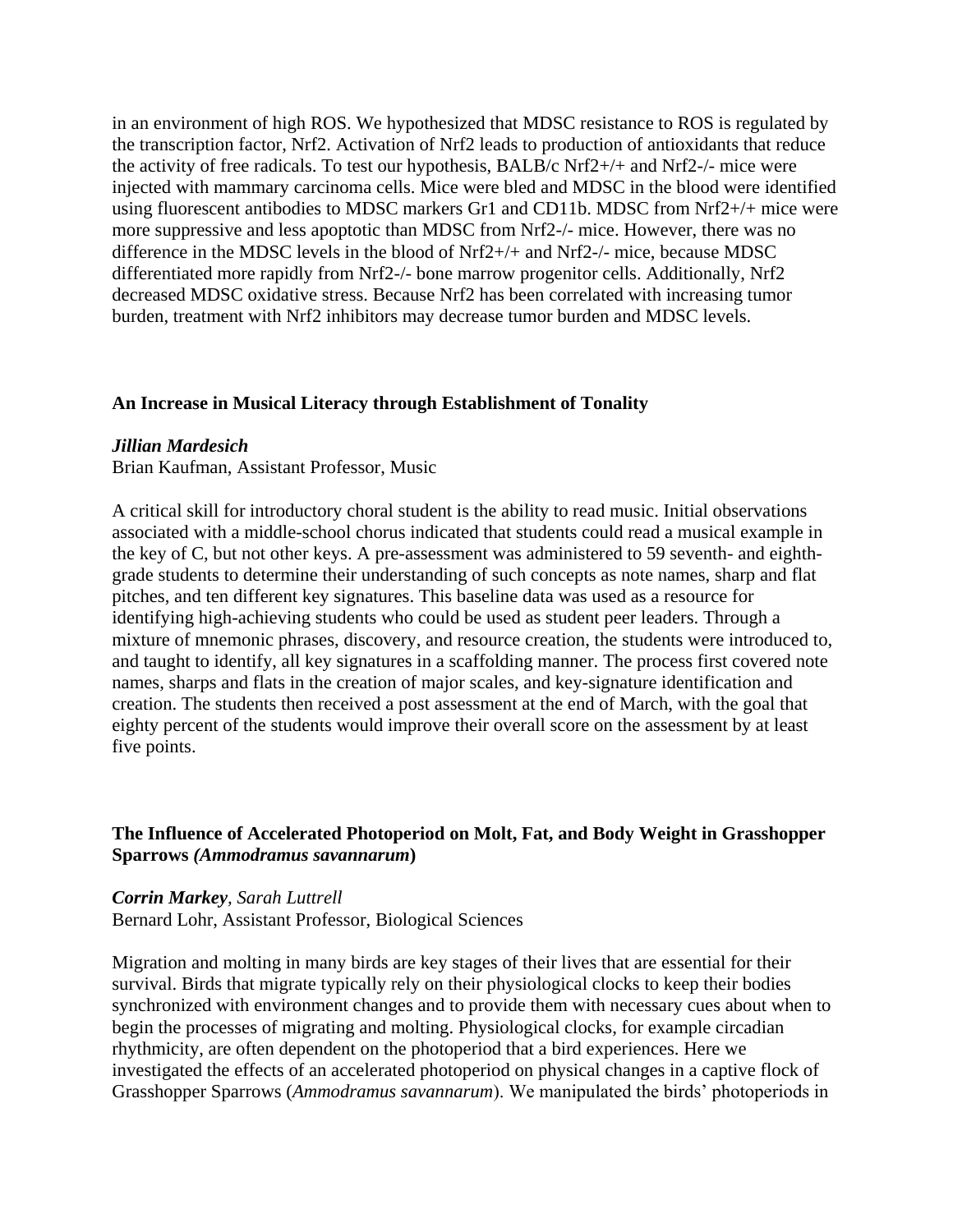the laboratory by speeding up the rate of change of day length of "spring" and "fall," and adjusting the luminance of the flock room accordingly. Over the course of three years we measured the birds' weight weekly, which is indicative of overall condition and migratory stage. In the last year we also scored detailed fat and molt data on a weekly basis. Based on these data, we found correlations between photoperiod alterations and physical changes in the birds in molt rate, fat deposition, and weight gain/loss that paralleled those normally occurring at more gradual photoperiod transitions typical of seasonal changes in the wild.

*This work was funded, in part, by The United States Fish and Wildlife Service.*

# **The Little Ice Age and the Contact Period**

## *Margaret Marzolf*

Esther Doyle Read, Adjunct Professor, Ancient Studies

Until recently analyses of cultural clashes between Chesapeake Region Indigenous peoples and colonial populations have failed to take into account the effect of climate change associated with the Little Ice Age (1430-1850 CE). In order to consider these effects, I consulted recently published dendrochronological data from North Carolina and Europe, climate data from Jamestown, data recovered from floral remains found on three Maryland archaeological sites, and first-hand accounts about Contact Period (1492-1650) climate. Recent dendrochronological research in Europe and in the Mid-Atlantic region of North America demonstrate that significant climate change occurred, which increased glaciation in Europe, decreased precipitation in North America (causing long-term droughts), and significantly lowered temperatures on both continents. Archaeological floral analyses indicate change in dominant tree species and food stuffs that were prevalent in Native American diets. Documents from the Contact Period indicate that initial European attempts at colonization were difficult because colonists anticipated similar New World climatic conditions to occur along the same latitude lines as those experienced in Europe. The Jamestown colony experienced severe food shortages during its early years due to drought. Competition for limited resources between Indigenous populations and colonists caused conflict and contributed to Indigenous cultural change and population decline.

## **A Data Management Planning Tool for Understanding and Reporting Data About Data**

## *Joshua Massey*

Kimberly Tryka, Research Data Librarian, National Institute of Standards and Technology

In the spring 2015, the Office of Data Informatics (ODI) of the Material Measurement Laboratory (MML) of the National Institute of Standards and Technology (NIST) released Minerva, a data management planning (DMP) tool that provides a uniform method and location for MML researchers to store information about data related to their projects. This tool also allows MML management to stay up-to-date on the data-related activities of their respective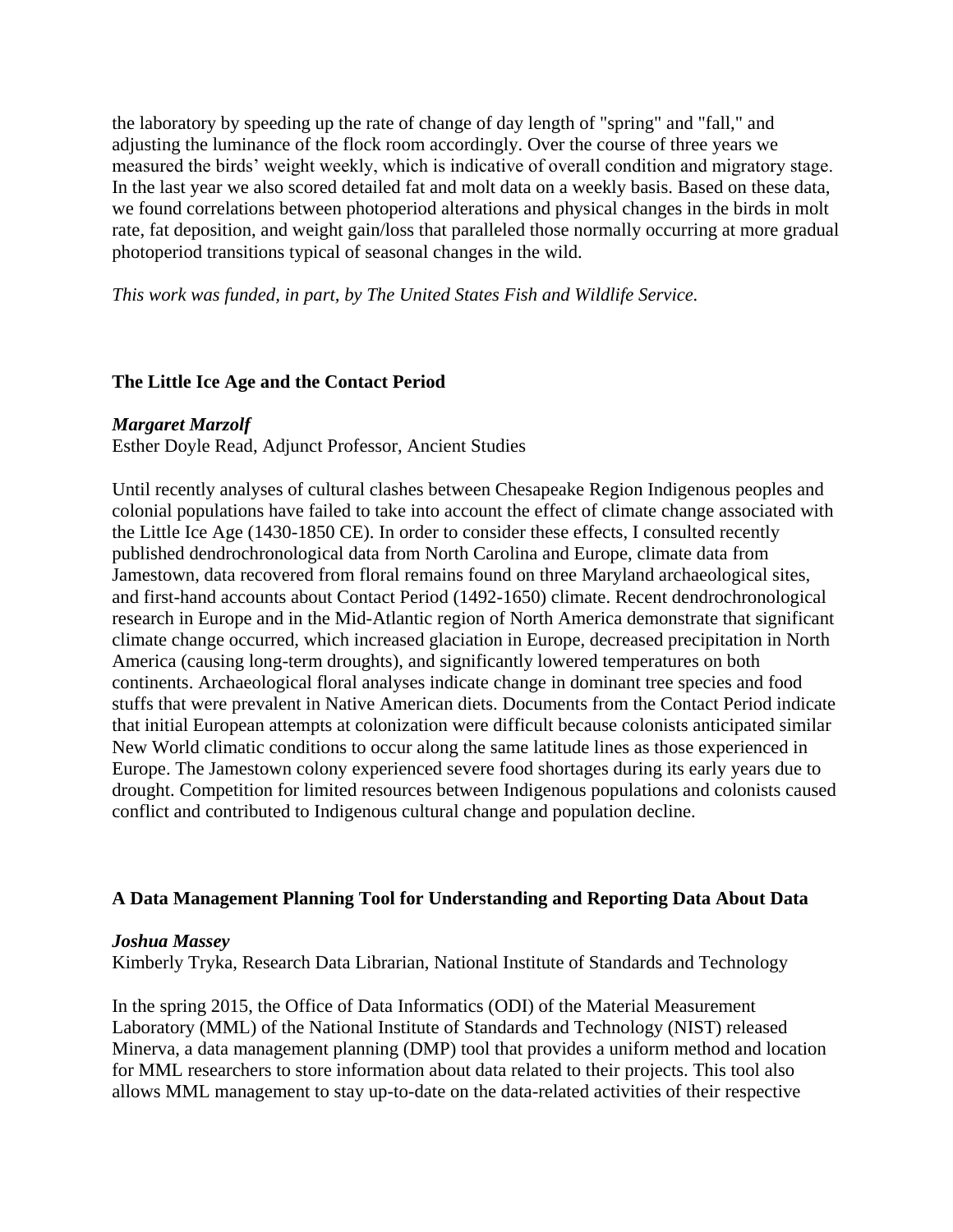groups. During summer 2015, I worked with staff in the Information Services Office (ISO), as well as ODI staff, to better understand what information is typically entered into this tool and how users interact with it. I first explored the data set, becoming familiar with its structure and contents. I then wrote a Python algorithm to query the tool's MySQL database, compute statistics about the data, and output basic reports. After discussing the initial results with ODI staff, I revamped the algorithm to be more flexible – including more detailed reports and allowing parameters to be specified.

## **Behavioral Examination of the Role of Mouse Olfactory Microvillus Cells**

## *Kenechukwu Mbonu, Julianna Sun, Kayla Lemons*

Weihong Lin, Associate Professor, Biological Sciences

The olfactory system is a complex system that plays a role in survival by detecting odors in our environment, which can provide information that helps with finding food and avoiding toxic environments. Understanding the function of this system is very important. Our project focuses on learning more about the main olfactory epithelium (MOE), a specialized organ that detects odors in our environment. The MOE has microvilli cells whose function is still unknown. In order to learn more about the microvilli cells, we performed a behavior test, the dig test on wildtype mice. The mice were dieted to 80 percent of their body weight and went through a training period where they were conditioned to associate one odor with a food reward and one with no reward. The mice were then tested by being put in a cage with both odors buried, neither with a reward, and the time spent sniffing each odor was recorded. Data from this test shows that the mice spent more time sniffing the odor that was initially presented with the reward. We would like to repeat this test on Skn-1a knockout mice, which lack microvilli cells, and look at the morphology of the MOE.

*This investigation was sponsored by NIH/NIGMS MARC U\*STAR T3408663 National Research Service Award to UMBC.*

### *Torn***: An Animation**

### *Caitlyn McCaulley*

Corrie Parks, Assistant Professor, Visual Arts

*Torn* is an abstract animated short film, 1:09 minutes in length, which combines hand-drawn and paper-cutout styles of animation. The purpose of the project is to explore my interests in both art and science. The film starts with the notion that one must choose between the two fields. However, the character finds herself happy only she accepts both. This film adds to the body of animated work utilizing abstraction and stream-of-consciousness approaches to express conflict and resolution. For this project, I used an overall story arch with checkpoint goals for the handdrawn animation. I carefully followed the plan and met the checkpoint goals. I created the cutout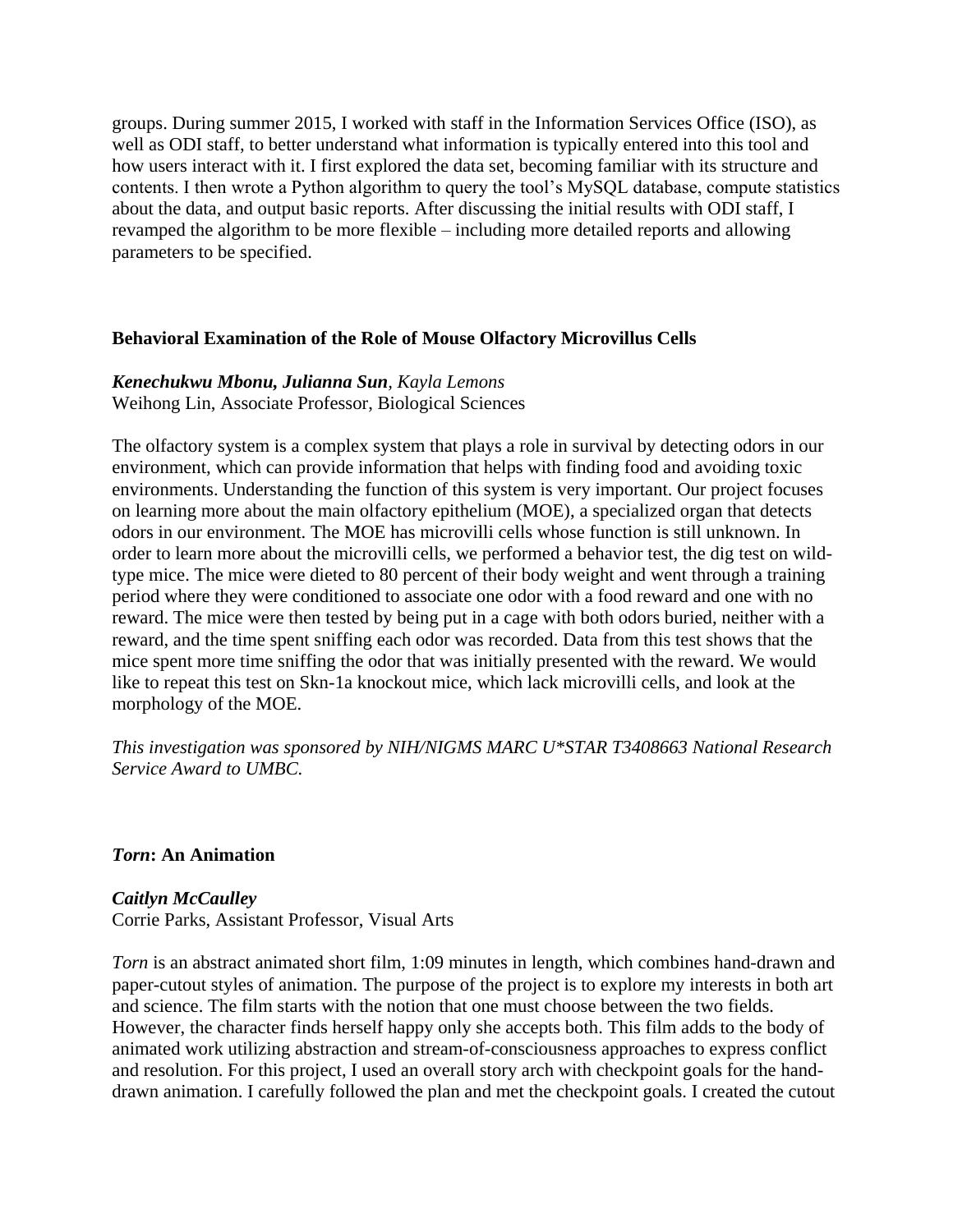animation using Dragonframe. It took many hours to hand draw each frame. The frames were then each transcribed into Photoshop. In order to convey my internal struggle of art vs. science through the body language of my animated character, I acted out each specific motion. My abstract visuals were made by individually crafting each frame with several cutouts and watercolor paintings. In the end, the animation shows that I am only whole when I engage both parts of my mind.

# **Applications of Light Microscopy Principles in Building a Smartphone Microscope**

# *Natalie McDonald, Victoria Davenport, Oluwafolabomi Shonubi* Minjoung Kyoung, Assistant Professor, Chemistry and Biochemistry

Compound light microscopy has been widely used in scientific and medical research to gain a better understanding of certain organisms, cells, or tissues. Because of this, there is interest in developing an affordable imaging solution. Our goal was to build a simple but powerful compound light microscope with the ability to view/image items from everyday life. We developed a portable and adjustable cellphone microscope with interchangeable objective lenses and a large diameter condenser lens (50 mm) to collect and transfer light efficiently with the cost of less than \$200. Particularly, the mobile platform of the objective lens can be adjustable so that it can meet the optimal focal length for each lens and each sample image. The combinations of objective lenses and several convex lenses enabled us to image cotton, silk, wool, nylon, Nitrile gloves, cardboard, Kimwipes, and human hair with 40.7x and 153x magnification. This project allowed us to explore the basic principles behind the compound light microscope, including Köhler illumination, through building our own stable and affordable microscope which achieves a magnification comparable to the other expensive professional microscopes. This project can be carried further with some mechanical and physical improvements.

*This work was funded, in part, by Department of Chemistry and Biochemistry, UMBC.* 

# **Addressing Location, Literacy, and Cultural Barriers for a Prenatal Health Intervention in Haiti**

#### *Maureen McGowan, Priya Surapaneni, Danielle O'Neill* Jasmine Abrams, Assistant Professor, Psychology

Maternal and infant mortality rates in Haiti are the highest in the Western hemisphere. However, group prenatal care can be utilized to reduce mortality and improve birth outcomes. The goal of group prenatal care is to improve health outcomes via pregnancy education, appropriate prenatal care, and community building. This approach results in prenatal care attentiveness, pregnancy healthcare knowledge, and decreased frequencies of premature births. There are many challenges associated with foreigners implementing such interventions in Haiti, including access to the intervention, cultural differences, and high rates of illiteracy. This review has identified several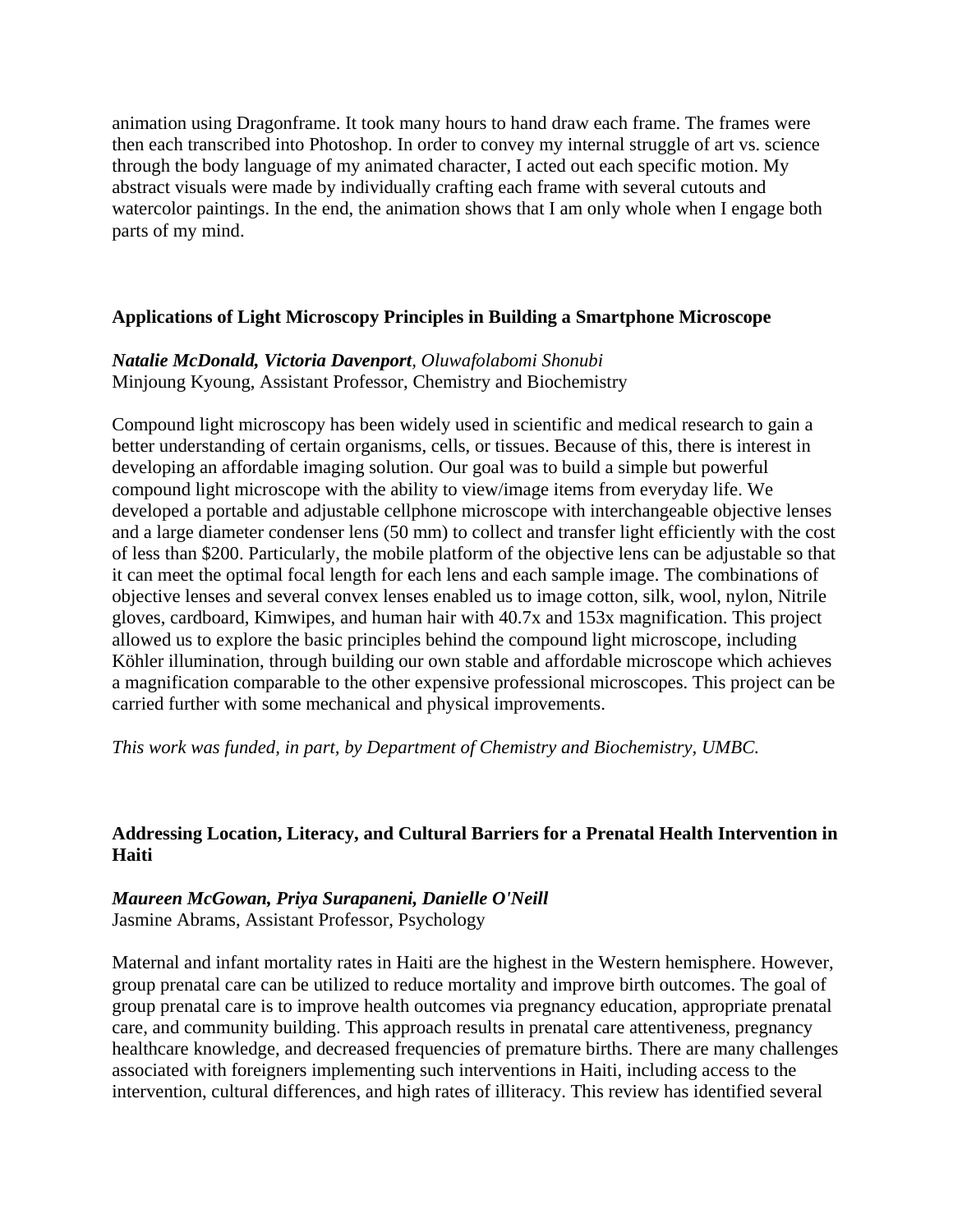strategies for overcoming implementation barriers by synthesizing related literature and data on the topic. To address the barrier of access, we researched geographical data (i.e., location, terrain, available community centers) to determine the most accessible settings for pregnant women. To address culture, we gathered information on Haitian values and customs to adapt the intervention. Finally, we identified intervention materials used with illiterate societies to address the barrier of illiteracy. We present our literature review to provide suggestions for solving the previously mentioned issues. Our research can assist health professionals implementing interventions in Haiti and other developing countries by offering strategies for overcoming location, literacy, and cultural barriers.

# **The Cultural Connection of Antiquity and Modernity: A Photographic Examination**

### *Brian McMullen*

Timothy Phin, Lecturer, Ancient Studies

This project demonstrates how sites of Greek and Roman antiquity continue to occupy a powerful space in the modern world. In an effort to explore the intersection of antiquity and modernity, I compiled a photographic portfolio that situates and problematizes ancient sites in their modern contexts. In contemporary Rome and Athens, the Colosseum and the Parthenon have been integrated and adapted into the fabric of the identity of the city. The ruins of Pompeii, on the other hand, provide an altogether different window into the past, permitting a comparison between sites that have been folded into their modern locations and those that have been preserved for archaeological study. In the summer of 2015, I traveled to Italy and Greece and composed photographs that examined this intersection between time and space. The photographs probe and express how these sites are connected to the spaces they occupy. An essay situating the sites or monuments in their historical and contemporary environments accompanies each photograph. The combined effect of the images and the essays conveys the continued cultural importance of antiquity.

*This work was funded, in part, through an Undergraduate Research Award from the UMBC Office of Undergraduate Education.*

# **Corporal Punishment in Schools: Exploring Competing Discourses on Physical Violence**

# *Katlyne Meade*

F. Chris Curran, Assistant Professor, School of Public Policy

Compared to foreign school systems, where the use, effect and long-term ramifications of corporal punishment, both in-school and at-home, has been extensively studied, the United States is noticeably scarce in related work. Therefore, we draw on data from a nationally representative set of school student handbooks and codes of conduct to conduct a critical policy analysis in which we examine the policy documents for the presence of policies pertaining to corporal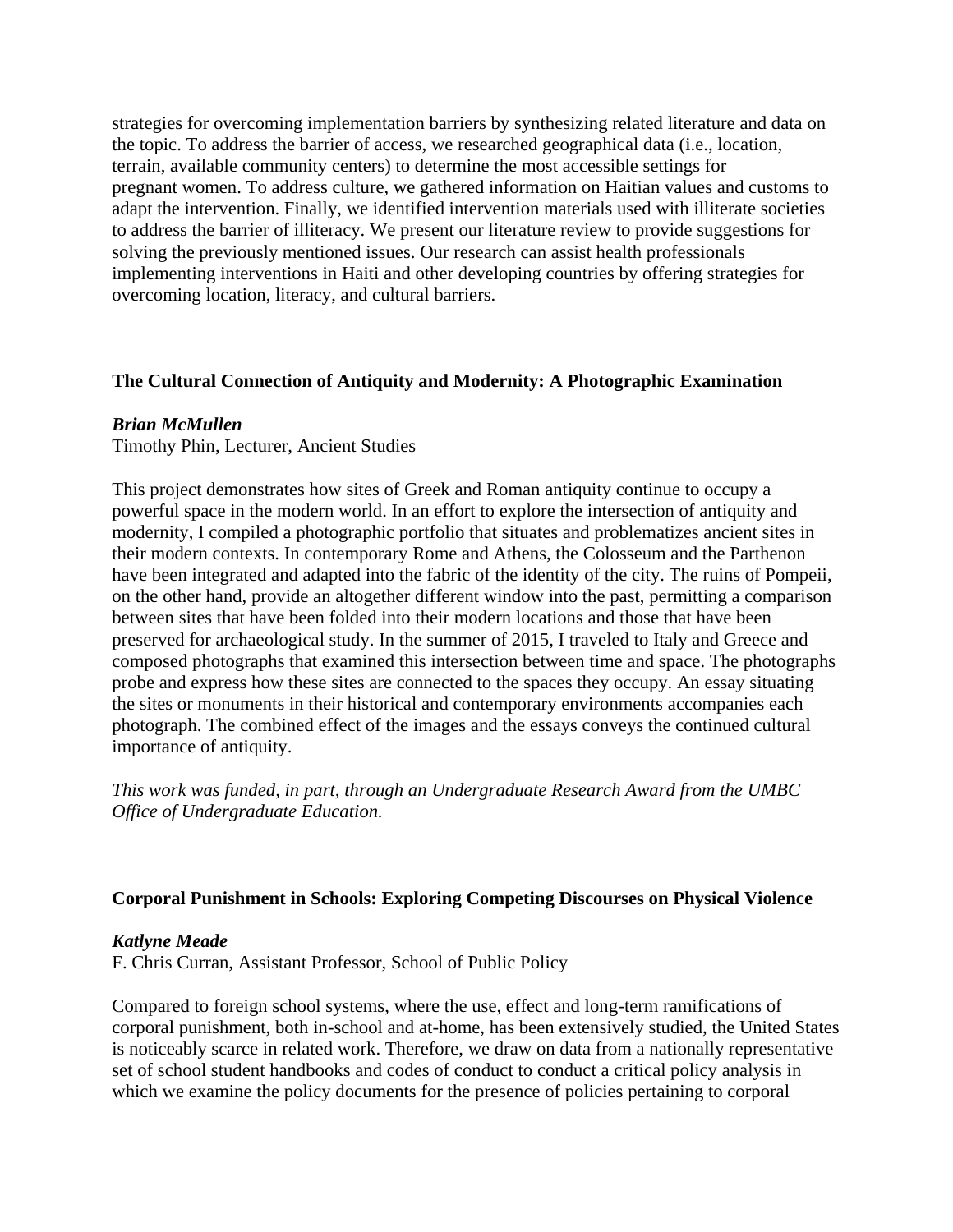punishment and contrast these with discourse around physical violence between students. We also utilize data from the U.S. Department of Education's Office for Civil Rights (OCR) data collection which includes school-level data on the use of corporal punishment, and we examine the OCR data to determine the predictors of the use of corporal punishment. With many current issues rooted in the excessive violence exhibited in U.S. media, the mixed signals provided to youth who experience corporal punishment could play a contributing factor, and therefore this is a topic worthy of more extensive research.

*This work was funded, in part, through an Undergraduate Research Assistantship Support (URAS) Award from the UMBC Office of the Vice President for Research.*

# **Dyadic Adjustment Among Parents of Children with Food Allergy**

#### *Mariana de Matos Medeiros*

Lynnda Dahlquist, Professor, Psychology

Childhood chronic illness poses challenges to family life and dyadic relationships. Parents of children with food allergy may be impacted by the stress of avoiding allergens. This study aims to examine the impact of a child's food allergy on marital relationships by comparing the marital adjustment of parents of healthy children versus parents of children with food allergy. Participants were 133 parents of children diagnosed with food allergy. Mothers completed the Dyadic Adjustment Scale (DAS) scale about their current relationship. Overall, mothers of children with food allergy reported experiencing less satisfaction in their current relationship than did mothers of healthy children,  $t(104) = -2.31$ ,  $p = 0.022$ . The DAS score of mothers of children with food allergy did not differ from those of mothers of healthy children with respect to the Consensus subscale,  $t(99) = -.63$ ,  $p = .527$ , the Cohesion subscale,  $t(103) = -.09$ ,  $p = .527$ , or the Affectional Expression subscale,  $t(103) = -.09$ ,  $p = .928$ . Similarly, the total score of the DAS did not yield statistically significant group differences,  $t(98) = -.99$ ,  $p = .323$ . These findings suggest that parents of children of food allergy experience the same amount of dyadic adjustment as parents of healthy children, except for relationship satisfaction.

*This work was funded, in part, through an Undergraduate Research Award from the UMBC Office of Undergraduate Education.*

# **Quantification of Carbon Emissions in the Baltimore Area**

#### *Joshua Mele*

Christopher Hennigan, Assistant Professor, Chemical, Biochemical, and Environmental Engineering

Aerosols are fine particles present in the atmosphere; this research characterized the seasonal and diurnal trends in elemental carbon aerosols (EC) and organic carbon aerosols (OC) in Baltimore,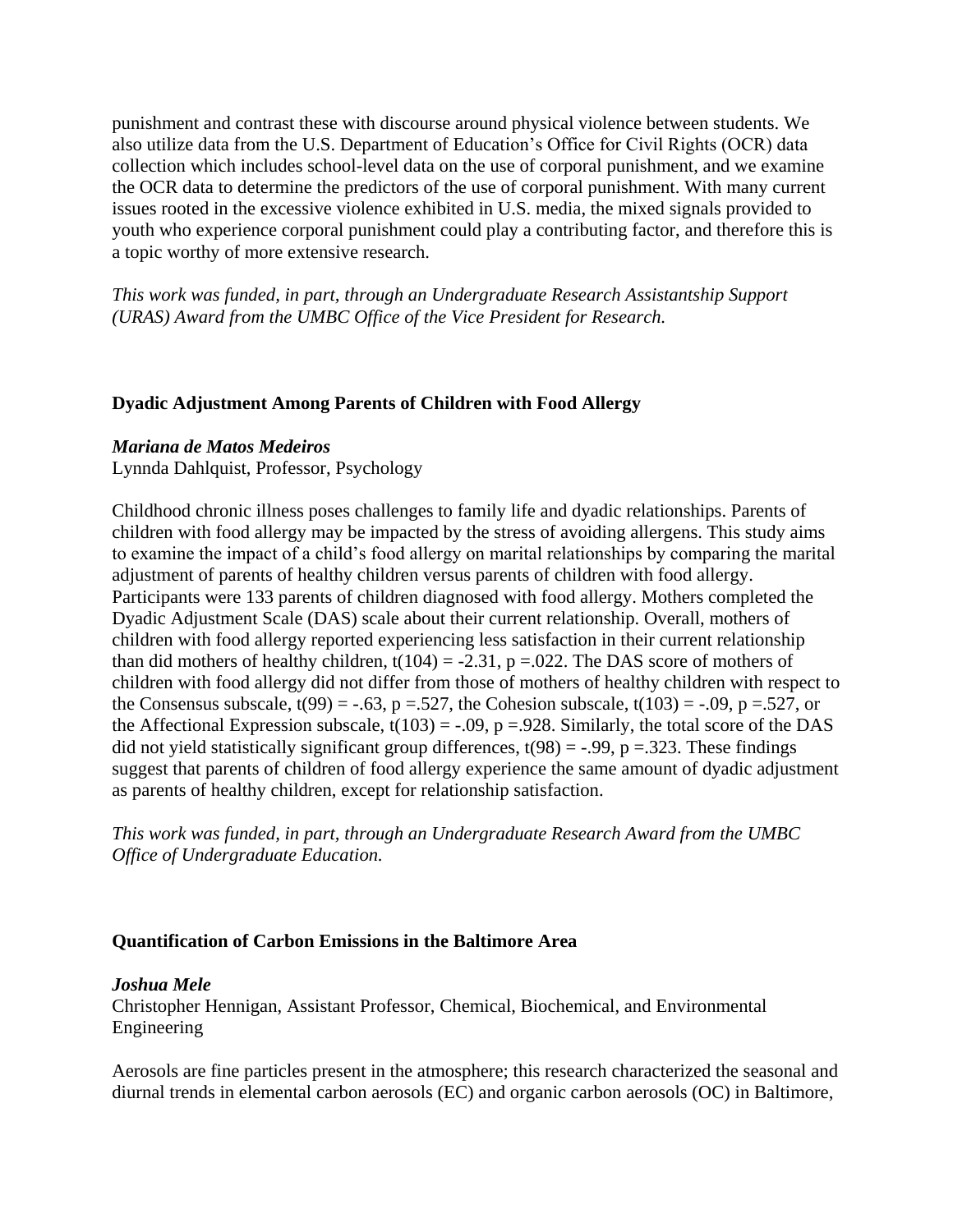Maryland across a year of measurements. These aerosols have negative effects on human health and play an important role in Earth's climate system. Carbonaceous aerosols were measured using a Sunset Laboratory Inc. Semi-Continuous OC-EC Field Analyzer, which is an automated instrument that measures the concentrations of organic and elemental carbon aerosol every 45 minutes. These data were used in conjunction with traffic flow from major highways in Baltimore. The similarities between the diurnal average of EC and the traffic count data suggest that traffic is a primary source of EC. Large reductions in EC concentrations on the weekend compared to weekdays indicate the dominant contribution of diesel vehicles to EC levels in Baltimore. OC was apportioned to primary and secondary sources based on the OC/EC ratio using the EC tracer method. In the winter months, the highest concentrations of OC and secondary OC were observed, indicating the important role of household heating (wood burning) as a source of secondary OC and a contributor to air quality in Baltimore.

*This work was funded, in part, through an Undergraduate Research Award from the UMBC Office of Undergraduate Education.*

### **Armor from the Armoire:** *Gone with the Wind* **and American Fashion**

#### *Madison Meyer*

Anne Sarah Rubin, Professor, History

This research project examines how the costumes from the film *Gone with the Wind* shaped 20<sup>th</sup>century fashion and the memory of the Civil War and Reconstruction. The character Scarlett O'Hara, played by Vivien Leigh in the film adaptation of the novel by Margaret Mitchell, wore costumes which have since been woven through fashion trends of the  $2^{0th}$  century. Even today, the costumes hold significance for the public, with the Harry Ransom Center going so far as to raise thirty-thousand dollars to fund the preservation of some of the original costumes to save them from disintegrating into rags. The elaborate costumes enticed the American public, allowing them to visualize life during the Civil War. For example, the iconic green curtain dress, worn by Scarlett exemplifies the struggles and self-determination of the time, shaping not only how the public imagined southern belles, but how a woman's strength and perseverance could be portrayed through her wardrobe. Both primary and secondary historical sources were used to unpack the influence of the costumes from *Gone with the Wind*.

# **Student Learning Objective: Supporting a Claim with Evidence**

#### *Julia Miller*

Linda Oliva, Assistant Professor, Education

Using evidence from a variety of sources is a required skill for all social studies students. Students can often identify what pieces of evidence can support their claim, but they neglect to address how it supports their claim. This is crucial for argument writing, a key skill for success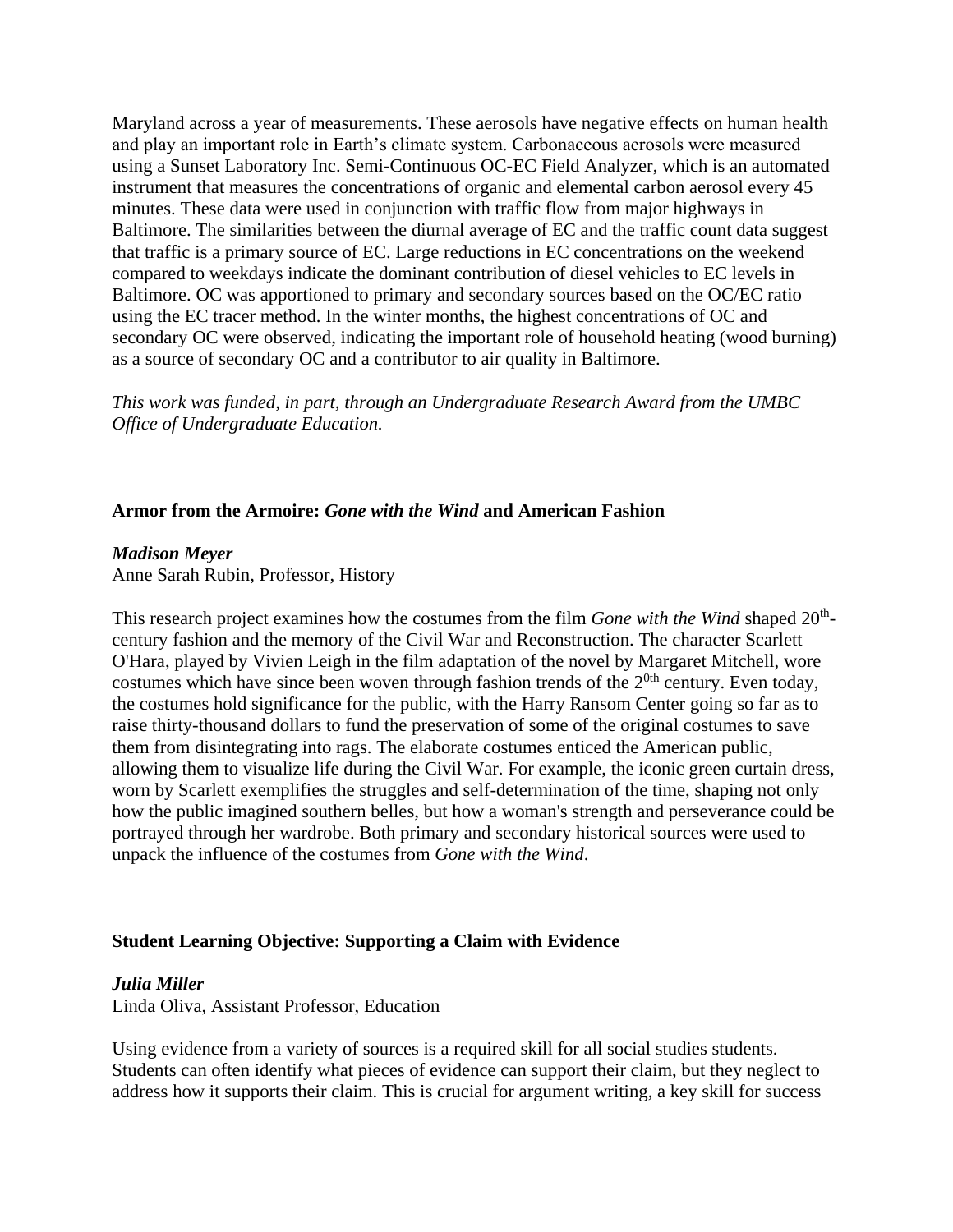in social studies. This study investigated the scaffolding used to help students develop their skills in supporting claims and using a variety of sources in argument writing. The subjects of this study are 10, ninth grade students who are low-performers in a Middle Years Program for Individuals and Societies, which is a part of the International Baccalaureate program. The interventions provided to these subjects were an increase in argument writing assignments, required use of graphic organizers by the students and writing-focused lessons. This objective requires further analysis of content to strengthen the argument that is being made and requires the student to make solid connections between claim and evidence. The data included uses the IB rubric to evaluate how effective a student can communicate through an argument essay. The data has been collected over a period of time from October 2015 to March 2016.

# **Remembering Randolph: Race and the Fight Against World War II Segregation in the Civil Service**

### *Jennifer Montooth*

Michelle Scott, Associate Professor, History

Asa Philip Randolph is known by most as a Civil Rights activist, but his specific accomplishments are not well-addressed. Randolph was a lifelong leader who fought for decades, particularly during World War II, to achieve racial, social, and economic equality for all Americans. His strategic fight to have racial and class equality, as well as his determination to end segregation in the military, should be widely recognized. Randolph held a meeting with President Roosevelt, the Secretary of War, and the Secretary of the Navy in September of 1940 to address segregation and unfair treatment in the armed forces. When this meeting did not successfully end segregation, Randolph took matters into his own hands and planned a March on Washington for Jobs and Freedom that inspired 100,000 African Americans to be ready to come to Washington and fight for the jobs they deserved. Because of this effort, FDR signed an executive order in 1941 to end segregation in the military. This paper explores refocusing Randolph in the narrative of Civil Rights History for non-specialists that too often begins with the *Brown v. Board of Education* decision in 1954, when the 1940s was a pivotal point in the classic Civil Rights struggle.

*This work was funded, in part, through a travel award from the UMBC Office of Undergraduate Education.*

# **Coptic Identity and Traditions as Seen Through their Artwork**

#### *Catherine Morrill*

Esther Doyle Read, Adjunct Professor, Ancient Studies

Object #273 in the UMBC Spiro Collection is a piece of carved bone that was once part of a cane decoration. It is an example of Coptic art, produced by an early Christian group centered in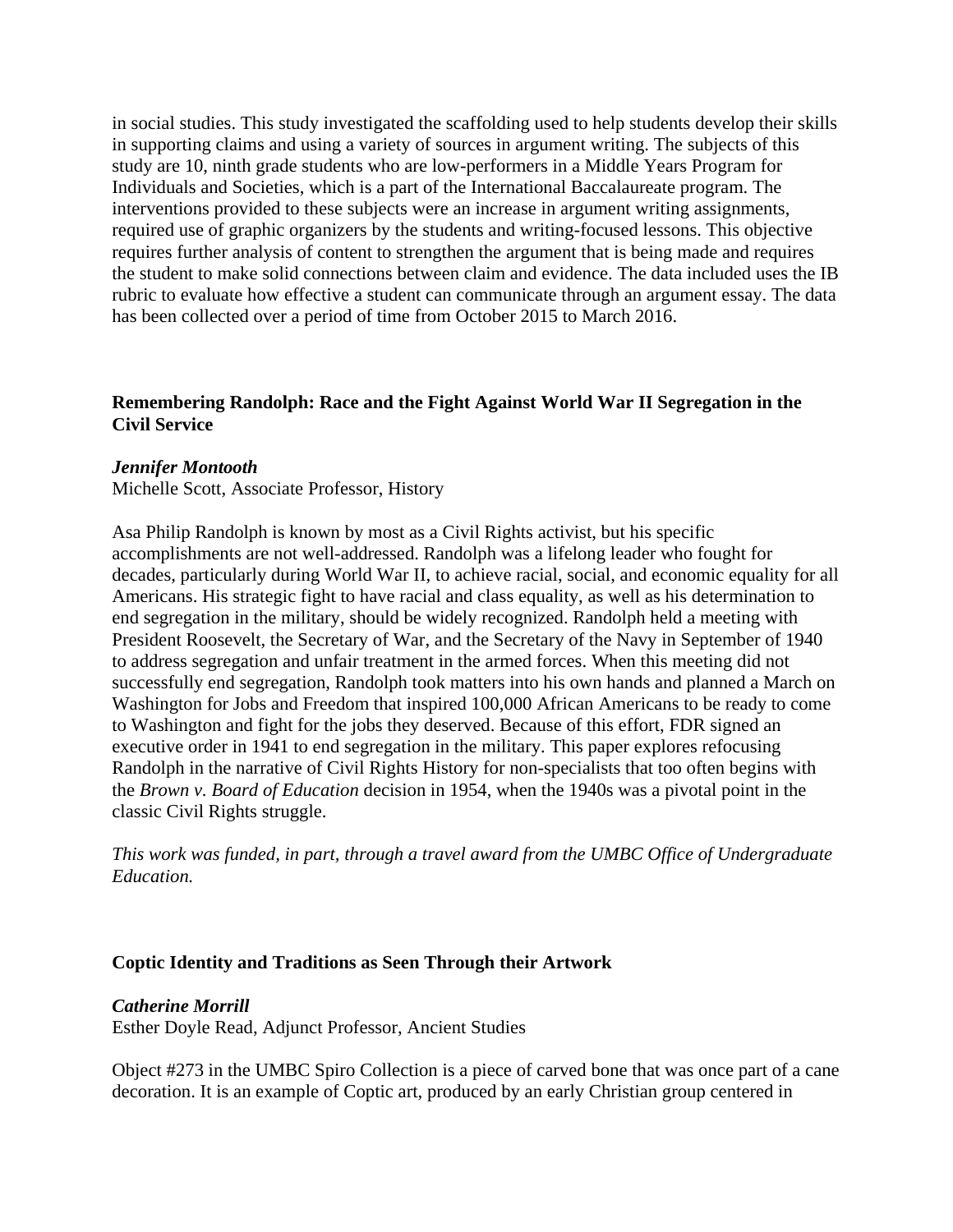Egypt. Although the Coptic Church and other aspects of Coptic culture survive to this day, it is an often overlooked part of Egypt's history. My research focuses on the religious background, Near Eastern and Hellenic influences, and ancient Egyptian traditions that formed the art and culture of the Copts. I focused on examples of traditional Coptic art and the imagery seen in these carvings in order to establish the identity of the piece and its symbolic significance within the culture that produced it; as well as the significance of this art form for modern Copts who still emphasize their unique ethnic, religious, and cultural identity in a majority Muslim nation. In order to achieve this, I used histories, art catalogs, museum exhibits, journal articles, and other scholarly works to create a context for the piece and its importance to the Coptic people.

# **Storyboarding the Creative Process: An Interdisciplinary Look into the Collaborative Production of** *Bartleby*

### *Daniela Mujica-Martorell, Alison Kreckmann, Lindsay Glang*

Sally Shivnan, Senior Lecturer, English; Guenet Abraham, Associate Professor, Department of Visual Arts

At URCAD, *Bartleby* will offer a new perspective on the creative processes of both contributors and staff through the presentation of a large, comic book-styled storyboard. Unlike the published journal itself, which in its text-based format requires an individual's attention and time to read, this storyboard, with its stimulating graphic-novel style visuals and engaging large format, will offer a new, immersive experience for viewers to gain insight into the interdisciplinary creative work that is *Bartleby*. Some panels will portray contributing authors' perceptions of their own creative processes, which, being often of a uniquely solitary nature, will thus shed light on the writing process, a journey that is just as significant as the final work itself. Other panels will feature staff members' commentary on the importance of understanding such creative processes when engaging in the reviewing, critiquing, and discussion of submitted student works, a fundamental portion of *Bartleby's* production process. While each storyboard panel will be designed differently according to each individual featured, the final composition will ultimately serve as a representation of the complex level of cooperation that is required from both *Bartleby* staff members and student writers and artists in order to produce a work of a cohesive nature.

*This work was funded, in part, by the student SGA, as well as the Office of Undergraduate Education.*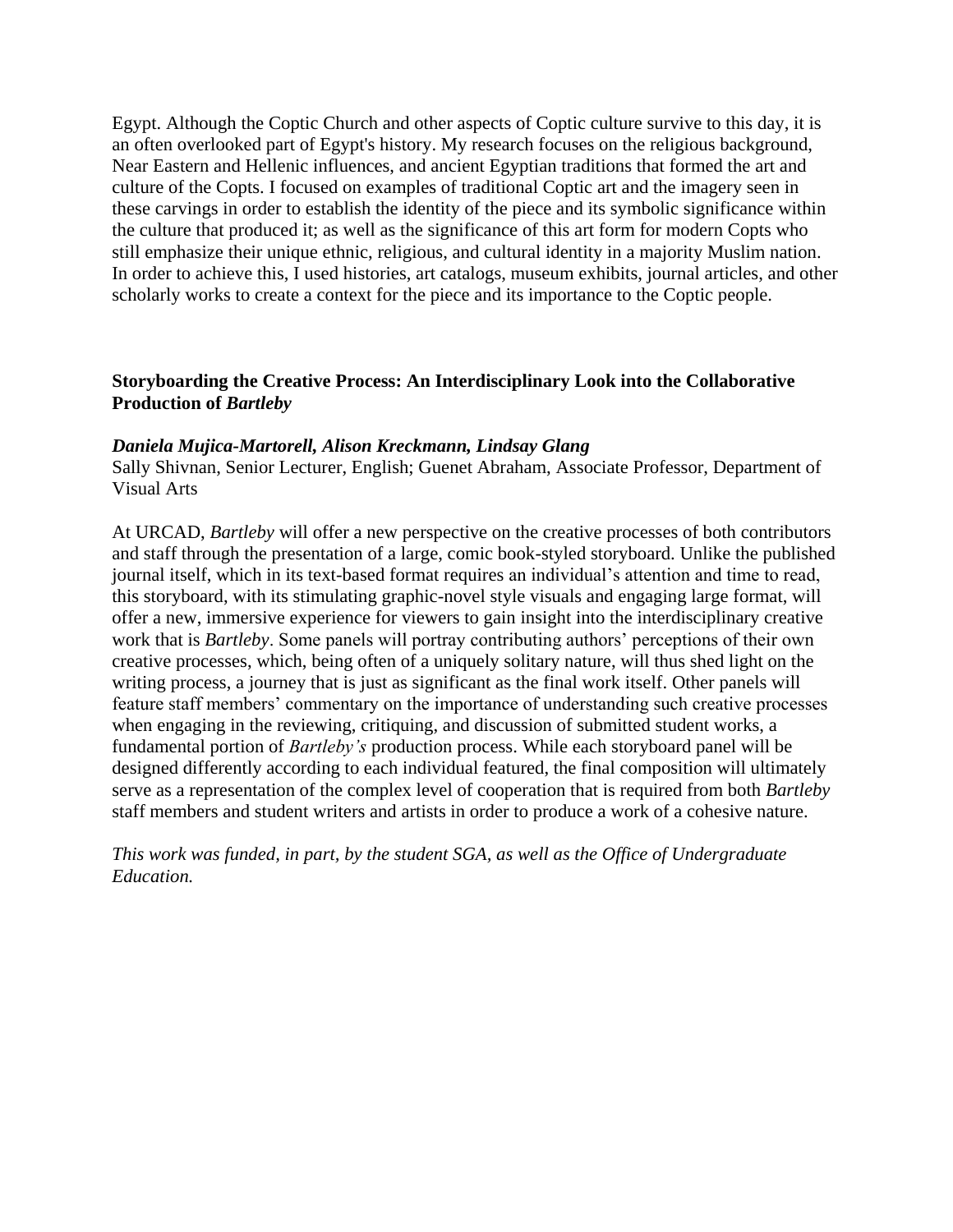# *Between the Lines*

#### *Daniela Mujica-Martorell*

Preminda Jacob, Associate Professor, Visual Arts; Dominique Zeltzman, UMBC, Department of Visual Arts

*Between the Lines*, a two-minute-long stop-animation short, is a hand-drawn project including hundreds of drawings and photographs. Set to French composer Yann Tiersen's *Toujours La*, this project's main concept arose from my self-image as an artist. The film is about the common thread connecting all my artwork, from a rough sketch to an elaborated final project, despite the unique context and stylistic approach of each creation. The story line revolves around two little characters, who, as children, share a similar kind of gentle and innocent personality. While both are simply drawn, the characters live in different worlds: one has been sketched into a class notebook in a rough, doodle-like format, while the other has been drawn more carefully into a sketchbook, and has been colored in fully. I purposefully chose a seemingly simplified approach to animation style in order to embody the sweetness of the relationship not only between the characters, but between artist and artwork. This project was created with Adobe Premiere Pro.

# **Wildfire: A 3D Strategy Game about the Discovery of Fire**

# *Savannah Myers, Michael Ihde, Ciaran Cain, Chris Vaughn, Yaakov Weinstein, Ben Shaffer* Eric Jordan, Adjunct Professor, Visual Arts

Wildfire is a game that focuses on how to balance life, death, and natural preservation. Playing a caveman discovering fire, you must protect the lives of your people. Fire, as the center point for the game, is a tool for keeping wolves from attacking your tribe. However, the more fires you start, the more firewood your tribe must collect. The farther you set out to chop wood, the more likely wolves will be tempted to strike. The player must balance controlled expansion with limited resources. Build too many fires and you may start a forest fire endangering everyone's lives. The design of Wildfire allows for programmers to directly apply and challenge their skills in new, creative ways. This project requires complex programming tasks, specifically non-player character AI interactions with other non-player characters. Individual concepts learned in classes are put to the test through simulating real-life game design. The artists are challenged to unify their work as a team to represent one, cohesive visual style, and to address new ways of creating animations and environment assets. Techniques like interlocking animations, optimizing assets, and lighting design are all vital for communicating with the player.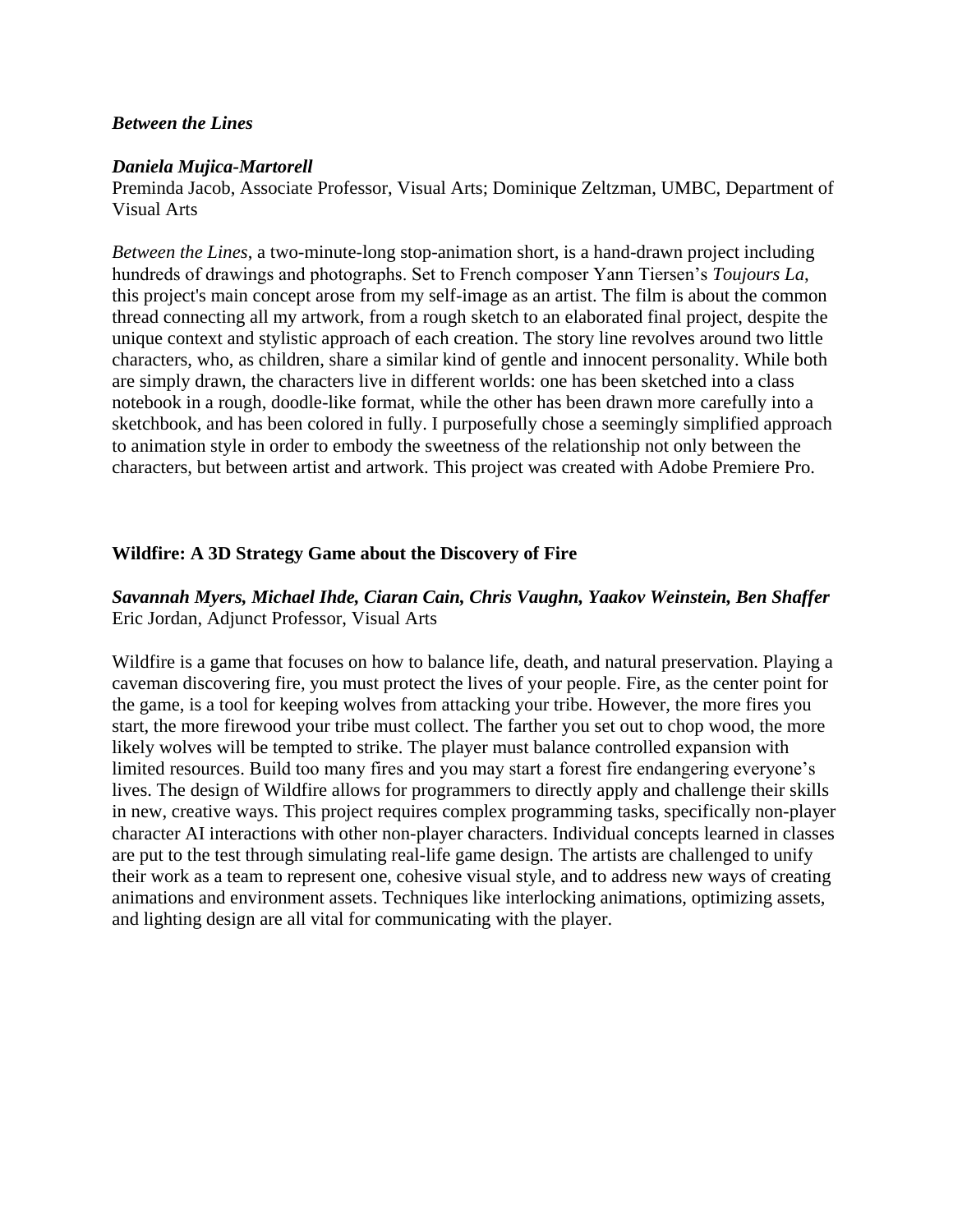# **Immobilization of the Glutamine Binding Protein (QBP) onto the Surface of Transparent Microbeads for use in a Biosensor**

### *Sean Najmi*

Leah Tolosa, Research Professor, Chemical, Biochemical, and Environmental Engineering; Sheniqua Brown, Chemical, Biochemical, and Environmental Engineering

There are over 29 million people in the United States who are diagnosed with diabetes, of which most have type 2 diabetes. Because glutamine concentration circulating through the blood is reduced significantly in patients with type 2 diabetes compared to healthy ones, there is a need for a method to determine glutamine levels in the blood circulation. The goal of this study is to immobilize the glutamine binding protein (QBP) onto the surface of different types of transparent beads for use in a biosensor. QBP was purified from *Escherichia coli* and labeled with the fluorophore acridine. The labeled QBP was purified on a DEAE column and separated from excess dye. For comparison, the QBP will be tested in an assay in order to see its response to glutamine. After this, the QBP will be immobilized onto the surface of the gellan and Ni-NTA beads for testing with the actual biosensor.

*This investigation was sponsored by NIH/NIGMS MARC U\*STAR T3408663 National Research Service Award to UMBC.*

# **Cannabis Use in Relation to GABA and Glutamate Levels in Schizophrenia**

*Nkemdilim Ndubuizu, Benjamin Krause<sup>1</sup> , S. Andrea Wijtenburg<sup>1</sup> , Frank Gaston<sup>1</sup> , Sarah Nisonger<sup>1</sup> , Joshua Chiappelli<sup>1</sup> , L. Elliot Hong<sup>1</sup> , Peter Kochunov<sup>1</sup>* <sup>1</sup>Department of Psychiatry, University of Maryland, School of Medicine Laura Rowland, Associate Professor, University of Maryland, School of Medicine, Department of Psychiatry

Marijuana is the most widely used illicit drug. Heavy cannabis use can lead to brain alterations and early adolescent use is a risk factor for the development of schizophrenia. The purpose of this project is to investigate the relationship between marijuana use and gamma-aminobutyric acid (GABA) and glutamate levels, major neurotransmitters known to be involved in the pathophysiology of schizophrenia. We hypothesize that schizophrenia patients who have used marijuana have lower levels of GABA and glutamate than patients who have not used the drug and healthy controls. Magnetic resonance spectroscopy was used to determine anterior cingulate concentrations of GABA and glutamate during rest. Marijuana use history, working memory, processing speed, and functional capacity were obtained on all subjects. Subjects with schizophrenia were assessed for psychiatric symptom severity. Our data show (i) GABA levels are higher in healthy persons who have never tried marijuana; (ii) the younger the age of first marijuana use, the lower the GABA levels in persons with schizophrenia; (iii) glutamine levels are higher in those who have used marijuana averaged across diagnosis group and highest in the schizophrenia group. We will discuss possibly reasons for and implications of these finding.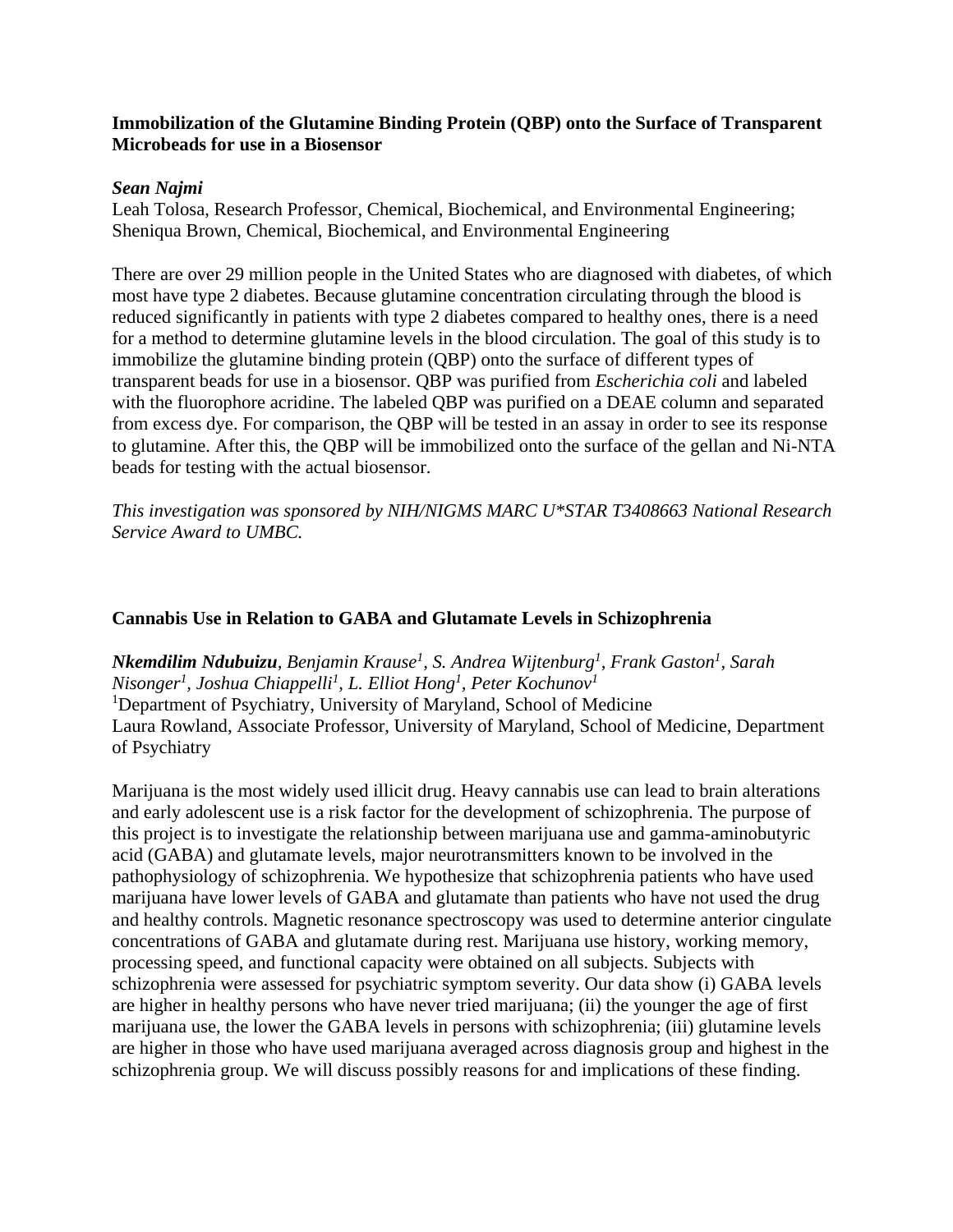*This investigation was sponsored by National Institutes of Health (R01MH094520 to LMR, R01MH085646 and R01DA027680 to LEH) and NIH/NIGMS MARC U\*STAR T3408663 National Research Service Award to UMBC.*

### **Imaging Three-Dimensional Space around Migratory Cells**

# *Christina Nordmark, Grant Wunderlin*

Michelle Starz-Gaiano, Associate Professor, Biological Sciences

Our lab ventures to understand the mechanisms and intricacies of cell migration, as modeled through *Drosophila melanogaster*. Working out the molecular mechanisms of cell migration may then open the door to better understanding processes such as embryo development, cancer metastasis and wound healing. Specifically in Drosophila, we observe the migration of six to eight epithelial cells, called border cells, as they move through the developing egg. We know there are a number of molecular pathways which mark these cells as motile and cause them to physically move, however we wish to image the space between nurse cells in order to find any connections between tissue architecture and normal/abnormal migration. In order to image extracellular space, we are employing Enhanced Green Fluorescent Protein, eGFP, by first ligating the eGFP gene to the signal sequence region of the Unpaired gene, which codes for a secreted activator for border cell migration. This will then be inserted into Drosophila cells via a transposon, and expressed near the motile cells. This work will help clarify the physical conditions influencing cell migration, which could potentially give insight on other instances of extracellular signaling during development.

*This work was funded in part through an NSF CAREER (UBM) Research Award from the National Science Foundation to MSG.*

# **Observing The Effects of pH on the Feline Immunodeficiency Virus Matrix Protein Myristyl Switch**

# *Colin O'Hern, Janae Baptiste*

Michael F. Summers, Professor, Professor, Chemistry and Biochemistry, and Investigator, Howard Hughes Medical Institute

The feline immunodeficiency virus (FIV) is a retrovirus, similar to human immunodeficiency virus type 1 (HIV-1) in humans, which suppresses and inhibits activity of the immune system in cats. Studying FIV is important because humans and cats have similar immune responses to these respective viruses, suggesting that felines may be a plausible animal model for development of HIV-1 therapies. The Gag polyprotein features an N-terminal matrix (MA) domain that is responsible for assembly and targeting of Gag to the plasma membrane, a process that is vital for retroviral replication. Understanding the structure and function of FIV MA is necessary to characterize the assembly process and compare it to that of HIV-1 MA.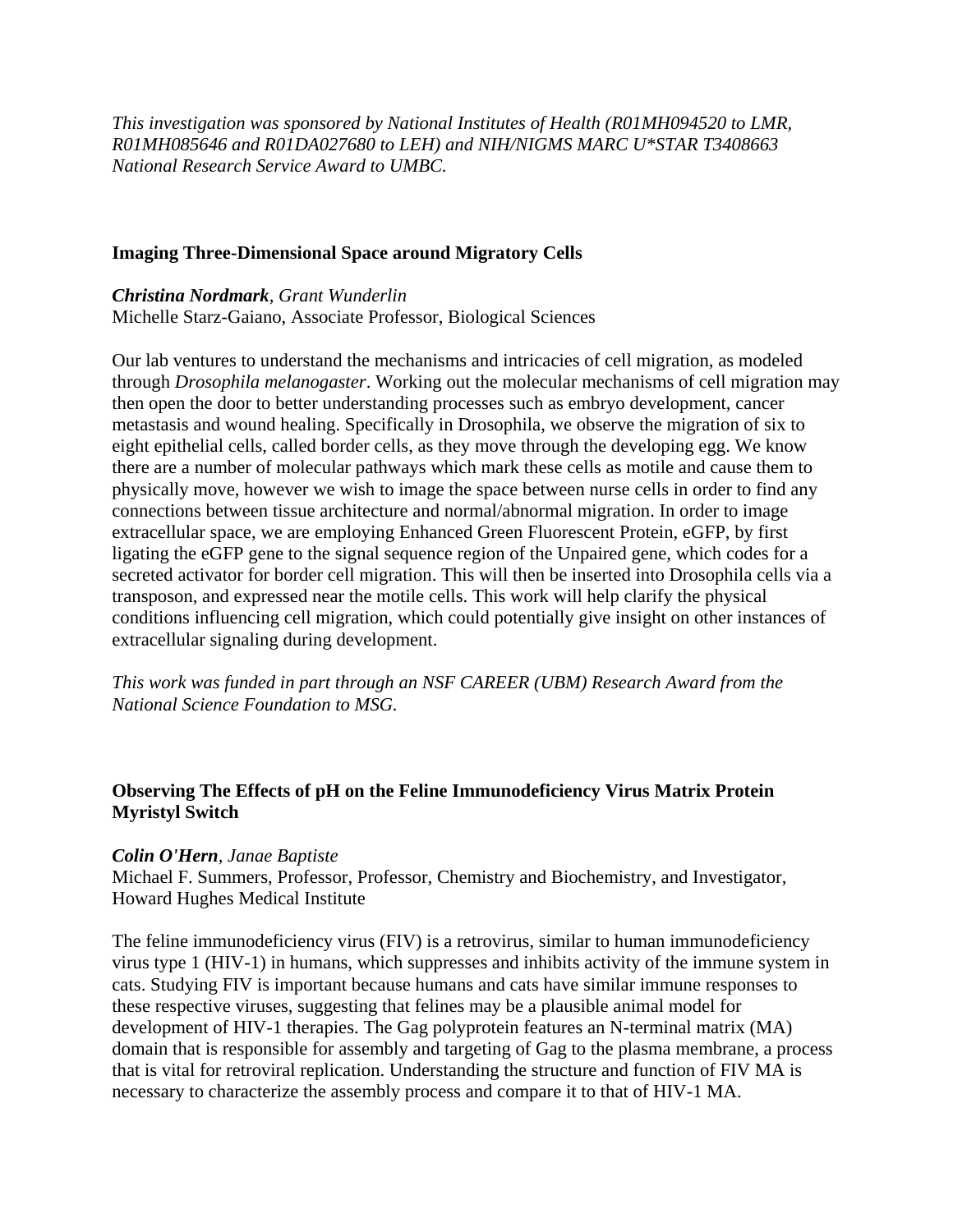Precipitation was observed during FIV MA purification, an observation that may be attributed to intermolecular interaction of the N-terminal myristate moiety of MA. We hypothesize that the myristate changes conformation, promoting precipitation at low pH. Expression and purification tests under variable pH conditions suggest that pH 8 promotes FIV MA solubility. Nuclear magnetic resonance spectroscopy will be applied to characterize structural changes associated with pH variation. This analysis will expand our knowledge on FIV MA structure and, ultimately, to the assembly process.

*This work was funded, in part, by the Howard Hughes Medical Institute and the NIH/NIAID #5R37AI030917.*

# **Informational Texts in the Middle School Science Classroom**

#### *Sean O'Neill*

Jonathan Singer, Associate Professor, Education

In today's increasingly connected society, it has become commonplace for scientific news and research to be shared in a variety of mediums, including both formal and informal informational texts. This study investigated the effectiveness of instructional strategies which emphasize student use of claim, evidence, and reasoning while reading and annotating different texts. The focus subjects of this study included 25 eighth grade Aquatics magnet students representing a breadth of reading and writing abilities. This student outcome was chosen based on previous MAP data that indicated student reading growth was insufficient in meeting the school's standards. Intervention was aimed towards incorporating the use of claim, evidence, and reasoning within daily student activities and assignments. Students were first encouraged to support any claims they made in classroom discussion or investigative assignments with evidence or observations. Additionally, students received a variety of informational texts that required them to visualize the writer's opinion, determine the claim of the article, and support it using information from the text. Student growth in reading was determined based on their synthesis of informational texts in a brief constructed response format.

# **Photokinetic Determination of Environmentally Relevant Pharmaceuticals for UV-Based Applications in Treatment Facilities**

#### *Daniel Ocasio, Kiranmayi Mangalgiri*

Lee Blaney, Assistant Professor, Chemical, Biochemical, and Environmental Engineering

Pharmaceuticals and personal care products (PPCPs) have been known contaminants of municipal water and wastewater systems in the United States since the 1960s. Drinking water and wastewater treatment plants are often equipped with UV treatment systems that are capable of transforming PPCPs into benign products. However, no regulations are in place to monitor the fate of antibiotics. The purpose of this study was to determine how antibiotic photodegradation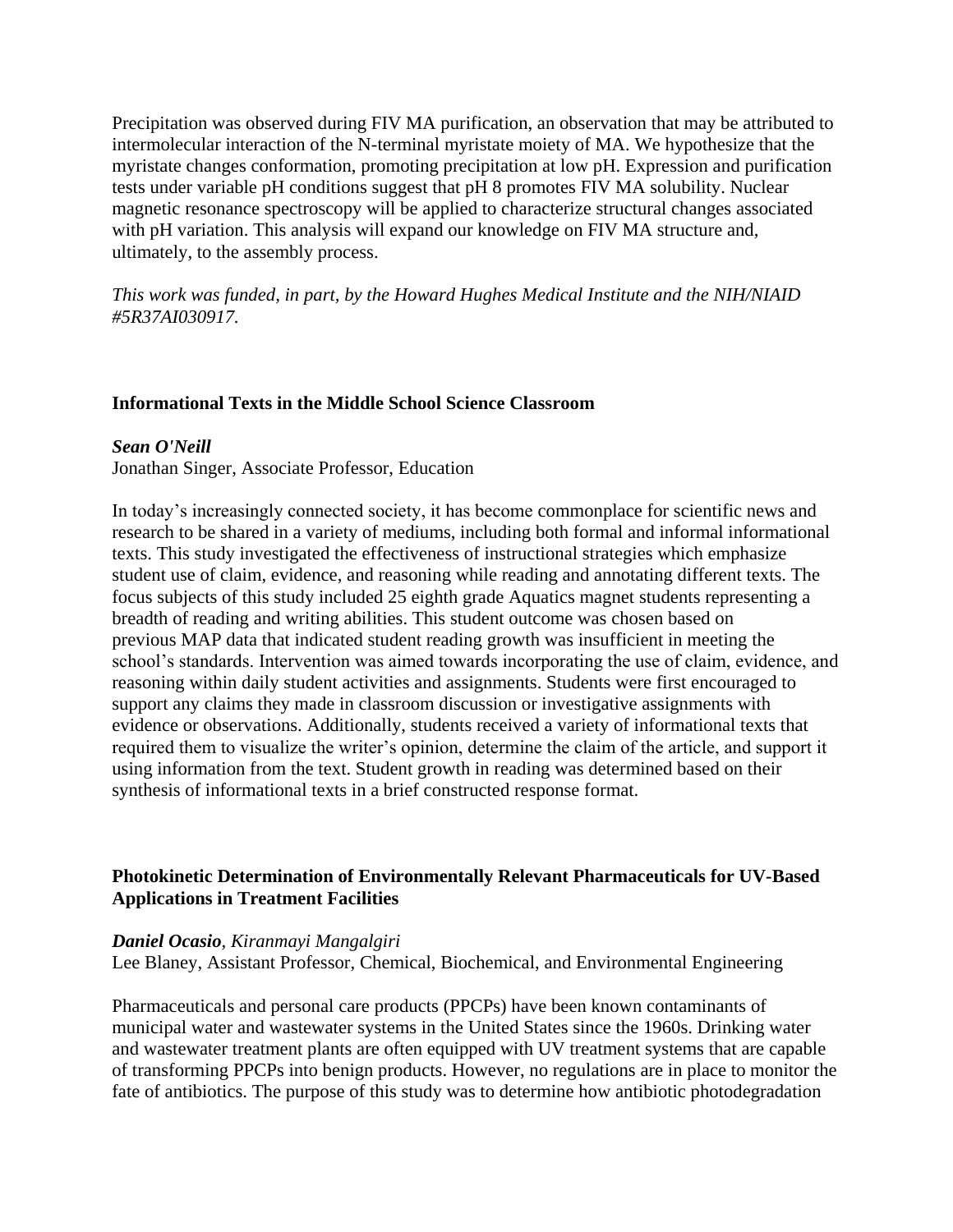kinetics affect the composition of products from UV-induced degradation. Three classes of compounds (fluoroquinolones, tetracyclines, and sulfonamides) were hypothesized to yield transformation byproducts as a result of UV exposure. Due to the wide variability in water quality, the relationship between pH and kinetic parameters was studied. Samples were prepared at eight different pH values in the range 2-12 for each compound and irradiated in a photoreactor at the germicidal UV-C range, 253.7 nm. We determined the fluence-based rate constant, quantum yield, molar absorptivity, and transformation products for three antibiotics from each class. The results indicate a clear dependence on pH for all kinetics and formation of antimicrobially-active transformation products during UV treatment.

*This investigation was sponsored by NIH/NIGMS MARC U\*STAR T3408663 National Research Service Award, a grant to UMBC from the Howard Hughes Medical Institute through the Precollege and Undergraduate Science Education, and NSF CBET 1510420.*

# **Role of Ecdysone in the Migration of Border Cells in** *Drosophila melanogaste***r Egg Chambers**

# *Kamsi Odinammadu, Neus Sanchez Alberola, Jinal Sheth* Michelle Starz-Gaiano, Associate Professor, Biological Sciences

Cell migration is an essential event during animal development. Understanding how cells migrate can help build information that future generations can use in the fight against disease. Steroid hormones in *Drosophila melanogaster* control the timing of key developmental events, including cell movements, so it is important to investigate how these hormones signal. The goal of this project is to study the role of the steroid hormone Ecdysone in the border cells of Drosophila egg chambers. Border cells are a cluster of cells that must migrate during egg development to fulfill their functions. Steroid hormone signaling controls the timing of border cell exit from the epithelium. Work from multiple labs has identified several factors that are regulated by Ecdysone signaling. We have identified more potential downstream targets through expression analysis. Through genetic experiments, we are determining which of these genes most significantly contribute to cell migration. Prior work has suggested that one of the potential target genes encodes a prolyl hydroxylase, which may play a role in border cell migration. Mutations in this gene that cause an abnormal phenotype are being further characterized. These results will inform us about the important signaling effectors downstream of Ecdysone steroid hormone in cell migration.

*This investigation was supported in part by a MARC Undergraduate Student Training in Academic Research (U-STAR) National Research Service Award (NRSA) Institutional Research Training Grant (2 T34 GM008663) from the National Institutes of Health, National Institute for General Medical Sciences.*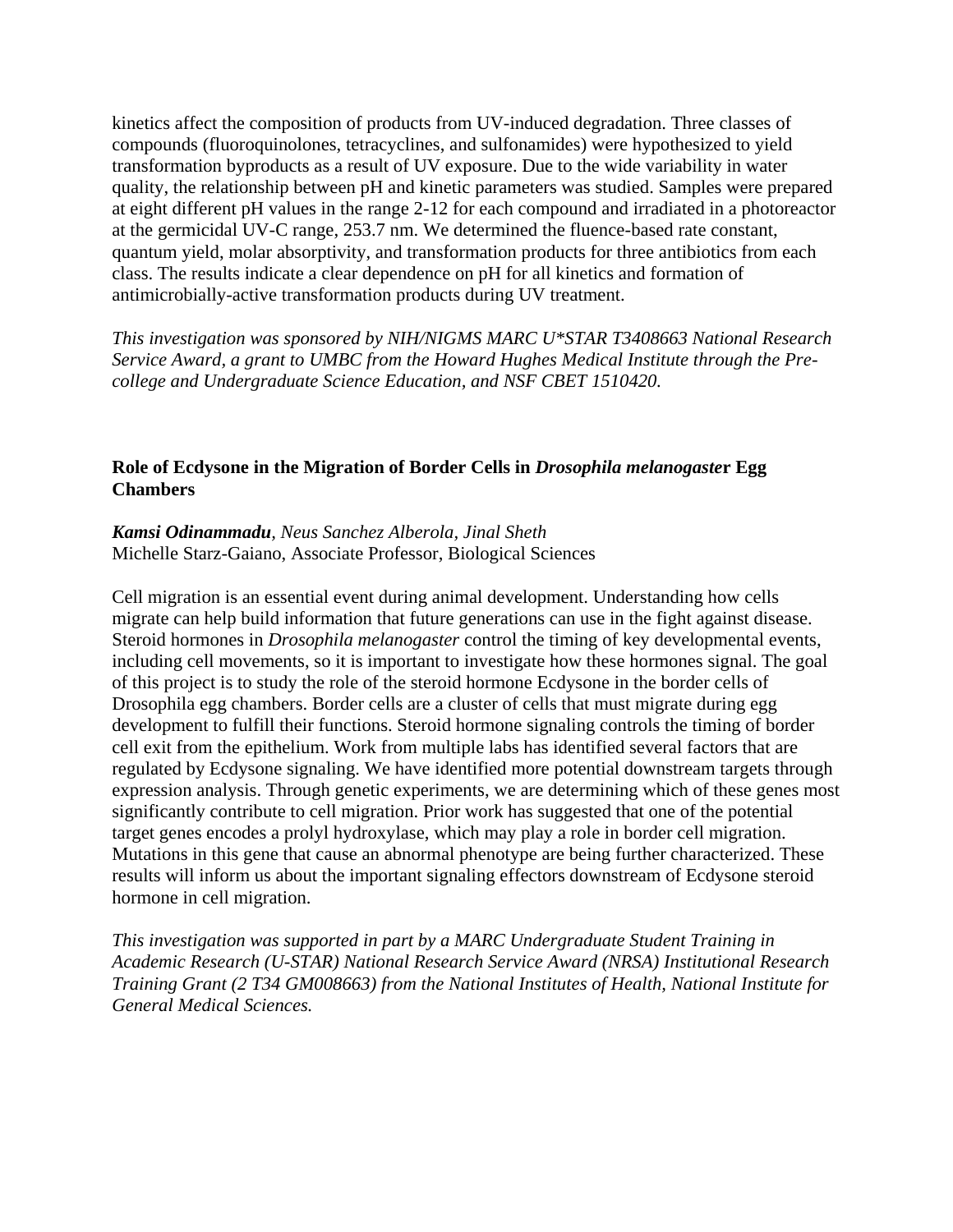### *Monster*

# *Paul Oh, Humza Ghani, Vishnu Yogendran, Allie Meadows, Sahrish Rukhsar, Stefan Wroblewski, Dozie Oguike, Saad Javed*

Christian Valiente, Program Manager, Visual Arts

*Monster* is a short horror film made by UMBC undergraduate students. The film is six minutes long and revolves around a young college student being confronted by her friends about her abusive relationship. *Monster*'*s* surreal plot pays homage to the horror films of John Carpenter, known for *They Live* and *The Thing*. Taking a post-modern approach of the horror film genre, *Monster* utilizes the conventional aesthetics commonly found in these films and moves towards an alternate conclusion. These aesthetics include dim lighting, moody sound design, and handheld filming. The dialogue was all improvisational from non-professional student actors, resulting in a quirky style of interaction among the cast. Filmed over one evening, *Monster* is the result of team collaboration with each member voicing their opinion into the creative process. With the inevitable arrival of the protagonist's abusive spouse, the film's ending contorts the audiences' expectations into absurdity. *Monster* is a self-aware narrative that questions the definition of horror in scary movies.

# **Ethnic Differences in Perceived Parental Psychological Control During Emerging Adulthood**

# *Nneka Opara*

Charissa Cheah, Professor, Psychology

Between 18 and 25 years of age, emerging adults encounter new challenges, including changes in the parenting they receive. Parental psychological control includes practices that induce child compliance through psychological and emotional manipulation, and undermine children's autonomy development. These practices have been found to be associated with negative psychosocial outcomes among emerging adults. However, differences in psychological control and associated child outcomes across U.S. ethnic groups have not been examined, despite potential cultural variations. This research compared self-reported responses from 98 African American, 155 Asian American and 251 European American emerging adults regarding (1) their perceptions of their parents' level of engagement in two forms of psychological control (dependency-oriented and achievement-oriented), and (2) the relations between perceived parental psychological control and emerging adults' depressive symptoms. Significant ethnic group differences were found in the levels of psychological control; Asian Americans perceived their parents as using the most psychological control. Both forms of psychological control predicted depressive symptoms for all ethnic groups. However, achievement-oriented psychological control was more strongly associated with depressive symptoms for Asian Americans. These findings illustrated the significance of culture when attempting to understand both parenting and the effects of parenting on emerging adults' psychosocial outcomes.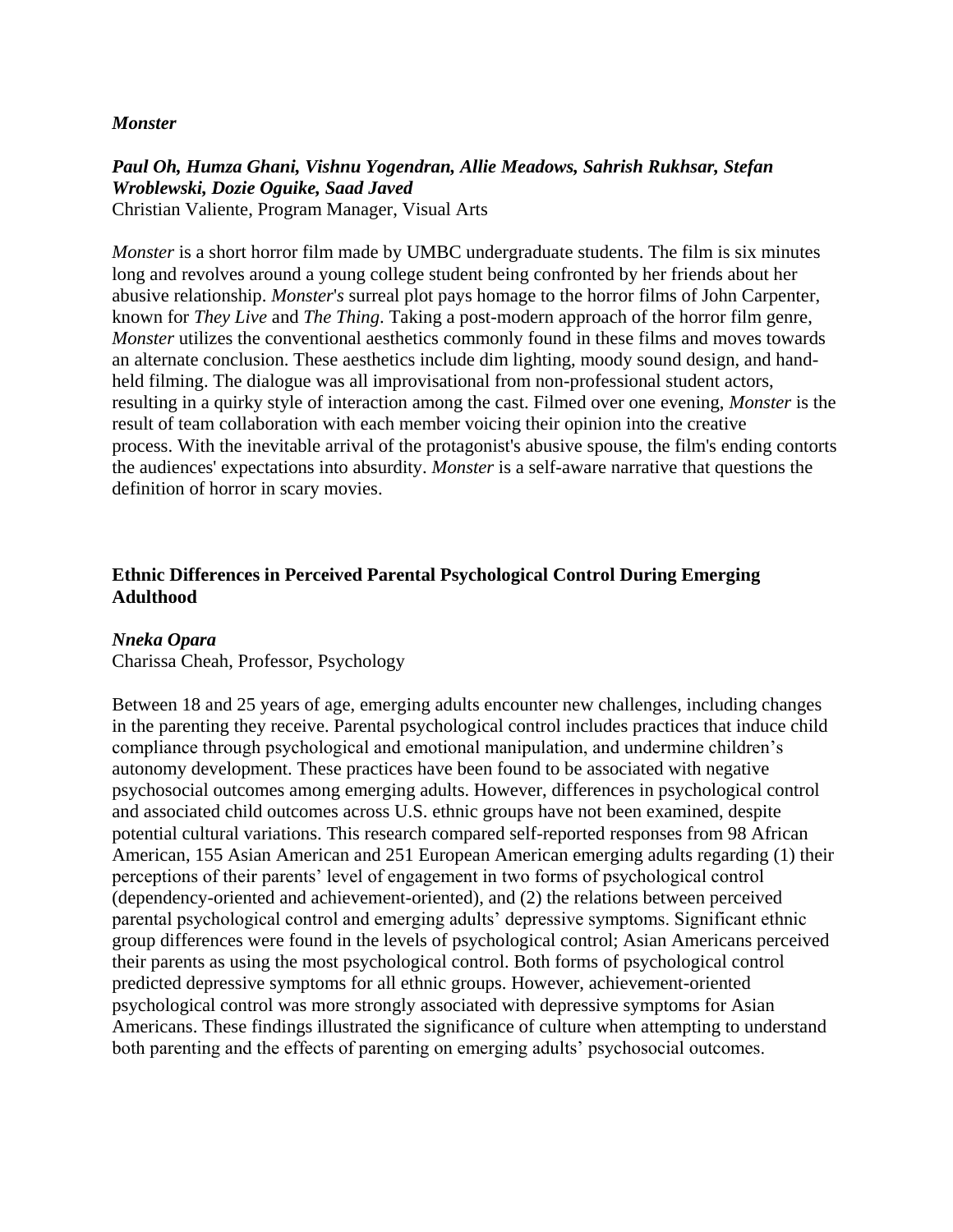*This work was funded, in part, through an Undergraduate Research Award from the UMBC Office of Undergraduate Education.*

# **The Role of Cultural Competency and Health Information Technology Adoption in Quality Home Care**

### *Anna Opoku-Agyeman*

Gunes Koru, Associate Professor, Information Systems

Cultural competency is a key performance improvement domain for home health agencies (HHAs). This literature review focused on investigating the challenges and opportunities for cultural competency in home care and revealed directions to leverage health information technology (IT) to address those challenges and opportunities. The review followed the PRISMA methodology to retrieve the relevant articles. Race/ethnicity disparities, language barriers, and religious or traditional beliefs were found to hinder aspects of home care. Data showed that there were clear disparities between how many services African Americans and Hispanics/Latinos received as compared to their White counterparts. Literature also revealed that language barriers prevent home-care patients from receiving necessary care instruction. Moreover, religious and traditional beliefs were found greatly impact home care patients' adherence to care procedures, such as adherence to medication. Findings also revealed that patients who were unable to overcome these barriers found it difficult to receive adequate care services, such as regular nursing visits, sensitive care procedures, and interpreter services among others. Health Information Technology can be used to help make cultural awareness training available online for clinicians to access or cultivating discussions between HHAs intranets.

# **Development of a Low-cost Automated Sensor for the Simultaneous Measurement of Gas and Particle-phase Ammonia**

# *Julian Paige, Justin Thaggard, Michael Battiglia*

Christopher Hennigan, Assistant Professor, Chemical, Biochemical, and Environmental Engineering

Ammonia is the most important basic compound in the atmosphere. Ammonia participates in numerous atmospheric chemical reactions including the formation of particulate matter, which has significant implications for air quality and human health. Agriculture is the largest emitter of ammonia, however the emissions of ammonia are not predicted well by state-of-the-art models. Existing atmospheric ammonia sensors are very expensive, costing at minimum, tens of thousands of dollars, which limits their deployment on a widespread basis. This has motivated efforts to develop new methods to measure atmospheric ammonia at significantly reduced cost. This project is based upon an automated system to capture ammonia from the gas and particles phases, with subsequent measurement of ammonia in the aqueous phase using UV-Vis spectroscopy. The detection of ammonia is achieved by initiating the modified Berthelot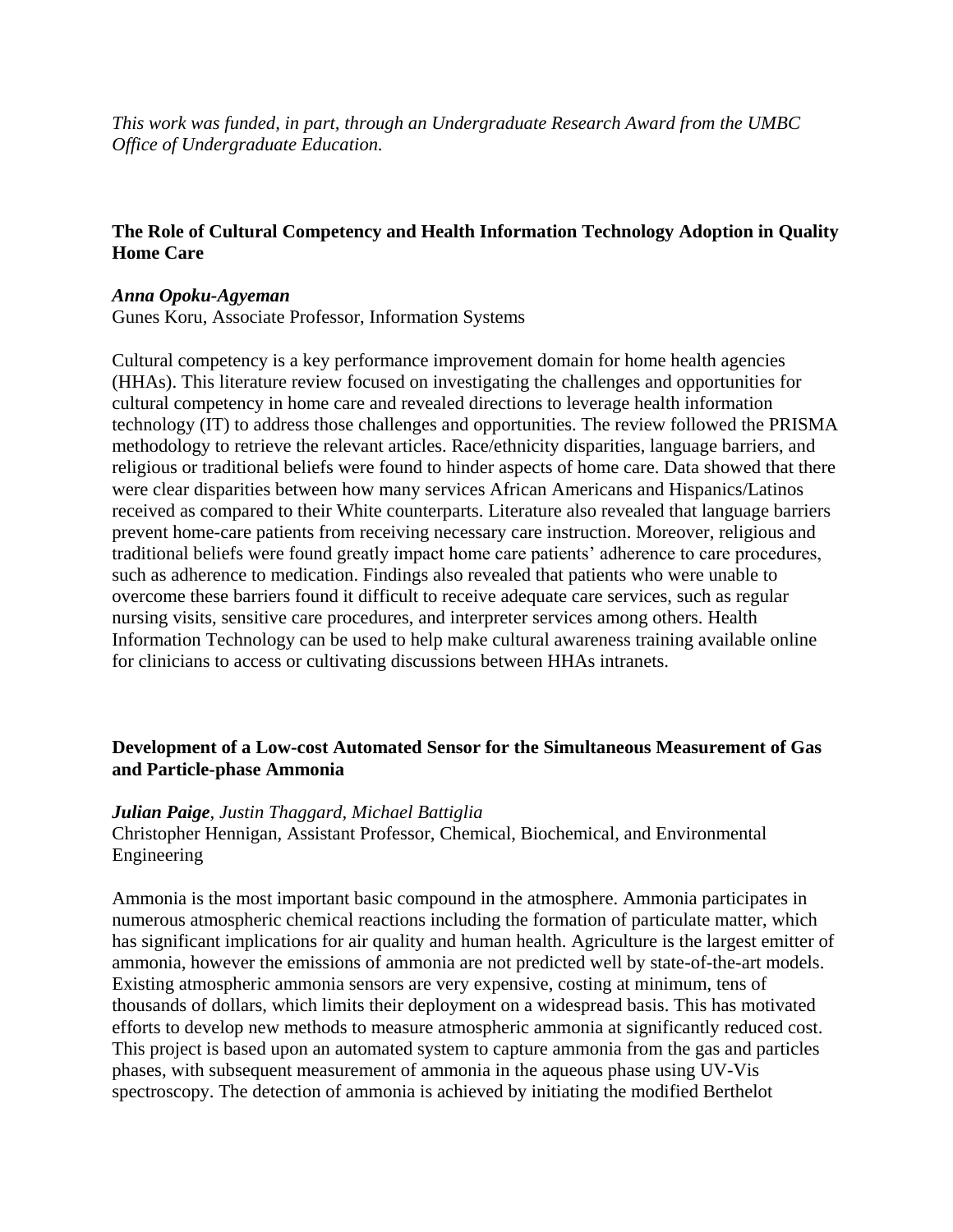reaction, which produces a green color at 660nm. Absorbance measurements of this reaction product serve as the basis of the ammonia measurement. This phase of the project focuses on the development and optimization of the automated mixing system, which is a critical component of the ultimate automated ammonia sensor.

*This investigation was sponsored by NIH/NIGMS MARC U\*STAR T3408663 National Research Service Award to UMBC.*

# **Mathematical Modeling of Cancer and Enzyme Cluster Formation**

### *Jane Pan*

Hye-Won Kang, Assistant Professor, Mathematics and Statistics

Glucose metabolism is a reversible process that involves the breaking down of glucose into energy. Previous studies have suggested that metabolic enzymes of glucose metabolism form clusters that hold a direct relationship to cancer cells. This project focused on creating a mathematical model which would provide novel insight into the metabolic function of the clusters in cancer cells. Using this model, we analyzed different cases that revolved around two attributes: the size of the enzyme clusters and the type of cell involved. We simulated a set of cases that enabled us to see how variations in these attributes play a role in the amount of products formed after undergoing glycolysis, including ribose-5-phosphate, serine, and lactate. Modifying initial values and efficiency parameters of our model allowed us to simulate four specific cases, with our main interest lying in cancerous cells that contained large enzyme clusters. Other sub-cases included normal cells that have small enzyme clusters, cancer cells with small enzyme clusters, and normal cells with no enzyme clusters. Results of these sub-cases were subsequently compared to our primary case of interest, cancerous cells with large enzyme clusters.

*This work was funded, in part, through an Undergraduate Research Award from the UMBC Office of Undergraduate Education.*

# **Sons of Erin: The Irish Brigade and Becoming an American**

# *William Parry*

Anne Sarah Rubin, Professor, History

How did members of the Irish Brigade and the Irish-American community combat nativist and other stereotypes about the unit's service to the Union Army in order to present the Irish as worthy of full inclusion in post-war American society? As millions of Irish immigrants entered the United States prior to the Civil War they faced harsh discrimination, yet they supported and fought valiantly for the Union cause and their new homeland. These men chose to fight in order to prove their loyalty to the United States while also maintaining a source of ethnic pride. From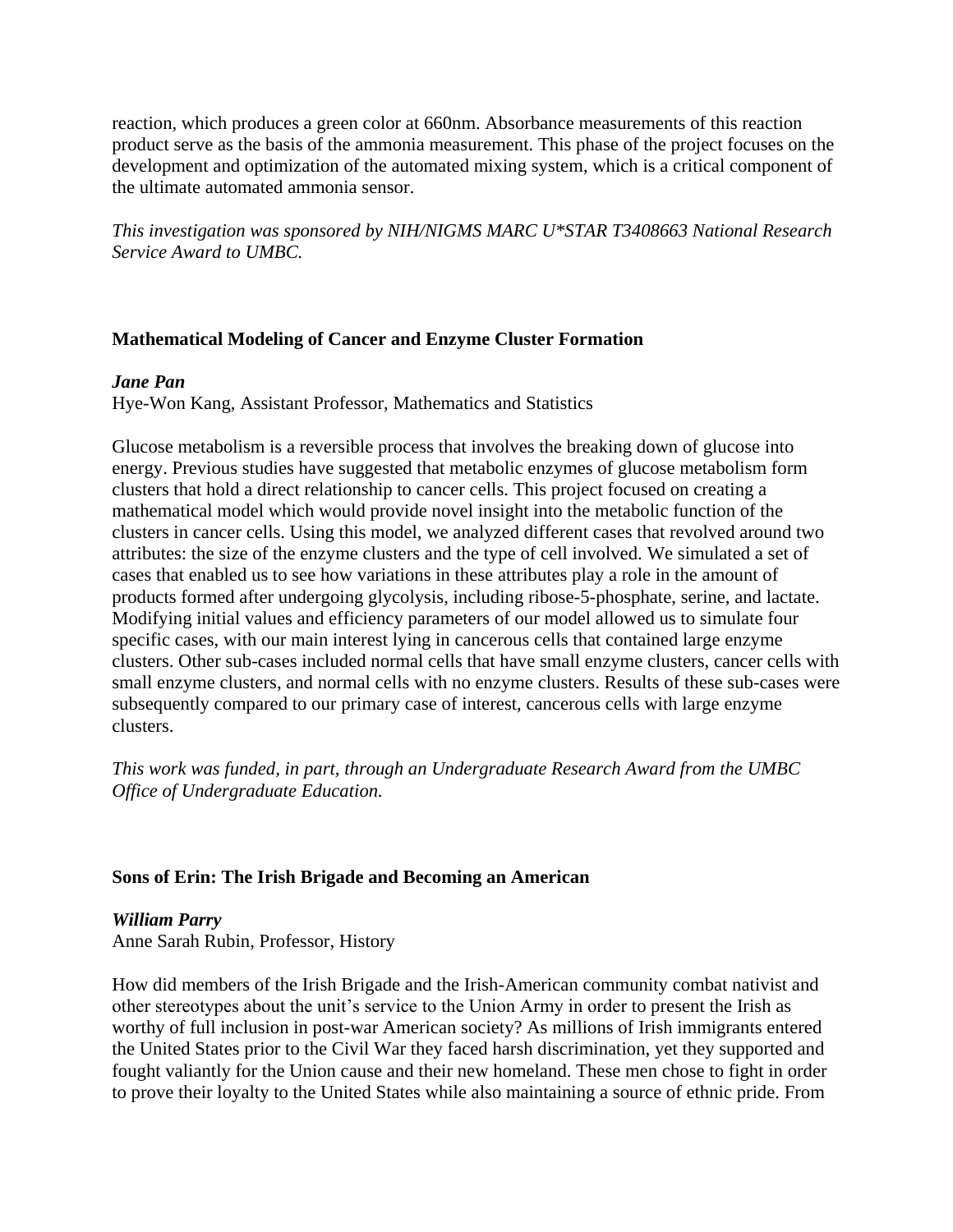1860 to 1863 the Irish gained recognition as loyal and successful soldiers, it was not until the New York Draft Riots that the Irish role, and thus memory, became an unflattering one. Through the use of diaries, memoirs, monuments, and reunions during the period of 1865 to 1920, I show how these immigrants reflected on the war and how they constructed their own memory of the war that conflicts with the "nativist" memory of Irish soldiers as deserters, traitors, and ungrateful. Today the soldiers of the Irish Brigade are honored for their contributions to Union victory.

### **Tanagra Figurine: Faked or Real**

#### *Ashley Patchett*

Esther Doyle Read, Adjunct Professor, Ancient Studies

Object # 366 in the UMBC Spiro Collection is a head that was formerly part of a Tanagra figurine. These figurines originated in the village of Tanagra in Greece, during the Hellenistic Period (323-31BCE). My research focuses on how the figurines were made, what they looked as a whole piece, as well as their purpose in Ancient Greek culture. In order to do this, I will consult journal articles, books, and museum catalogs that deal with Ancient Greek art as well as visiting exhibits of Tanagra figurines at the Walters Art Museum and other museums in order to gain an insight into these objects. However, there is a chance that this Tanagra could be a counterfeit since there was highly lucrative market for fake figurines in the late 1800s, shortly after their discovery. Understanding the significance of the item to both the ancient Greeks and the 19<sup>th</sup>century art world is important because it illustrates how the classics influence our daily lives. This research is also an important part of a long term project to document the Spiro collection's objects and to establish a context for the piece in the 21<sup>st</sup> century.

#### **Bmore Than Dance**

#### *Erin Patterson, Brendon Thach*

Alan Kreizenbeck, Associate Professor, Theatre

Bmore Than Dance is an aspiring non-profit organization that promotes local dance styles as a positive outlet for creative energy, and as a tool for empowering children and young adults in Baltimore. We sought to aid Bmore Than Dance by recruiting students to assist them. We founded and managed three teams of student interns from four universities in the area and implemented Design Thinking, a strategic method for applying business creativity and innovation. We then brought the student groups together with Bmore Than Dance to problem solve, carry out user research (field research empathizing with the intended customer), create ideas, and prototype and implement solutions. These solutions included multi-media marketing strategies,such as building and branding Bmore's online presence, finding and maintaining relationships with sponsors/partners, planning and organizing fundraisers/events, and conducting research on the effects of the arts in inner-city Baltimore. The results of these strategies were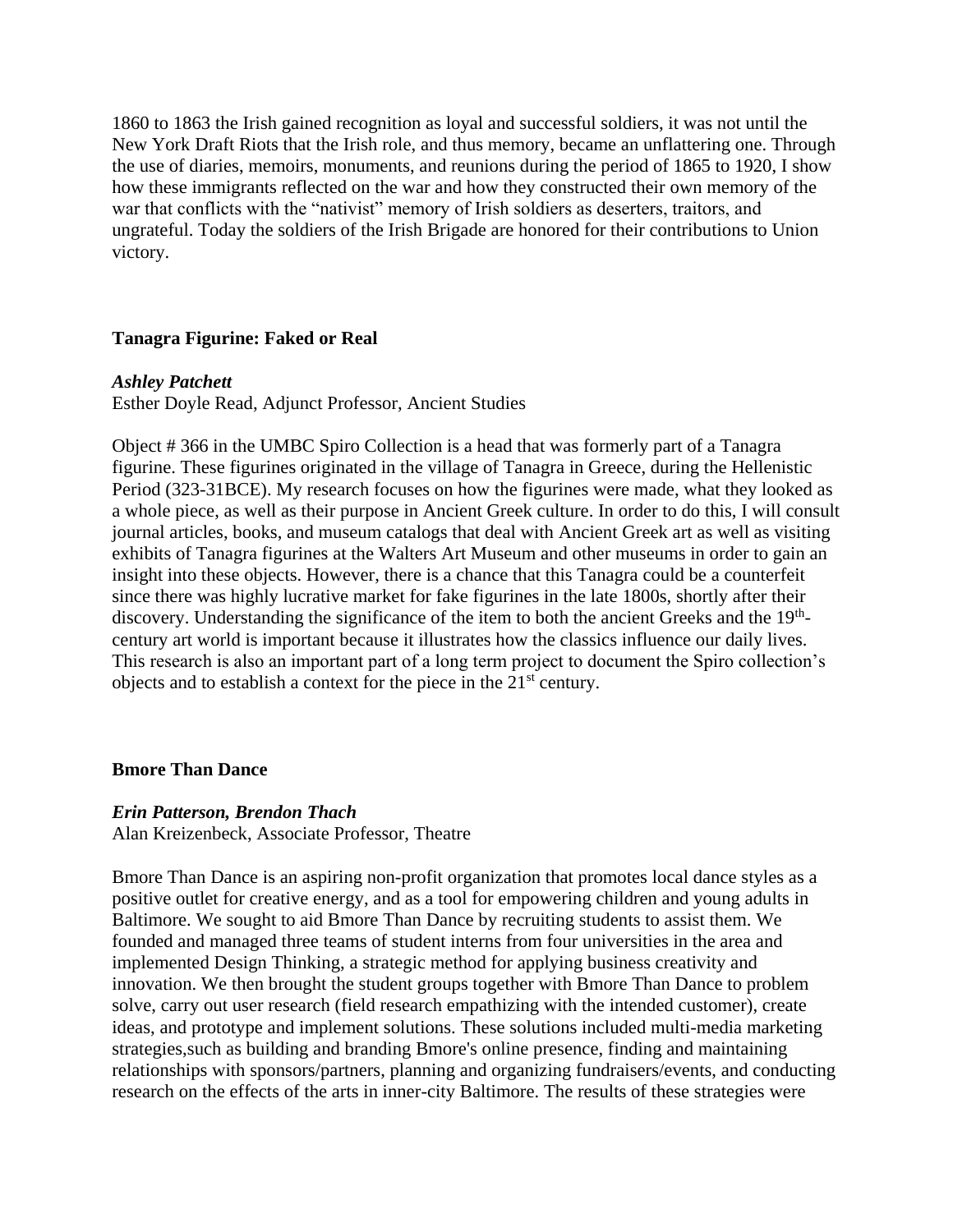measured through web traffic analytics, interviews conducted at events, questionnaires, and surveys. Our results of increased web traffic led to additional interest in sponsorship, performance venues, rehearsal and classroom space, and class and event attendance, supporting our belief that student intervention positively impacted the mission if Bmore Than Dance.

*This work was funded, in part, through an Undergraduate Research Award from the UMBC Office of Undergraduate Education.*

### **Prior Video Game Experience and the Effectiveness of Video Game Distraction**

#### *Amanda Perera, Sarah Moshman*

Lynnda Dahlquist, Professor, Psychology

Research has previously examined the effectiveness of video-game distraction in reducing children's experience of pain. However, the mechanisms of the relationship are not fully understood. Research and theory suggest that cognitively demanding tasks are more effective at reducing pain than less cognitively demanding tasks. Furthermore, well-practiced tasks demand less cognitive effort than less-practiced tasks. This study examines the relationship between experience with video games and the effectiveness of video games as a distracter from pain during a cold water task. Participants were 31 children ages six to 13 and their parents. Parents reported estimates of the child's video game playing during the previous week. Experimental tasks included children immersing their non-dominant hand in uncomfortably cold (7 °C) water while playing a video game, and without video game distraction. Children's pain tolerance was measured as the amount of time that children successfully kept their non-dominant hand immersed in the cold water. Data will be analyzed using Pearson correlations to examine relations between prior experience with video games and pain tolerance. It is hypothesized that video-game distraction will improve pain tolerance for all children, but that children with more video-game experience will benefit less from video-game distraction than children with less experience.

### **Developing an Ensemble's Musical Vocabulary**

*Ryan Pilius*

Brian Kaufman, Assistant Professor, Music

The ability to understand and interpret musical terminology is one of the most important skills for a performing musician. Along with reading notation and developing the mechanical ability to produce sound on an instrument, musicians must be able to understand terminology in multiple languages and apply it to musical performance. In order to measure baseline skill of terminology comprehension, a multiple choice pre-test was administered to 35 ninth grade orchestra students. The test included mixed terminology regarding tempo, style, dynamics, and articulation. The students were evaluated based on the number of correct answers. The target group was selected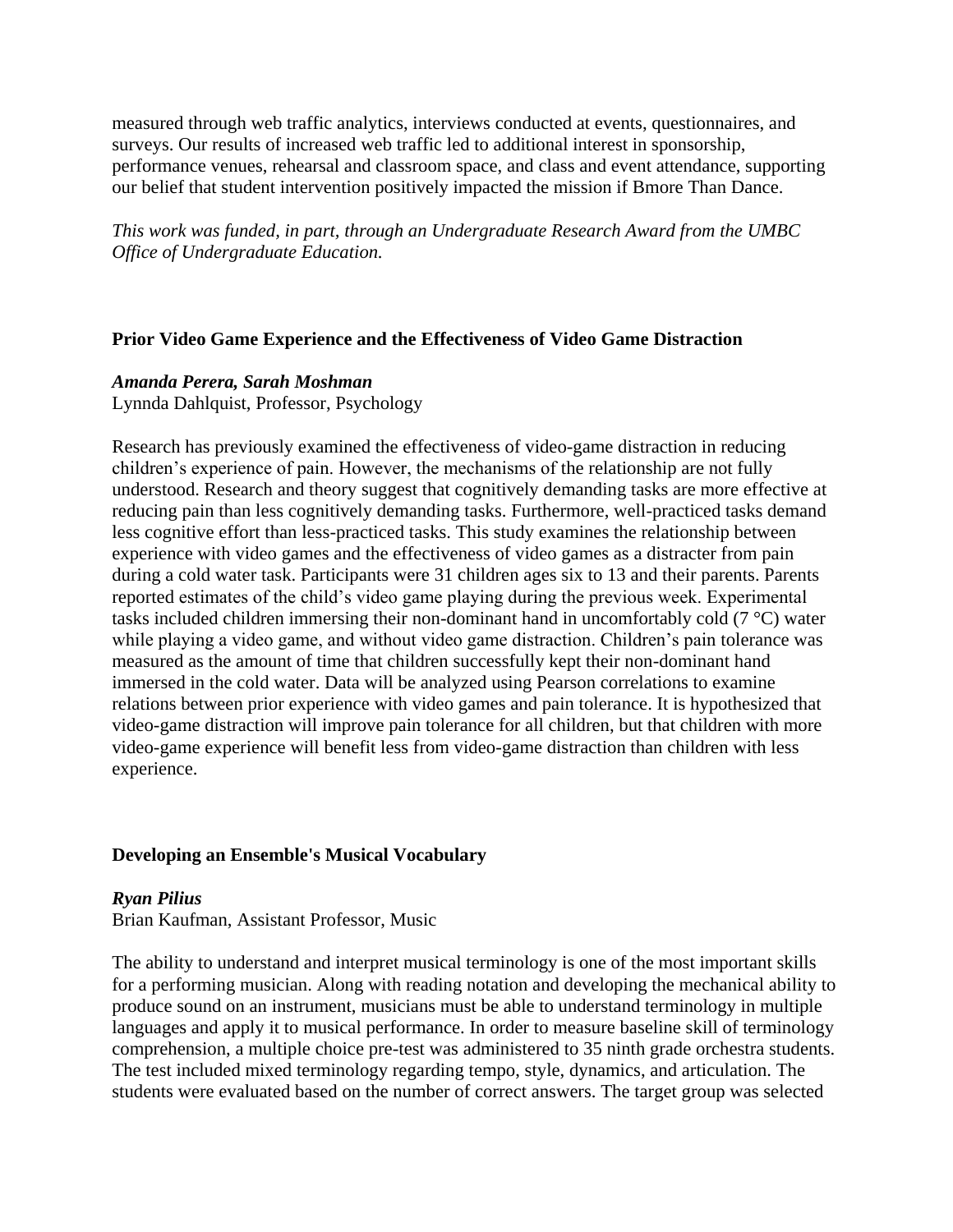from this evaluation, by selecting 16 students that scored a 60 percent or lower. During each subsequent class period, the teacher emphasized new musical terminology and discussed its function and meaning. The teacher also incorporated technology in class to help review the terms and engage the students. The post-test will be administered at the end of the term, and student growth will be measured by comparing pre- and post-test scores. The target growth for the 16 targeted students is an individual increase of at least 10 percent (one letter grade improvement).

# **Engineering of the FRB Domain of the Mechanistic Target of Rapamycin (mTOR) to Probe Transient Interactions**

# *Sarah Pollock, Erin Kennedy, Miji Jeon, Chidera Ekeocha, Vanessa Nwaiwu* Minjoung Kyoung, Assistant Professor, Chemistry and Biochemistry

This project aims to develop a system to evaluate a novel sensor employing innovative nanoreaction chamber technology, which will track transient biomolecular interactions in real time at a single molecule level. We are evaluating this sensor by studying the interactions between the FK506-binding protein (FKBP) and the FKBP12-rapamycin binding (FRB) domain in the presence of various small molecules such as rapamycin. FKBP bound rapamycin forms complexes with the FRB domain of mTOR, which is an essential regulator of cell growth and survival. We purchased the FKBP gene from Addgene, and inserted it into the pET28b plasmid with a histidine tag for future purification. We currently perform site directed mutagenesis on the FRB domain by deleting the endogenous cysteines and exchanging an endogenous serine at a desired location to a cysteine. This will allow us to probe the FKBP and FBR domain interactions by measuring fluroescence resonance energy transfer (FRET) efficiency. The mutated FRB and FKBP proteins will generate a FRET signal upon binding to small molecules. These tertiary interactions between a single FKBP, FRB domain, and a small molecule in our nano-reaction chamber will allow us to evaluate the sensor by analyzing the binding mechanisms and affinity.

*This investigation was supported in part by a MARC Undergraduate Student Training in Academic Research (U-STAR) National Research Service Award (NRSA) Institutional Research Training Grant (2 T34 GM008663) from the National Institutes of Health, National Institute for General Medical Sciences and UMBC startups and UMBC-Special Research/Assistantship Initiative Support (SRAIS) award.*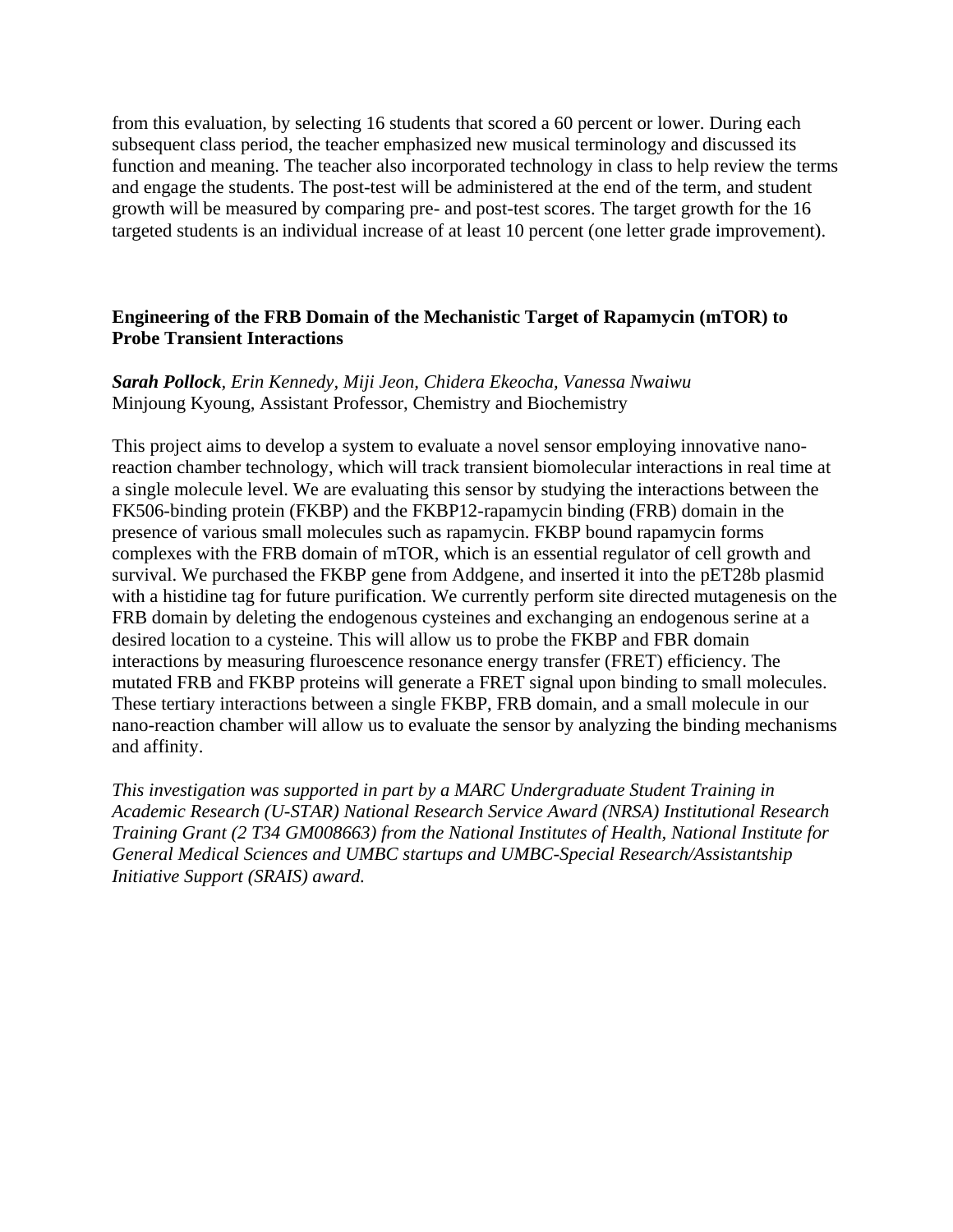# **Evaluating Primary Source Documents: Using Evidence to Support Claim Writing in the Social Studies Classroom**

### *Sayre Posey*

Linda Oliva, Assistant Professor, Education

Historical documents are direct and relevant links to the past. When given a primary or secondary source document, students have trouble making their own claims about the information. Instead, they often cite direct quotes or repeat the text in their answers. This study investigated the effect of a range of instructional techniques selected to assist students in developing their claim- and evidence-writing skills in the social studies classroom. Using the processes outlined in the Howard County Public School System (HCPSS) Historical Thinking Skills, students wrote claims to interpret primary source documents and provided textual evidence to support their claims. The subjects were 21 eighth-grade students in on-level U.S. History who had both minimal experience and a lack of skills necessary for claim and evidence writing. Students were given five in-class exercises to practice and refine their writing over a period of three months, including specific targeted lessons in each unit. They should exhibit growth toward mastery of drawing and supporting evidence-based conclusions, and demonstrate content understanding. The data included a baseline writing sample, several document-based questions and assessments collected throughout the year. Writing was scored using an HCPSS claim- and evidence-writing rubric.

# **Children's Awareness of Task Distraction and Task Persistence**

#### *Asma Qaiyumi, Aman Sajid, Cassandra Simons* Susan Sonnenschein, Associate Professor, Psychology

Children's abilities to ignore distractions and persist on tasks by using learning strategies predict academic performance. However, few studies have addressed children's understanding of these strategies. This study had two goals: (1) to identify and categorize children's self-reported barriers to ignoring distractions and persisting on tasks; (2) to compare children's definitions of ignoring distractions and persistence to researcher/expert definitions. The sample  $(N = 113)$ consisted of mainly White (58.6%) and Black children (19.8%), 54% boys and 46% girls, from grades one to six. They completed a learning-strategies questionnaire asking about strategies children use to complete tasks. Responses were coded for barriers to strategy use and the extent to which student definitions of learning strategies aligned with researcher definitions. Results showed 75.2% of children reported auditory distractions (people talking) as common distractors, followed by visual distractions (32.7%); 47% of children reported general distractions as common barriers to persisting, followed by difficulty of material (40%). Results indicated that children are not fully aware of available strategies for ignoring distractions and persisting on tasks. School curriculum should include lessons on awareness of learning strategies to foster academic success.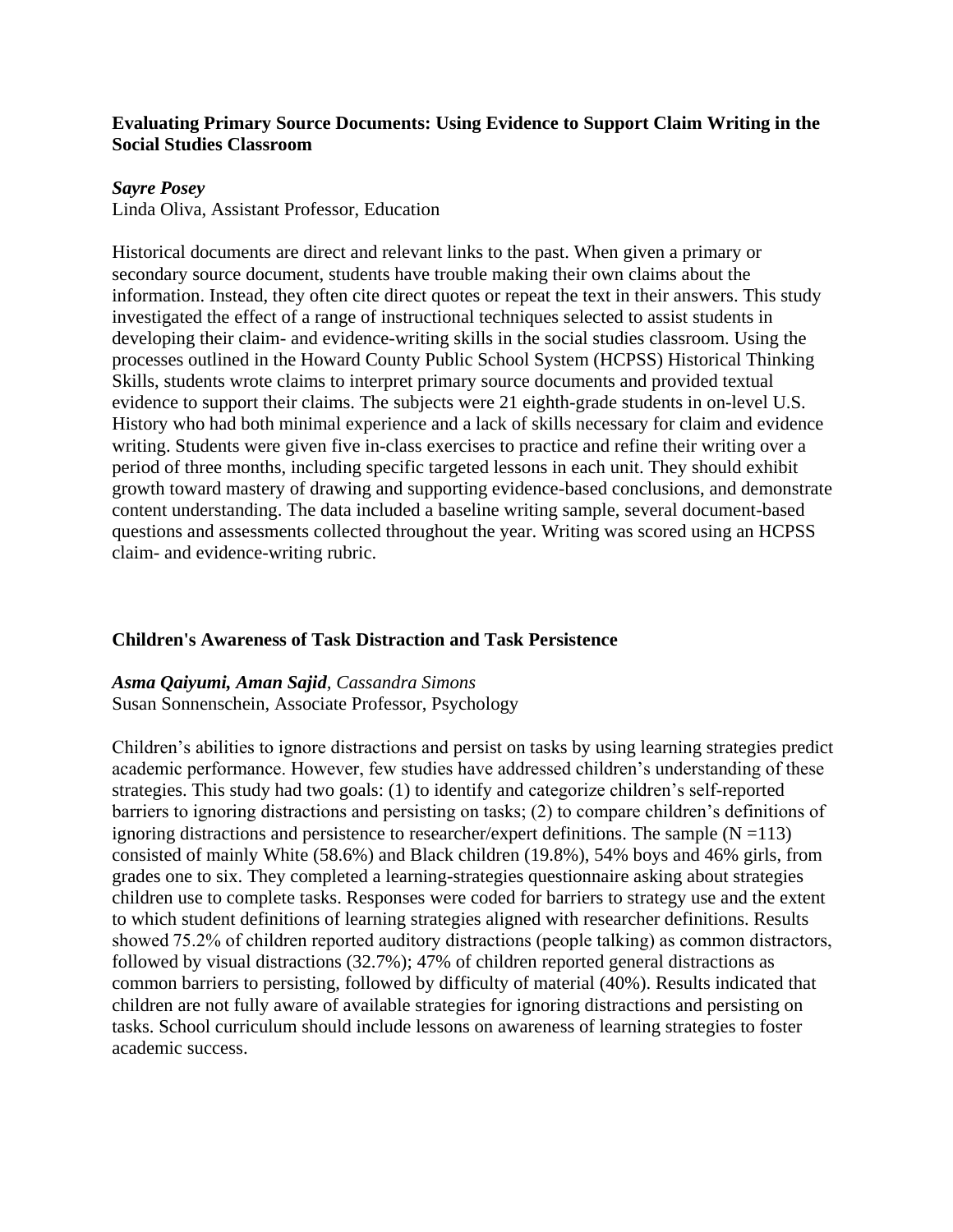# **Acoustic Beamforming Techniques for Standoff Detection**

# *Brandon Quade, Tyler Quade, Mark Murnane, Mahesh Shirole*

Charles LaBerge, Professor of the Practice, Computer Science and Electrical Engineering; Fow-Sen Choa, Professor, Computer Science and Electrical Engineering

Beamforming techniques generally used in radio frequency applications such as phasedarray radar can also be employed in acoustic applications with comparable success. Beamforming is a signal-processing technique that uses the interaction of multiple sensing elements to improve the overall characteristics of the sensor. We researched various techniques in microphone array design and signal processing to enhance the quality of received audio signals. One application of acoustic beamforming is Photo-Acoustic Sensing (PAS), the process of using controlled light pulses to excite an acoustic response from a material, detecting those signals with a microphone array, and properly identifying the material though spectrum analysis. When operated in noisy environments, PAS applications require a highly directive response pattern. With such a response, PAS is useful in standoff detection of hazardous substances in airports, military installations and public places. We simulated and constructed a 32-element microphone array with an FPGA-based signal processor, which successfully discriminated a target in a typical environment at a range of 10 meters. The directivity of our design results in a significant improvement in signal-to-noise ratio compared with a single traditional microphone element.

*This project was funded by the UMBC Department of Computer Science and Electrical Engineering.*

# **Exploration of College Students' Dietary Habits and Differences in American Dietary Guidelines**

# *Rafay Qureshi*

Dena T. Smith, Assistant Professor, Sociology and Anthropology; Jamie Trevitt, Assistant Professor, Health Administration and Policy Program

Despite an increase in scientific knowledge about healthy diet, Americans on average do not meet healthy dietary guidelines. Multiple groups have created dietary guidelines to help Americans achieve healthier dietary behavior, including the government's Choose My Plate and the American Heart Association. Using a survey of undergraduate students at a large public university, this study focused on students' dietary behavior and whether the students meet guidelines depending on the guidelines used. This study was conducted through an electronic survey and had 510 participants. Participants were contacted through departmental listservs and university groups. Results showed that students were, overall, not meeting dietary guidelines for fruits, vegetables, grains, and dairy. Using the McNemar Test, the study also found that the two different guidelines resulted in statistically significant differences in terms of percent of students meeting dietary guidelines for all groups. The recommendations from the two guidelines are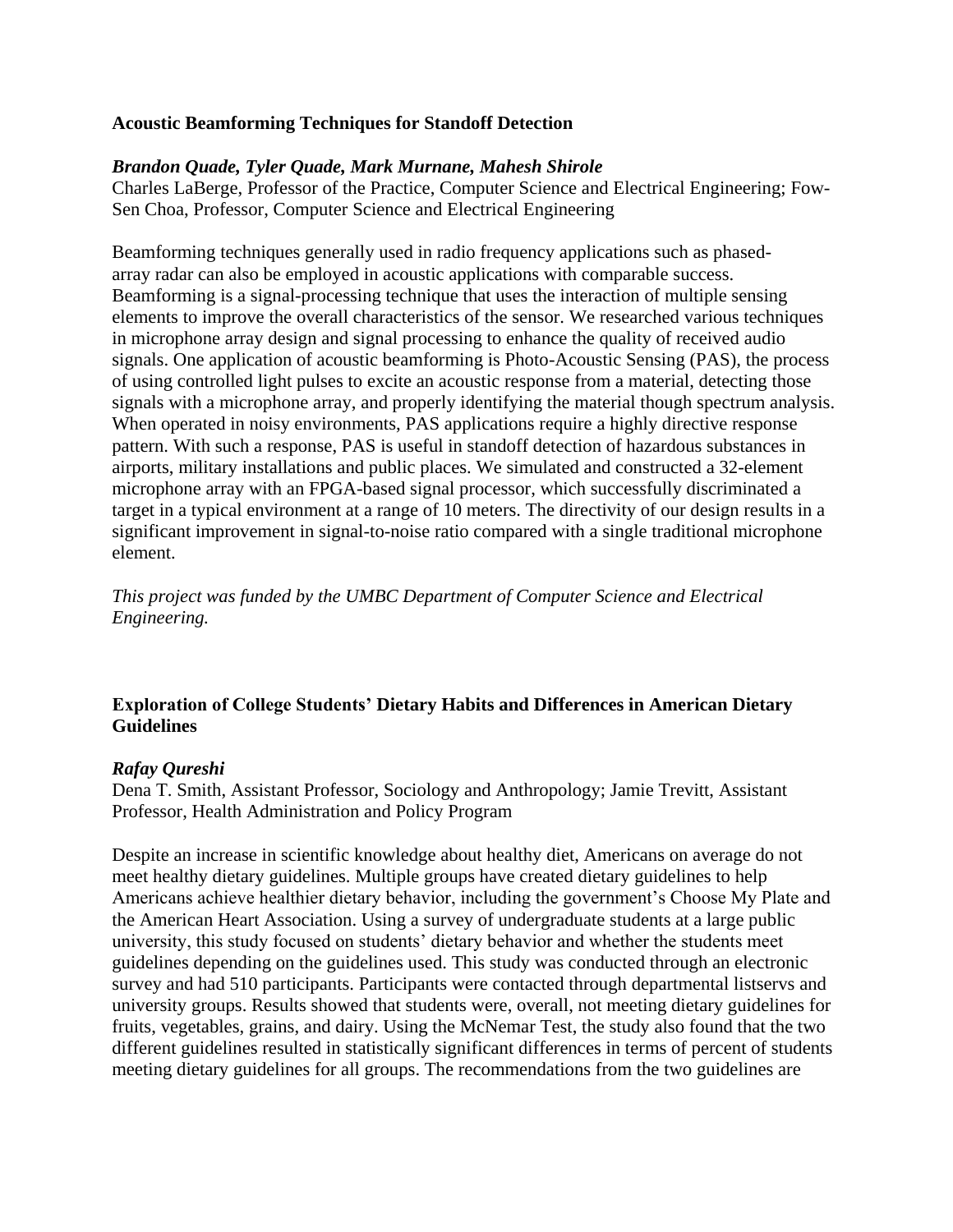inconsistent with one another. This study seeks to influence policy regarding nutrition on college campuses, especially given the poor diet of American college students.

*This research was funded, in part, by the UMBC McNair Scholars Program and by the Department of Sociology and Anthropology at UMBC.*

# **Ribosomal Protein Binding During Ribosomal RNA Maturation**

### *Rebekah Rashford*

Lasse Lindahl, Professor, Biological Sciences; Jesse Fox, Biological Sciences

Genetic and biochemical studies of the ribosome show that ribosome formation is a complex process of synthesis and assembly of individual components, namely ribosomal proteins (rp) and ribosomal RNA (rRNA). However, the exact timing of individual rp addition to ribosome assembly RNA intermediates is not fully understood. This project was designed to develop a method for determining these binding patterns without interrupting ribosome biogenesis. Individual tagged rp's were expressed and co-immunoprecipitated, along with the specific rRNA segment to which the rp binds. RNA was extracted from the immune precipitate and loaded onto slot blots. The blots were then probed with segment-specific oligo-probes loosely corresponding to rRNA cleavage sites (a process we termed "slot-northern"). When a signal showed the slotnorthern indicating a probe had bound to the rp/RNA complex, it was viewed against the known specific probe-segments of the binding probe and used to deduce the location of binding for that individual rp onto the maturing rRNA. By gaining this information about ribosomal proteins, we may better understand the ribosome in its entirety and add to the foundational understanding of the important process of translation.

*This research was funded, in part, by a grant to UMBC from the Howard Hughes Medical Institute through the Pre-college and Undergraduate Science Education Program.*

# **Improving Students' Abilities to Summarize and Speak Publicly**

#### *Sierra Reeb*

Cheryl North, Assistant Professor, Education

The two objectives of this study were to increase students' ability to accurately summarize a text, and for students to become more proficient when presenting. These are both valuable skills necessary for student achievement. The study population consisted of 15 tenth graders from a suburban Mid-Atlantic high school who had difficulty summarizing and were identified as having poor speaking skills early in the school year when asked to present. These presentations served as the baseline data and were graded using a standardized rubric. Interventions included direct instruction, regular practice with summarizing, and increased opportunities for public speaking with extensive feedback. Using a standardized rubric, students were assessed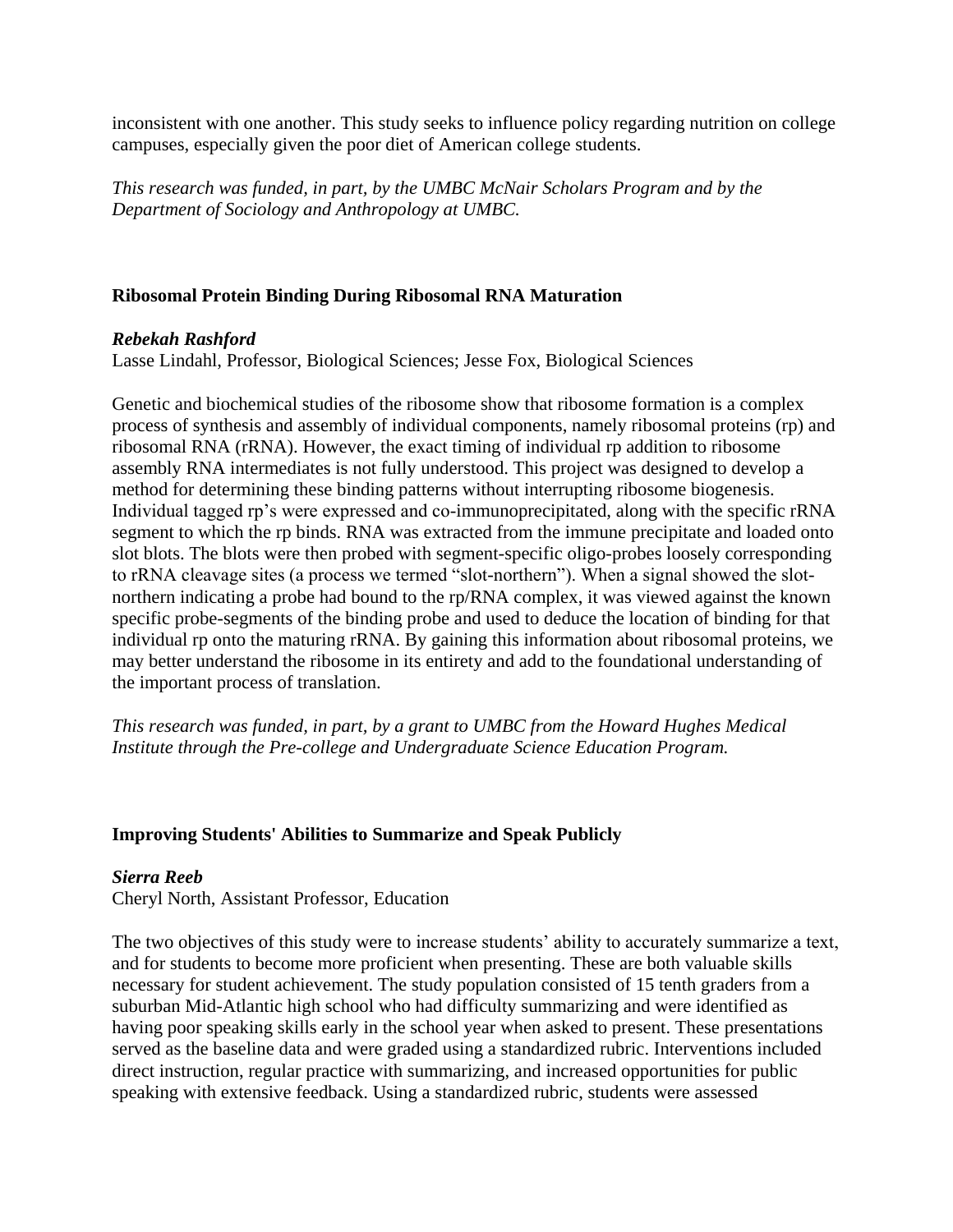throughout the year on their ability to summarize and speak proficiently. Baseline data was compared to subsequent data and end-point data to examine growth. The target for improvement was for students who demonstrated a base score of 1 to improve their skills to the next level, 2 to improve their skills to the next level, and 3 to maintain mastery on a similar assignment by the end of the course. Participants will be shown which instructional practices benefited students the most and how growth was measured throughout the school year.

# **The Association Between Intimate Partner Violence and Financial Stress in Newlywed Couples**

### *Allison Reichard, Rupsha Singh*

Robin Barry, Assistant Professor, Psychology

Intimate partner violence (IPV) causes physical and psychological harm. There is some evidence that indicators of financial stress, such as unemployment, are also risk factors for IPV, because it has been shown to increase relationship stress. However, previous research has not examined whether perceived financial stress (i.e., perceiving one is unable to pay one's bills, pay for basic necessities) increases risk for IPV. This study used a sample of N=114 couples, who were in their first year of marriage, and examined whether indicators financial strain: income, perceived financial stress, and employment were associated with IPV using actor-partner interdependence modeling (APIM). We expected that IPV would be higher in couples with higher financial strain. Our hypothesis was partially supported, in that, personal income was negatively associated with injuring one's spouse over the prior year. However, perceived financial stress and unemployment were not associated with IPV.

# **The Effect of State Unemployment Rate and Existence of a Capital Gain's Tax on Income Inequality among the U.S. States**

#### *Zuhair Riaz*

Carolyn Forestiere, Associate Professor, Political Science

How do the unemployment rate and capital gains tax influence income inequality in the United States? Income inequality has been growing in America for the past few decades and has become a significant political issue because of its potentially destabilizing effect on the middle class. To understand how income inequality has increased, we need to understand the factors that have caused it. One potential causal factor is the unemployment rate of a state; if there are more individuals who are not earning income, the gap between those who have no income and those who earn a higher income widens. Another factor is the tax policy of a state, which matters because its regulations come at the expense of the lower class. Using regression analysis and two brief hypothesis-confirming case studies (North Dakota, and Washington D.C.) to study 2015 data from the Bureau of Labor and Statistics and the American Council For Capital Information,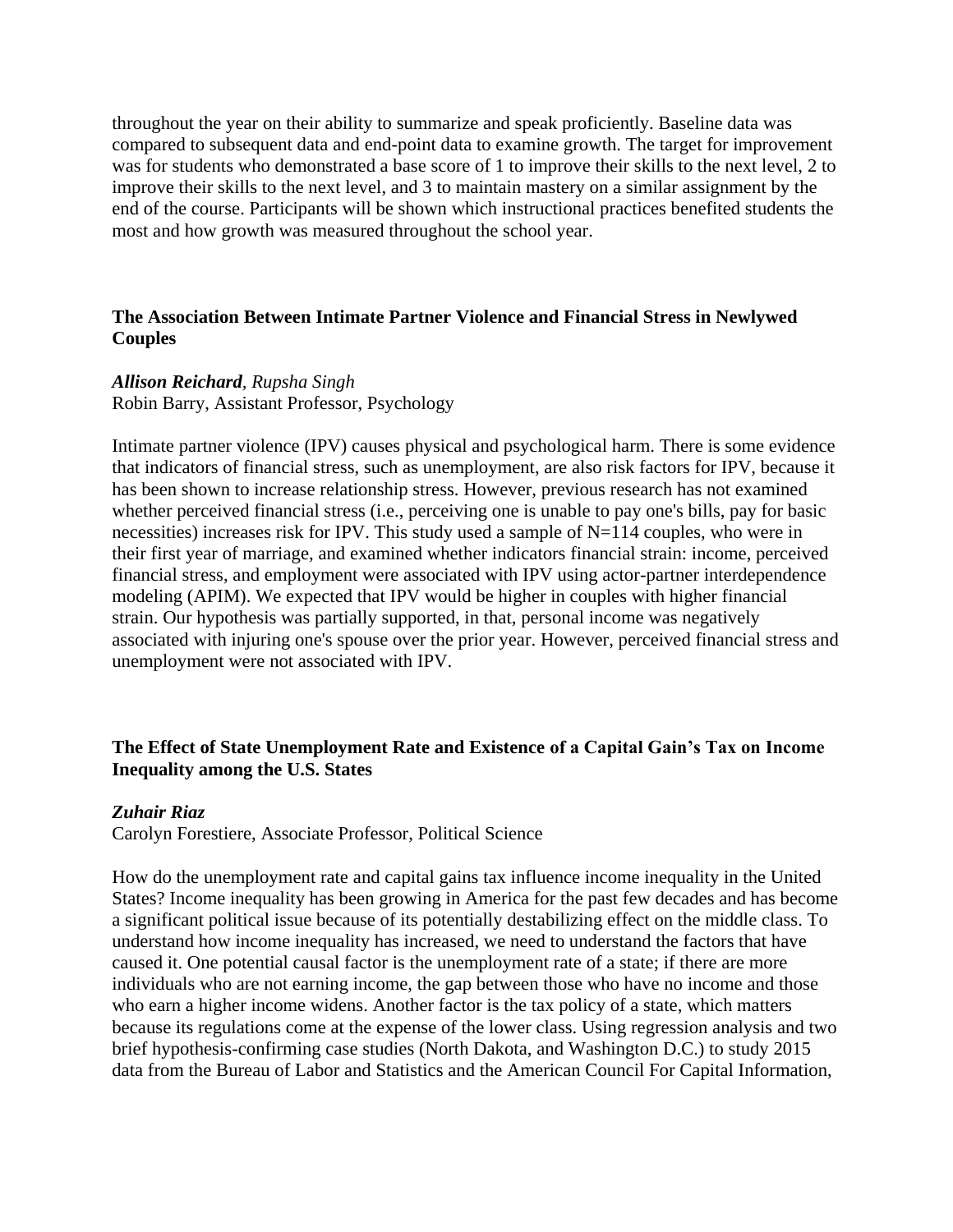this research finds that a state's unemployment rate has a positive relationship with income inequality, that is, as the unemployment rate increases, inequality decreases.

### **Using Nuclear Introns to Assess Gene Flow between Old and New World Common Ravens**

# *Hayley Richardson, Anna Kearns, Matthias Gobbert* Kevin Omland, Professor, Biological Sciences

Genome sequences from our extinct close relatives have shown that modern human genomes are a mixture of three distinct lineages. To better understand the evolutionary process of interbreeding between formerly distinct lineages, we study the Common Raven (*Corvus corax*), whose range spans across North America, Europe and Asia. Within the species, there exist two distinct DNA lineages: the California clade (present only in the western United States) and the Holarctic clade (which is found throughout the entire range). Our goal is to determine the origin of the Holarctic clade. Lower genetic variation in New World ravens would indicate a recent colonization of the New World, suggesting the lineage originated in the Old World. We collected nuclear data from seven Old World and twelve New World ravens. The Isolation with Migration program was used to estimate divergence time and amount of gene flow between the two populations. Ravens illustrate a dramatic case of speciation reversal, so understanding the Holarctic clade's history will help us elucidate this process. Since similar evolutionary processes occurred in both raven and human history, understanding speciation reversal in ravens could help understand the details of human evolution.

*This work was funded by an Undergraduate Research Award from the UMBC Office of Undergraduate Education, the NSF Interdisciplinary Training for Undergraduates in Biological and Mathematical Sciences (UBM), and the Research Council of Norway.*

# **Impact of External Visual Stimuli on the Perception of Flavor Identity**

# *Alexis Rubin*

Shuyan Sun, Assistant Professor, Psychology

It is well known that color of food significantly affects the perceived taste of food items. An unknown liquid colored red is more likely to be perceived as a flavor derived from red foods such as cherry, rather than orange. However, whether the same effect occurs when one's surroundings are colorful rather than the food item has not yet been investigated. In this experiment, 28 UMBC students were provided with three samples of unknown, uncolored fruit juice, and asked to identify the flavor experienced and how intensely they perceived the flavor under two conditions. In the control condition, the participant faced a blank white screen during tasting, whereas in the experimental condition, participant sampled the juices in front of a saliently colored red screen. It was hypothesized that the red color presented on the screen would influence the subjects to perceive "red" flavors such as watermelon. Preliminary data analysis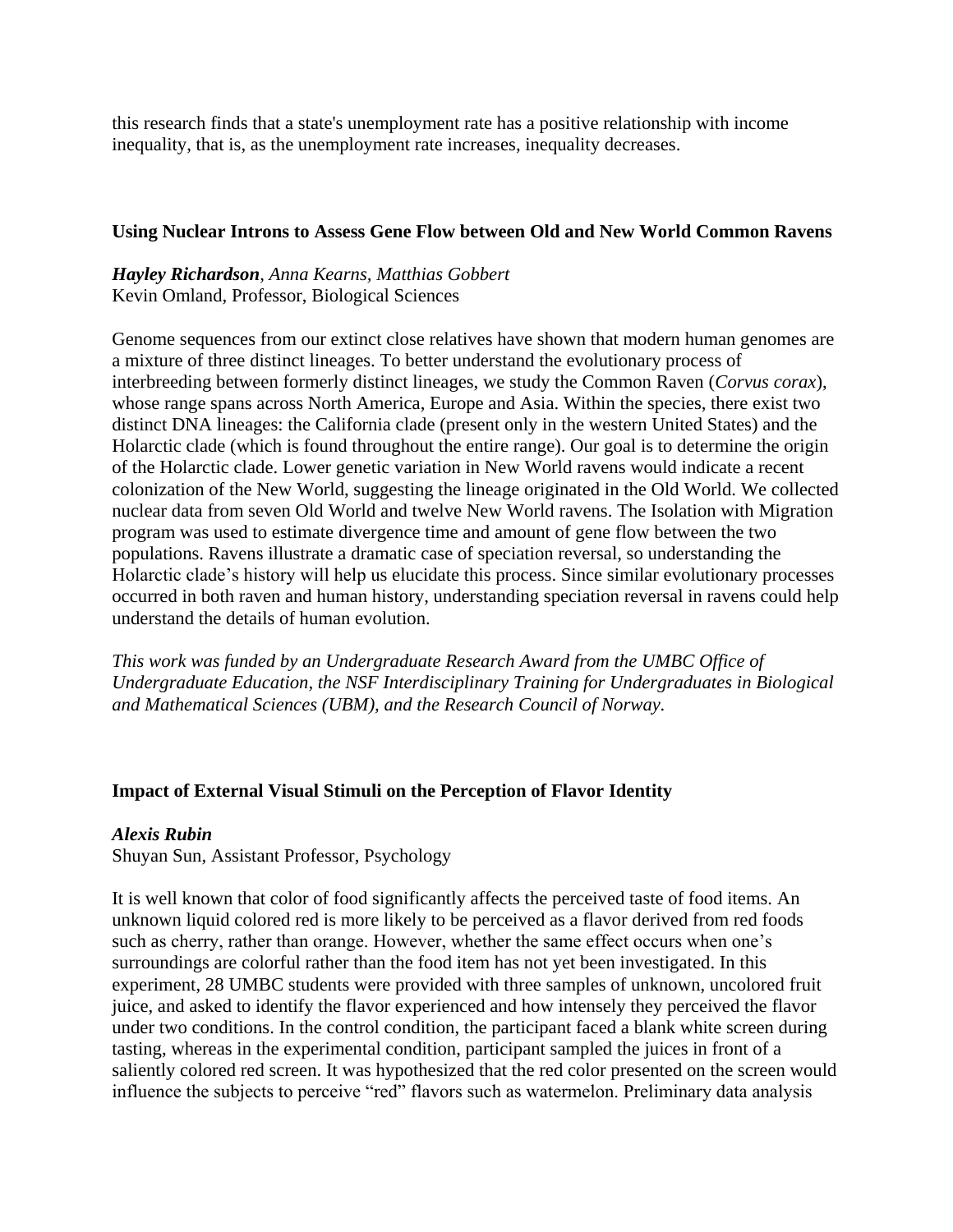indicates that there is no significant difference in flavor or intensity perceptions between the blank control condition and the red experimental condition. Findings from this study may inform interventions for individuals with abnormal eating habits.

# **Benzoxazole-Based Metal Chelators for Hepatitis C**

# *Bren Runge*

Paul Smith, Associate Professor, Chemistry and Biochemistry

Our lab has synthesized several novel compounds shown to inhibit replication of Hepatitis C virus (HCV). Three viral proteins (NS2, NS3, and NS5A) required for HCV replication contain or share structural zinc ions in order to maintain their function. Disruption of zinc binding within these proteins has been shown to inhibit their function, which has led to the hypothesis that inhibition results from the chelation of one or more structural zinc ions. Previously identified HCV inhibitors contain three Lewis-basic groups that have been shown to bind zinc. The specific goal of this research is to improve the efficacy of our lead compounds by synthesizing a series of analogs with an additional Lewis-basic group of an amine of varying length. With the additional Lewis-basic group we expect to see an increased affinity for zinc and, if the hypothesis is correct, increased HCV inhibitory activity.

*This work was funded, in part, through an Undergraduate Research Award from the UMBC Office of Undergraduate Education.*

# **Evaluating Accuracy of the Algorithm/Formula Used in Store-brand Digital Thermometers to Predict Body Temperature**

# *Amirreza Saharkhiz*

Liang Zhu, Professor, Mechanical Engineering

The objective was to evaluate whether a single exponential function formula used in store-brand digital thermometers is accurate to predict body core temperature. A thermistor bead temperature sensor was used to measure the transient temperatures at either the oral or the axillary site of 20 human subjects. The transient temperatures were later curve fitted with a proposed formula of two exponential functions with two time constants. We found that it was necessary to measure the temperatures for at least 40 minutes at the axillary site, and 10 minutes at the oral site to establish a steady state. The transient temperatures clearly demonstrated two phases of the thermal environment. Even though at the oral site, the first exponential term is dominant, it would have underestimated the body temperature by up to  $1 \degree C$  using only the first function in 65% of the participants. This result is accentuated at the axillary site. If a single exponential term was used to fit the temperature transients at the axillary site, the resulting average error would have been as large as 2 °C. We conclude that single exponential function based digital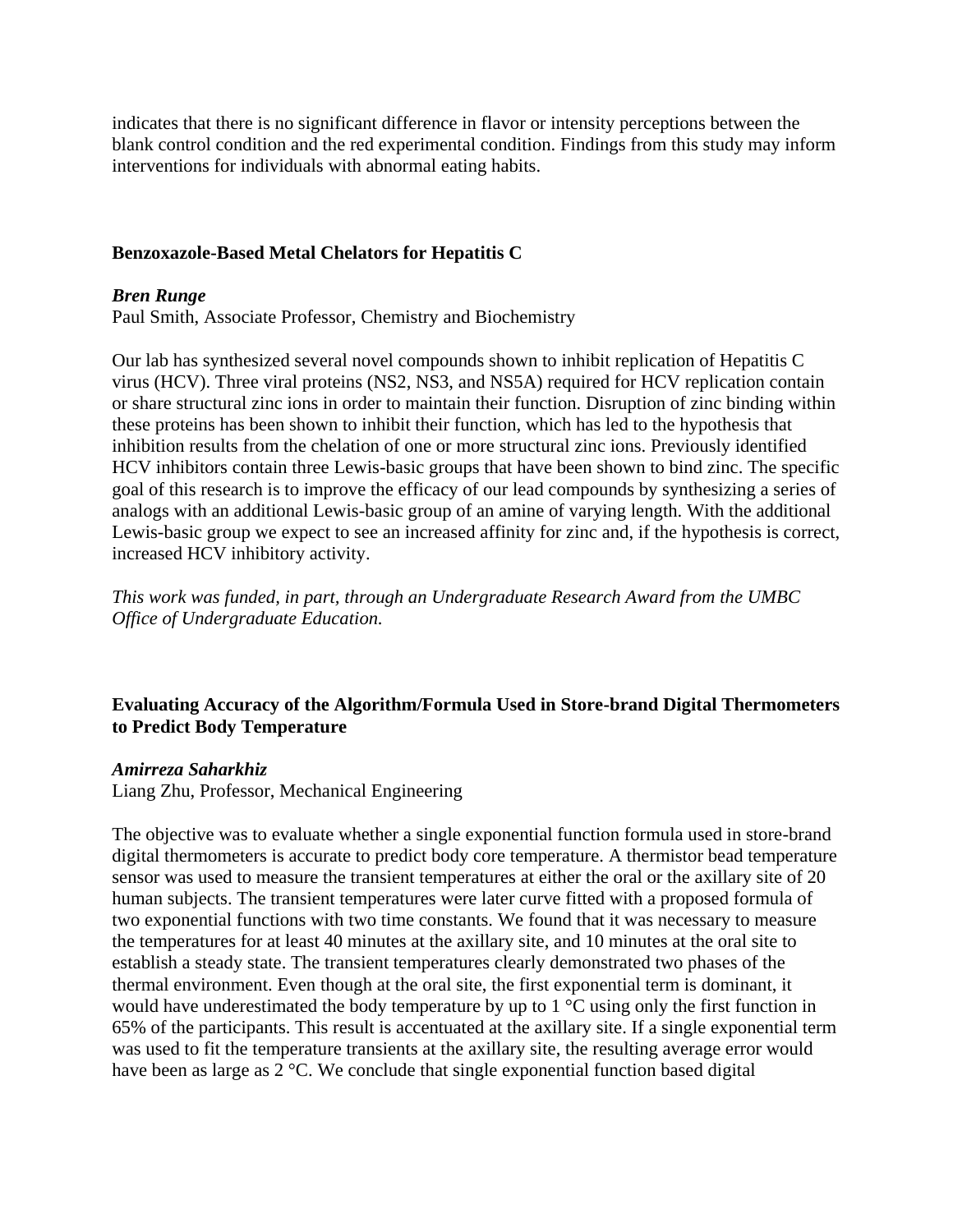thermometers relying on the first several seconds of measurements greatly underestimate the body temperature.

*This work was funded, in part, through an Undergraduate Research Award from the UMBC Office of Undergraduate Education, by an NSF S-STEM grant and the FDA.*

# **Investigating RLS1 Protein Localization and the Evolutionary Origins of Cellular Differentiation**

# *Rima Sakhawala, Jose Ortega*

Stephen Miller, Associate Professor, Biological Sciences

Cellular differentiation is a key attribute of all multicellular organisms, but little is known about the molecular mechanisms that drive its evolution. The goal of this work is to understand a gene named *RLS1* (*regA*-like sequence), that is believed to have been important for the evolution of cell types in the volvocine green algae. This family includes unicellular *Chlamydomonas reinhardtii*, which has no cell differentiation, and multicellular *Volvox carteri*. RLS1 is the closest *C. reinhardtii* homolog of RegA, a Volvox protein essential for cell differentiation; however, little is known about RLS1. Our immediate goal is to learn more about the accumulation and localization of the RLS1 protein during the *C. reinhardtii* life cycle by developing a construct that expresses mCherry-tagged RLS1 protein. We PCR-amplified a hygromycin-resistance-encoding gene fragment, which was subcloned into an *RLS1*-containing plasmid. An mCherry fragment was synthesized and will be subcloned to create the completed construct. That construct will be transformed into *C. reinhardtii* and western analysis will be used to identify transformants that express mCherry-RLS1. These transformants will be analyzed to determine how RLS1 accumulates during the *C. reinhardtii* life cycle, thus providing insights into its developmental function and the evolution of multicellularity.

*This investigation was sponsored by NIH/NIGMS MARC U\*STAR T3408663 National Research Service Award to UMBC.*

# **Exploring Potential Benefits of Three-Dimensional Printing Technology in Elementary School Settings**

*Gabrielle Salib, William Easley, Dhuel Fisher, Erin Buehler* Amy Hurst, Assistant Professor, Information Systems

With the increased availability of three-dimensional (3D) printing technologies on the consumer market, educational settings have begun to explore their use within the traditional curriculum. As part of a longitudinal study, our research team is conducting weekly 3D modeling and printing workshops at a Baltimore school. The workshops are part of an after-school education program designed to support at most 20 students in third and fourth grade who may be at-risk. Since the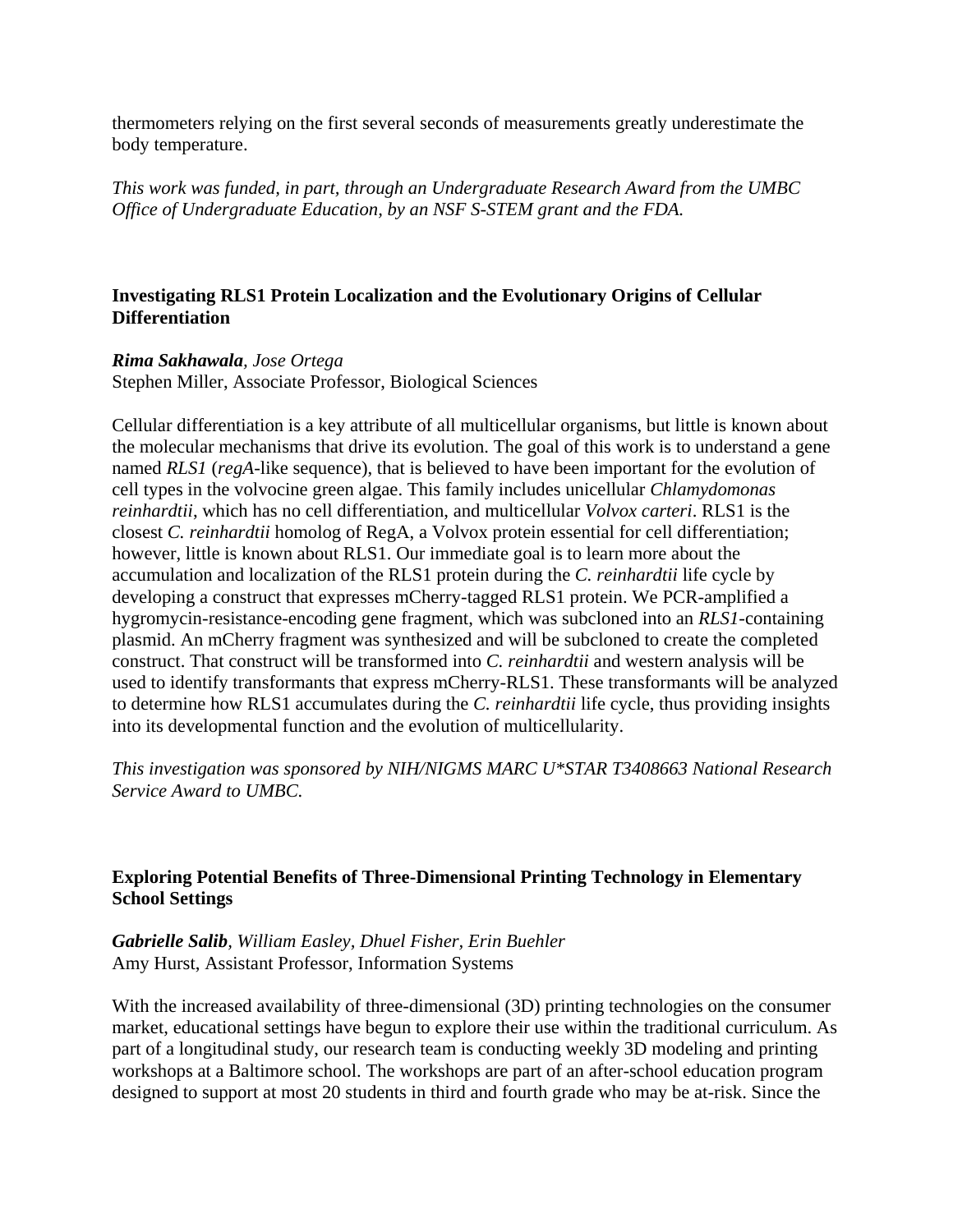school is located in an underserved area, we are able to observe the reactions and perceptions of 3D printing among students who may not be regularly exposed to the latest technologies. By observing and recording the students' reactions, collaborations, and frustrations while learning 3D modeling and printing in this setting, we are able to observe benefits and repercussions of 3D modeling and printing in an educational setting. We utilized the method of comparing students' understanding of the technology in 2D drawings from the time of their initial exposure to their understanding at the end of the school year. We foresee that the findings of this research may help to inform the design of future curriculum, and 3D modeling and printing software tools.

*This work is supported, in part, by the National Science Foundation under Grant No. IIS-1451661.*

# **Characterization of the HIV-1 5'UTR Dimerization Mechanism**

### *Justin Leonel Santos*

Michael F. Summers, Professor, Professor, Chemistry and Biochemistry, and Investigator, Howard Hughes Medical Institute

Human immunodeficiency virus type-1 (HIV-1) is responsible for a pandemic that affects roughly 35 million people worldwide. There is no known cure and antiretroviral medications only serve to reduce the progression of the disease. Current treatments target four stages of the viral life cycle: entry, reverse transcription, integration, and maturation. There is currently no treatment that targets the genome recognition and packaging phase of the viral life cycle. Our group is attempting to understand the structural mechanism behind HIV-1 packaging selectivity. Evidence shows that dimerization of the HIV-1 genome is initiated by a palindromic GCGCGC sequence at the Dimerization Initiation Site (DIS) in the 5' leader (5'-L) between two strands of unspliced RNA. However, previous studies in our lab have shown that the 5'-L dimer exhibits a more extensive intermolecular interface. We employ NMR spectroscopy using a mutagenesis strategy known as long-range probing by Adenosine Interaction Detection (lr-AID) in order to further characterize this mechanism. At short time intervals, we hypothesize that the HIV-1 5'-L dimer quickly transitions from a "kissing" loop interaction into a more extensive intermolecular interface. We hope to apply these results to the development of new therapies that target genome selection for packaging.

*This research was funded by NIH/NIGMS grant 1P50GM103297 and NIGMS MARC USTAR grant T34GM00866, and was conducted at the Howard Hughes Medical Institute at UMBC with support from the Summer Biomedical Training Program (SBTP) and, in part by the Howard Hughes Medical Institute's Precollege and Undergraduate Science Education Program.*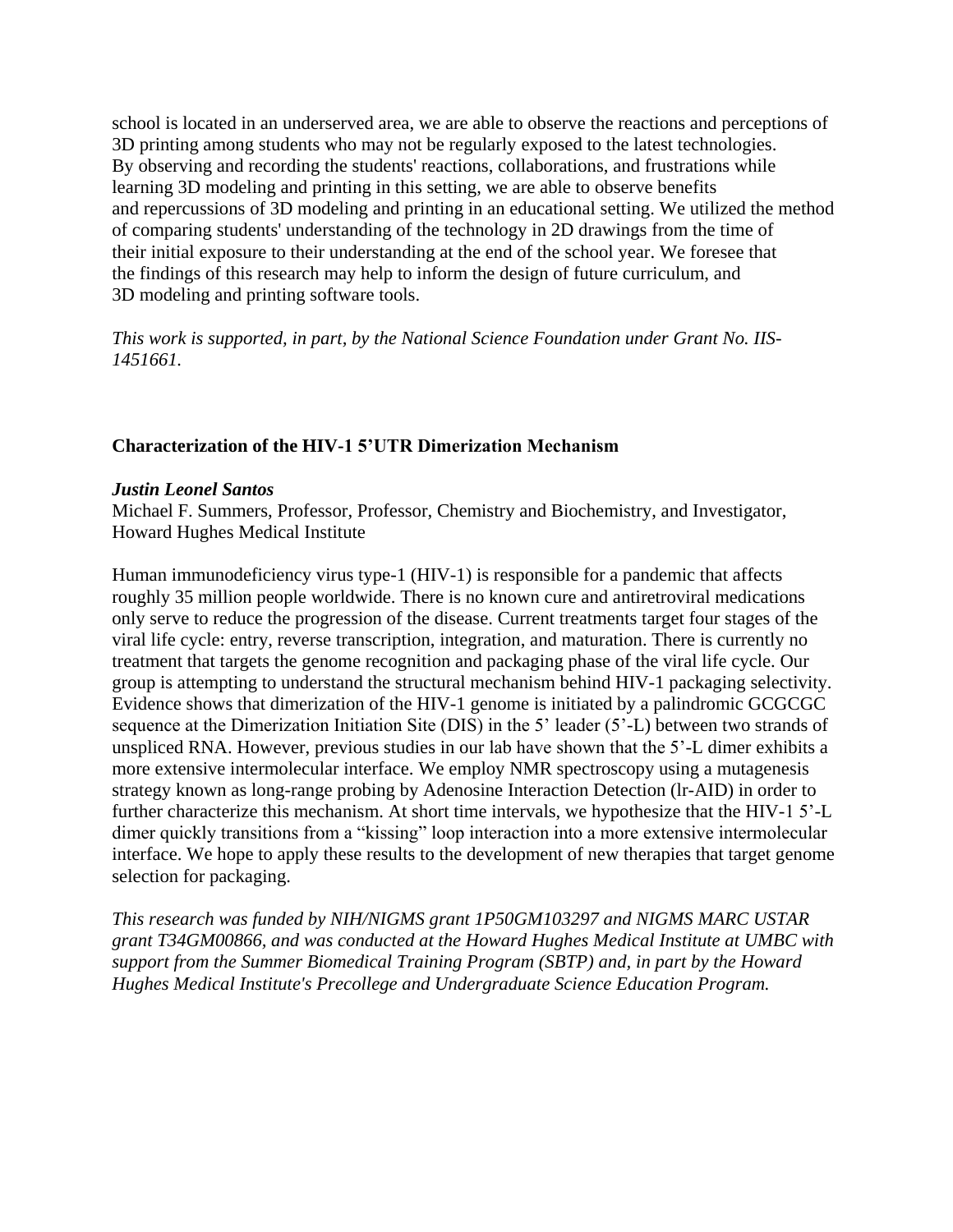### *Dense Subtle Forms*

#### *Sarah Schmitz*

Doug Hamby, Associate Professor, Dance

*Dense Subtle Forms* was created to research, explore, and creatively present the relationship between sound and dance. This dance uses the sounds created by the dancers' bodies and movements instead of music, emphasizing the physical aspect of sound. A beautifully worded quote by Alexandra David-Neel, which is used in the dance, explains that on the most basic level, "all things are aggregations of atoms that dance and by their movement produce sound," and I aimed to represent this concept onstage. I used each dancer as if he were an atom, moving through the space creating sound with the natural vibration of billions of atoms caused by their dancing. By using ideas from my research on sound, compositional techniques, and creativity aided by collaboration with my dancers, I choreographed movement to represent the interactions and movement between atoms that creates sound. In some cases, the combination of the dancers' sounds is chaotic and seemingly random, sometimes they join together to create sound patterns and music, and at other times there is little sound onstage and only dense subtle forms.

# **Regulation of Radioresistance of Breast Cancer Cells by Tissue Composition and Mechanics**

#### *Jordyn Schroeder*

Ovijit Chaudhuri, Assistant Professor, Department of Mechanical Engineering, Stanford University; Katrina Wisdom, Department of Mechanical Engineering, Stanford University

Over half of patients with invasive breast cancer who receive tumor resection and radiotherapy suffer from recurrence. Previous studies demonstrated that extracellular matrix proteins promote radioresistance, but there has been no direct comparison of proteins in a breast cancer progression-relevant, 3D materials system. Highly malignant breast cancer cells (MDA-MB-231s) were plated on tissue culture wells (uncoated, coated with collagen-I, or coated with reconstituted basement membrane proteins) then irradiated at 0Gy, 5Gy and 10Gy doses. Metabolic and viability assays were used to assess and compare radioresistance among samples. This 2D work was extended to determine how stiffness in a 3D microenvironment containing collagen further contributes to survival of breast cancer cells post-irradiation. Interpenetrating network (IPN) hydrogels of collagen and ionically cross-linked alginate were engineered to mimic the stiffness of normal (E=100 Pa) and cancerous (E=2 kPa) breast tissue. MDA-MB-231 cells were encapsulated in these IPNs, then irradiated at 0Gy and 10Gy. Preliminary data suggest differences in cell morphology between soft and stiff gels, which could indicate future differences in radioresistance. Future work gauging metabolic rates, viability, and proliferation using this 3D system may yield insight into how the stiffness and composition of the tumor microenvironment may co-regulate radioresistance of cancer cells.

*This investigation was sponsored by NIH/NIGMS MARC U\*STAR T3408663 National Research Service Award to UMBC.*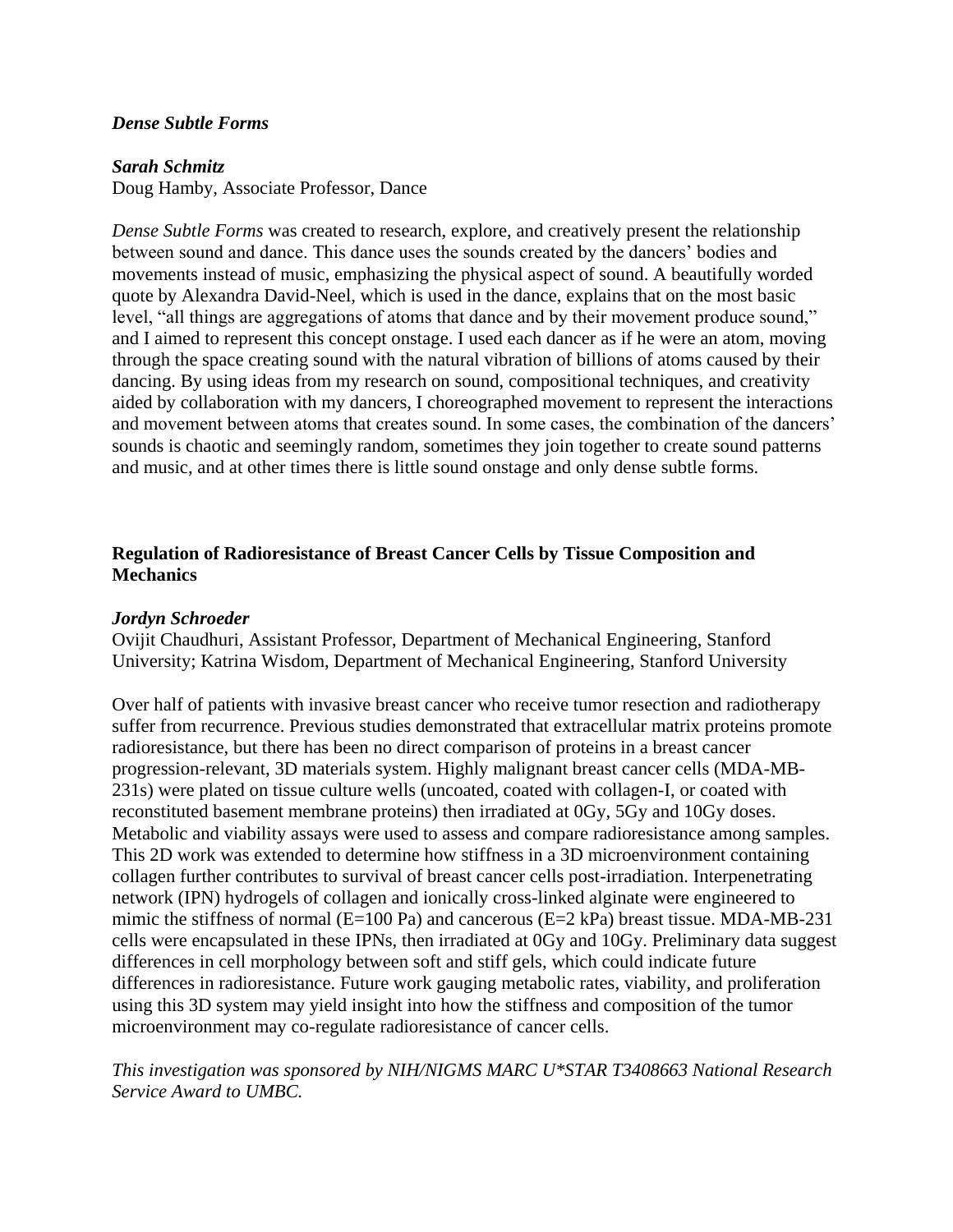### **Alkaheist, Two-Dimensional Platformer, Explorations in Team-based Game Development**

*Erika Schumacher, Ryley Mayer, Claire Blevins, Christopher Lense, Roberto Melgar* Eric Jordan, Adjunct Professor, Visual Arts

Created as a part of the Capstone Games Group Project course, Alkaheist is a two-dimensional (2D) puzzle-platformer game developed within the Unity game engine. The game utilizes 2D liquid physics based upon the particle system of the Unity engine to implement a unique simulation of liquid motion that allows the player to melt their surroundings strategically to move forward through the levels. Assembled by the joint efforts of computer science and visual art majors, development of this game provided an exploratory medium for programming and art, and fostered a deeper understanding of team-based game development, physics simulation, and visual design.

### **Probing the Dimerization of the HIV-1 5'-Leader**

#### *Carly Sciandra, Verna Van, Heather Frank, Sayo McCowin*

Michael F. Summers, Professor, Professor, Chemistry and Biochemistry, and Investigator, Howard Hughes Medical Institute; Sarah Keane, Chemistry and Biochemistry

Human immunodeficiency virus type-1 (HIV-1) infects roughly 35 million people worldwide. HIV-1 selectively packages the dimeric, unspliced RNA genome. It is important to characterize the dimerization mechanism of the HIV-1 5'-leader (5'-L) because it is the most conserved region of the genome and contains the major dimerization signal. Previous NMR studies from our lab have identified an extensive intermolecular dimer interface of the 5'-L after long periods of incubation in physiological conditions. Gel based studies of the 5'-L established the dimerization equilibrium to be approximately 30 minutes. However, the nature of the dimer is unknown. We used an NMR spectroscopy strategy known as long-range probing by Adenosine Interaction Detection (lr-AID) to probe the nature of the dimer interface at short time intervals. The two lr-AID mutations, UUA v. UUG, when introduced into the context of the full 5'-L, have distinct chemical shifts at 6.4 ppm and 6.7 ppm, respectively. By mixing  $A<sup>d</sup> UUA 5'$ -L and  $A<sup>H</sup>$ UUG 5'-L we were able to show that the 5'-L forms an extended dimer within 30 minutes, consistent with the gel-based studies. Therefore, extended dimer formation occurs on the same time scale as overall dimerization.

*This research was funded, in part, by a grant to UMBC from the Howard Hughes Medical Institute through the Pre-college and Undergraduate Science Education Program.*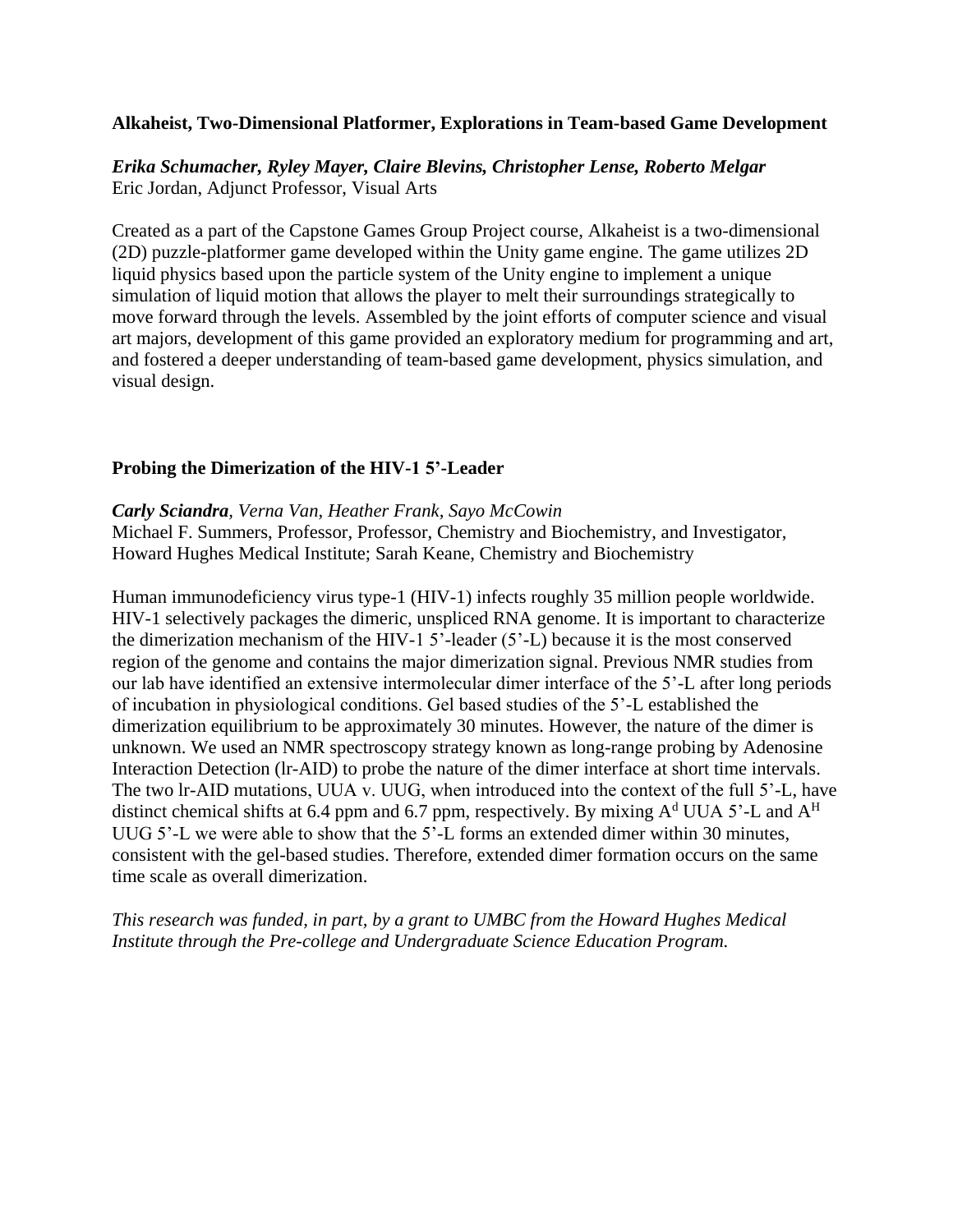# **Effects of Demographics and Risk Factors on the Elastic Strain Energy of Human Superficial Femoral Arteries**

### *Andreas Seas*

Alexey Kamenskiy, Assistant Professor, University of Nebraska Medical Center, Department of Surgery; Jason MacTaggart, University of Nebraska Medical Center, Department of Surgery

Occlusive disease of the superficial femoral artery (SFA) is associated with significant morbidity and quality of life impairment. Understanding SFA remodelling as it relates to patient characteristics could improve diagnostic and treatment modalities for peripheral artery disease. Fresh SFAs were obtained from n=27 human subjects, age 33-80 years old. Arterial morphology measurements were obtained, followed by mechanical property characterization using planar biaxial extension with multi-ratio protocols. Raw data were used to determine parameters of an invariant-based, structurally motivated model accounting for passive contributions of collagen, elastin and smooth muscle. Nonparametric bootstrapping was performed on each parameter to establish uniqueness. Elastic strain energy (ESE) was calculated at physiologic stretch conditions corresponding to 120 mmHg internal pressure and in situ longitudinal pre-stretch. Data analysis with respect to demographics and risk factors demonstrated a decrease in ESE with age and Body Mass Index (BMI). Age had a stronger effect ( $r=-0.704$ ,  $p<0.001$ ) than BMI ( $r=-0.348$ , p<0.1), and strongly correlated with constitutive parameters representing loss of elastin, accumulation of collagen and stiffening of smooth muscle. ESE reduction with age and BMI suggests degenerative changes in the elastic properties of the SFA likely due to degradation and fragmentation of intramural elastin and accumulation of tissue damage.

*This investigation was sponsored by NIH/NIGMS MARC U\*STAR T3408663 National Research Service Award to UMBC.*

# **The Importance of Physical Beauty to the Modern American Woman**

# *Michelle Seu*

Symmes Gardner, Associate Professor, Visual Arts; Cynthia Wagner, Lecturer, Biological Sciences; Elizabeth Picciuto, Adjunct Professor, Philosophy

Artists and scholars alike have tried to define and demystify beauty for ages. Traditionally, many would attribute a woman's desire for physical beauty to mate attraction and, more implicitly, reproductive fitness; however, the answer is likely not that simple. Through my research, I developed a graphic novel that explores why various modern American women ages 18-29 place importance on their physical beauty and appearance. In order to develop the style and narrative of my graphic novel, I studied the style and construction of existing educational, interdisciplinary graphic novels, such as *Unflattening* by Nick Sousanis and *Understanding Comics* by Scott McCloud. I also conducted a literature review of works related to beauty and its appreciation as the central component of my Interpretivist approach to my research topic. This review included the work of evolutionary biologists like Charles Darwin and Matt Ridley, books by psychologists like Nancy Etcoff, assorted texts written on aesthetic philosophy, and a variety of scholarly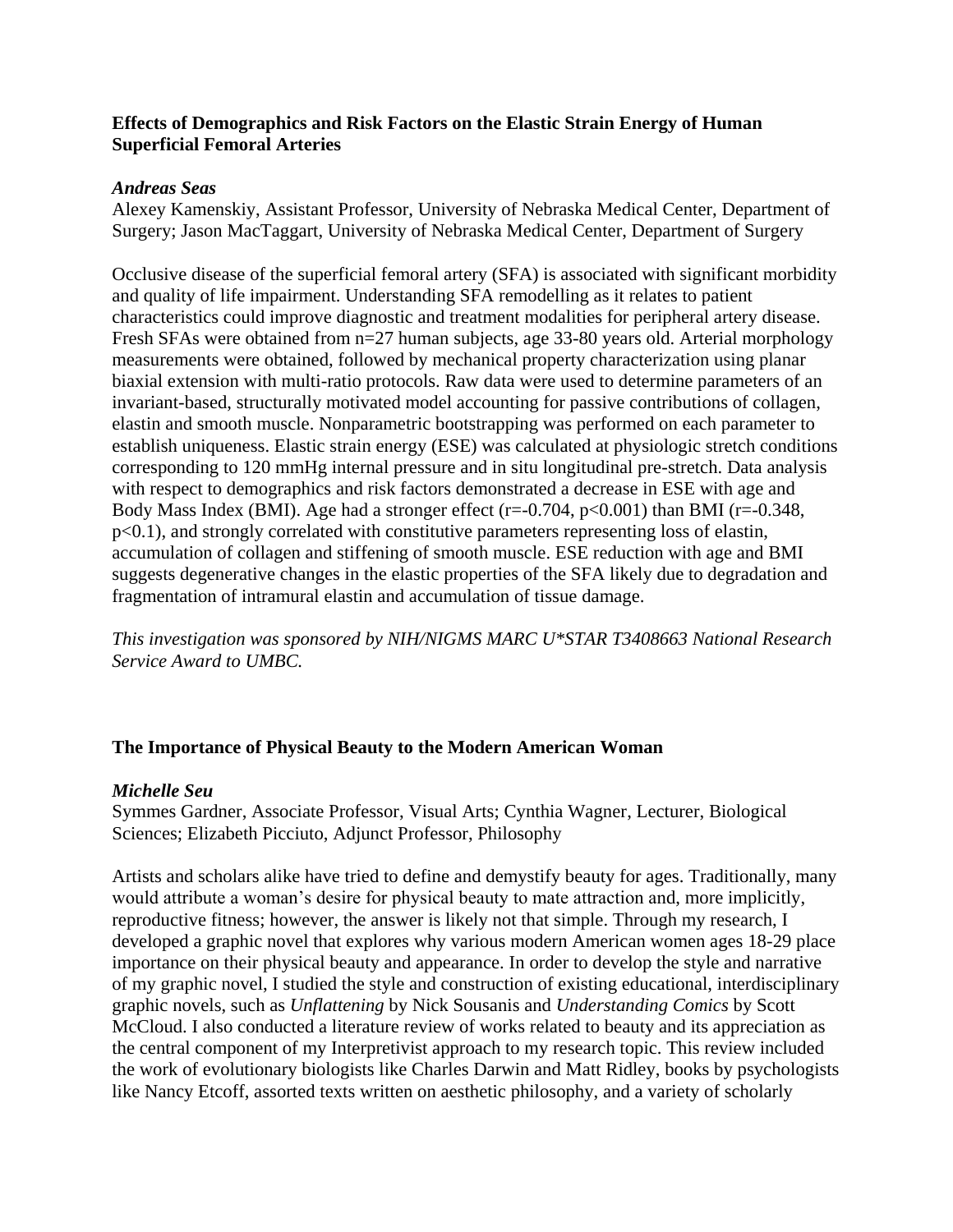articles written within the disciplines of gender and women's studies and sociology. Based on my research thus far, I propose that modern American women use physical beauty as a means to enhance their social status within their respective social groups.

# *Roadblock*

# *Ben Shaffer*

Corrie Parks, Assistant Professor, Visual Arts

*Roadblock* is a two-minute cutout animated short about a man who is walking along a path guided by a bird, until a rock monster blocks the way and prevents him from going any further. The piece symbolizes the creative struggle an artist goes through when creating a work of art. Everything from the characters to the environment are designed with simplified shapes made up of only sharp angles. At least three cutout puppets were used for both the man and the rock monster. For the close up shots, much larger puppets were used in order to have more control when animating the faces. All the animation was done under a DSLR camera using the stopmotion technique. While most of the shots were completely captured on camera, some elements had to be animated separately on a green or blue sheet of paper and then composited in AfterEffects. It was extremely important to make sure that both the traditional parts of the animation and the digital elements blended together nicely to create an enhanced image. The result is an engaging short animation that draws the viewer in with increasing levels of detail.

# **Portable Electromagnetic Generator for Charging Mobile Electronics**

# *Lena Shalaby*

Soobum Lee, Assistant Professor, Mechanical Engineering

As the use of mobile devices increases, so does the need to charge these electronics. The purpose of this research is to design a suitcase wheel that harvests wasted rotational energy, and to perform a feasibility study on the charging of mobile devices via this method. We designed a wheel containing a specific arrangement of coil windings and permanent magnets that harvest energy created from the rotating wheel. Various configurations of coils and magnets, in both radial and axial directions, were analyzed and tested in order to find the most efficient design. Tests were implemented by simulating a wheel moving at the average walking speed of a human, while measuring the amount of power that was generated over a specific amount of time. The test results demonstrated possible power generation for a mobile device to operate in idle mode (typically 70 mW). Results indicated that there is potential to increase the amount of harvested energy allowing the use of other features, such as WiFi and SMS.

*This work was funded, in part, through an Undergraduate Research Award from the UMBC Office of Undergraduate Education.*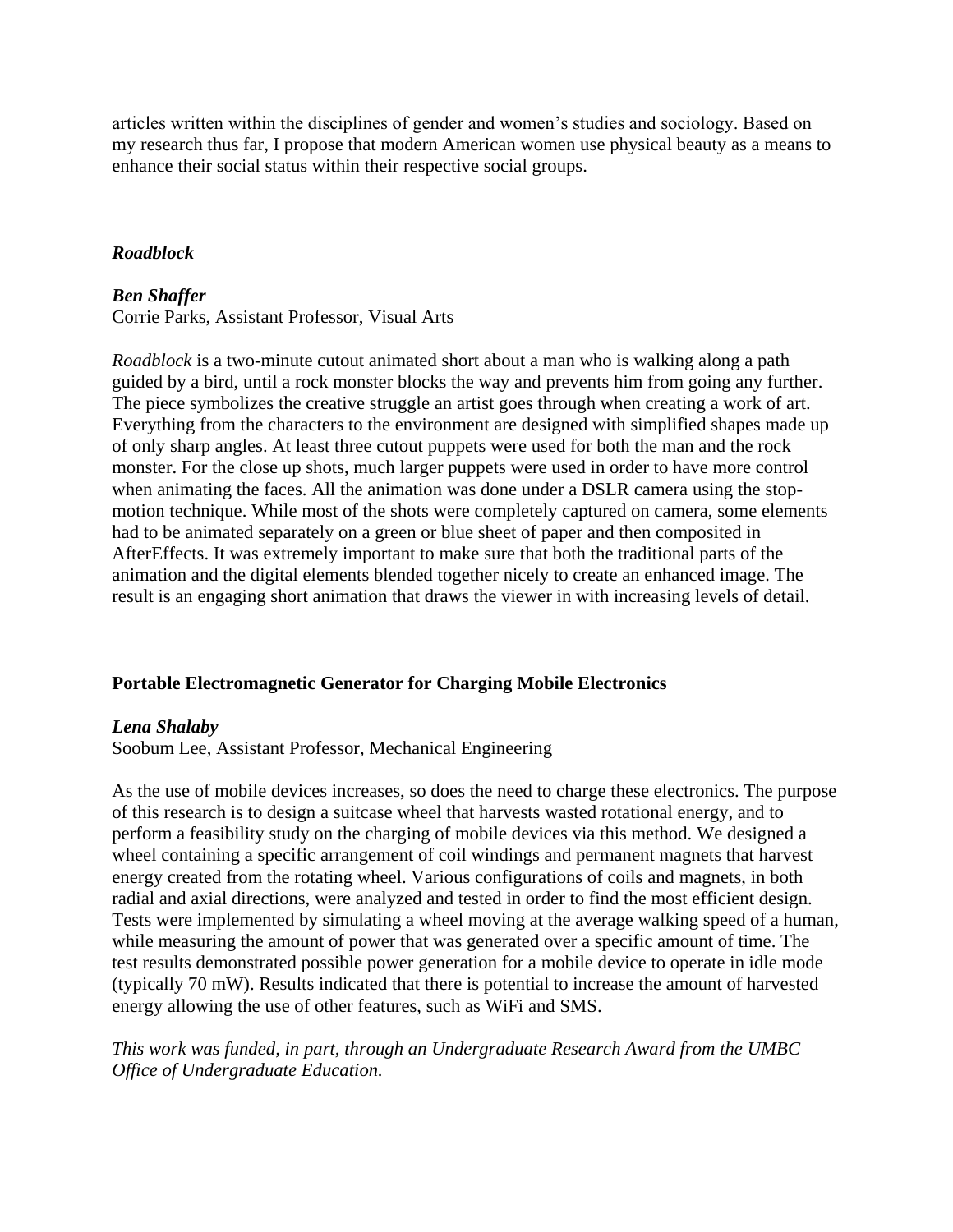# **Answer the Question: Writing Proper Thesis Statements**

### *Sidrah Shayiq*

Linda Oliva, Assistant Professor, Education

In social studies, a strong thesis statement is the first step to a well-written essay. Answering the essay question is the essential aspect of a thesis, yet many students struggle to complete this necessary part. This study investigated the effectiveness of scaffolding instruction for students to improve their ability to construct a thesis by measuring the growth of students' writing from the baseline data to the final end point. The specific skills that were targeted include restating the question, proposing an opinion, and grouping examples. The subjects were  $24 \times 10^{th}$  grade students in Honors World History. Students have to write several Document Based Questions (DBQs) throughout the year, and these students had difficulty organizing their arguments into concise thesis statements. The students were given more writing assignments, from Brief Constructed Responses to simple thesis writing drills. Students also received one-on-one instruction on how they could further develop their thesis statements. The goal of this intervention was to improve students' overall essay writing skills by focusing on refining their theses to the standard of at least directly answering the question. The data included baseline DBQ responses, individual documents that highlight student learning in the targeted areas, and a final DBQ response.

# **Enculturation, Identity, and Cultural Maintenance in Second-Generation Latino/a and Hispanic Immigrants**

#### *Taylor Sheldon*

Anne Brodsky, Professor, Psychology

There is little research available and limited existing tools to measure enculturation, specifically concerning adult second-generation Latino/a and Hispanic immigrants. Enculturation, in this context, is the process by which an individual's family's culture is instilled in second-generation Latino/a and Hispanic immigrants. This includes how an individual's culture of origin has an impact on their values, experiences, and behaviors. The current study explored the interconnected processes of enculturation, cultural maintenance, and identity in secondgeneration Latino/a and Hispanic immigrants living in the Baltimore/Washington D.C. area. The analysis was based on 15 semi-structured interviews with second-generation Latino/a and Hispanic immigrants. The interviews were coded using qualitative methods and with ATLAS.ti, a qualitative analysis program. Using grounded theory, themes were found across interviews and codes that helped to increase our understanding of the role of culture and identity in the lives of second-generation Latino/a and Hispanic immigrants.

*This work was funded, in part, through an Undergraduate Research Award from the UMBC Office of Undergraduate Education.*

### **Flexible Nucleosides as Potential Ebola Inhibitors**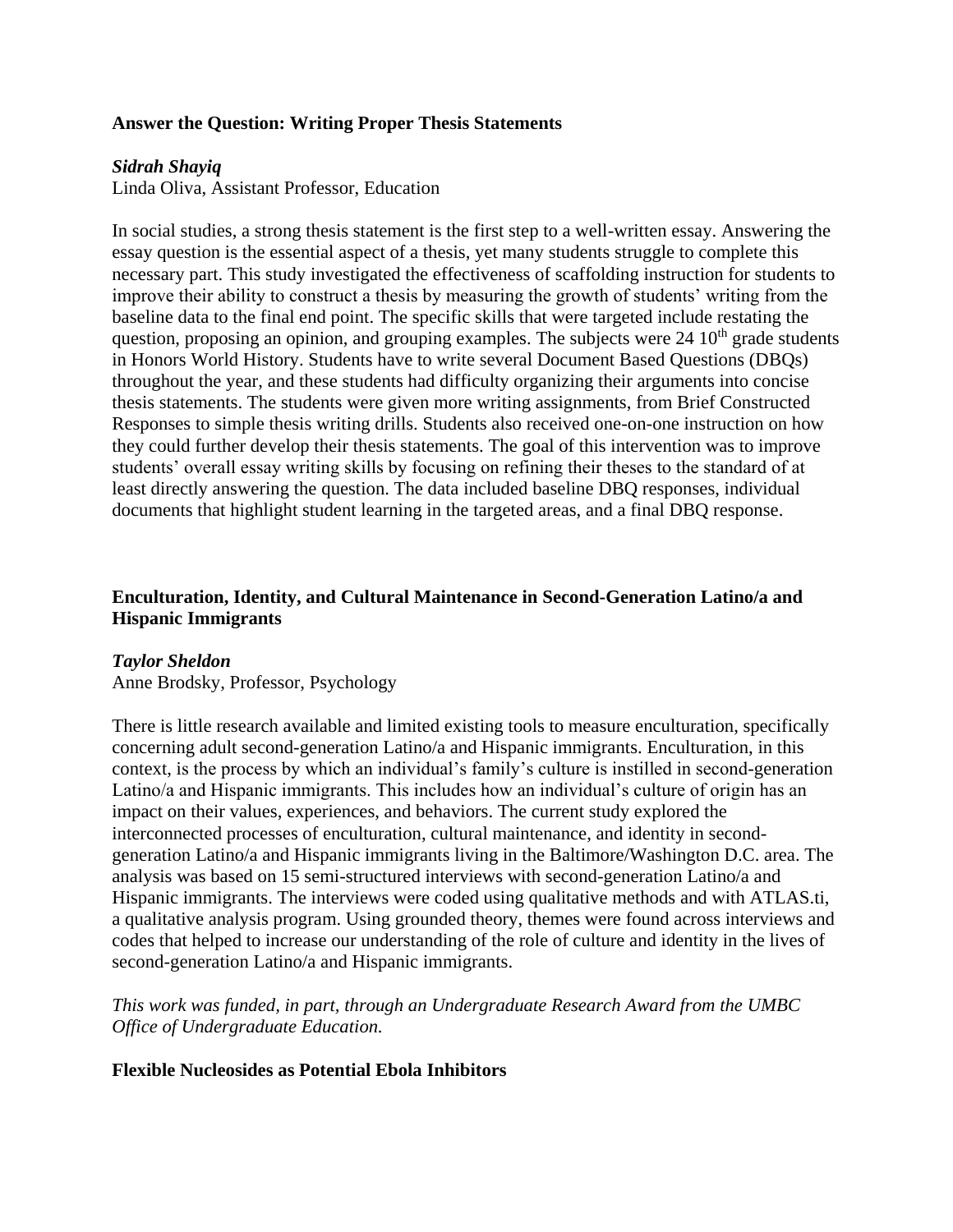### *Matthew Shirley*

Katherine Seley-Radtke, Professor, Chemistry and Biochemistry; Therese Ku, Chemistry and Biochemistry

The Ebola pandemic has brought the virus to the forefront of international concern. Ebola's high capability of evading the body's immune system is the reason Ebola is extremely virulent. Currently, there is no FDA-approved treatment or vaccination for the Ebola virus and with fatality rates fluctuating above 90 percent, a reliable Ebola therapeutic is undeniably necessary. Nucleoside analogues have taken the spotlight as potential antivirals against Ebola; they can function as inhibitors by competing with DNA or RNA, preventing the binding of the natural substrate. Previous studies have shown that inhibiting the enzyme S-adenosylhomocysteine hydrolase (SAHase) has exhibited activity against Ebola. A compound known to inhibit Ebola through SAHase inhibition is the carbocyclic nucleoside Neplanocin A (NpcA). This project's specific aim was to synthesize a flexible version of NpcA, termed *Flex*-deazaNpcA, where the adenine base of NpcA is replaced by a 1-deazaadenine base and separated into its imidazole and pyridine moieties, connected by a carbon-carbon bond. This *Flex*-deazaNpcA has been successfully synthesized. We hypothesized that base flexibility modifications will allow for increased beneficial interactions, all while maintaining the aromatic and hydrogen-bonding characteristics of NpcA. This may lead to an enhanced SAHase binder, and therefore a more effective inhibitor.

*This research was funded, in part, by a grant to UMBC from the Howard Hughes Medical Institute through the Pre-college and Undergraduate Science Education Program, and through an Undergraduate Research Award from the UMBC Office of Undergraduate Education.*

# **Optimization of Biomaterials for Motor Neuron Growth**

# *Sadjo Sidikou, Vani Ravichandran, Elise Adamson*

Jennie Leach, Associate Professor, Chemical, Biochemical, and Environmental Engineering

Genetic engineering and transplantation have been performed in an attempt to regenerate or repair injured parts of the central nervous system, however, both of these methods can give rise to potentially harmful consequences for the central nervous system. Tissue engineering strategies can be employed to combine appropriate biological cues with responsive biomaterial architectures with the aim of improving neural viability and regeneration. A motor neuron-like cell line derived from embryonic mouse spinal cord cells and neuroblastoma cells, NSC-34, is available but has not yet been characterized for tissue engineering applications. The goal of this project is to systematically characterize NSC-34 cells and optimize biomaterial microenvironment and culture conditions. The NSC-34 cells were cultured within a panel of 3D hydrogel environments containing varied concentrations of extracellular matrix (ECM)-native proteins such as collagens I, IV, laminin and combinations thereof. The cells were cultured for three days, after which they were dual-stained for actin and nuclei, with fluorescently-labeled phalloidin and 4',6-diamidino-2-phenylindole (DAPI), respectively. Cell images were captured under fluorescence microscopy, and growth patterns were qualitatively assessed. Current results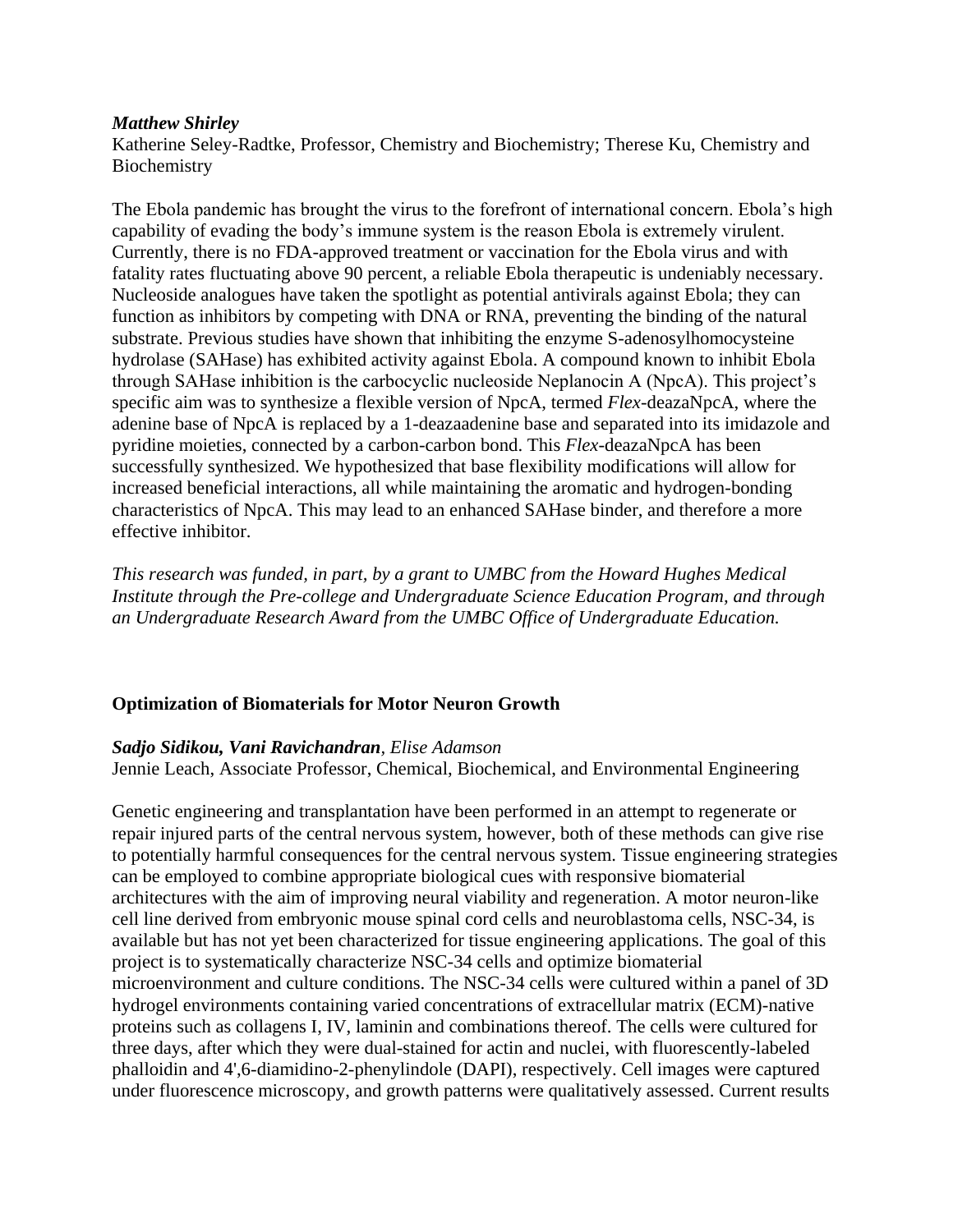suggest that high laminin concentrations are favorable for NSC-34 neurite outgrowth. Ongoing work focuses on rigorously characterizing neuronal morphologies and neurite lengths in 3D cultures.

*This work was funded, in part, through an Undergraduate Research Award from the UMBC Office of Undergraduate Education.*

# **Playtime: A Three-dimensional Multiplayer Computer Game Designed to Create Competition**

*Nicole Simke, Kevin Jones, Hope Kretz, Katherine Bobby, Joseph Nelson, Austin Roberts* Eric Jordan, Adjunct Professor, Visual Arts

Inspired by the concept of living toys and the classic horror trope of the killer doll, our group took on the task creating a multiplayer video game prototype with these in mind. We created a virtual environment with two toy characters that draw players into a fun competition. The idea was to create one level modeled after a little girl's bedroom. The room would be filled with furniture that could be used as platforms for the players and items that could be picked up for the players to use as weapons. For this prototype, we set up the core game play aspects of the game: movement, weapons, player objectives, and multiplayer. All of the code for this abstract was written in C++, and all of the three-dimensional assets were made with Maya. We put it together for a functioning prototype using the Unreal Editor and a git repository from Sourcetree. We met all of our goals for the prototype and believe our game will be able to entice players as well as prove our abilities in the growing game development industry.

# **Is Cognitive Inflexibility Associated with Physical Aggression, Emotional Abuse, and/or Sexual Abuse in Relationships?**

# *Tracee Simms*

Robin Barry, Assistant Professor, Psychology

The present study examined whether or not cognitive inflexibility is associated with being more physically aggressive, emotionally abusive, and/or sexually abusive in romantic relationships. Cognitive inflexibility is defined as the brain's inability to transition from thinking about one concept to another and is measured in the present study by the degree to which an individual is a consistent-hander. Consistent-handers use only their dominant hand to perform everyday tasks. In contrast, inconsistent-handers use their non-dominant hand for some of those everyday tasks. Previous research has shown consistent-handedness is an indicator of cognitive inflexibility and is associated with having trouble with belief-updating and greater authoritarianism. Nevertheless, previous research has not examined associations between consistent-handedness and abusive and aggressive behavior towards others. We surveyed 110 undergraduate students from a Mid-Atlantic University about their handedness and behaviors in romantic relationships. Correlations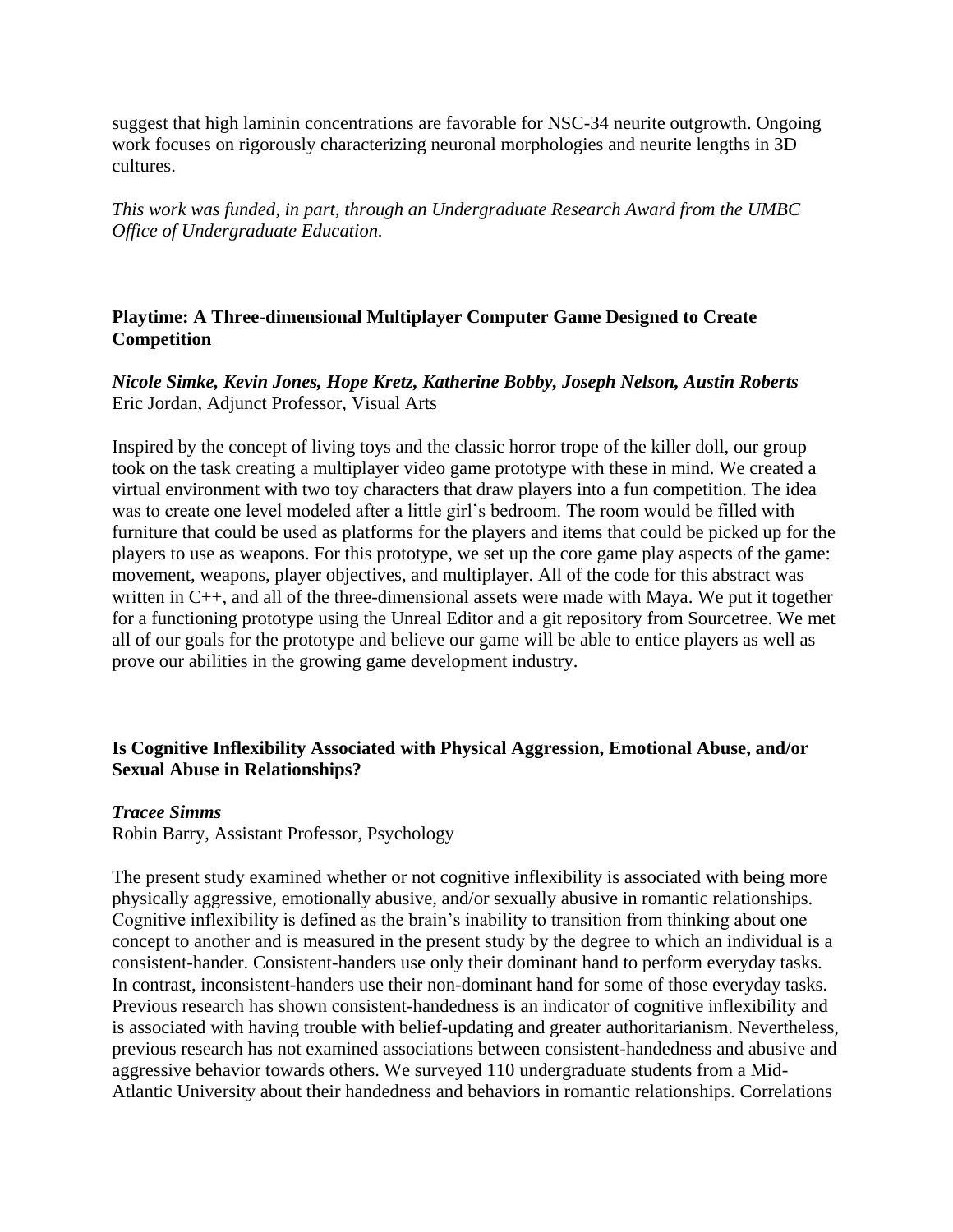between handedness and each type of abusive behavior will be presented. Implications for theory and interventions focused on relationship abuse will be discussed.

# **Negative Modernism: Djuna Barnes, Theodor Adorno, and the Problem of Nightwood**

# *Archie Slade*

Jessica Berman, Professor, English

The purpose of my research is to investigate how Djuna Barnes, a groundbreaking woman modernist, used - and subverted - modernist conventions of literature to portray love between women early in the 20th century. Her 1937 novel *Nightwood* is a mostly forgotten and often misunderstood work of fiction that has evoked wildly divergent responses from critics. The language of the book is at turns thorny and poetic, and its social message seems selfcontradictory and indeterminate. How can we, in the 21st century, look back on *Nightwood* and understand it as a barometer, a diagnostic of the modern age? To that end, I use the philosophy of Theodor R. Adorno to investigate negation and negativity, the gears on which the novel turns. Queer theory, deconstruction, postmodernism, animal studies: all these theoretical approaches try to encompass the peculiarities of *Nightwood* but in my opinion fall short. This talk will try to find ways to think through *Nightwood* without letting its purpose fall to the wayside.

# **Using the HPCG Benchmark to Analyze Performance of the Intel Xeon Phi**

# *Jack Slettebak*

Matthias Gobbert, Professor, Mathematics and Statistics

Parallel computing lies at the forefront of high-performance computing as a method of making computations faster by combining the power of multiple computational cores. Computers can contain multiple central processing units (CPUs) and each CPU can contain multiple cores (usually eight to 16 cores). Heterogeneous computing combines the power of such multi-core CPUs with many-core accelerators that have even more computational cores, each of which are less powerful than the core of a CPU. The supercomputer maya in the UMBC High Performance Computing Facility (HPCF) contains several heterogeneous nodes with accelerators. This report focuses on the recently developed 60-core Intel Xeon Phi 5110P accelerator and uses the newly developed High Performance Conjugate Gradient (HPCG) benchmark from Sandia National Laboratories which runs a standardized test problem to explore the Phi's capabilities. My research uses the HPCG benchmark to investigate various setups that are available with the Intel Phi and the advantages and disadvantages of each setup. I then compare these results to results obtained in a traditional non-heterogeneous computing setup and contrast the performances of each. My results indicate that the Intel Phi has potential to be more powerful than a single host CPU when using the right setup and environment.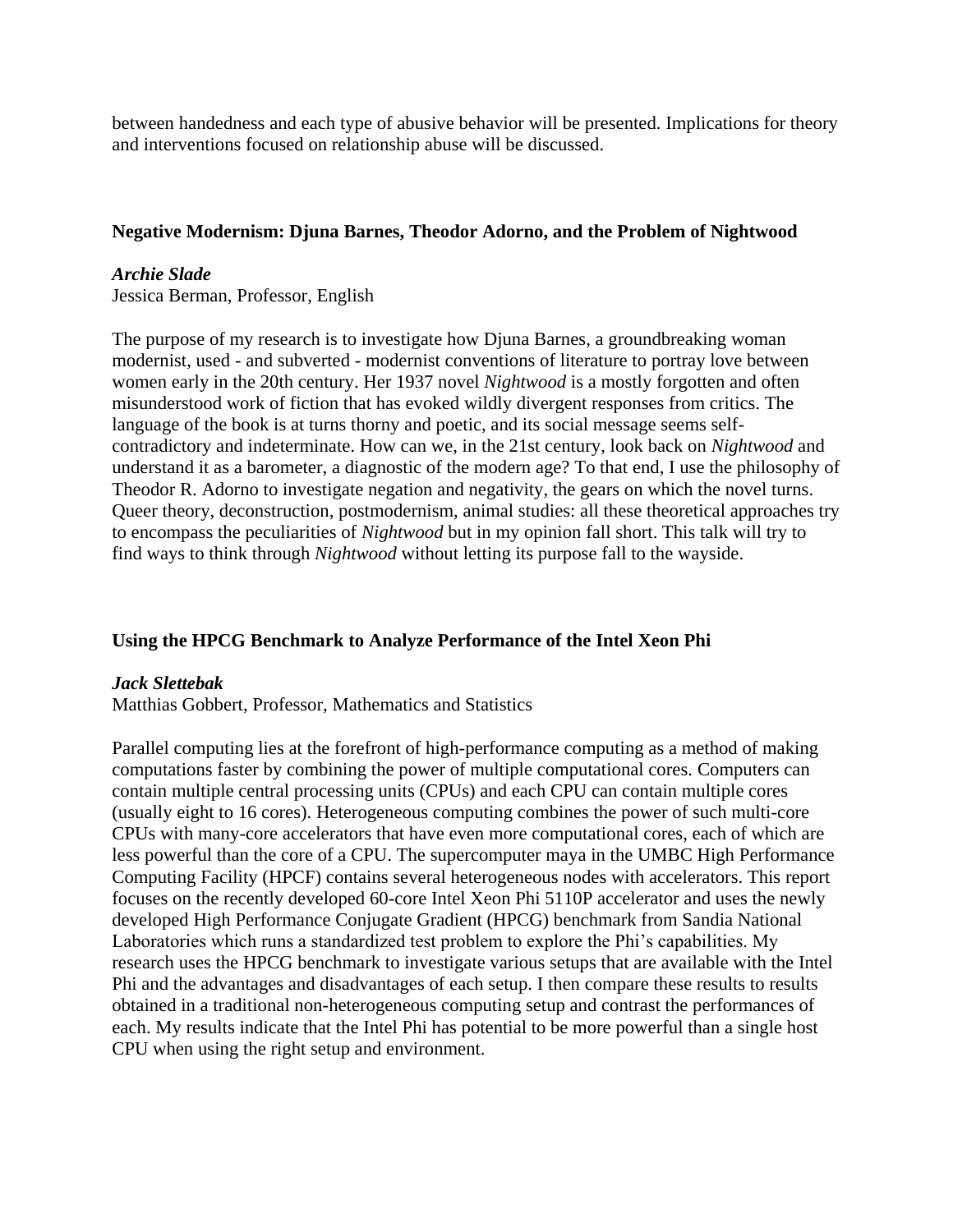*This work was funded, in part, through an Undergraduate Research Award from the UMBC Office of Undergraduate Education.*

# **Investigating the Function of the** *shep* **Gene in Cell Migration**

# *Amelia Smith*

Michelle Starz-Gaiano, Associate Professor, Biological Sciences

Cell migration is an important process as it is necessary for proper immune function, embryonic development, and injury repair. Border cell migration in *Drosophila melanogaster* is used as a model to study cell migration due to similarities between fly genes and human genes, the ease of manipulating gene function in flies, and the fact that migrating cells can be observed in their native tissue. During border cell migration, a group of cells travels from one side of a developing egg chamber to the other. Previous investigations into a *D. melanogaster* gene called *shep* have indicated it may have a role in this important developmental process. We tested this hypothesis using immunohistochemistry, RNA interference, and a transposase experiment. A GFP reporter insertion in the *shep* locus showed specific expression of Shep protein in the border cells. Knockdown of *shep* via RNA interference caused delayed migration in developing eggs. The transposase experiment to generate *shep* alleles is ongoing but has not yet yielded affected offspring. Thus, another method to generate mutant alleles, CRISPR-Cas9, will be used. This work may reveal that Shep regulates cell migration in *D. melanogaster* and lead researchers to investigate the functions of similar proteins in humans.

*This work was funded, in part, by an NSF-Career Research Award from the National Science Foundation to Dr. Michelle Starz-Gaiano.*

# *An Ideal World*

# *Kristina Soetje*

Corrie Parks, Assistant Professor, Visual Arts

*An Ideal World*, 1:36 minutes in length, is a two-dimensional cut-out animation telling the story of a little robot who doesn't enjoy the bleak and geometric world in which he lives. After coloring the world in his coloring book, he discovers that he is able to color in his own world with crayon and sets off to make it ideal: organic, bright, and fun. He even takes the liberty to color himself in to match. The animation was shot over the course of two days in segments using DragonFrame, and put together in Premier Pro CC 2015. I executed a layering process when animating. I drew the background and taped it down, and afterwards layered a sheet of glass over this to prevent smearing. The robot's individual body parts were animated on top of the glass. I chose to use Jason Shaw's royalty free song, "Rubix Cube" for the background music because it provided the peaceful feel to the animation I was looking for, and certain points of the song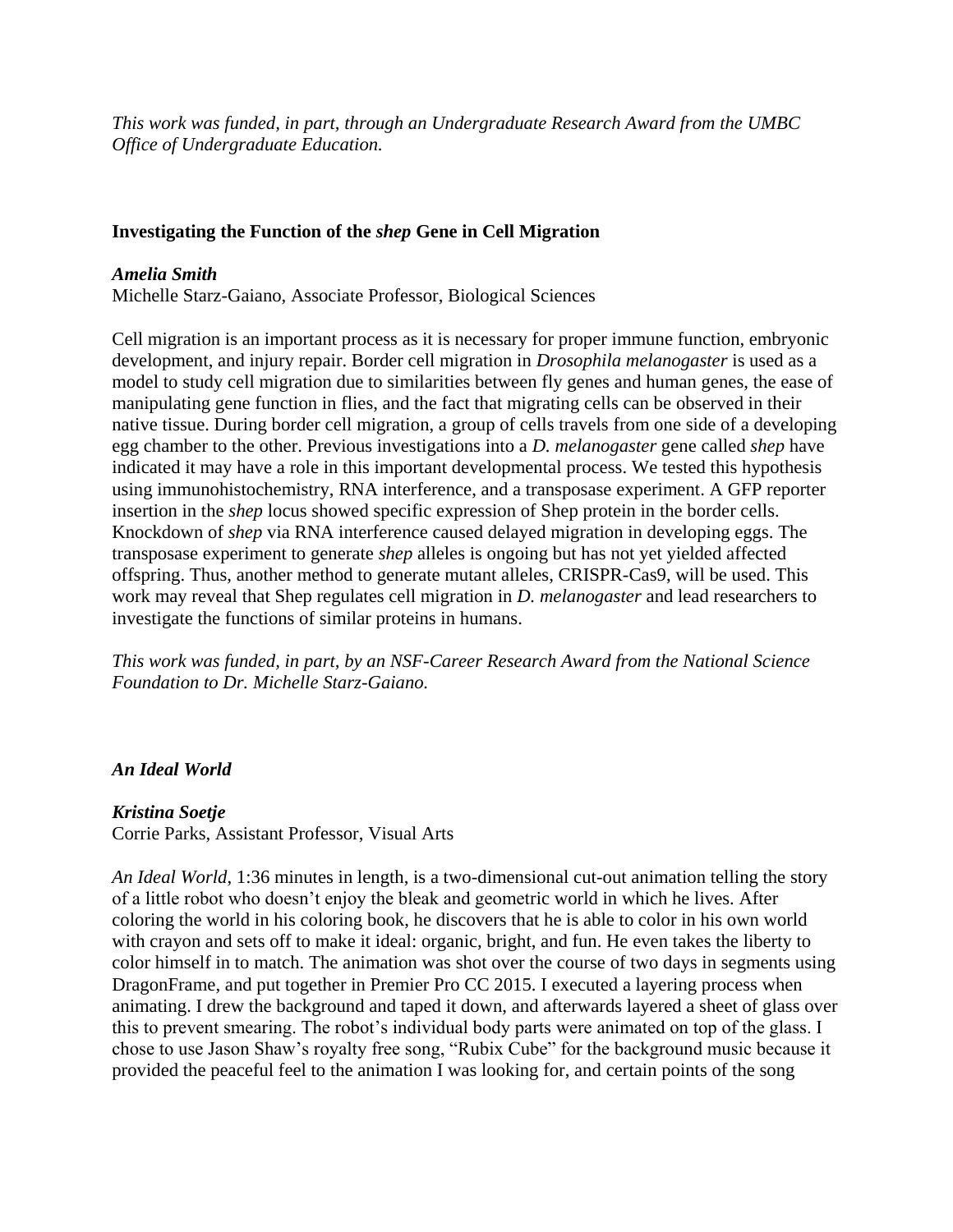matched the movement of the robot. After editing the animation twice for lighting and frame issues, the animation appears the way I first envisioned it.

# **Geographic Variation in Composition and Body Size of Drosophila Species in North America**

### *Parisa Soleimanifar*

Jeff Leips, Professor, Biological Sciences; Chia-Hua Lue, Biological Sciences

Ecological interactions among species are one of the most important processes driving adaptive evolution and diversification. Geographic variation in biodiversity can generate testable hypotheses about the factors that determine species distributions, a central question of ecology. We are characterizing geographic biodiversity of *Drosophila* host-parasitoid wasp communities along the eastern coast of North America, focusing on *Drosophila melanogaster* and *Drosophila simulans,* two closely related host species, and their major parasitoid predator, *Leptopilina boulardi*. In this component of our study we document patterns of geographic variation in relative abundance and body size in *D. melanogaster* and *D. simulans*. Body size is perhaps the most fundamental property of an organism and is related to many biological traits, including abundance. The body size of *Drosophila* hosts may also affect the body sizes of parasitoids thus influencing the outcome of host-parasitoid interactions. *Drosophila* and their parasitoids are an ideal group to study as they are commonly used lab species, yet very little is known about their natural environment, processes, and biodiversity. Characterizing the body sizes, abundances, and distributions of these interacting species across different geographic locations allows us to generate testable hypotheses about the factors that determine species distributions and coexistence, central questions of ecology.

*This work was funded, in part, by the Smithsonian Institution and the USDA through Chia-Hua Lue's doctoral fellowship.*

# **Nurture their Growth: Non-Traditional Women Students at UMBC**

#### *Imani Spence*

Deborah Rudacille, Professor of the Practice, English

Non-traditional students are typically defined as students over the age of 24 who are pursuing their first collegiate degree. This population of students is growing rapidly. These students often face difficulties due to family commitments, work obligations and lack of institutional support. Non-traditional women students often face these issues in greater number given the low representation in STEM fields, the wage gap and issues with childcare. During this research, I have contacted many women who are a part of the UMBC Women's Center Returning Women's forum. These women included mothers and women with disabilities as well as those who experience language barriers. I composed short audio pieces on each woman as well as a longer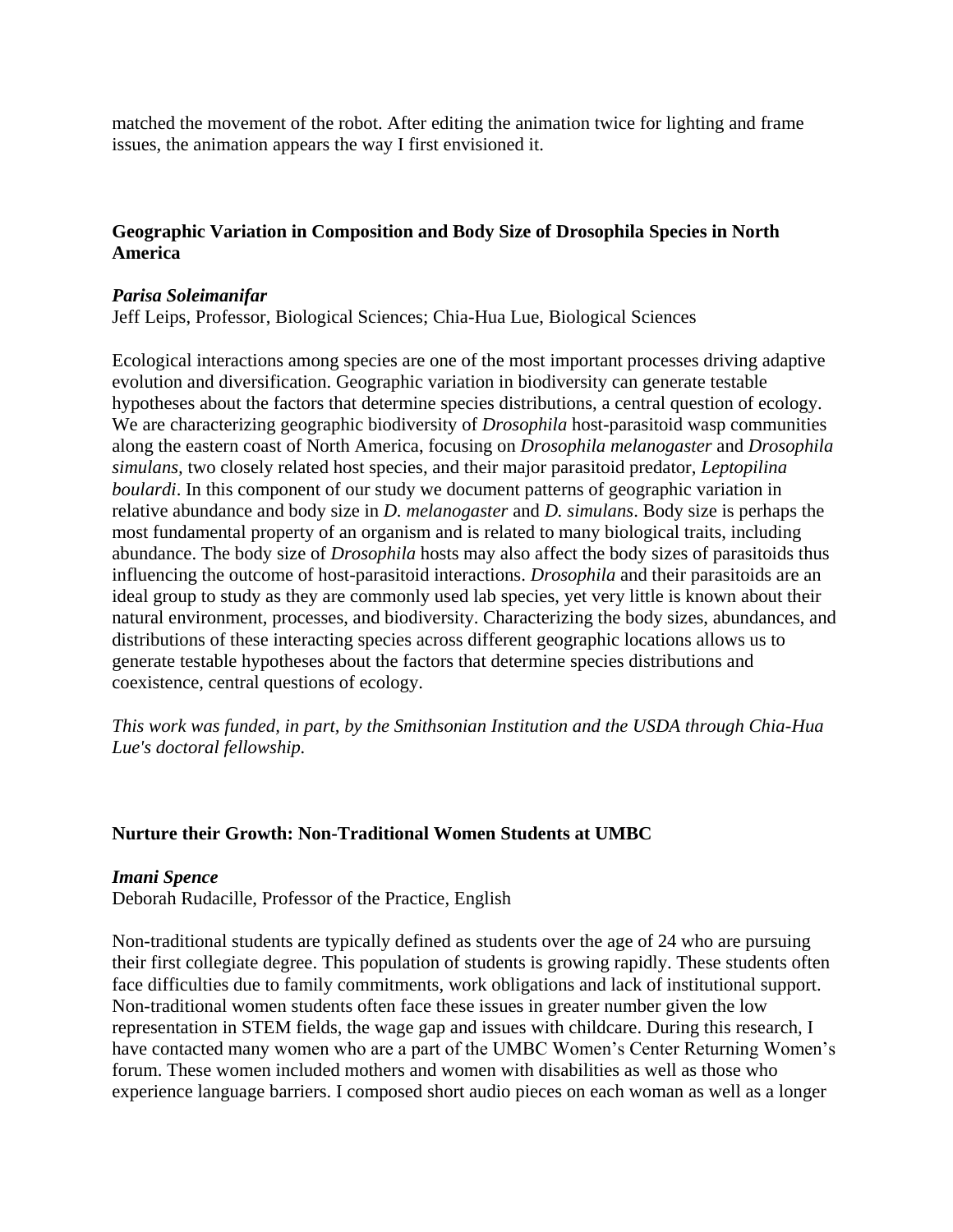text piece focusing on the institutional difficulties they face as non-traditional women students. These pieces reflect the challenges of non-traditional students and give a voice to these women. I researched statistics as well as anecdotal stories about how institutions can support nontraditional students. The audio pieces will be housed on my website as a gallery for anyone looking to further understand challenges facing non-traditional students.

### *Cracked Messiah***: Parody and Parable in Kurt Vonnegut's Troutean Novels**

#### *Sarah Spicer*

Piotr Gwiazda, Associate Professor, English

The focus of my English Honors Program Thesis is the function of Kilgore Trout in four of Kurt Vonnegut's novels: *God Bless You, Mr. Rosewater* (1965), *Slaughterhouse-Five* (1969), *Breakfast of Champions* (1973), and *Timequake* (1997). I explore postmodern ideas of metafiction, parody, and fabulation to show that Vonnegut's use of Trout as a thematic unifier renders his role indefinite in many ways. By introducing Trout, Vonnegut problematizes binaries such as popular science fiction vs. literary fiction and author vs. character. Through his ambivalent rendering of Trout as an unfortunate messiah or holy fool, he couches his didacticism in parable and parody to make grim themes seem more lighthearted. My exploration of Trout contributes to conversations about how authors construct and reinvent narrative spaces to portray their ideas. It can be used as a sort of model, perhaps for Vonnegut's other recurring characters, or perhaps for the construction of character and narrative self in other authors' works. Ultimately, the goal of my research is to contribute to scholarship concerning the Vonnegut canon, but also to address broader contexts of narrative inquiry. Specifically, I show how recurring characters function inter-textually to bring the author's thematic trends and inconsistencies to light.

#### **A Flexible Approach to Treating the Ebola Virus**

*Natalie Steenrod, Matthew Shirley, Therese Ku* Katherine Seley-Radtke, Professor, Chemistry and Biochemistry

The Ebola virus is at the center of the world's stage due to the recent outbreaks in West Africa. Filoviruses such as Ebola are among the deadliest pathogens known, with fatality rates reaching near 90 percent. Despite dire need, there is no FDA-approved treatment or cure. Presently there are several nucleoside analogues being investigated, including the carbocyclic nucleosides. The proposed mechanism of action for these compounds is the inhibition of S-adenosylhomocysteine hydrolase (SAHase). Inhibitors of this enzyme indirectly inhibit DNA methyltransferase through a biofeedback mechanism. This halts S-adenosylmethionine-dependent methylations of the 5' cap of mRNA, leading to defective viral transcription and translation, inhibiting viral replication. For this project, the modified heterocyclic base in several carbocyclic nucleosides has been "split" into its imidazole and pyridine or pyrimidine components, remaining connected by a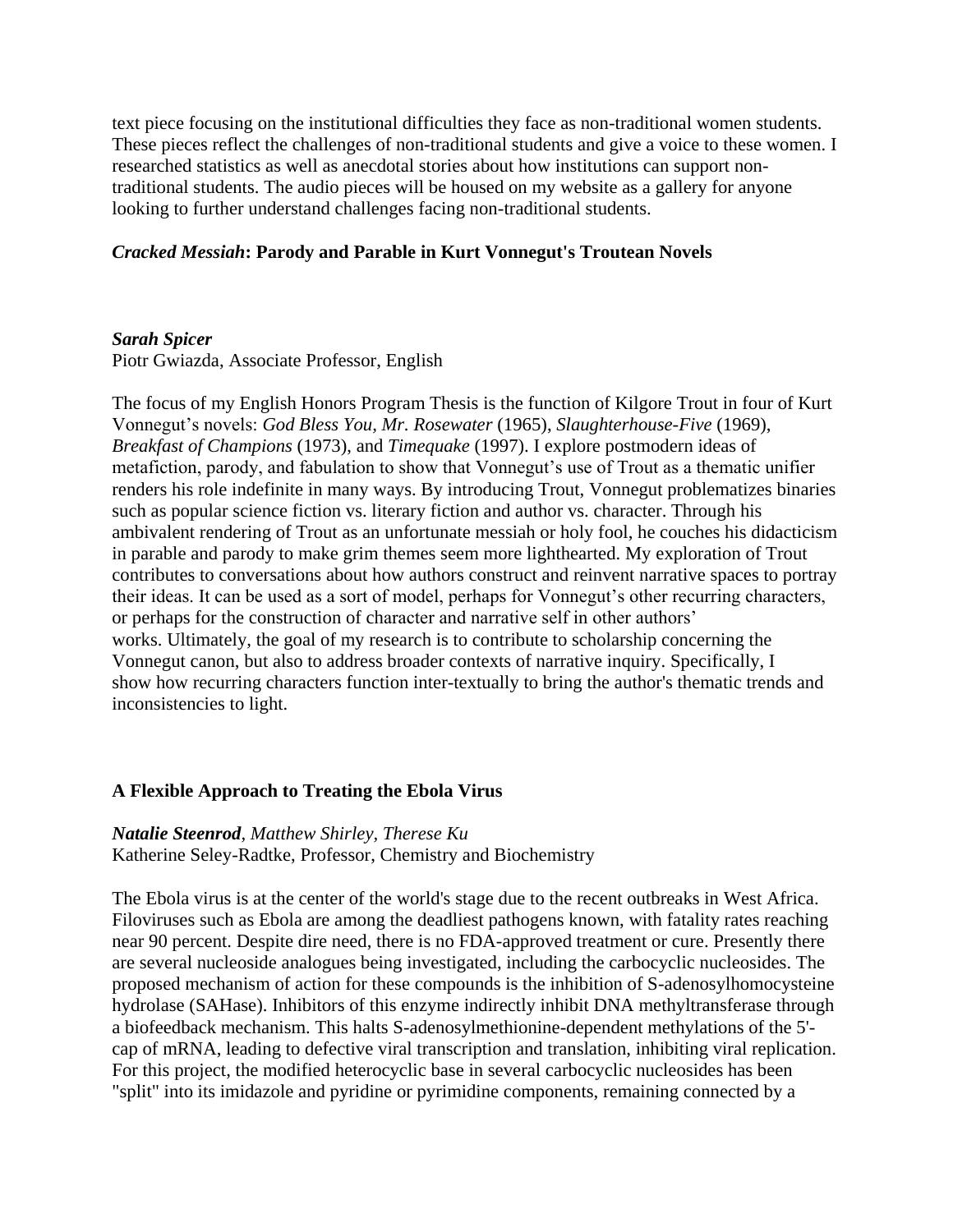single C-C bond to give the corresponding flexible analogues. This allows the base to adjust and reposition to form non-canonical binding interactions, without losing the integrity of the functional groups required for recognition, hence adopting an optimal conformation within the enzyme binding site. It is hoped that this strategy will prove strategic in terms of increased potency against Ebola. The synthesis of these structurally unique analogues is described.

*This research was supported in part by a grant to UMBC from the Howard Hughes Medical Institute through the Precollege and Undergraduate Science Education Program, by an Undergraduate Research Award from the UMBC Office of Undergraduate Education, and by .*

# **Mapping the Specific Molar Extinction Coefficients of Organometallic Compounds**

*Savannah Steinly, Mamatha Hopanna, Kiranmayi Mangalgiri* Lee Blaney, Assistant Professor, Chemical, Biochemical, and Environmental Engineering

Organometallic chemicals are used for a variety of applications, including agriculture, medicine, and electronics. This project focused on four organometallic classes (i.e., organo-arsenic, platinum, -selenium, and -tin). These compounds are introduced to the environment through wastewater treatment plants (Pt, Sn), the shipping industry (Se), and agricultural runoff (As). The unique properties of these compounds, and the corresponding inorganic metals, present distinct environmental and human health concerns; however, few studies on the photolytic transformation of these organometallics in the environment have been undertaken. One critical aspect of photolysis is determination of molar extinction coefficients across the solar irradiation spectrum. In this study, we used the Beer-Lambert law to measure the apparent UV-visible absorbance for 190-900 nm along a pH gradient for organometallics. With these data, we mapped molar extinction coefficients and deconvoluted the apparent molar extinction coefficients with respect to pH to determine extinction coefficients for protonated/deprotonated species. The results of this study provide insight into how organometallics absorb solar irradiation. That information will be used in ongoing work to identify the photodegradation kinetics of organometallics in environmental systems.

*This work was funded, in part, by a grant from the National Science Foundation (CHE 1508090).*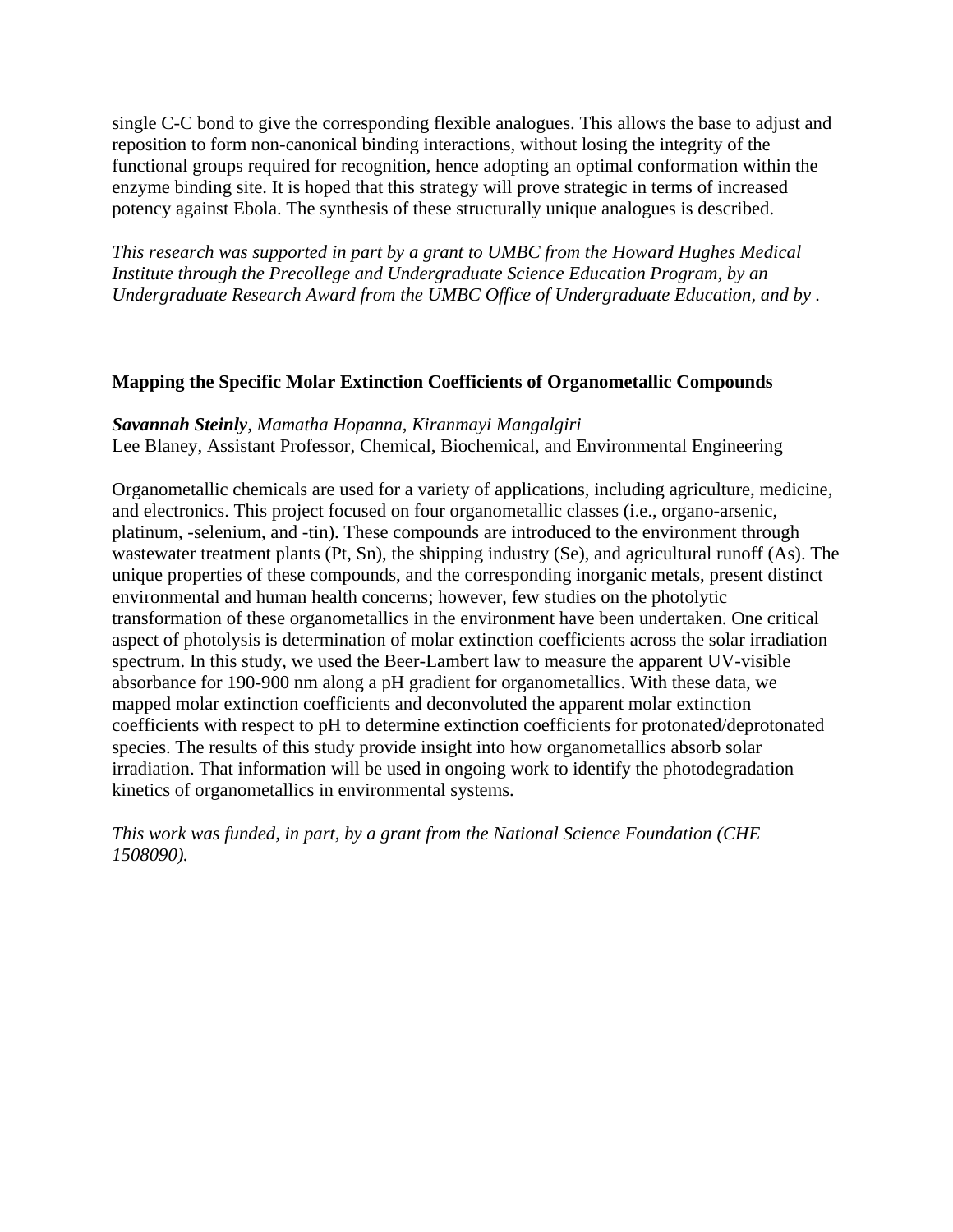# **The Costs of Good Karma: The Effects of Fangsheng on the Chinese Environment and Society**

## *Caitlin Stone*

Constantine Vaporis, Professor, Asian Studies

Since the end of the Cultural Revolution in 1976, a resurgence of religious practices had unintended environmental consequences across China. The Buddhist practice of fangsheng, releasing captive animals to obtain good karma, has been on the rise. Fangsheng has introduced large quantities of non-native species to China's environment and heavily influenced the likelihood of a non-native species becoming invasive, which has caused numerous problems. An example from 2015 is one fangsheng association's singular liberation of thousands of loach into the Shanghai's Huangpu River. Given that there are 281 different fangsheng organizations in China, with at least one in almost every province, the potential for environmental damage is great. In Hong Kong, too, liberation of non-native bird species has raised environmental and health concerns, including the disappearing of native bird populations and the spread of different avian flu strains. Fangsheng has also impacted the economy, causing an increasing demand among practitioners of Buddhism wishing to liberate animals. This activity is often quite expensive; many young people spend upwards of 5,000 yuan (about 765 dollars) per year on animals to release. Utilizing previous research of other scholars, this paper addresses these and other effects of fangsheng and proposes solutions for them.

# **Comparing Measures of Inhibition among College Students with and without a Reading Disability**

### *Zane Stump*

Linda Baker, Professor, Psychology

This independent study is part of a larger study on metacognition and executive function in college students with and without a reading disability. One of the study's measures is the Stroop Task, an assessment of inhibition that some researchers say may not be accurate when used with participants with a reading disability because it involves reading. The purpose of the current study is to compare the Stroop Task to the Spatial Incompatibility Task, an assessment of inhibition that does not involve reading. It is expected that students with a reading disability will show different patterns of performance on the two tasks, whereas students without a disability will perform similarly on the two tasks. Also of interest is whether students with a reading disability will show greater difficulty overall in their ability to inhibit inappropriate responses. The results of this study will help future researchers choose appropriate measures of executive functioning when studying cognitive skills in individuals with a reading disability, which could lead to better interventions to help them succeed in academic settings.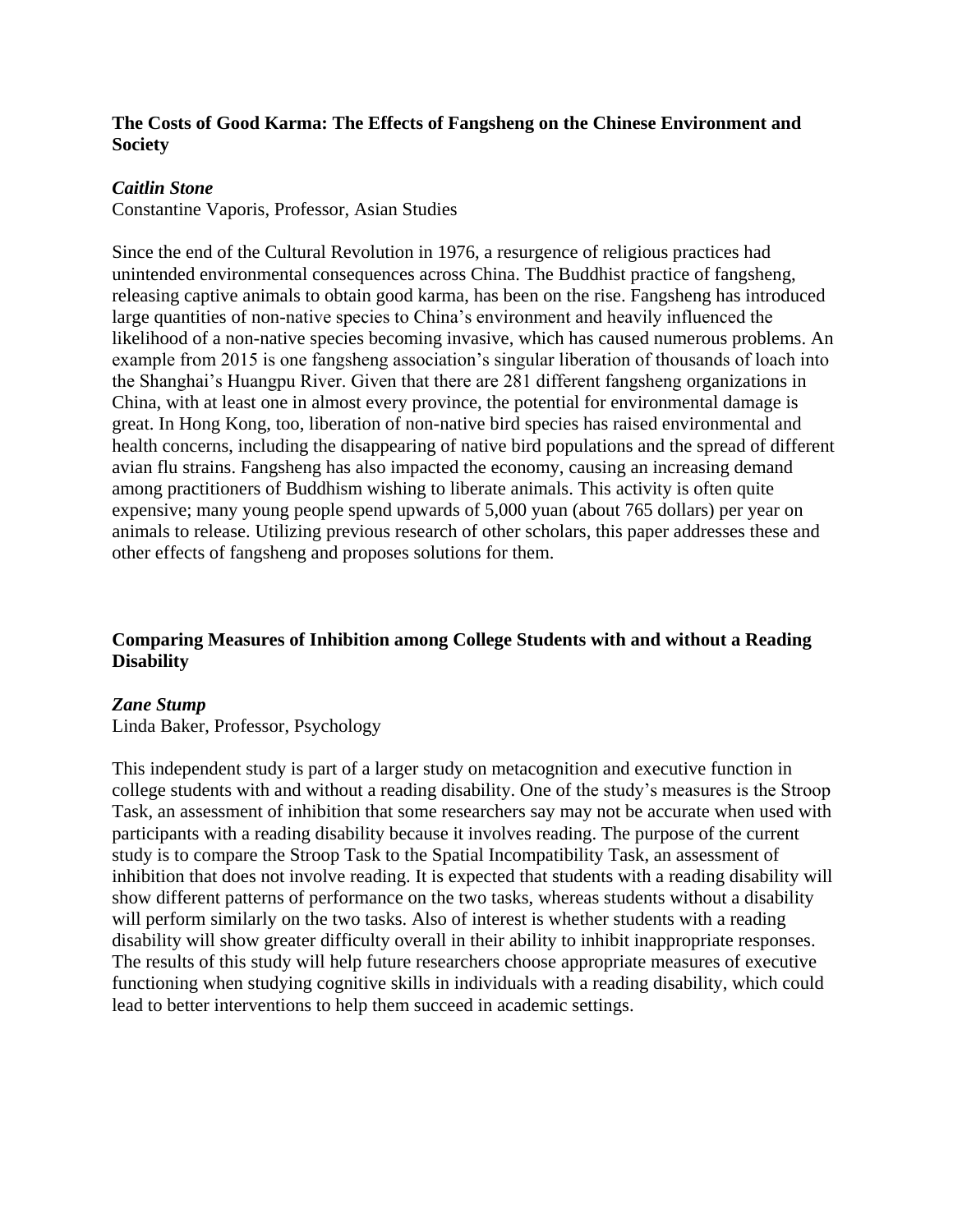# **Southern Fried Identity: Southern Rock and the Rebirth of White Male Masculinity in the 1970s**

## *Daniel Sullivan*

Anne Sarah Rubin, Professor, History

What do Lynyrd Skynyrd and Neil Young have to do with the American Civil War? Over the course of the last 151 years since its conclusion, the memory of the war has shaped popular American culture. Movies, novels, and art have all played important roles in how the conflict between the North and the South has been remembered. Nowhere has this memory been more affected then in the realm of music. Following the stormy decade of the 1960s, the 1970s spawned a music genre directly connected to America's turbulent past. Southern rock music's rise to prominence thrust a polarizing Civil War symbol, the Confederate battle flag, into mainstream American popular culture. Southern rock music was the soundtrack for a resurgence of southern identity in white males, and the Confederate battle flag was their unifying symbol. However, the misinterpretation of the flag's meaning directly influenced southern white males' sense of identity and masculinity following the civil rights era.

#### **The Ears of Consciousness**

#### *Hannah Sunday*

Anna Rubin, Associate Professor, Music

Visual art, new media, digital music, composition, and writing are all explored by East German native Antye Greie. I will be doing in depth exploration of how she utilized the idea of deep listening as a focal point for her project, "Sonic (Wild) Code." *Deep Listening* is a concept spearheaded by foundational composer of electronic music Pauline Oliveros. *Deep Listening* entails people (in this case composers and musicians) listening to each other and sounds around them without rejecting or ignoring anything they hear (consciously or not). Essentially, Oliveros' idea of *Deep Listening* deals with the relationship between the involuntary nature of hearing and the voluntary, selective nature of listening. For Greie's project, multiple musicians traveled to the wilderness with her and simultaneously composed and performed music with acoustic and electronic devices. Findings from this research and the effects of *Deep Listening* will be discussed via Greie's project as an example. I will examine any social and healing effects. These findings will be analyzed and compared within Greie's "Sonic (Wild) Code" project, and the experience surrounding the performers and their performance.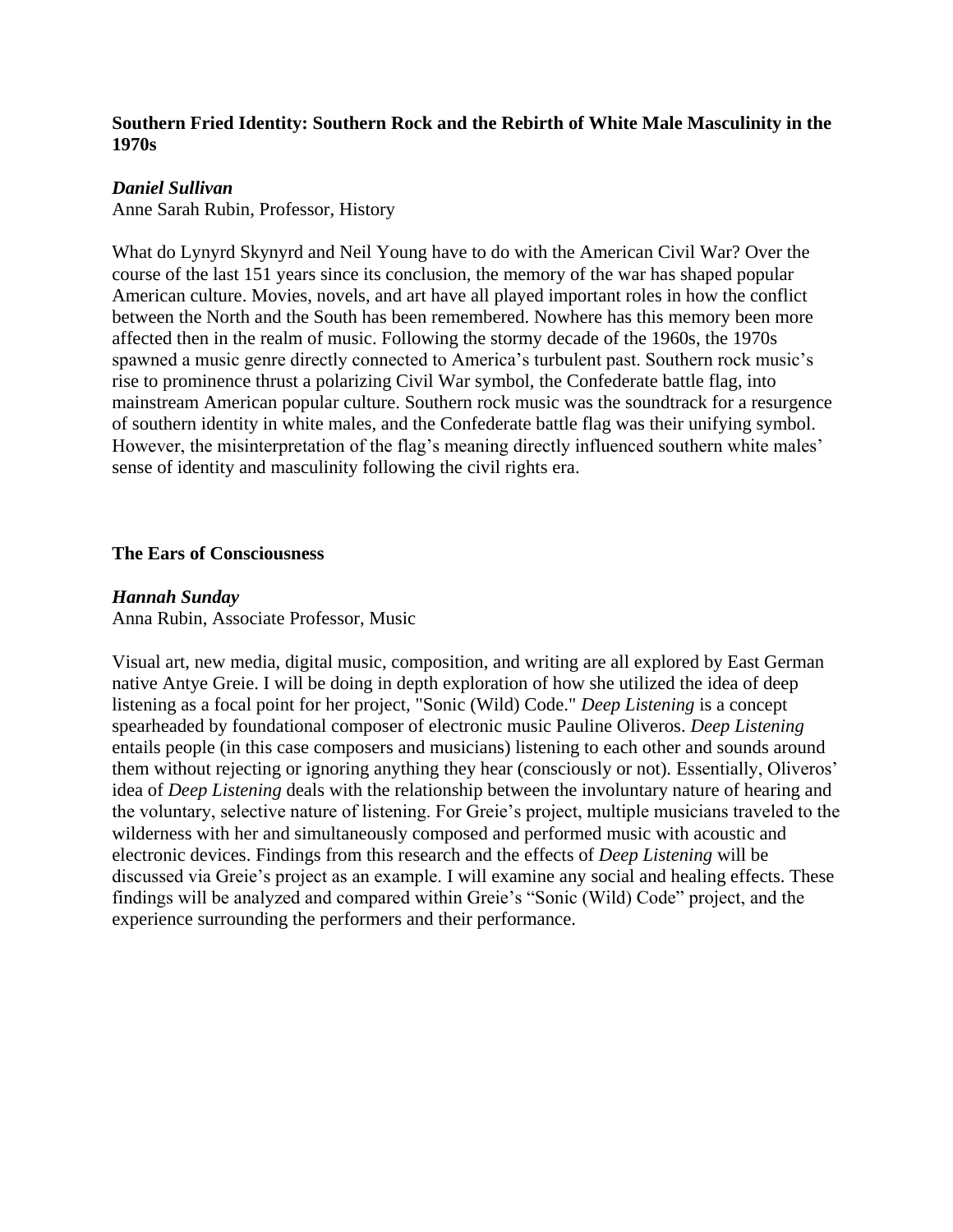# **French Laïcité and the Centrality of Religion to Muslim Identity: Is Coexistence Possible?**

### *Ghislain Tapsoba*

Brigid Starkey, Senior Lecturer, Political Science

The past fifteen years have seen a great deal of turmoil in French society that must be better understood in the interest of peace. The notion of the public sphere was at the center of this research project that considered how established ways of life in the Arab-Muslim community seem incompatible with the French legal principle of laïcité or secularism. With a focus on sets of laws governing public education, housing, and citizenship, the paper used a socio-legal methodology to explore this contemporary clash at both the philosophical and policy levels. Looking at a sample of specific laws, the research focuses on the spirit and then the consequences of each in contemporary French society, as observed by academics and journalists. The findings highlight contradictions between legal dispositions and immigrant assimilation as the source of the conflict itself.

# **Burnt Bridges over Troubled Waters: A History of Territorial Disputes in the South China Sea**

#### *Julian Tash*

Meredith Oyen, Assistant Professor, History

Over half of East Asia's oil and 5.3 trillion dollars of trade travel annually through the South China Sea, a body of water to which eleven countries lay some claim. Underlying many international anxieties is China's policy in the area, which includes military maneuvers and the illegal creation of artificial land. This research gathered sources to analyze how patterns in Chinese territorial disputes indicate future action in the South China Sea. One major facet of Chinese policy is historic claims to ownership. An investigation of China's history, however, reveals that the term "China" did not carry nationalistic undertones (and claims of ownership) until the twentieth century. China's dubious ownership claims are not the product of lazy Chinese scholarship; questions of Chinese sovereignty are intimately connected to the country's reduction to a semi-colonial state in the nineteenth century and the need for adventurism to create internal stability during economic uncertainty in the twentieth and twenty-first. The use of such arguments as rhetorical tools reveals how the Chinese construct their past. With a rising China soon to displace US hegemony in the area, it is crucial to understand how history shapes China's current policies.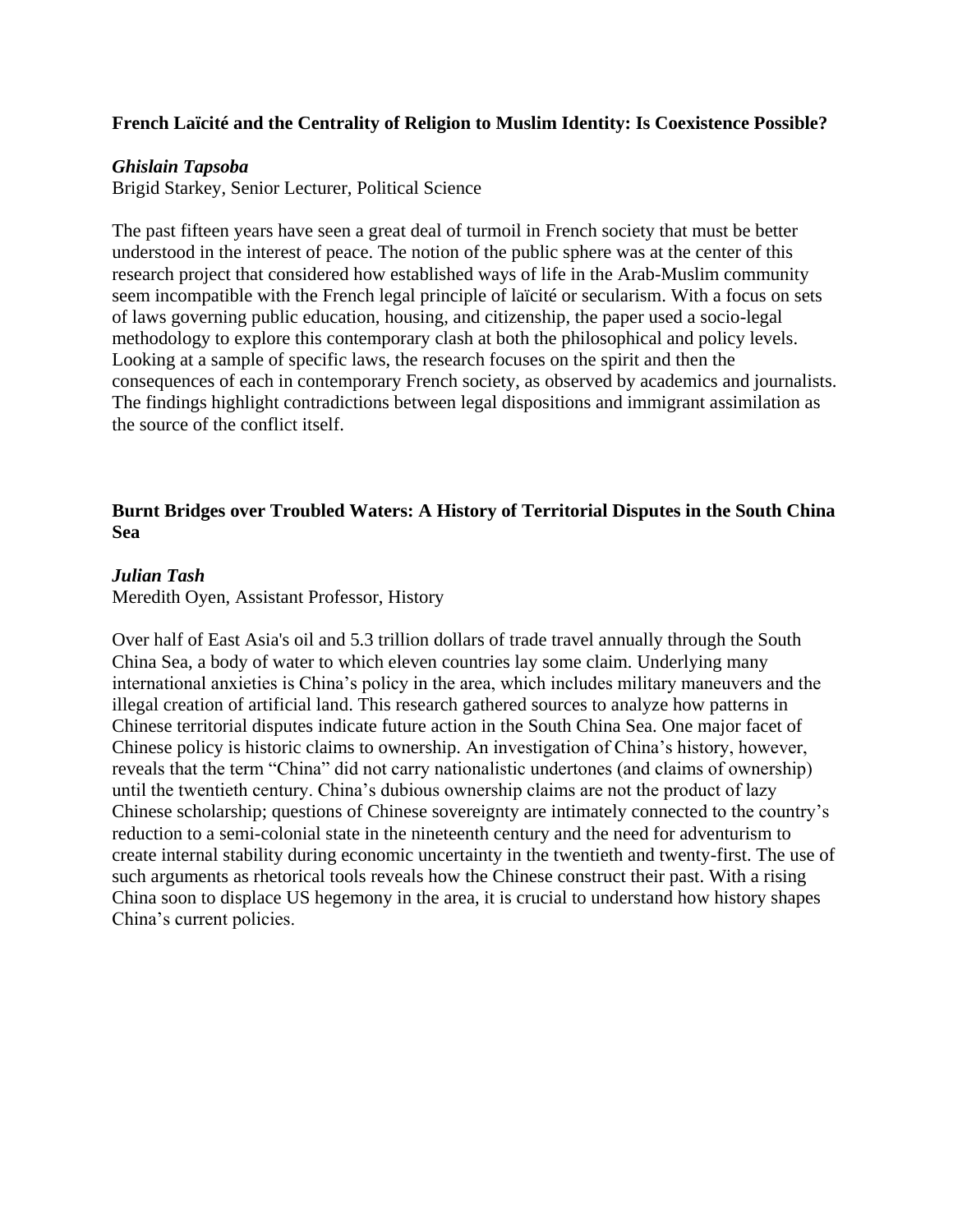## **The Middle Kingdom's Middle Ground: Understanding China's Conciliatory Policy in the Mekong River**

### *Julian Tash, Jennifer Christhilf*

Constantine Vaporis, Professor, Asian Studies

Though China's development policy has been relatively cooperative, its dam building on the Mekong river will still profoundly impact the 245 million people who live between Vietnam and China in the Greater Mekong Subregion. Some analysts fear China's situation as an upstream riparian state emboldens it to execute projects unilaterally, with considerable international repercussions. Other scholars use certain multilateral discussions and relatively generous data sharing as evidence of China's friendly relationships with fellow riparian countries. By combining models of riparian state behavior made by political scientists with historical analysis, this research revealed a nuanced middle ground: China's relations with its downstream neighbors are friendlier than those of other countries (e.g., Turkey) with similar power imbalances. Current trends, however, indicate that China will not uniformly adhere to multilateral regulations on dam building; its economic power and upstream position make it unlikely to compromise its interests or freedom of action. This analysis indicates that future dam projects undertaken by China, in spite of international agreements, will intensify fluctuations in seasonal water flow and imperil downstream riparian states such as Vietnam. It will also embolden upstream countries to undertake similar, unilateral actions such as Laos' construction of the Xayaburi dam.

### **Understanding Gold Nanoparticle Drug Delivery Systems for Therapeutic Use**

### *Devin Taylor*

Marie-Christine Daniel, Associate Professor, Chemistry and Biochemistry

Cardiovascular disease is the most prevalent chronic illness of the American population. One major complication involved with the disease is the increased mortality from subsequent myocardial infarctions after an initial one occurs. To alleviate this issue, our research group aims to synthesize a novel nanoparticle system that will serve as a monitor to measure the progression of cardiovascular disease. This system was created using a variety of synthetic chemistry techniques. Our monitor consists of a pegylated gold nanoparticle carrier that is composed of Angiotensin-Converting Enzyme (ACE) inhibitors such as Lisinopril (Lis) and MRI-contrasting agents, such as Bn-DOTA-Gd. This project involved synthesis of each component, as well as characterization for each component to ensure proper synthesis. After each component had been properly synthesized, each component was combined to create our nanoparticle system. This system will then be used to target ACE, an enzyme whose expression is increased in patients with impending myocardial infarction. Using Lisinopril, the gold nanoparticle system should specifically bind to ACE while this interaction can be visually monitored with the Bn-DOTA-Gd. The hope is that with this nanoparticle system, physicians can better monitor cardiovascular disease and decrease deaths due to myocardial infarction in the United States.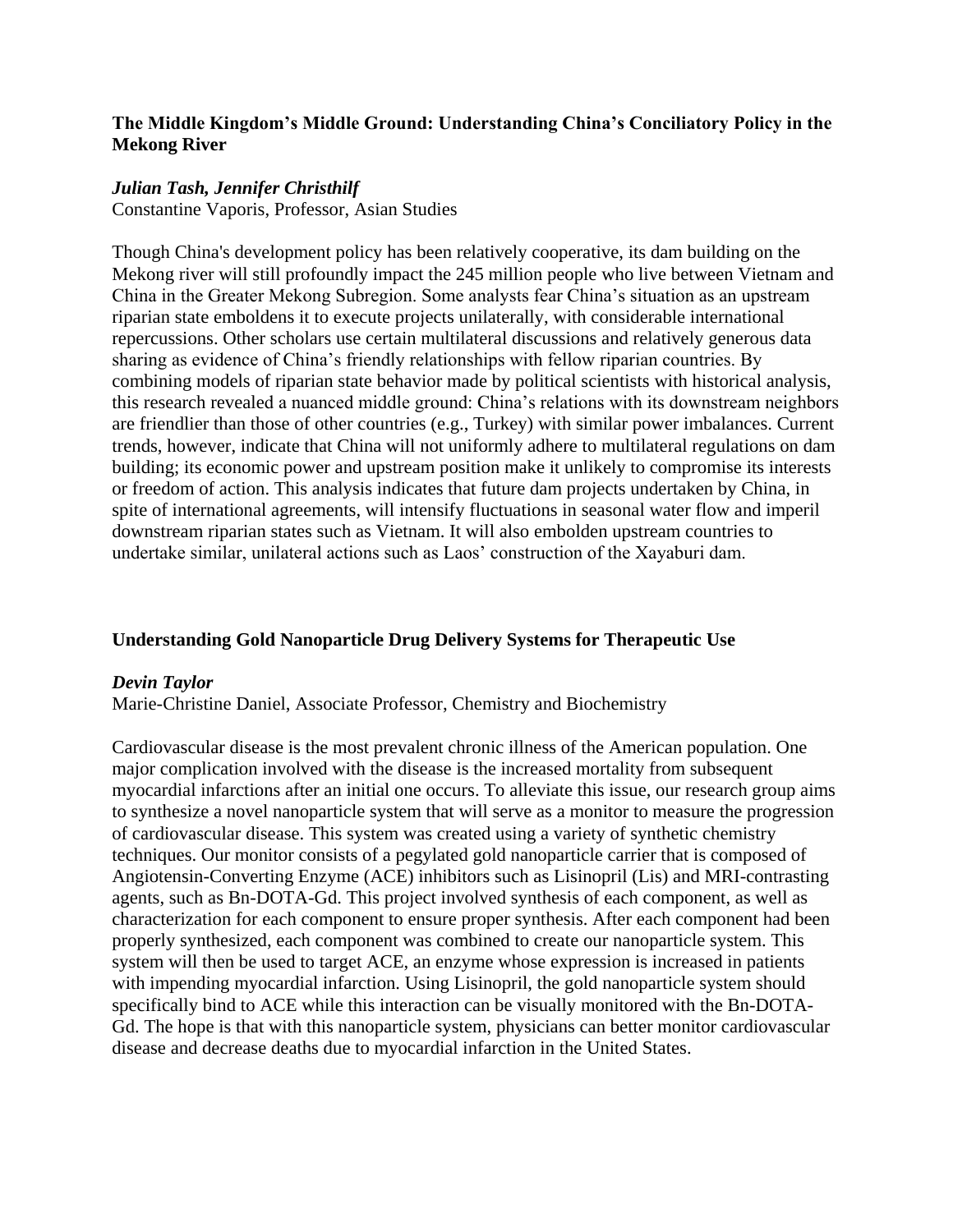*This work was funded, in part, through an Undergraduate Research Award from the UMBC Office of Undergraduate Education.*

# **Assisting the City of Baltimore in Maintaining and Upgrading its Aging Water Distribution Network**

# *Justin Taylor, Aakash Bajpai, Matthew Bleakney, Nicholas Rabuck* Panos Charalambides, Professor, Mechanical Engineering

The City of Baltimore, Department of Public Works (DPW) oversees the operation of an aging water distribution network that has presented the City with costly water main ruptures with the consequences of urgent repairs associated with disruptions of traffic, commerce, electricity, telephone, cable and internet services. To help mitigate this, a predictive model can provide the DPW critical diagnostic/failure predictive tools needed to enable systematic proactive maintenance thus minimizing disruptions to the city and cost to the DPW. As part of the research, a mechanics of materials model designed to predict the failure of an aging water pipe was developed to address specific challenges faced by the DPW. The model incorporates evolution laws to account for changes in the material constitution, geometry as well as operating conditions, changes in loading and environment. Additionally, failure criteria due to shear stress, shear strain, fracture toughness, and fatigue are incorporated. The enhanced model will conduct parametric studies needed to establish failure maps capable of exploring the effects of several agents leading to degradation and failure of water pipes.

### **Anteriority of Consonant Tongue Position in Controls and Post Glossectomy Patients**

### *Ange Lydie Tchouaga*

Maureen Stone, Professor, University of Maryland, School of Dentistry

Approximately 48,250 people in the United States will be diagnosed with oral cancer in 2016. One of the most efficient treatments for oral cancer is glossectomy, a surgical procedure that removes all or part of the tongue. Glossectomy patients may be left speech impaired. This study analyzes tongue anteriority, which is the percentage of the tongue anterior to the 1st molar. Tongue anteriority reflects the difficulty of patients to position the tongue forward in the mouth after surgery. Cine MRI was used to measure anteriority. The goal is to assess the difference in anteriority between controls and patients and also determine the effect of consonant type (s vs sh) on anteriority in an adjacent vowel.

*This investigation was sponsored by NIH/ANIGMS MARC U\*STAR T34 08663 National Research Service Award to UMBC and by the NIH grant R01 DC014717.*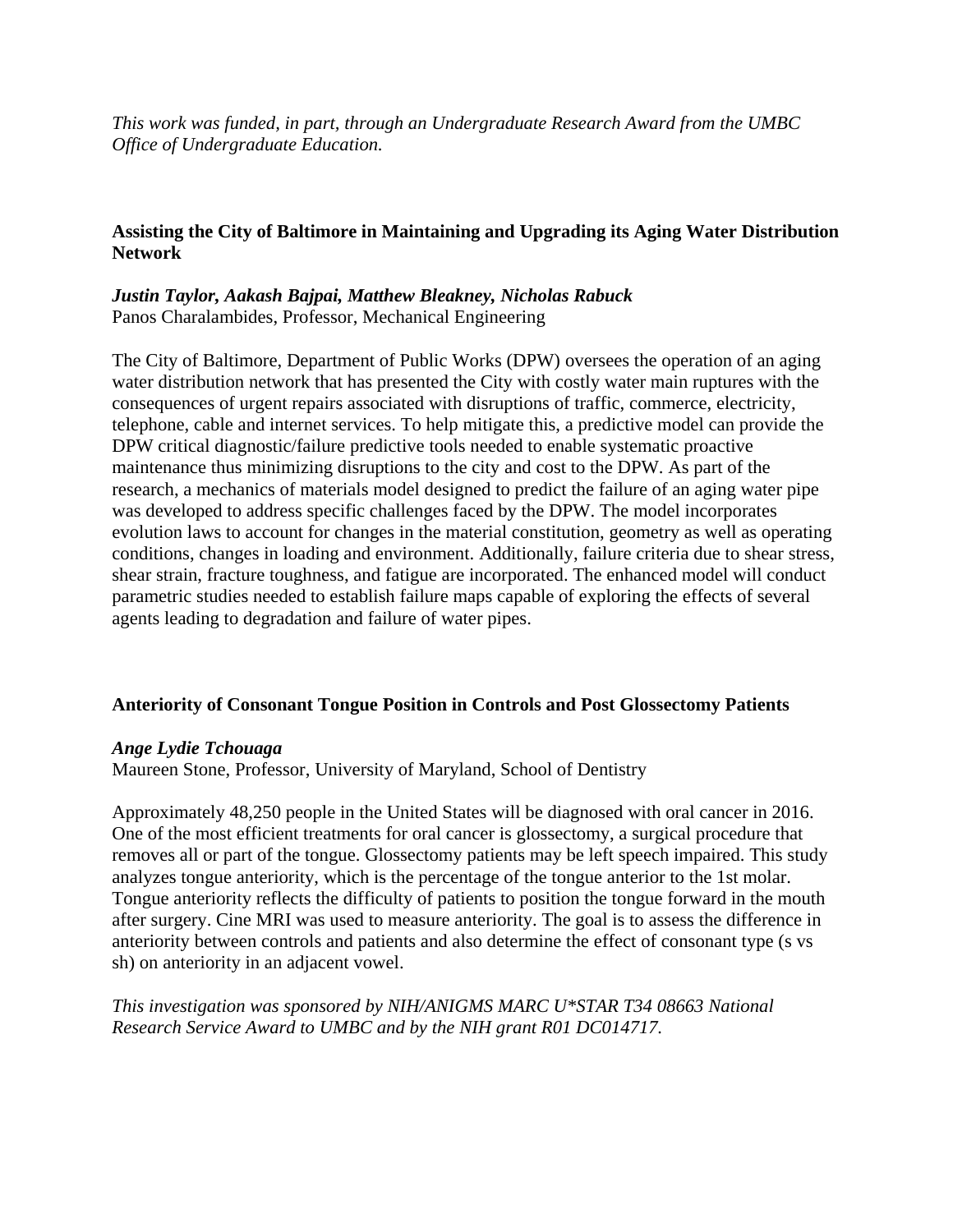#### **Pure Harmony, for a Modern Pianist**

#### *Zachariah Thomas*

Joseph Morin, Music

Modern instrument tuning, called equal temperament, is designed to compromise perfection of tuning (just intonation) to allow all intervals to sound tolerably close to being in tune in all keys. Software designed to re-tune digital piano intervals during performance could eliminate the imperfections inherent in equal temperament, unlocking more intense and satisfying harmony. In the 1980's Harold M. Waage designed such a system, which re-tunes each interval and chord based on the particular combinations of notes played on the keyboard; however, its practical application was undocumented and the physical device's whereabouts are unknown. This research recreates Waage's system using the programming language Max/MSP. The new program renders a wide variety of harmonies in nearly perfect tuning. Applied to conventional repertoire, certain re-tunings of melodic notes may sound alien to musicians trained in equal temperament, and could therefore be difficult to accept. It is conceivable that refinements could be made to the program to give the performer control over the more drastic pitch changes or to limit them to less noticeable musical contexts. On the whole, the newly programmed system provides a way to experience conventional repertoire with a refinement of tuning otherwise unavailable to keyboard players.

*This work was funded, in part, through an Undergraduate Research Award from the UMBC Office of Undergraduate Education.*

# **Remote Sensing Monitoring of Canadian Wildfire Smoke and its Impact on Baltimore Air Quality**

### *Shelbi Tippett*

Ruben Delgado, Assistant Research Scientist, Joint Center for Earth Sytems Technology

High spatial and temporal resolution elastic light detection and ranging (lidar) measurements allow monitoring of long-range transport of particulates, such as dust and smoke, that impact local and regional air quality. These lidar measurements enhance current knowledge and understanding of how vertical layering and long-range transport of natural and anthropogenic particle pollution may alter the relationship between column aerosol optical depth and surface particle pollution concentrations. We examined the impact of a strong haze event in June 9-11, 2015. Particle pollution associated with this event yielded a 245% increase in aerosol optical depth values compared to the average mean June values for the last decade. We present how air mass back trajectory analysis, aerosol intensive and extensive parameters from lidar, sunphotometer and satellite observations revealed the presence of Canadian wildfire smoke impacting the Baltimore air quality during those days.

*This research is supported by NOAA-CREST/CCNY Foundation CREST Grant-NA11SEC481004.3 and the Joint Center for Earth Systems Technology.*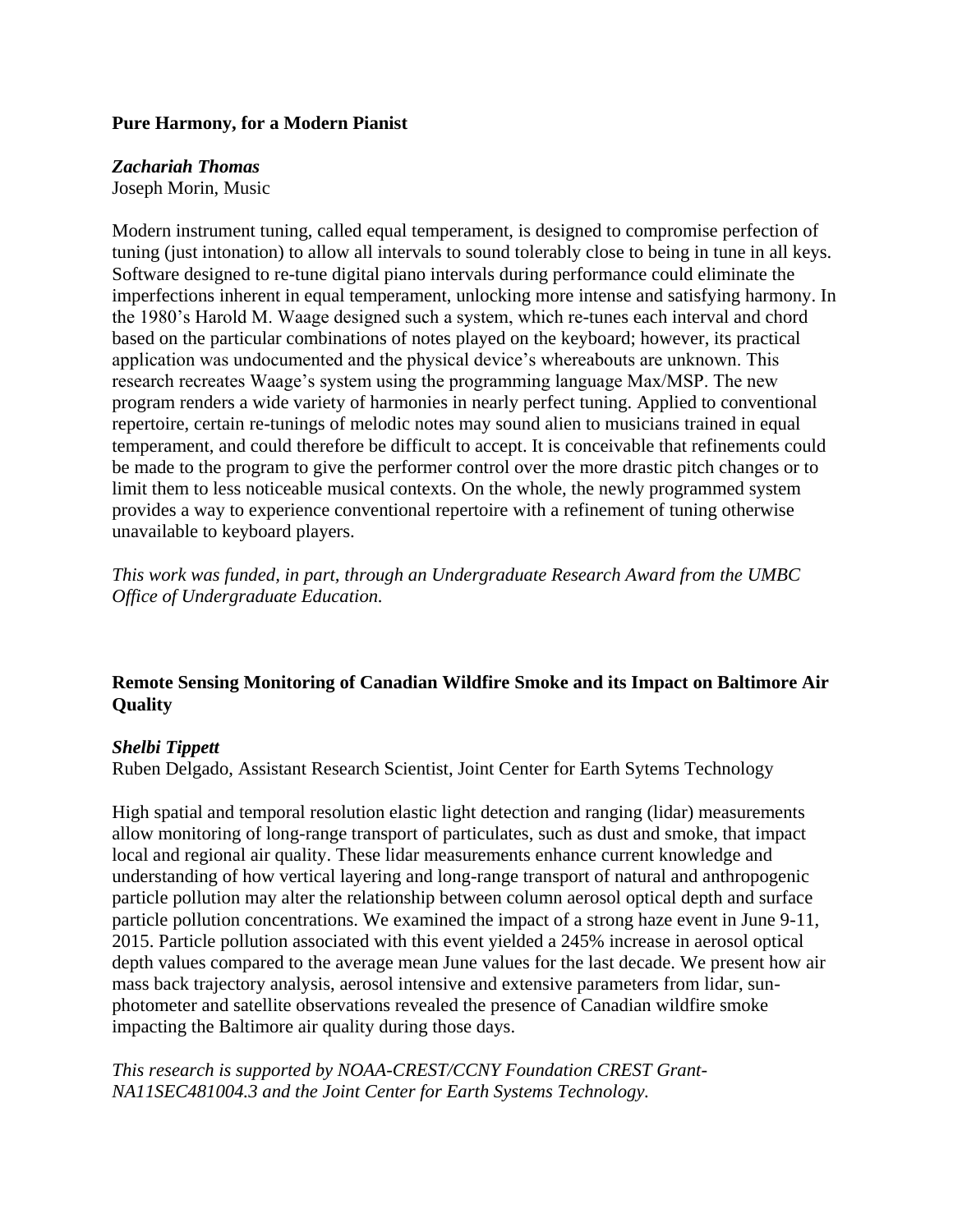# **The Role of the Myristate Group on the tRNALys3 - Matrix Complex**

#### *Emre Tkacik, Christy Gaines, Amalia Rivera-Oven, Ally Yang*

Michael F. Summers, Professor, Professor, Chemistry and Biochemistry, and Investigator, Howard Hughes Medical Institute

Human immunodeficiency virus-1 (HIV-1) packages host tRNALys3 into viral particles. The tRNA then acts as a primer during the reverse transcription process of the HIV RNA genome into DNA. Studies have found binding between HIV's matrix domain of the Gag polyprotein and tRNA. The matrix protein has a myristate group that can either adopt a sequestered or exposed conformation. The position of the myristate group on the matrix protein may influence the interactions between tRNALys3 and matrix. We created a histidine-tagged unmyristyolated matrix [myr(-)MA] construct with a TEV cleavage site. This construct will allow us to determine the role of the myristate group in matrix-tRNA interactions by comparing the myr(-)MA to wildtype myristyolated protein using size exclusion chromatography (SEC) and isothermal titration calorimetry (ITC). ITC studies with myristyolated protein indicate a pH dependence for matrix-RNA complex formation. However, this effect is not replicated in myr(-)MA. Further studies are needed to determine the role that the myristate group plays in tRNA-matrix interactions. Understanding this effect will allow us to design experiments to determine the structure of the tRNALys3-matrix complex. Structural work of this kind can help develop potential drug targets that can disrupt this interaction and disturb HIV's membrane binding.

*This research was funded, in part, by a grant to UMBC from the Howard Hughes Medical Institute through the Pre-college and Undergraduate Science Education Program.*

### **Value Function Approximation Mapping Creation for Knowledge Transfer**

#### *Nicholay Topin*

Marie desJardins, Professor, Computer Science and Electrical Engineering

A reinforcement learning (RL) agent learns by exploring a domain (i.e., environment or scenario) to improve its performance on tasks in the domain. Our research proposes a method to transfer this learned knowledge to similar (target) domains, reducing the need for further exploration. Previous research on RL transfer requires knowledge to be represented as an enumeration of states (situations), along with the best action to perform in each of those states. Value Function Approximation (VFA) representations provide a function-based representation of learned knowledge that is more suitable for domains with large numbers of states or continuous (realvalued) variables, for which an enumeration of states is not feasible. VFA models allow RL agents to generalize across similar situations within a domain, which makes learning more efficient. Our VFA-based method therefore allows the use of knowledge transfer in larger and more complex domains. In particular, we provide a method that automatically identifies the corresponding portions of the VFA representation for the source and target domains. Our modified transfer techniques can then be used to leverage this knowledge to decrease learning time in the target domain.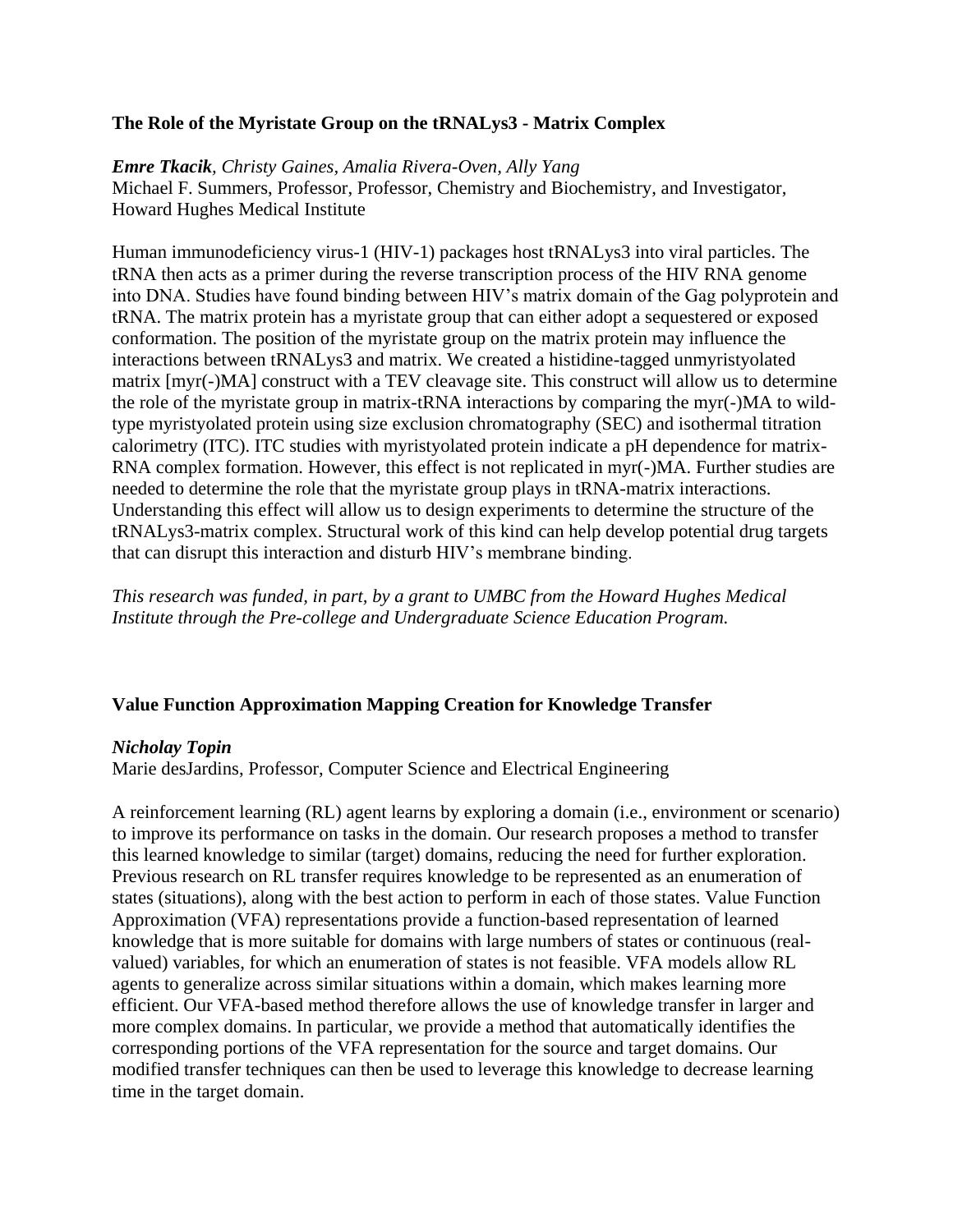*This work was funded, in part, through an Undergraduate Research Award from the UMBC Office of Undergraduate Education.*

# **The Genetic Basis of Host Defense Traits in the Drosophila Host-Parasitoid System**

# *Ngochan Tran*

Jeff Leips, Professor, Biological Sciences

In common host-parasitoid relationships, parasitoids use host larvae to complete their development, killing them in the process. Parasitoids are an important agent of natural selection in host populations, and should favor the evolution of host-defense mechanisms to avoid attack by parasitoids. We used the host-parasitoid relationship between *Drosophila melanogaster* and their parasitoid wasp, *Leptopilina boulardi*, to validate the influence of specific candidate genes on the ability of host larvae to avoid parasitoid attack. The genes tested were a subset of those identified in a previous Genome Wide Association Study and were selected based on their potential influence on locomotion and behavior in *D. melanogaster*. The candidate genes were *pumilio*, *nAcRalph 30-D*, and *Tor*. Mutations in these genes are known to affect the function and anatomical structure of larval neurons and muscles of the nervous system. To validate the influence of candidate genes, RNA-interference techniques were combined with the GAL4-UAS system in Drosophila to downregulate the expression of these targeted genes in neuronal and muscular tissues. By understanding the importance of these genes for host larvae ability to avoid attack, we can understand the genetic basis of larval host-defense traits in *D. melanogaster* and their potential role in adaptive evolution.

*This work was funded, in part, through an Undergraduate Research Award from the UMBC Office of Undergraduate Education.*

# **Parental Warmth Moderates the Association between Parenting Practices and Chinese-American Children's Academic Outcomes**

# *Queenie Tran, Charissa Cheah, Merve Balkaya, Jia Shen, Kathy Vu* Charissa Cheah, Professor, Psychology

Parents can significantly enhance children's educational success in different ways. The specificity principle predicts that specific educational practices that parents engage in motivated by specific goals would be most strongly associated with related specific child academic outcomes. However, the overall parenting emotional climate, such as warmth, may moderate the impact and effectiveness of these specific practices on child outcomes. These theories have not been tested among Chinese-Americans (CA) despite the growing population and public interest in their parenting and children's academic achievement. Thus, this study examined (1) the associations between parental warmth and specific parental educational practices of teaching counting (TC) and spelling (TS) with children's performance on calculation and spelling tests,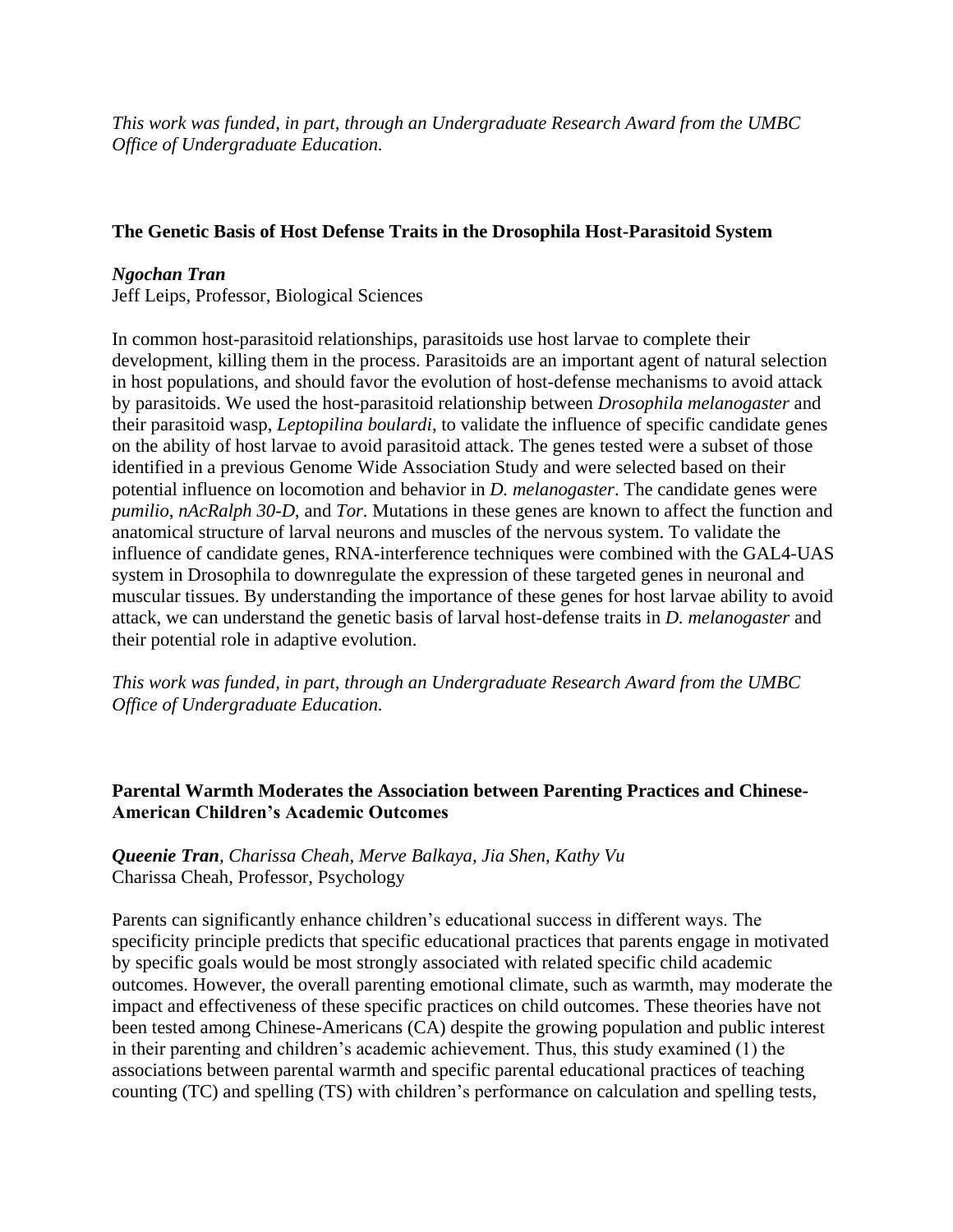and (2) the moderating role of parental warmth in the association between TC and TS and children's calculation and spelling abilities. CA mothers (N=78) in Maryland with five- to nine-year-old children reported on their parental warmth and educational practices. Their children were administered the Woodcock-Johnson III academic achievement test. Parental warmth moderated the association between specific educational practices and children's academic outcomes. Thus, both specific parenting practices and the larger parenting emotional climate were important for CA children's academic outcomes. Implications of these findings will be discussed.

#### **Proteomic Analysis of Chromatin-Modifying Enzyme Set5**

*Rashi Turniansky, James Moresco<sup>1</sup> , John Yates<sup>1</sup>* <sup>1</sup>Scripps Research Institute Erin Green, Assistant Professor, Biological Sciences

The goal of this ongoing project is to investigate the biological activity of the methyltransferase Set5, an enzyme responsible for the methylation of histone H4 in *Saccharomyces cerevisiae*. DNA normally associates with histones, forming a structure called chromatin, and the modification of chromatin through histone methylation is one of many tools that cells use to regulate gene expression. Other methyltransferases have been shown to work in large complexes with proteins that guide their activity, making it likely that Set5 is similarly aided and regulated. Using immunoprecipitation to isolate Set5 from cells, followed by proteomic analysis by mass spectrometry, we have been able to identify several proteins with which it is physically associated. Among these potential partners are proteins involved in the assembly of chromatin, which is important for regulation of gene expression. These interactions are currently being tested with a variety of biochemical and genetic assays. Because regulation of gene expression is vital to the well-being of cells, it is important to understand the activity of Set5 and other methyltransferases. This understanding could lead to greater insight into diseases such as cancer, which can be caused by deficiency in similar enzymes in humans.

### **Biocompatibility of a Self-Powered Glucose Biosensing System**

#### *Joel Tyson, Tanmay Kulkarni*

Gymama Slaughter, Assistant Professor, Computer Science and Electrical Engineering

Novel, self-powered biosensing systems have been developed with the potential to establish revolutionary continuous sensing of medically relevant biomolecules. This study focuses on a self-powered glucose biosensor developed by UMBC's Bioelectronics Laboratory which is intended for subdermal use. This system is built from both standard materials like tungsten and novel materials, such as multi-walled carbon nanotubes and immobilized enzymes pyroquinoline quinone glucose dehydrogenase and laccase. The enzymes function as the anode and cathode of a buckypaper fuel cell. The system has been shown to operate consistently *in vitro*, displaying an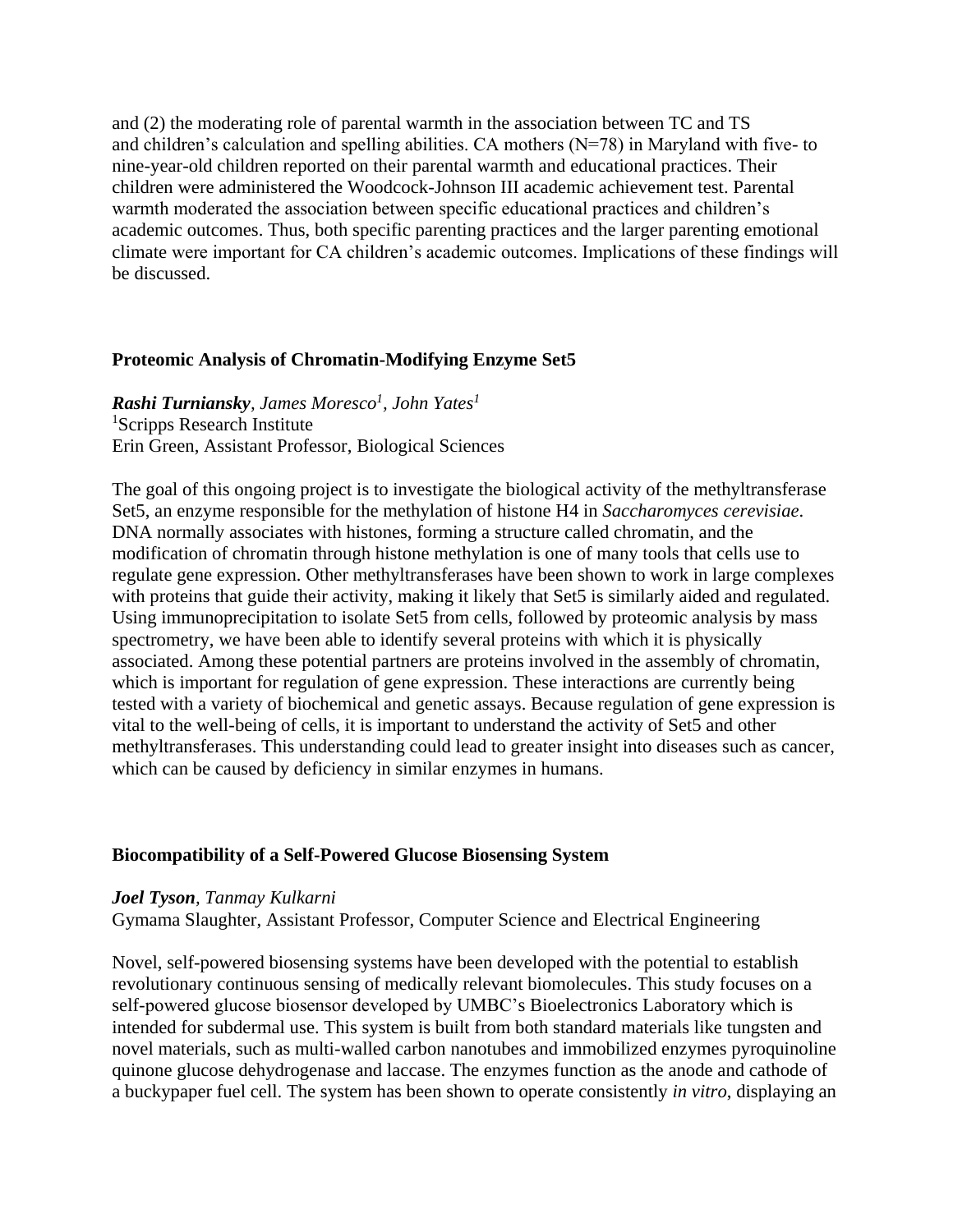open circuit voltage of 302.1 mV with a power density of 15.1 µW/cm2 at a cell voltage of 166.3 mV in normal glucose concentrations. *In vivo* biocompatibility has not been yet been shown. As a step toward *in vivo* testing, PC 12 mammalian cells have been cultured in order to perform cytotoxicity tests. PC 12 cells will be incubated in the presence of the systems various materials and with the biosensor itself. Cell count assays over time will be recorded in order to determine viability, survival, metabolism, mutagenesis and irritancy. It is expected that cytotoxicity will fall under the expected FDA guidelines when given the proper coating.

*This investigation was sponsored by NIH/NIGMS MARC U\*STAR T3408663 National Research Service Award to UMBC.*

# **Composition and Concentration of Particulate Matter During a Summertime DISCOVER AQ Study in Denver**

#### *Michael Valerino*

Christopher Hennigan, Assistant Professor, Chemical, Biochemical, and Environmental Engineering

Measurements of inorganic aerosol composition  $(Na^+, NH4^+, K^+, Mg^{2+}, Ca^{2+}, Cl^-, NO3^-, and)$  $SO(4<sup>2</sup>)$ , aerosol organic carbon (OC) and elemental carbon (EC) were carried out in Golden, Colorado during summer 2014 as part of the DISCOVER AQ campaign. The overall goal of the NASA-funded mission was to improve satellite measurements of ground-level air pollution. Over the course of the measurement period, July 14 to August 10, 2014, 60% of the PM<sub>2.5</sub> (particulate matter) mass, on average, consisted of organic matter. The dominant fraction of this organic aerosol - approximately 76% - was secondary (SOA). The diurnal average of the SOA suggests a regional source, with minor local influences. The strong diurnal behavior of EC indicates local source influences. A consistent daily wind pattern contributed to a 30% increase in PM2.5 starting around 10:00 AM, likely from transport of emissions from oil and gas fields and highways to the northeast. Two fire and dust events were also encountered during the measurement period. Elevated levels of OC and potassium were observed from Canadian wildfires over a two-day period, which had the highest PM<sub>2.5</sub> concentrations. Calcium and PM<sub>10</sub> were transported from dust originating in the Sonoran Desert in a separate two-day event.

*This investigation was sponsored by NIH/NIGMS MARC U\*STAR T3408663 National Research Service Award to UMBC and and Undergraduate Research Award from the UMBC Office of Undergraduate Education.*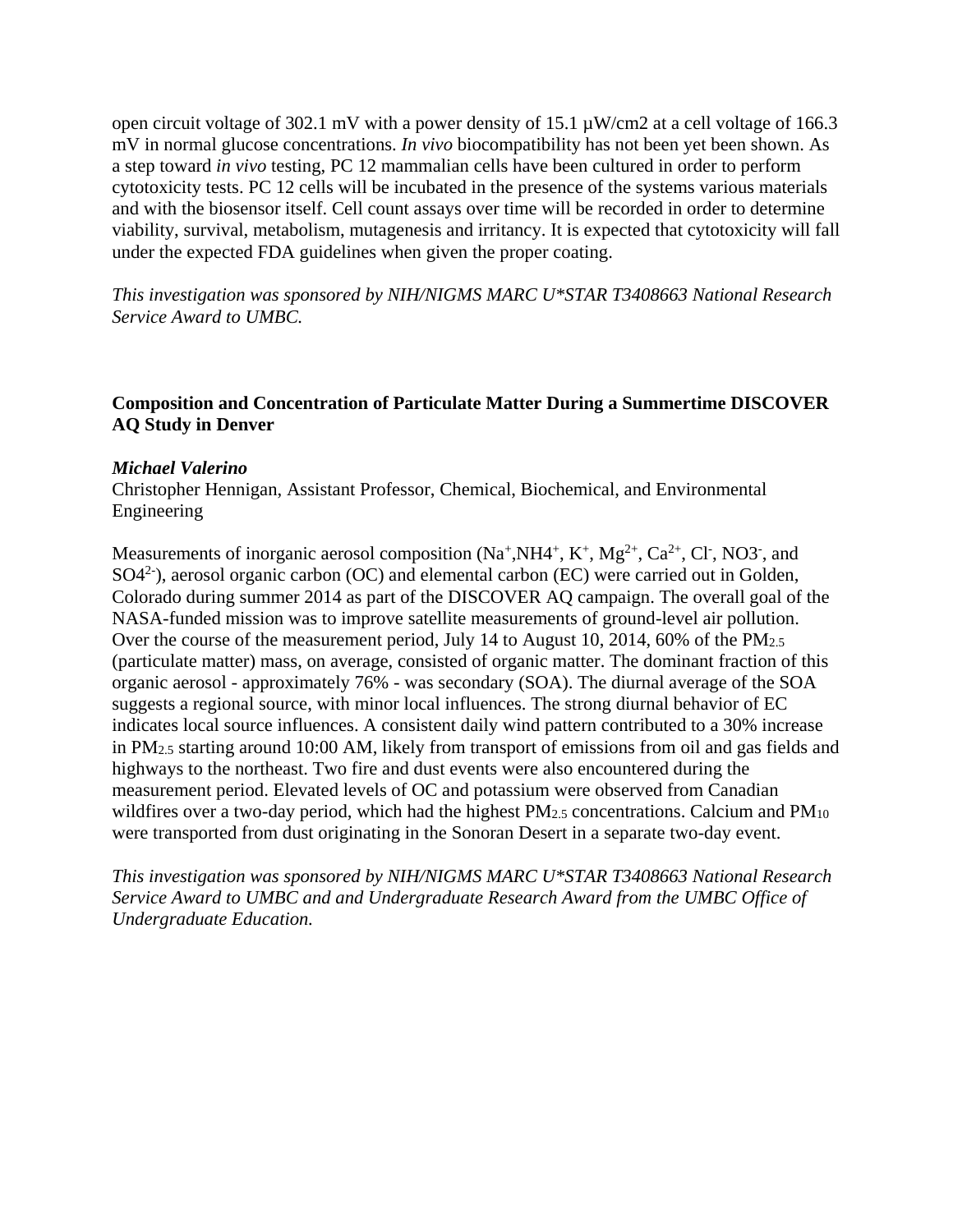#### *Sandwich Algorithm*

#### *Tory Van Dine*

Corrie Parks, Assistant Professor, Visual Arts

*Sandwich Algorithm* is a 55-second hand-drawn short film about a sheep attempting to fix a peanut butter and jelly sandwich. The sheep struggles to perform his task since he does not have fingers. He eventually settles on a roundabout solution that is successful, but excessive. My inspiration for this story was my own tendency to overthink problems, causing me to come up with needlessly complicated solutions. I composed a jazzy piano track and sound effects for the project. In recording my own studio sound work instead of using stock, I had the freedom to supplement the onscreen action exactly as I wanted. The music is a peaceful yet mischievous backing, while the sound effects, having been made to match the sheep's interactions, help punctuate and add believability to the animation. The strongest element of this animation lies in the characterization of the sheep. His facial expressions in reaction to roadblocks he encounters make him amiable and engaging. I took special care to make the sheep effectively convey what he's thinking through his expressions, and make him as likable as I could, since the effect of the animation and message depends on these aspects.

#### **The Role of Neuronal Chaperone proSAAS in Blocking**  $\alpha$ **-synuclein Cytotoxicity**

#### *Nevin Varghese*

Tim Jarvela, Department of Anatomy and Neurobiology, University of Maryland School of Medicine; Iris Lindberg, Department of Anatomy and Neurobiology, University of Maryland School of Medicine

In Parkinson's disease, abnormal aggregation of  $\alpha$ -synuclein is toxic to dopaminergic neurons and result in serious neuronal dysfunction, impairing motor skills. Recent research suggests that molecular chaperone proteins can be cytoprotective against neurodegenerative biochemical processes including protein aggregation. ProSAAS is a widely expressed secretory chaperone in the brain. We hypothesize that proSAAS is cytoprotective against the aggregation and fibrillation of  $\alpha$ -synuclein in Parkinson's disease. The purpose of this research is to determine the ability of proSAAS to decrease  $\alpha$ -synuclein cytotoxicity. Full length and truncation constructs of proSAAS were affinity purified and tested for cytoprotective effects. Addition of recombinant proSAAS to SH-SY5Y neuroblastoma cells overexpressing  $\alpha$ -synuclein rescued the synucleinmediated cytotoxic effects. To see if protection was specific for  $\alpha$ -synuclein cytotoxicity, proSAAS was tested against other forms of cytotoxicity. ProSAAS had no effect on cytotoxicity due to oxidative stress (H<sub>2</sub>O<sub>2</sub>) or to endoplasmic reticulum stress (Tunicamycin). We conclude that proSAAS cytoprotection is specific for synuclein-mediated cytotoxicity. Ongoing research aims to determine the specific protein sequence responsible for cytoprotection, using purified truncated constructs of proSAAS, as highly conserved amino acid residues 160-180 have been shown to be critical in blocking *in vitro* fibrillation.

### *Limitless*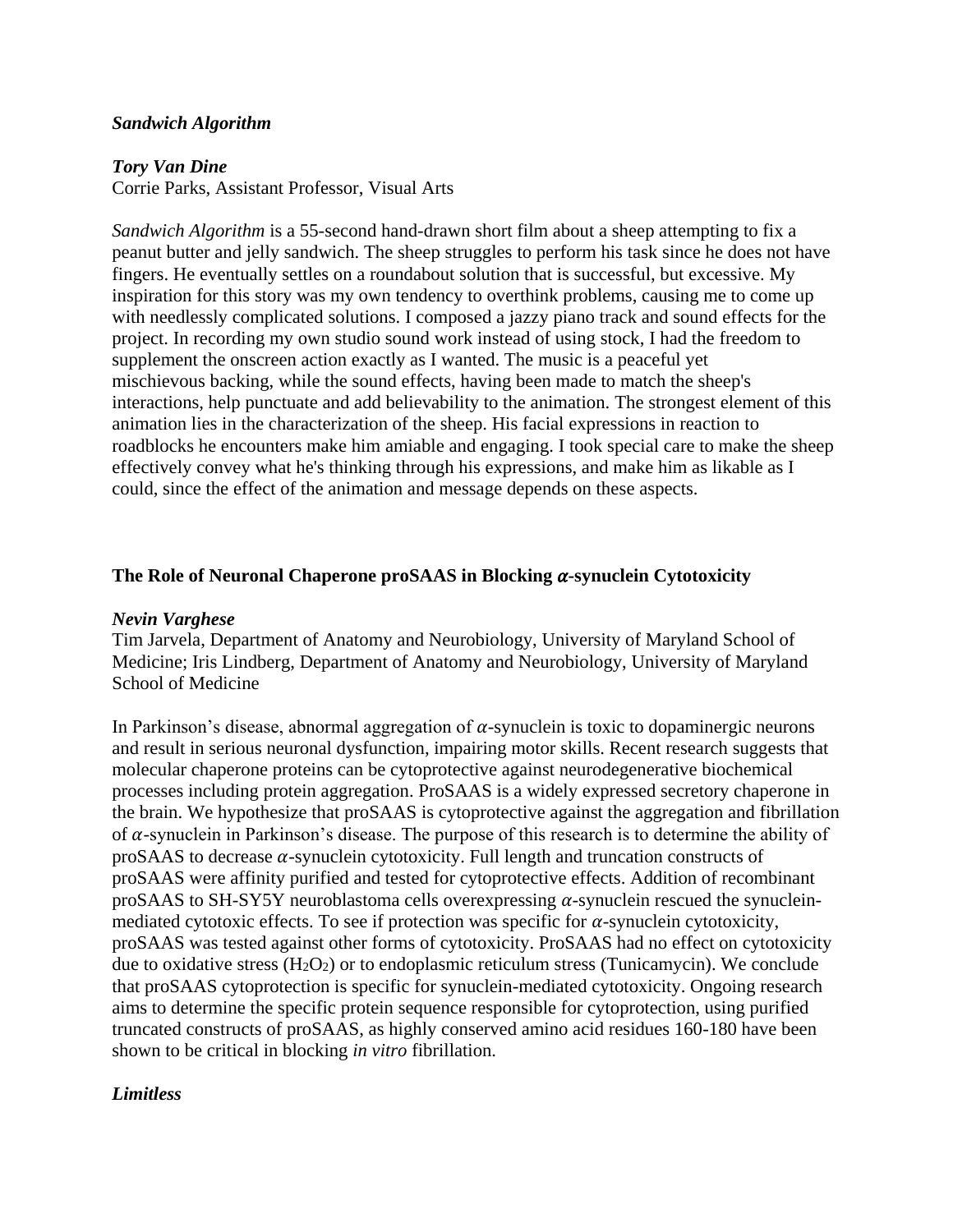### *Nerissa Vasconcells*

Doug Hamby, Associate Professor, Dance

My creative project merges elements of both modern dance and classical ballet through a dance performance piece titled *Limitless.* In the summer of 2015, my studies at Maryland Youth Ballet gave me the opportunity to take professional dance classes in ballet and pointe. Alternatively, while at UMBC, my primary focus has been to learn modern dance methods, e.g., Graham, Horton, and Limon. Classical ballet has its origins in the 18th and 19th centuries, emphasizing elegance, beauty, and regimentation, and has a choreographic process directly related to a musical score. Modern dance, a product of the 20th century, is often abstract and uses a wide variety of choreographic processes not linked to the musical score. Combining these varied techniques has been a personal challenge and a pursuit of self-exploration. In creating this piece, I emphasized beauty as a classical ballet choreographer, while using choreographic methods commonly found in modern dance. My work in progress piece, *Limitless*, is the culmination of this creative process combining modern dance with classical ballet. The intention of this fusion of styles into one piece is to motivate others to embark on their own exploration of movement modalities to create one that is uniquely their own.

*This work was funded through the UMBC Dance Department Summer Research and Study Award.*

# **Overweight among Salvadorian Children: An Exploratory Examination of Food Patterns and Cultural Influences**

### *Sophia Venero*

Claudia Galindo, Associate Professor, Language, Literacy, and Culture; Rhonda Canham, Lecturere, Sociology and Anthropology

There are major disparities across racial/ethnic groups in childhood overweight and obesity. One in three Hispanic children are obese or overweight. Because people of Mexican origin account for the majority of Hispanics (more than 60 percent), statistics may predominantly reflect weight problems in Mexican American children and not be relevant for other Latino subgroups. In Maryland, one in three Hispanics are of Salvadorian descent. The purpose of this study is to describe the weight status of a small sample of 12 Salvadorian children (ages seven to 13) born in the USA, and analyze their food patterns and few cultural behaviors that may be associated with weight status For this study, parents completed a seven-day dietary recall questionnaire on behalf of their children. In addition, questions on nutrition knowledge, eating habits, body and cultural perceptions were also asked. Results indicated that 58 percent of these Salvadorian American children were overweight or obese. The Salvadorian American children with weight problems added extra salt to their plates and snacked more when compared to their peers with normal weight. There were no differences in body perceptions or cultural behaviors between obese/overweight and normal weight children. Findings identified potential mechanisms to reduce Hispanic children's obesity.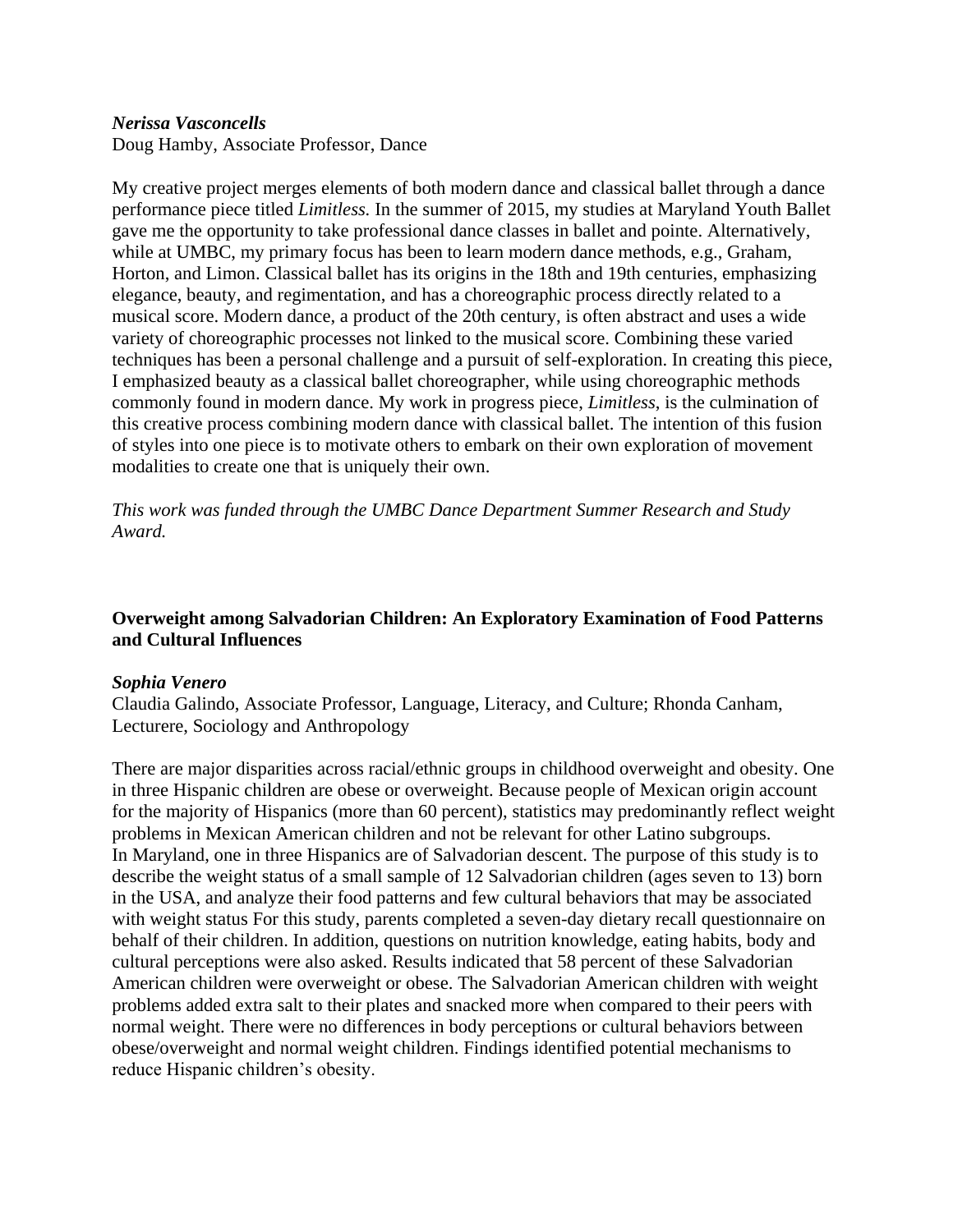#### **MAP1B Impacts on Neuralation and Microtubule Stability**

#### *Eudorah Vital, Sharlene Brown*

Rachel Brewster, Associate Professor, Biological Sciences

Brain development is a stepwise process that begins with neurulation, which is the process by which the neural tube develops, the precursor to the central nervous system. An important and conserved event in neurulation is neural convergence extension (NCE) of the neural ectoderm. During NCE, neuroepithelial cells elongate mediolaterally and migrate towards the midline, thus narrowing and lengthening the neural plate. An important cellular component that drives NCE are microtubules (MTs). Without properly functioning MTs, NCE cannot be successfully completed. Microtubule Associated Proteins (MAPs) help regulate the action of microtubules during this process: they facilitate microtubule dynamics and stability. Based on previous literature and work done in our laboratory implicating the role of MTs in neural development and NCE, we hypothesize that the proteins, specifically map1b, that regulate microtubule function are essential to neural morphogenesis. To better understand map1b and its impacts, we knocked out the map1b protein through the use of a splice blocking morpholino (MO) and RNA Dominant Negatives (DN). MO and DN experiments showed that impaired map1b caused a decrease in detyrosinated (stabilized) microtubules and no change in tyrosinated (destabilized) microtubules, changes in cell morphology, and delayed NCE, implicating map1b's prevalence in neural development.

*This research was funded, in part, by a grant to UMBC from the Howard Hughes Medical Institute through the Pre-college and Undergraduate Science Education Program.*

### **Rhythm and Meter Comprehension**

#### *Sidney Wagner*

Brian Kaufman, Assistant Professor, Music

Understanding of rhythm and meter is important to musical performance and is relevant to national and state standards regarding music performance in ensembles. Ten sixth-grade percussion students are engaging in activities designed to improve their comprehension and performance of rhythm and meter. A pretest was administered in October 2015, when students began to acquire knowledge of rhythm. A second pretest was administered in January 2016 after providing instruction in related concepts. The pretests included writing counts to rhythms in familiar and unfamiliar meters using a standard counting system, rhythm creation, and dictation. Student understanding was then rated using a rubric scaled from one to five. A score of one indicates that the student is developing their knowledge, and a score of five indicates that the student has a comprehensive understanding. Following pretesting, various rhythm and meter activities were completed by students. These activities included student creation of meters and rhythms, exploration of common rhythmic patterns, and rhythmic dictation. Student progress was periodically assessed through observation in class as well as through brief written tests. The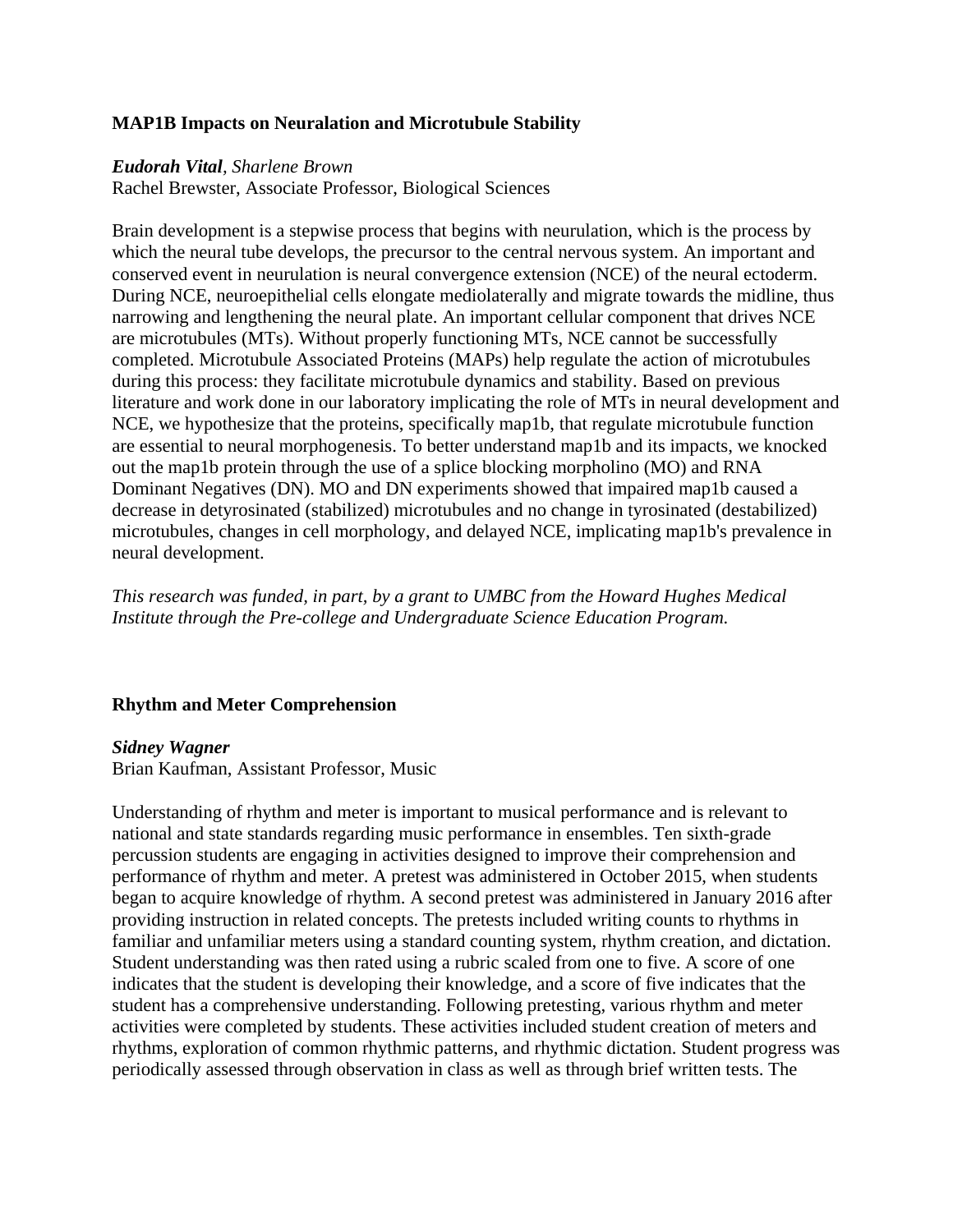rubric is applied to these assessments. The goal of these activities is for each student to advance at least one tier on the rubric.

## **Seeing Science**

## *Hao Wang*

Stephen Freeland, Associate Professor, Interdisciplinary Studies; Viviana Cordova, Assistant Professor, Visual Arts

The purpose of this project is to utilize artistic skills and knowledge to visualize scientific research, thus providing an enhanced method for researchers to communicate with their audience. The process of this project involves the cooperation with Sarah Auer who researches medieval gynecology from ancient Greek scripts, focusing on Soranus' studies about female reproductive organs. In this project three organs are illustrated digitally according to Soranus' scripture: uterus, placenta, and didymi which are in pairs with three objects that Soranus uses to describe each shape: kylix, egg, and silphium seeds. Each illustration is artistically interpreted to assist readers' understanding of the texts without distorting the original content. The process of visualizing science also involves a research poster design in which artistic principles are applied to direct the viewers' eyes for a better reading experience. With texts, illustration, and design combined, Auer's research poster is to stand out from traditional research posters.

*This work is supported, in part, by "Seeing Science: Science, Photography, and Visual Culture," a public programming project organized by the Center for Art, Design and Visual Culture and the Interdisciplinary Studies Department.*

# **Sustain-O-Scope: Simple Compound Light Microscope**

*Mashhood Wani, Natalie Steenrod, Poornima Patel, Hye Min Baek*  Minjoung Kyoung, Assistant Professor, Chemistry and Biochemistry

Microscopy is utilized in many different fields in science, yet high costs prevent collection of high-quality images. We attempted to design and construct a microscope with a cost of \$200, starting only with objective lenses. Our aim was to design the microscope to be cost-efficient, portable, sustainable, and easily constructable. We used Kohler illumination in our design, preventing the light source from being imaged onto the sample. Our design only required two additional lenses, minimizing the cost. We designed our microscope for under \$100, employing cost-efficient and environmentally friendly items such as plywood, plexiglass, and threaded bolts. Our Sustain-O-Scope has comparable magnifications and resolution to those of a conventional, laboratory-grade microscope. This microscope design can be used in regions in which there are not many resources and could be helpful in STEM education.

*This work was funded by the UMBC Department of Chemistry and Biochemistry.*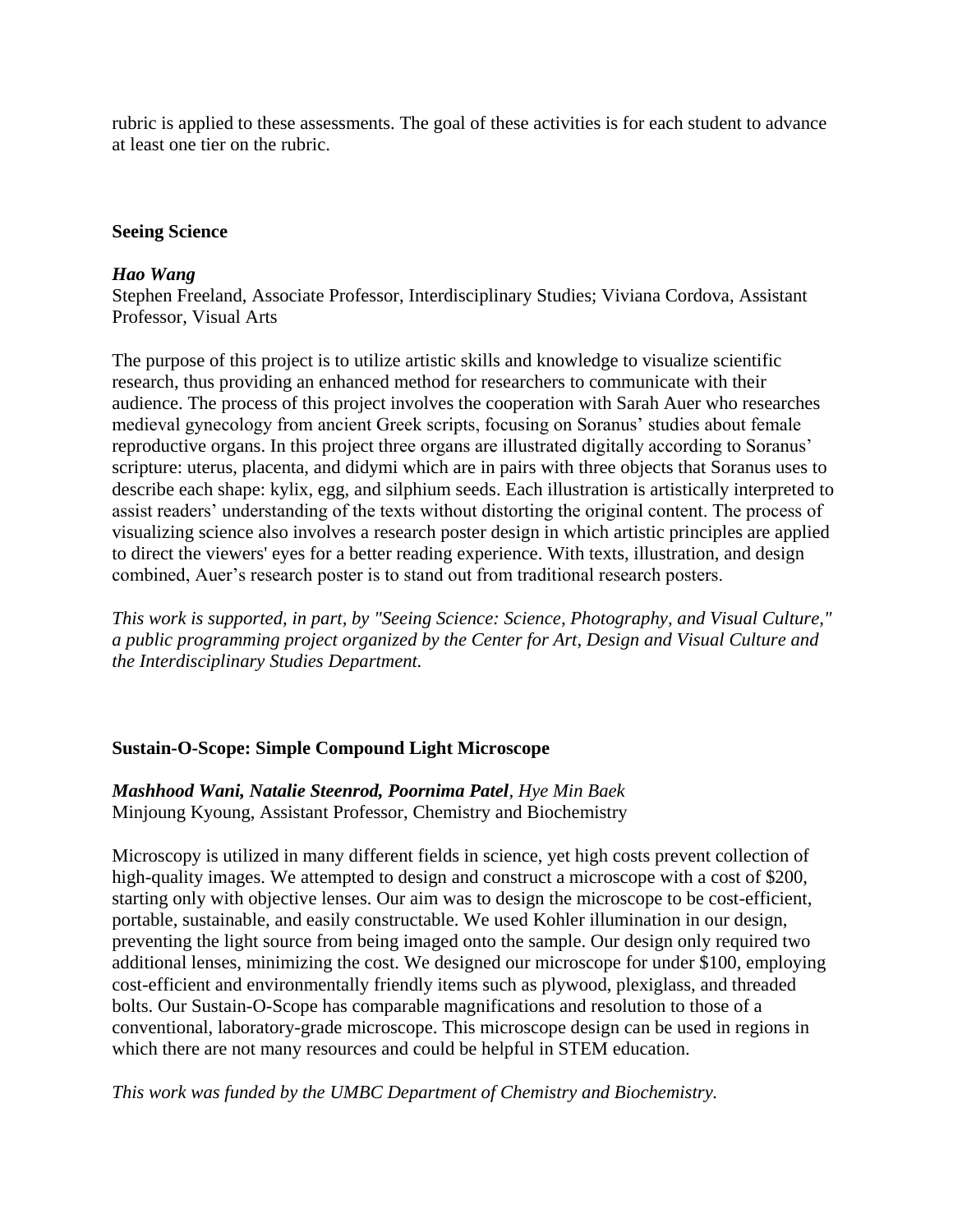# **How Different Regimes and Levels of Perceived Corruption Impact Terrorism in Islamic Countries**

## *Aasim Waqaar*

Carolyn Forestiere, Associate Professor, Political Science

Over the past few years, the number of terrorist attacks has consistently increased each year, especially in Islamic countries. In 2013, over 80% of terrorism-related deaths occurred in just five Islamic countries. Given these statistics, it is crucial to understand the conditions that are related to increased terrorism around the globe, and in Islamic countries in particular (i.e. countries in which more than 50% of the population identifies as Muslim). The purpose of this paper is to determine how regime type and levels of perceived corruption impact acts of terrorism in countries with predominantly Islamic populations. A highly authoritarian government coupled with a perception of high corruption suggests that the government has low accountability, which could foster the growth of terrorism. A mixed-method design, utilizing both quantitative and qualitative analyses was employed, to determine if there were correlations among the variables. Brief case studies of Iraq and United Arab Emirates are presented to further confirm the research hypotheses. Overall, this study finds that the level of perceived corruption in each country is significantly correlated with the number of terrorist attacks, which suggests that minimizing corruption could be key to preventing terrorism.

# **A Place in Infamy? Baltimore's Memory and Monuments of the Confederacy**

### *Sumner Weiss*

Anne Sarah Rubin, Professor, History

Recently, there have been discussions in regard to renaming Robert E. Lee Park in Baltimore and taking down the four Confederate statues located within the city limits. Do these recent developments in Baltimore reflect a larger anti-Confederacy sentiment in the Border States? And more specifically, how does large urban environment with a diverse populace, like Baltimore, remember the Confederacy? By analyzing books, newspapers, and journal articles on the subject, as well as attending town hall meetings and public forums, this research project will delve into these questions: Has public memory about the Confederacy changed in Baltimore since the war and its immediate aftermath? Why are there four Confederate monuments but only one Union monument in the city? What has changed since the erection of the Lee and Jackson monument in 1948 to now? Is there currently enough anti Confederacy sentiment in the city to take down these monuments?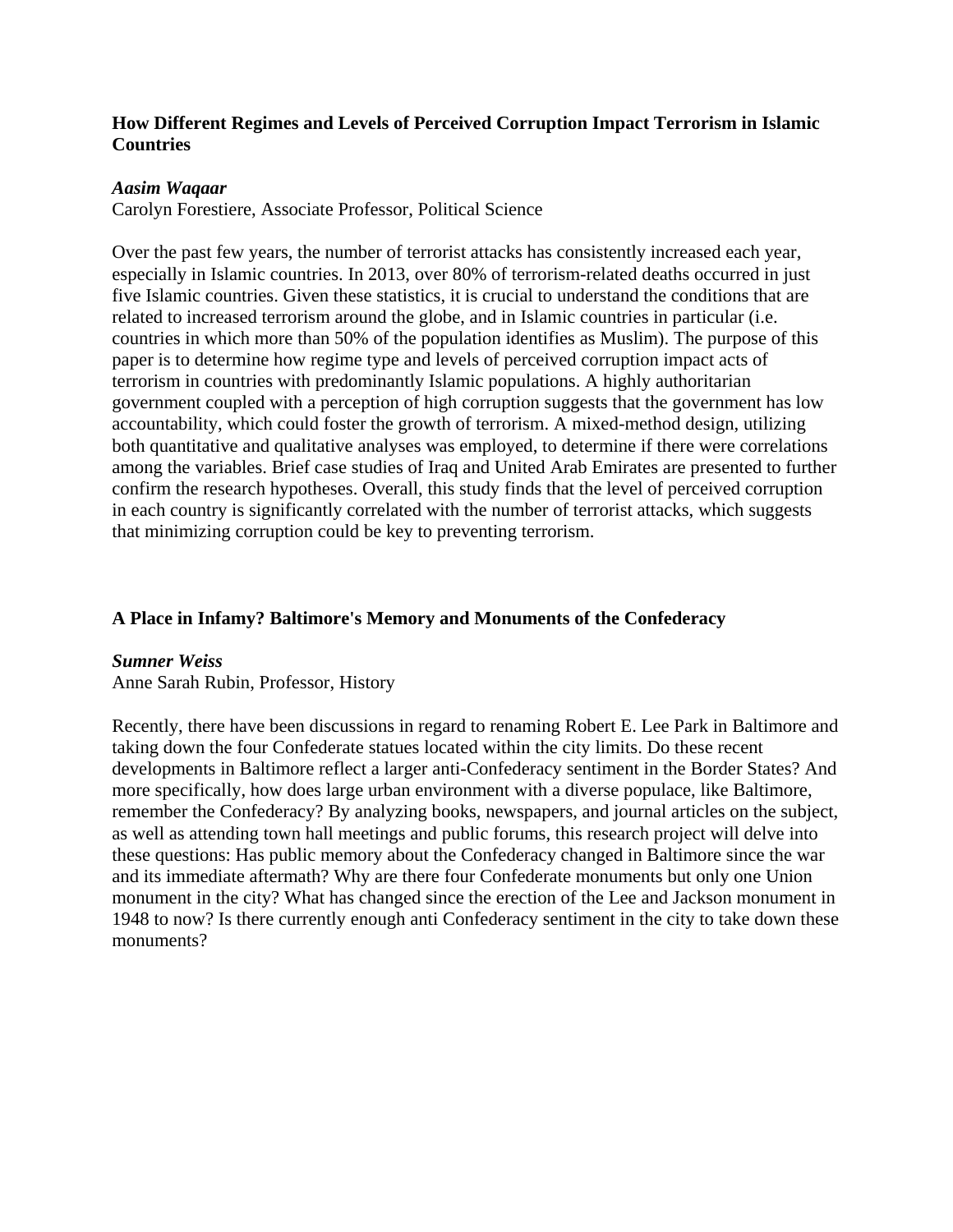## *Temple*

#### *Caleb Williams*

Doug Hamby, Associate Professor, Dance

*Temple* is an abstract dance performance work that explores how people worship individually and as a community. *Temple* is a piece for five women, structured in three sections. Using photos by surrealistic photographer Ronen Goldman, the dancers and I collaborated to create kinetic poses which I then connected with movement. The piece is an exploration of how the physical body is connected to the spirit and how movement can inspire a spiritual state of the mind. It explores many different religions as well as utilizing religious gestures. The piece relies on the process of ritual. The soundscape amplifies the journey of religious introspection through various pieces of music in conjunction with the dancers' voices. The piece tries to inspire the audience to question what they believe as well as how they participate in their belief system. Originally performed at the UMBC Fall Showcase and Senior Dance Concert, it was presented at the American College Dance Mid-Atlantic Conference in March of 2016.

# **Skeletal Muscle Atrophy**

### *Matia Wills*

Viviana Cordova, Assistant Professor, Visual Arts

The purpose of this project is to apply visual concepts to a scientific research project that involves mathematical models, in order to provide the public with a better visual understanding of skeletal muscle cells. Data visualization will allow the viewer to understand the dynamics, concepts, and development of this information in a simplified manner. The main focus of this research is to analyze how 'Akt' affects skeletal muscle atrophy, which is a degradation of cells within muscles caused by age, cancer, diabetes, or heart disease. The scientist has observed, recorded, and plotted data that need to be understood by the general public. By organizing the research and documenting the data using a readable sans-serif typeface, the data will be pleasing to the eye because of legibility and the content will extend to a wider variety of people. My goal is to use a system of colors, symbols, and icons to revised and redesigned graphs to revamp the scientist's original content into a reader-friendly poster. Simplifying is a key component in this poster, allowing the average person to understand the scientist's research. The hierarchy developed through form and scale will arrange a transparent timeline allowing information to become understandable.

*This work is supported, in part, by "Seeing Science: Science, Photography, and Visual Culture," a public programming project organized by the Center for Art, Design and Visual Culture and the Interdisciplinary Studies Program.*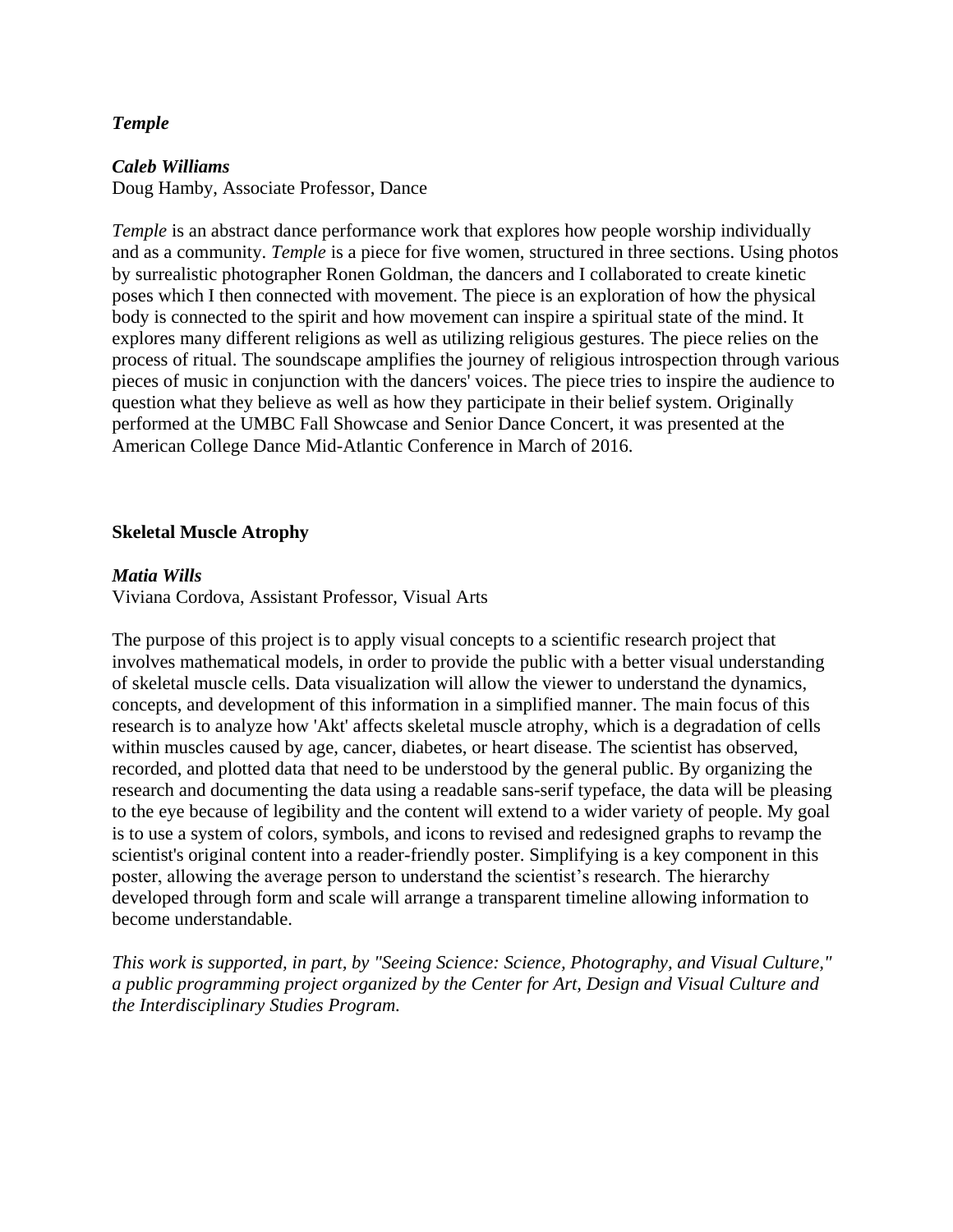# *Romani Lachrymose* **Performance**

#### *Samuel Winnie, Chanel Whitehead*

Linda Dusman, Professor, Music

The National Student Electronic Music Event (N\_SEME) is a conference of performances of works by young American undergraduate and graduate composers and scholars. The N\_SEME team invited cellist Chanel Whitehead and me to perform one of my works, *Romani Lachrymose*, as part of the conference. *Romani Lachrymose* is an exploration of the expressive and improvisatory nature of the Romani style. The lugubrious melodies and dissonant interruptions in this tone poem place listeners directly into the mind of the one who is spiraling into depression. The use of electronics in this piece adds a new dimension, engulfing listeners in sounds of lament as achievable only on the cello. *Romani Lachrymose's* first iteration was composed solely for electronics and was written to be the sound track to a contemporary dance piece. However, it was not until I studied in Italy in 2015 that I sought to revisit *Romani* and compose a live and interactive part for the cello. In its current state, all of the sounds present have originated from the cello, but have undergone various levels of digital processing.

*This work was funded, in part, through a travel award from the UMBC Office of Undergraduate Education.*

# **Simulating Entanglement Dynamics of Singlet-Triplet Qubits Coupled to a Classical Transmission Line Resonator**

### *Michael Wolfe*

Jason Kestner, Assistant Professor, Physics

A quantum computer has the ability to solve certain problems exponentially faster than a classical computer. Recent advances in solid state physics have improved the fabrication of spin qubits by confining electrons in quantum dots formed by depleting the 2D Fermi gas inside GaAs - AlGaAs heterostructures. These qubits entangle electrostatically but quickly suffer decoherence due to external coupling to nuclear spins, thus limiting the time for logical CNOT operations to take place. We propose a singlet-triplet qubit system whose operation time decreases by capacitively coupling the electrons to a classical transmission line resonator. By analyzing the transient response of the transmission line, we derive a Hamiltonian that describes the energy stored in the system when the qubit's charge configuration oscillates with time. We numerically simulate the dynamics of the von Neumann entanglement entropy when the qubits are driven near resonance and investigate parameters of the coupling element that optimizes the operation time for the qubit.

# *This work was funded, in part, through an Undergraduate Research Award from the UMBC Office of Undergraduate Education.*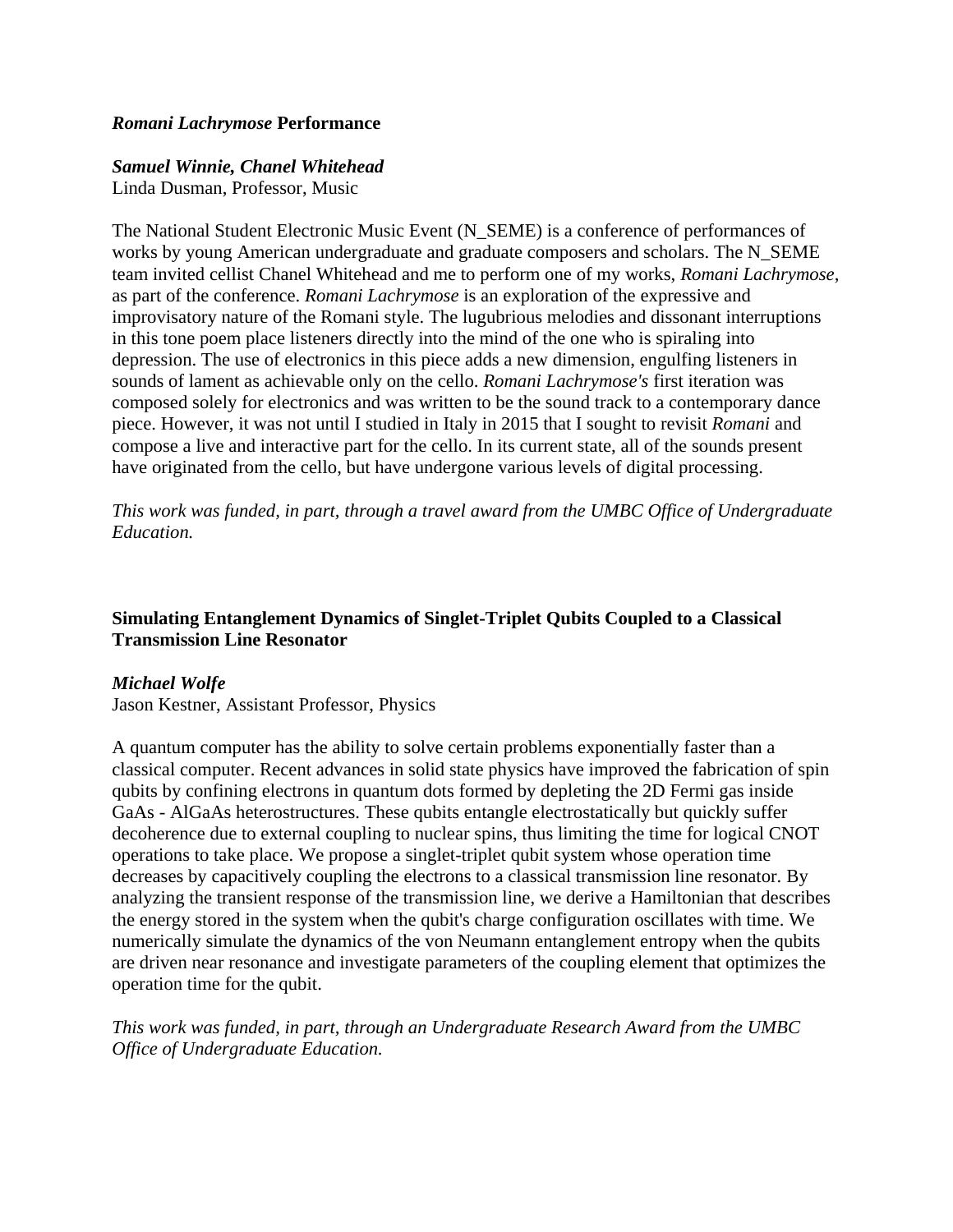# **Light Inhibits Light**

### *Rachel Wolven*

Steven Silberg, Lecturer, Visual Arts

With light pollution an ever-increasing problem, fewer people are aware of the night sky and the wonders it holds. Through a comparative study of the visibility of deep space objects and the Milky Way as affected by light pollution within the Northeastern United States and New Brunswick and Nova Scotia, Canada, Light Inhibits Light aims to bring attention to the sky in order to show what is missing from the skies above our cities. To protect this natural resource, awareness must first be raised in order for people to want to make changes and work to fight the over-abundance of light pollution. Presented as a time-lapse photography film, light pollution measurements and GPS coordinates are displayed with each night-scene, to contrast the light polluted skies with the non-light polluted skies. The materials show how far removed these dark sky sites are from us, as well as how bad the light pollution is. Attention of the general public must be brought to the issue of light pollution before this ever-fading resource is too far gone from our lives.

*This work was funded, in part, through an Undergraduate Research Award from the UMBC Office of Undergraduate Education.*

#### **The Temple of Vesta in the Roman Forum**

### *Abigail Worgul*

David Rosenbloom, Associate Professor, Ancient Studies; Melissa Bailey, Visiting Assistant Professor, Ancient Studies

My project was originally to explain the unique circular form of the temple of Vesta in the Roman forum. I studied the remains of the temple in the forum as well as extant monuments in its vicinity. I then consulted primary authors such as Virgil and Ovid, and secondary authors such as R.T. Scott and J.W. Stamper. After mapping the temple within its surroundings, my project took an unexpected turn, as I found bordering Vesta's sacred precinct a rectangular fountain dedicated to the goddess Juturna. Upon subsequent research, I discovered an opposing yet complementary relationship between the two goddesses and their shrines. Vesta, associated with fire, contrasts with Juturna, a water nymph. Juturna is an enemy to Rome in Virgil's Aeneid; Vesta's temple contains the communal hearth of Rome. The juxtaposition of these precincts would have signified two major things for the Romans. One, it would have delineated an area symbolic of life, as, according to Ovid, fire and water together were considered lifegiving. Two, placing a structure representing the goddess of the hearth and home next to that representing a former Roman enemy would have symbolized what allowed Rome to grow into an empire: embracing foreign culture and society.

*This work was funded, in part, through an Undergraduate Research Award from the UMBC Office of Undergraduate Education.*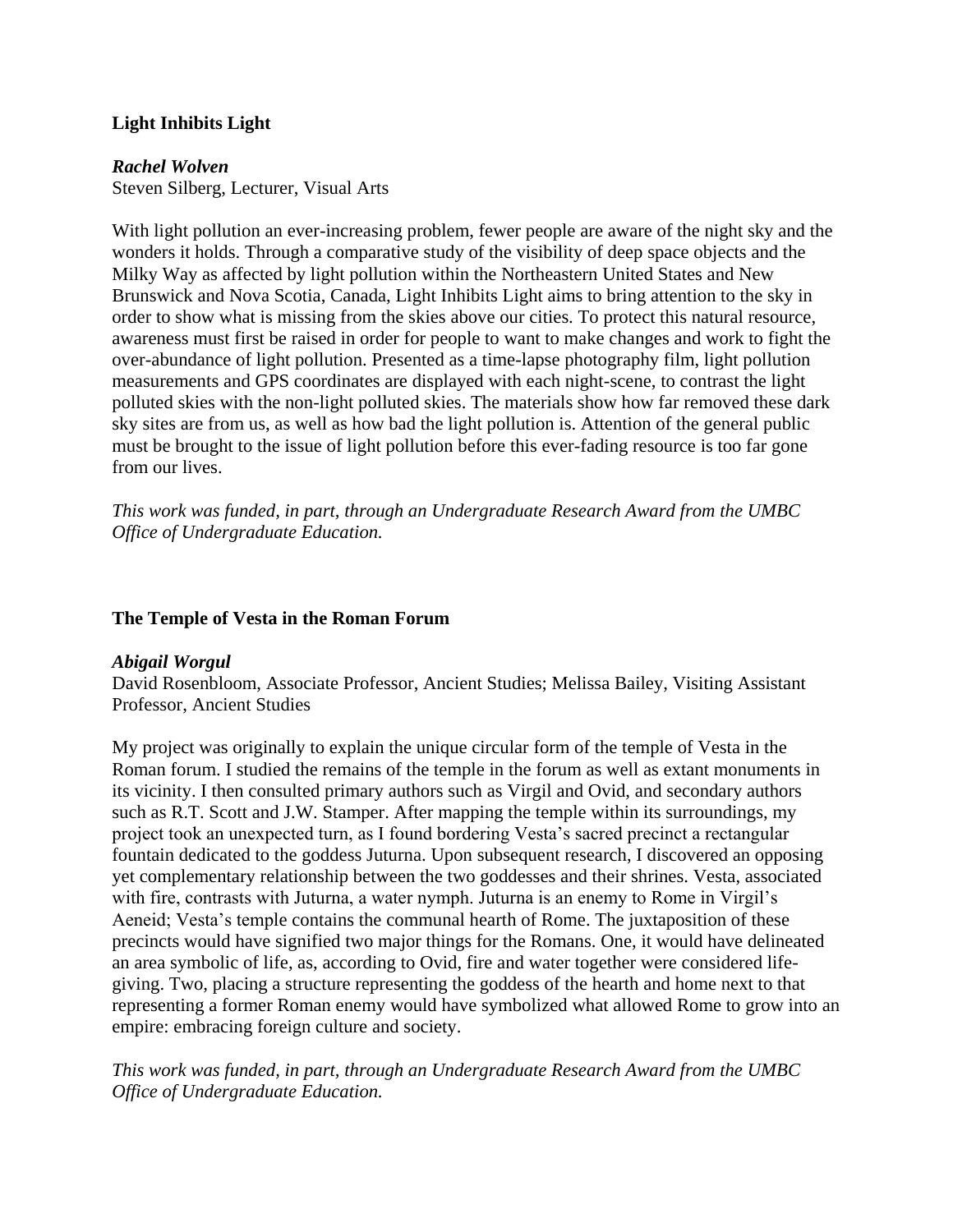#### **UMBC Game Developers' Club**

## *Andrea Wozniak, Alec Lawrie, Bryan Jarell, Savanah Myers, Eliot Carney-Seim, Conrad Etherton, Jesse Dinkin, Michael Leung*

Marc Olano, Associate Professor, Computer Science and Electrical Engineering

The UMBC Game Developers' Club is presenting its 2015-2016 projects and indie titles. The club creates a unique environment for creative expression where programmers, musicians, artists, and designers work together. Members have produced games using a variety of software and programming languages, designed two-dimensional (2D) and three-dimensional (3D) games, and scratch-built game engines as well as traditional, physical experiences. Group titles include Legacy of the Shards, a 3D collectathon that juxtaposes nostalgia-inducing gameplay with a cutting-edge graphics engine and a non-linear narrative; Heart Attack, a asymmetrical 3D multiplayer experience that exacerbates the anxieties inherent in competitive play to produce a game revolving around tension and fear, and their respective mechanical representations; Puppy Simulator, a 3D puzzle platformer designed around the Unreal Engine's visual scripting language to create an immersive and graphically stunning experience; Graveyard Beat, a 2D fighting game that has decoupled itself from the continuous nature of the genre, instead embracing the discrete temporal mechanics of rhythm games to provide unique and innovative gameplay; independent projects include ACE, a Java-based 3D game engine that opposes contemporary trends and takes a programmer-centric approach to game development, and Sporbitals, the Game Developers' Club's first foray into the free-to-play mobile marketplace.

#### **Seven by Seven**

### *Kelly Wright*

Doug Hamby, Associate Professor, Dance

Seven days of the week. Seven deadly sins. Seven dwarfs. Seven Wonders of the World. We are constantly surrounded by the number seven in our daily lives. Seven is described as a number of completeness and perfection. The study of numerology also attributes mystical, magical, and psychic qualities to this number. I have created a dance work drawing influences from the number seven and its significance. Movement phrases, transitions, and formations have been created and based on research of the number seven, including references in literature, religion, and mathematics. This project brings dance into a context that may intrigue viewers familiar with literature and religion but who may not be familiar with dance.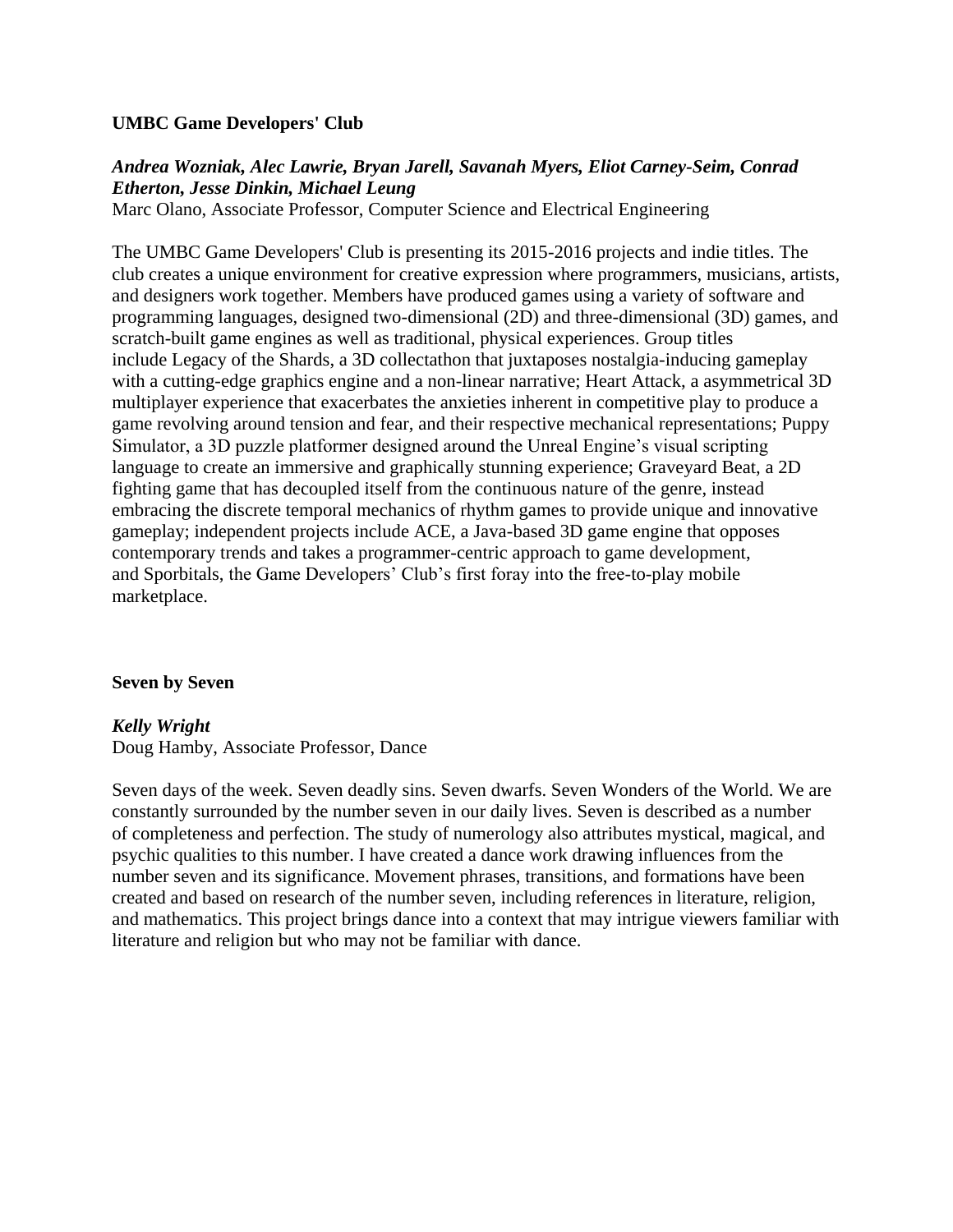# **The Effects of the** *Skp2* **Gene on Cell Migration**

#### *Beverly Wu*

Michelle Starz-Gaiano, Associate Professor, Biological Sciences

Cell migration underlies the fundamentals ofdevelopment, immunology, cancer biology, and many other fields. To understand this vital biological process genetically, we use *Drosophila melanogaster* to study the dynamics of migratory cells recruited to carry non-motile cells. Migration requires proper adhesion and communication between cells for them to move to their destination. From prior genetic expression experiments, we have been able to identify the *Skp2* gene as a potential player in the cell migratory process. We will investigate the idea that the *Skp2* gene has a required role in detachment and movement of migratory cells in egg chambers. To test this hypothesis, we will knockdown Skp2 expression using tissue-specific RNA interference. We anticipate a decreased efficiency of border cell migration in this case. Within the Skp2 protein lies an F-box domain, which targets proteins to be tagged for degradation or directed by sub-cellular trafficking to certain cell domains. Using immunofluorescence techniques, we will also assay the turnover and localization of adhesion molecules, such as DE- cadherin, in *Skp2* knockdown mutants to determine if this gene has a role in detaching border cells during their movement.

#### **Ribosomal Biosynthesis after Repression of Specific Ribosomal Protein Genes**

#### *Aviva Zapinsky*

Lasse Lindahl, Professor, Biological Sciences; Md. Shamsuzzaman, Biological Sciences

The synthesis of ribosomal subunits requires production of rRNA, 79 ribosomal proteins, and about 200 assembly factors. Disruption of synthesis of any component leads to nucleolar stress, and unsuccessful ribosomal assembly. We are investigating how repressing synthesis of one ribosomal protein in yeast affects the fate of other ribosomal proteins and whether during the repression of specific ribosomal proteins other ribosomal proteins are transported to the nucleus, or whether they remain cytoplasmic. If transport of ribosomal proteins is retained, we will determine whether ribosomal proteins are incorporated into the ribosomal particles and whether these incomplete particles are exported to the cytoplasm. Using a yeast strain in which synthesis of ribosomal protein L43 is controlled by a galactose promoter and therefore repressible, we inserted a GFP-tagged L25 gene under the control of an inducible beta-estradiol promoter. Confocal microscopy of this strain showed that L25-GFP does not get transported in the usual manner during L43 repression. We will further use Western analysis following sucrose gradient centrifugation to determine if L25-GFP is incorporated into ribosomes and whether the ribosomal particles are exported to the cytoplasm.

# *This work was funded, in part, through an Undergraduate Research Award from the UMBC Office of Undergraduate Education.*